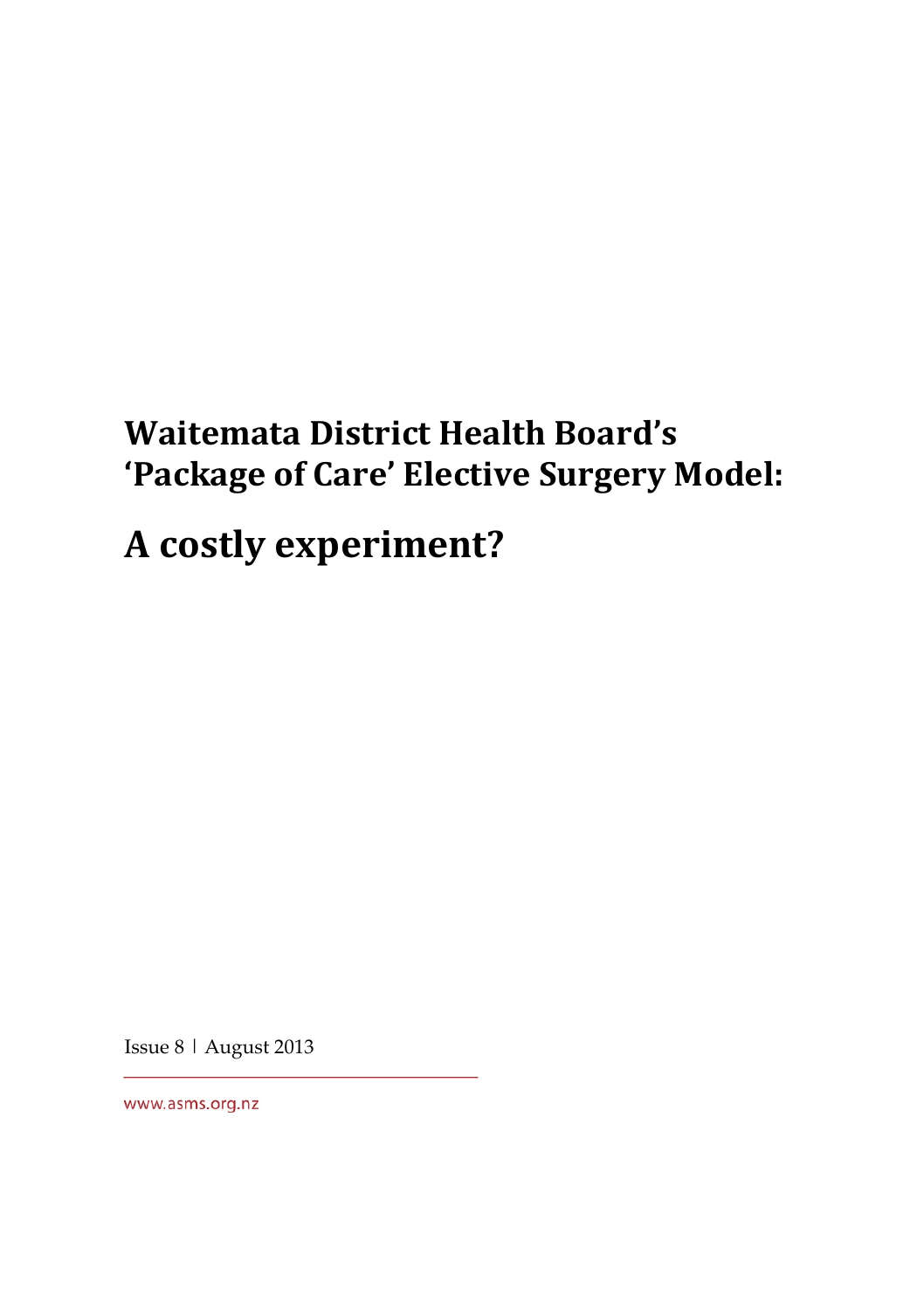### Previous Issues of Health Dialogue

| Issue 1 | <b>Workforce Planning</b>                                        | April 1999       |
|---------|------------------------------------------------------------------|------------------|
| Issue 2 | Sexual Health Services                                           | March 1999       |
| Issue 3 | Managed Care and the Capital Coast<br>Health Draft Business Plan | <b>Iune 1999</b> |
| Issue 4 | Superannuation for Senior Doctors in DHBs                        | April 2002       |
| Issue 5 | Professionalism in a Modern Health System                        | June 2003        |
| Issue 6 | The Future of the Leaking Bucket                                 | November 2009    |
| Issue 7 | A Public Hospital for 2026: Queenstown                           | <b>Iune 2011</b> |
|         |                                                                  |                  |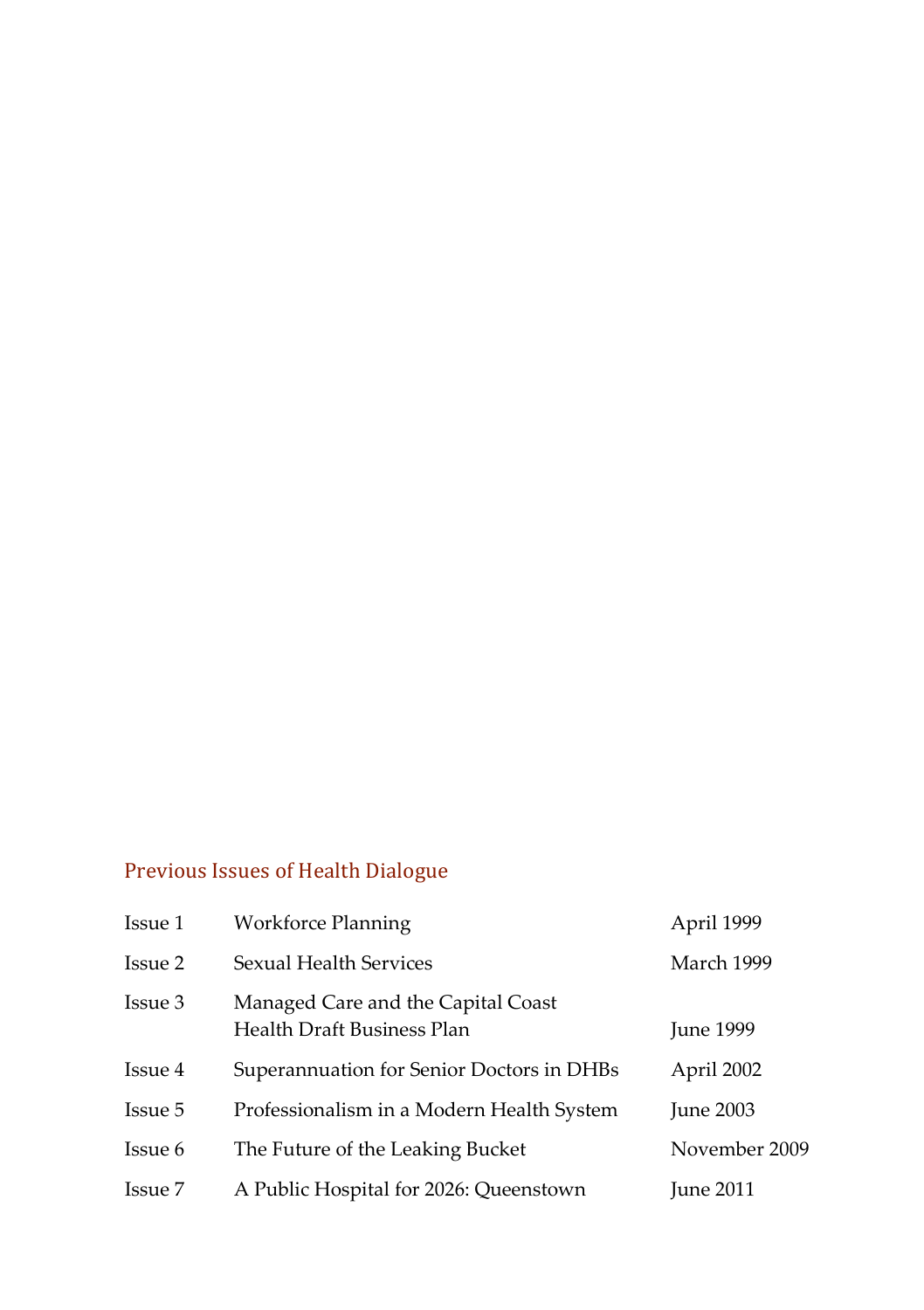### **Preface**

A key role of the Association of Salaried Medical Specialists (ASMS or the Association) over the years has been to bring important health sector issues to the attention of its members, the public in general and other stakeholders. One means of fulfilling this role has been the publication of *Health Dialogue*, an occasional paper produced to stimulate debate and policy discussion on a particular current issue.

In this Health Dialogue we examine a controversial 'model of care' that has been introduced in Waitemata District Health Board's new stand-alone Elective Surgery Centre (ESC). Dedicated elective surgical centres, separated from acute and emergency surgery, are recognised both internationally and in New Zealand as both appropriate and beneficial under certain conditions. The controversy is over the particular development and application of this concept in Waitemata, using a slogan-like 'package of care' model.

This 'package of care' application has radically changed the way elective surgery services are provided at Waitemata DHB and it has been suggested the model could be introduced in other DHBs. The model has significant risks, however, and there is concern that it has been introduced without robust assessment of those risks, as well as the direct and indirect costs of its implementation.

The ASMS believes it is important, therefore, that the public and those involved in the health system are aware of the arguments for and against such a model and that there is free and frank discussion involving all stakeholders to ensure there is full understanding of the potential effects of such a model wherever it is used.

For these reasons this issue of *Health Dialogue* is being distributed widely to ASMS members, the medical colleges and to the general public via the media and the ASMS website.

Opinions expressed in the paper are those genuinely held by ASMS, having carefully considered all the relevant material available to it.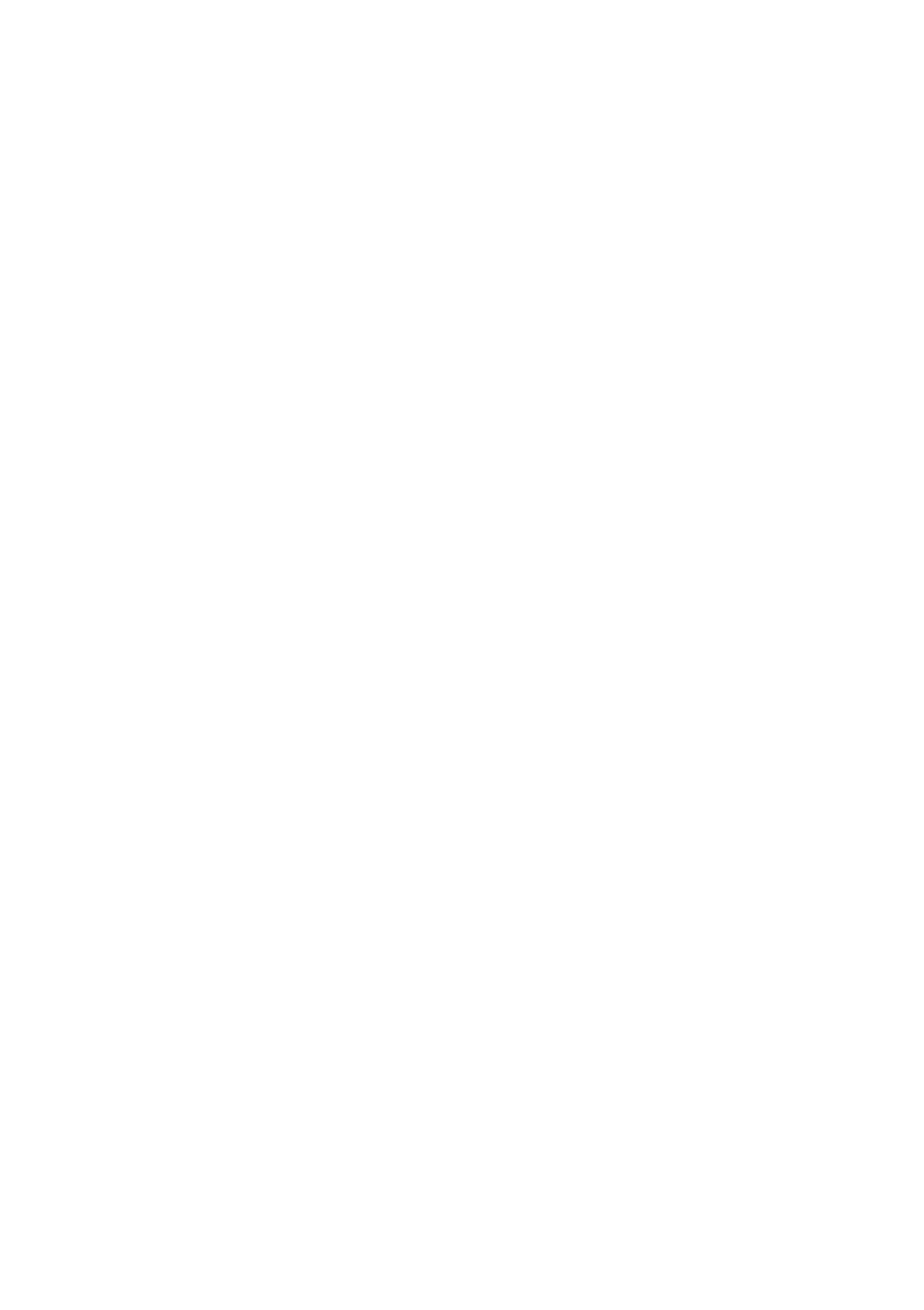## **Contents**

|     | <b>INTRODUCTION</b>                                        | 1  |
|-----|------------------------------------------------------------|----|
|     | <b>EXECUTIVE SUMMARY</b>                                   | 3  |
| 1.  | <b>BACKGROUND</b>                                          | 11 |
| 2.  | A CURIOUS TIMELINE OF EVENTS                               | 17 |
| 3.  | THE 'PACKAGE OF CARE' PILOT                                | 23 |
| 4.  | <b>THE ANALYSES</b>                                        | 29 |
| 5.  | <b>SHORTCOMINGS OF THE PILOT STUDY</b>                     | 35 |
| 6.  | <b>INCENTIVE PAYMENTS FOR DOCTORS</b>                      | 39 |
| 7.  | <b>RISKS OF FINANCIAL INCENTIVES</b>                       | 49 |
|     | Compromising quality                                       | 49 |
|     | 'Cherry picking' and 'lemon dropping'                      | 54 |
|     | Implications for training of doctors                       | 56 |
|     | Costs                                                      | 60 |
|     | Divisiveness                                               | 66 |
| 8.  | <b>OTHER FEATURES OF THE 'PACKAGE OF CARE'</b>             | 73 |
|     | The separation of elective and acute services              | 73 |
|     | Other factors                                              | 76 |
| 9.  | <b>ALTERNATIVE MODELS</b>                                  | 79 |
|     | Introduction                                               | 79 |
|     | Case Study: Manukau Surgical Centre (Counties Manukau DHB) | 80 |
|     | Outcomes                                                   | 83 |
|     | Manukau Surgical Centre as alternative model               | 84 |
| 10. | <b>DISCUSSION AND CONCLUSION</b>                           | 87 |
|     | <b>11. REFERENCES</b>                                      | 93 |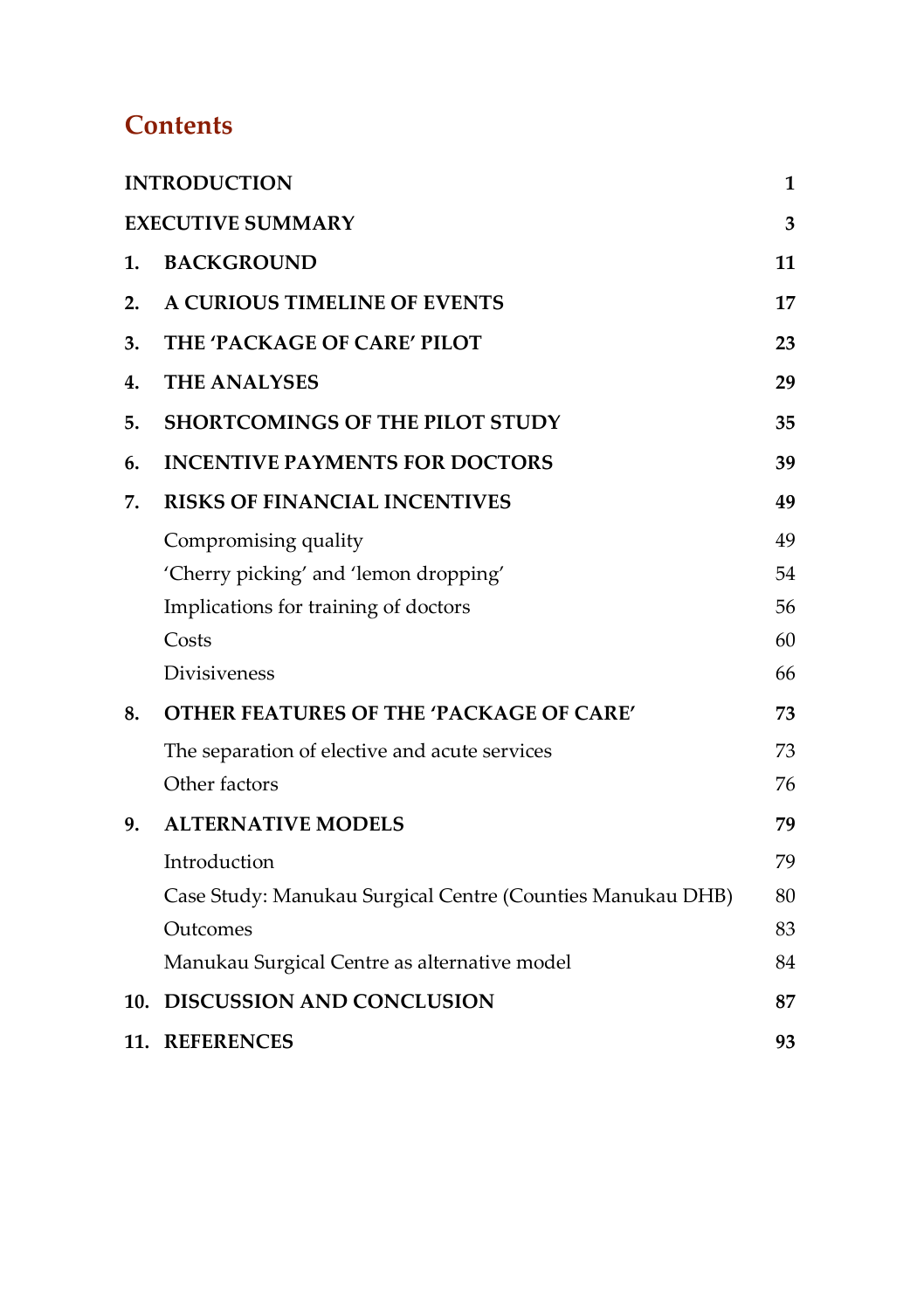# **Tables and Figures**

| Table 1:         | Summary of difference in practice between North Shore and<br>Waitakere                                                                                                          |
|------------------|---------------------------------------------------------------------------------------------------------------------------------------------------------------------------------|
| Table 2:         | Counties Manukau DHB surgical casemix funded discharges,<br>2005/06 to 2010/11                                                                                                  |
| Figure 1:        | Number of Southern Cross-funded surgeries by DHB region,<br>2011/12                                                                                                             |
| <b>Figure 2:</b> | Number of discharges for hip and knee replacements funded or<br>provided by Waitemata DHB with an average caseweight of 4.5<br>and above (ie complex cases), 2007/08 to 2011/12 |
| Figure 3:        | Waitemata publicly-funded caseweighted elective surgical<br>discharges by selected Major Diagnostic Categories, 2007/08 to<br>2011/12                                           |
| <b>Figure 4:</b> | Standardised Discharge Ratios for elective surgery funded or<br>provided by Waitemata and Counties Manukau DHBs, 2007/08 to<br>2011/12                                          |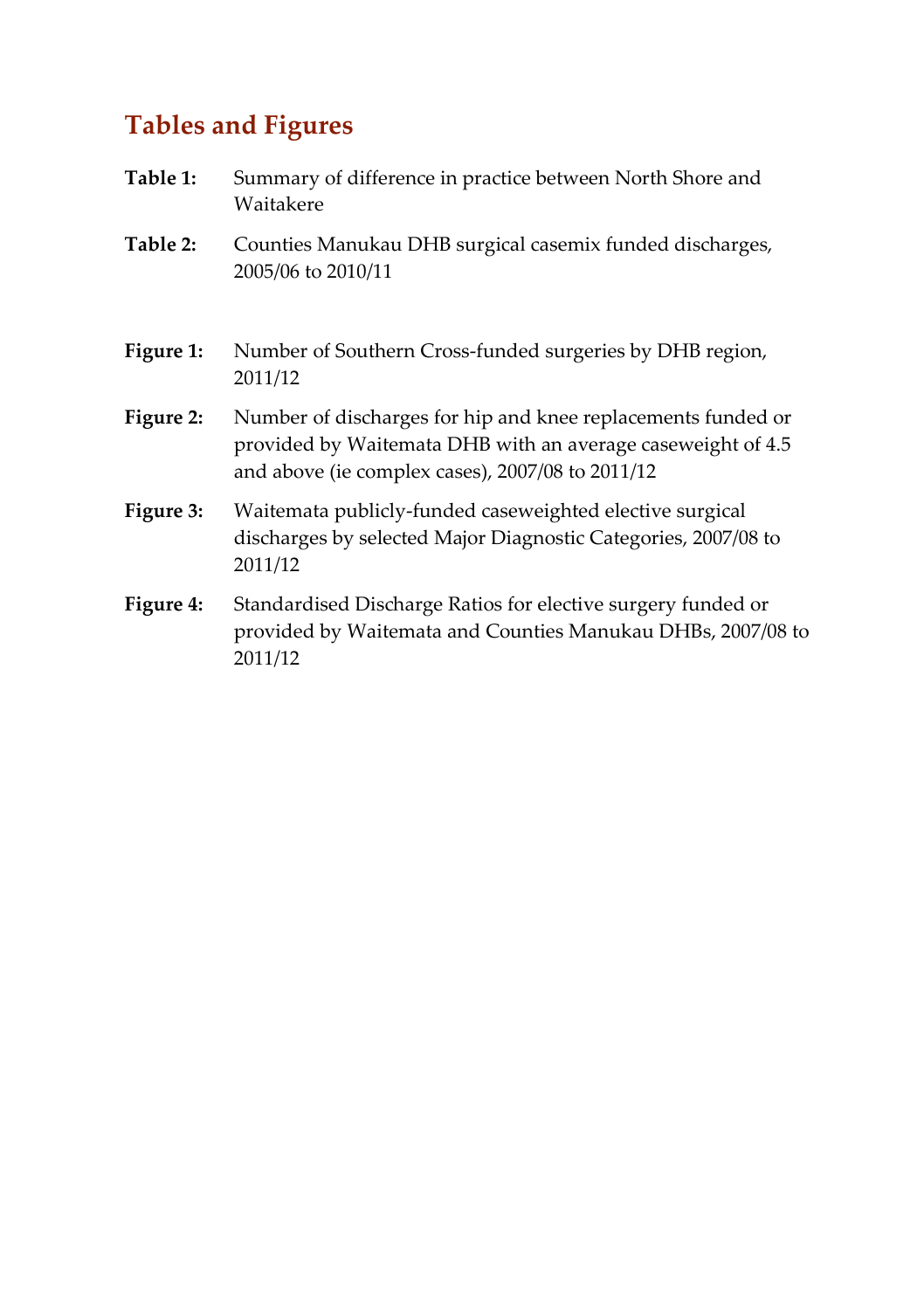# <span id="page-6-0"></span>**INTRODUCTION**

Waitemata District Health Board's new Elective Surgery Centre, which opened its doors on 11 July 2013, is a welcome addition to the region's public hospital facilities but it brings with it a new way of providing services that, international evidence suggests, has serious shortcomings.

While this 'package of care', as it is called, includes features that have shown to improve the effectiveness and efficiency of elective surgery services, it also includes features that can be seriously counter-productive.

The use of surgeons as private contractors and the payment of financial incentives to surgeons to provide 'more for less', based on crude measures of 'productivity', are especially contentious. There is evidence that these features could see the 'package of care' rapidly unravel and become a costly mistake. They have already created deep divisions among staff at the DHB at a time when, more than ever before, stronger cooperation and cohesiveness is needed to meet the significant health challenges ahead.

There is also some uncertainty on how the 'package of care' will impact on access to medical training in low-complexity elective surgery, and on the provision of services – especially acute services – at the DHB's main North Shore Hospital.

While the proponents of the new model – led by the DHB's senior management – have lauded it as a great success, based on the findings of a controversial 'pilot' study conducted at the DHB, this Health Dialogue raises substantial questions that challenge the validity of that claim. It examines the way the 'package of care' was developed (that the Official Information Act was needed to access key documents speaks volumes), and in effect provides a case study in what happens when health service change-makers attempt to short-cut the usual processes required in developing evidence-based medicine. Indeed some aspects of the process used in developing this model suggest there may have been a predetermined agenda.

This Health Dialogue also outlines a tried and tested alternative model, successfully implemented at Counties Manukau DHB but which, without a sound explanation, Waitemata DHB management rejected.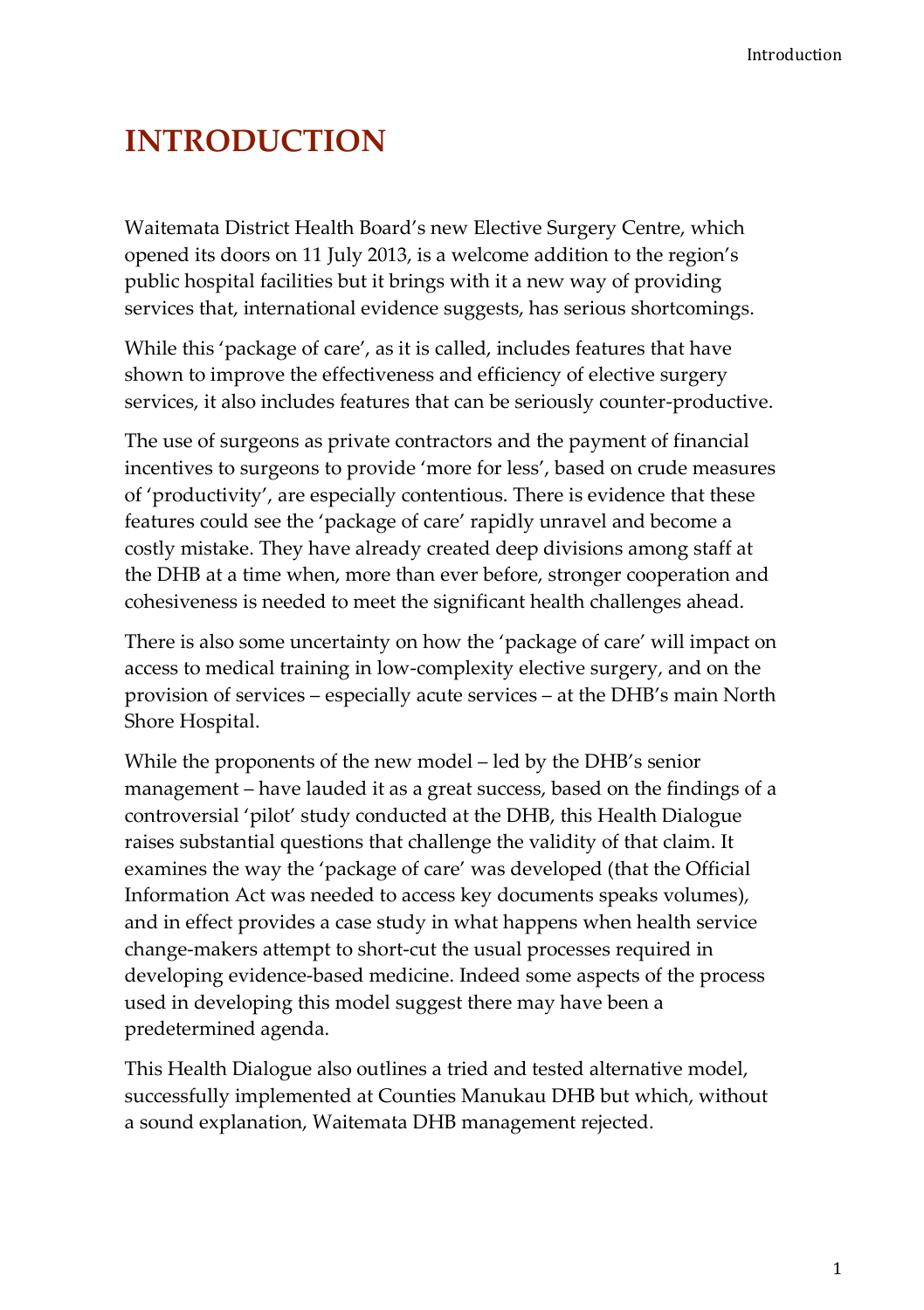Also discussed is the extent to which increasing surgical workforce pressures appear to have been a major underlying factor in the DHB's decision to use private contractors to meet its increased services demand.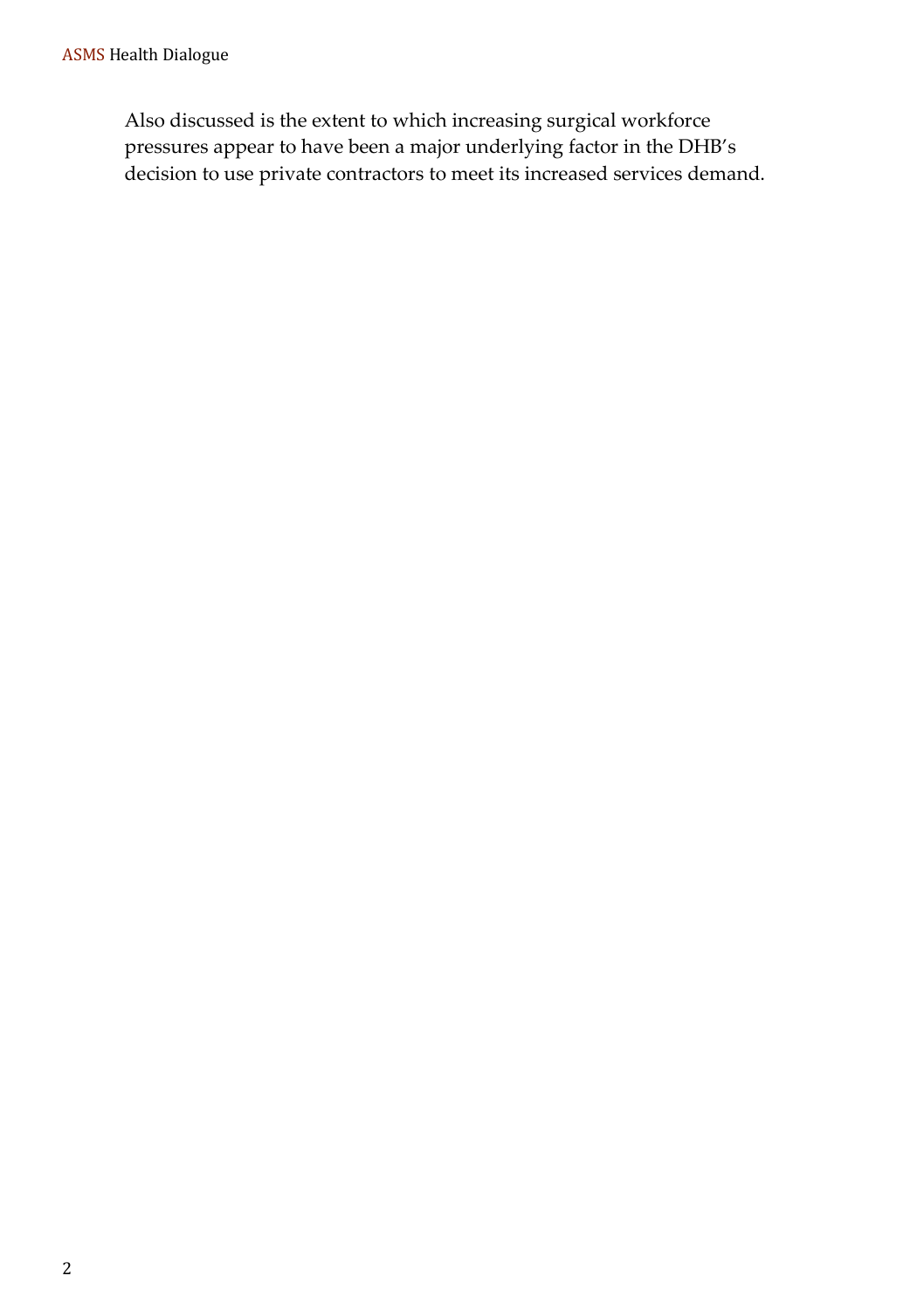## <span id="page-8-0"></span>**EXECUTIVE SUMMARY**

- The Government has set a target for DHBs to increase the volume of elective surgery by at least 4000 discharges per year (regardless of complexity). At the same time, health workforce and surgical discharge data suggest the supply of DHB employed surgeons is not matching the increasing service demand.
- ⋅ Waitemata DHB, which has one of the highest acute admissions rate in the country and has been hindered by surgical staff shortages, has been struggling to meet the elective surgery target and so in April 2010 began an elective surgery 'pilot' aimed at providing more surgery for less cost. This was to be a basis for a DHB business case for the building of the recently opened stand-alone elective surgery centre (ESC).
- The pilot, which was developed by a DHB team compromising mainly of a small number of surgeons and anaesthetists, introduced a number of changes to the usual way of providing elective services at the DHB. They included the separation of elective from acute surgery, the exclusion of resident medical officers in all aspects of care (and therefore removing all training responsibilities for the surgeons and anaesthetists), the establishment of dedicated clinical teams and dedicated surgical beds, and financial incentive-based contracts for surgeons and anaesthetists working as private contractors.
- ⋅ This new 'package of care' initially involved total hip replacements for non-complex patients, but was later extended to include non-complex knee replacements and other surgical sub-specialties.
- ⋅ Around March 2011 Auckland Uniservices, an arm of Auckland University, was commissioned by the DHB to undertake a scoping study of factors affecting productivity in models of elective surgery (despite the elective surgery 'pilot' already being well under way) and an analysis of the pilot.
- Uniservices' report, delivered to the DHB on 25 July 2011, said preliminary analysis (not included in the released report) indicated that surgical and related procedures carried out at the pilot site (Waitakere Hospital) were less costly than the standard care provided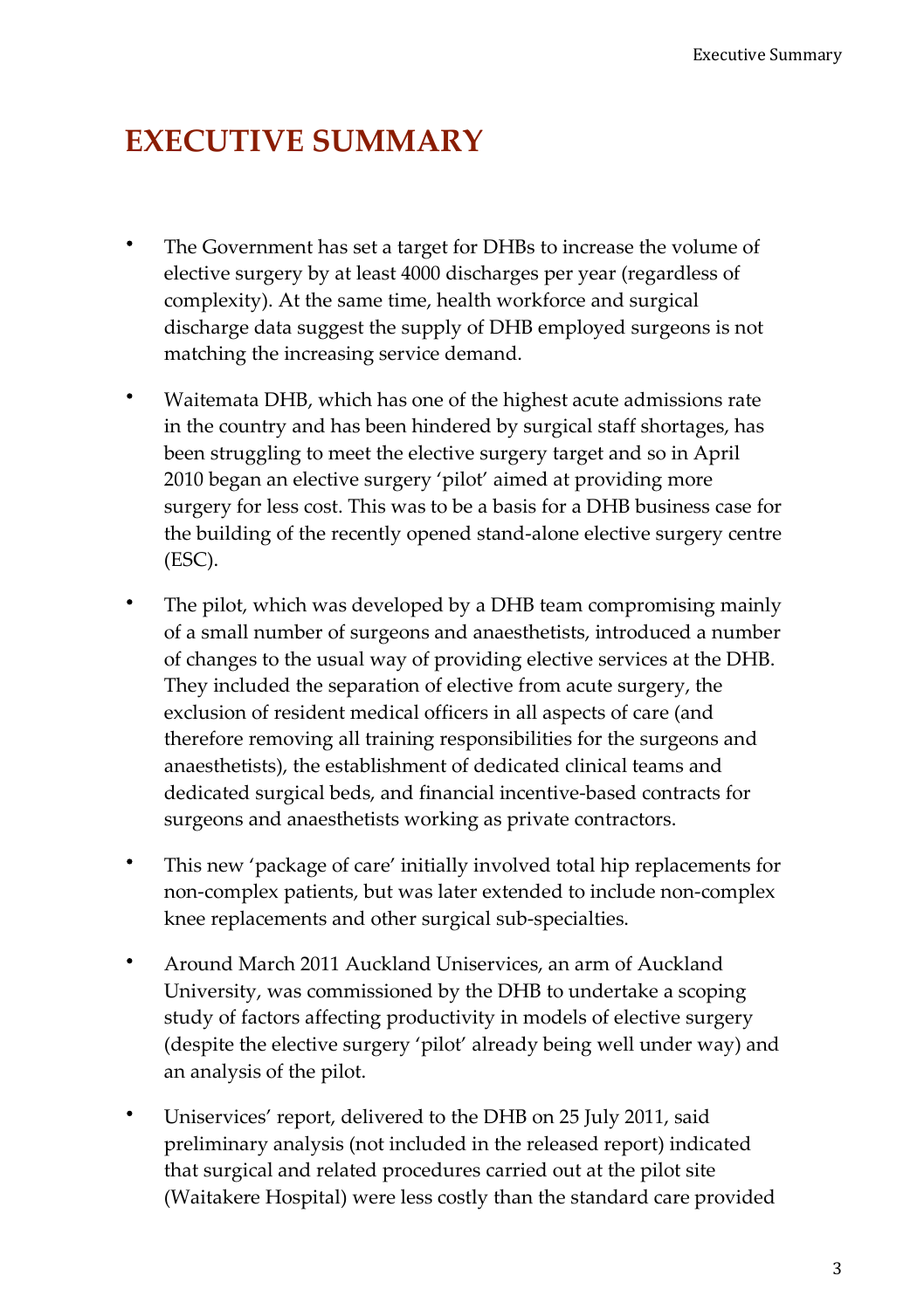by the DHB at its North Shore Hospital. The report also indicated divisiveness among pilot participants, and stated a 'rigorous cohort analysis' was needed to compare properly the two sites and that more data was needed. Uniservices was engaged to undertake the analysis. Eight days after their report was delivered to the DHB, the Minister of Health gave the go-ahead for the ESC to be built.

- In September 2011 an analysis of comparisons between the 'package of care' and North Shore Hospital was produced not by Uniservices but a 'Waitakere Orthopaedic Pilot Team', as an internal DHB document. It claimed the 'package of care' delivered increases in productivity and cost savings but had not taken into account the data deficiencies identified by Uniservices. The DHB board extended the 'package of care' approach at Waitakere Hospital until the opening of the ESC on the basis of the paper's findings.
- A paper, 'Increasing productivity, reducing cost and improving quality in elective surgery in New Zealand: the Waitemata District Health Board joint arthroplasty pilot,' based on the earlier 'Waitakere Orthopaedic Pilot Team' paper but with some revised figures, was published in the *Internal Medicine Journal* in June 2012. A second paper, "Improving the productivity of elective surgery through a new 'package of care'," was published by *Health Policy* in November 2012.
- The first paper indicated "significant increases in productivity" at the pilot site compared with North Shore Hospital and total inpatient event costs were found to be 12% and 17% lower for hip and knee replacements respectively. The cost reductions were achieved by reducing the time taken for operations and by reducing patients' length of stay in hospital. The paper says the overall costs were reduced despite the incentive payments to surgeons and anaesthetists involved in the pilot being "considerably higher than standard medical contracts offered at the DHB". (For surgeons the payments amounted to more than \$8,000 per day.) No mention was made of divisions among the clinical staff within the pilot itself, caused by some key aspects of the pilot programme.
- The published papers conceded a number of shortcomings of the pilot study, including methodological limitations, an inability to identify which aspects of the 'package of care' contributed to its effectiveness and which might have worked against it, a lack of quality indicators, data limitations that among other things "may not reflect actual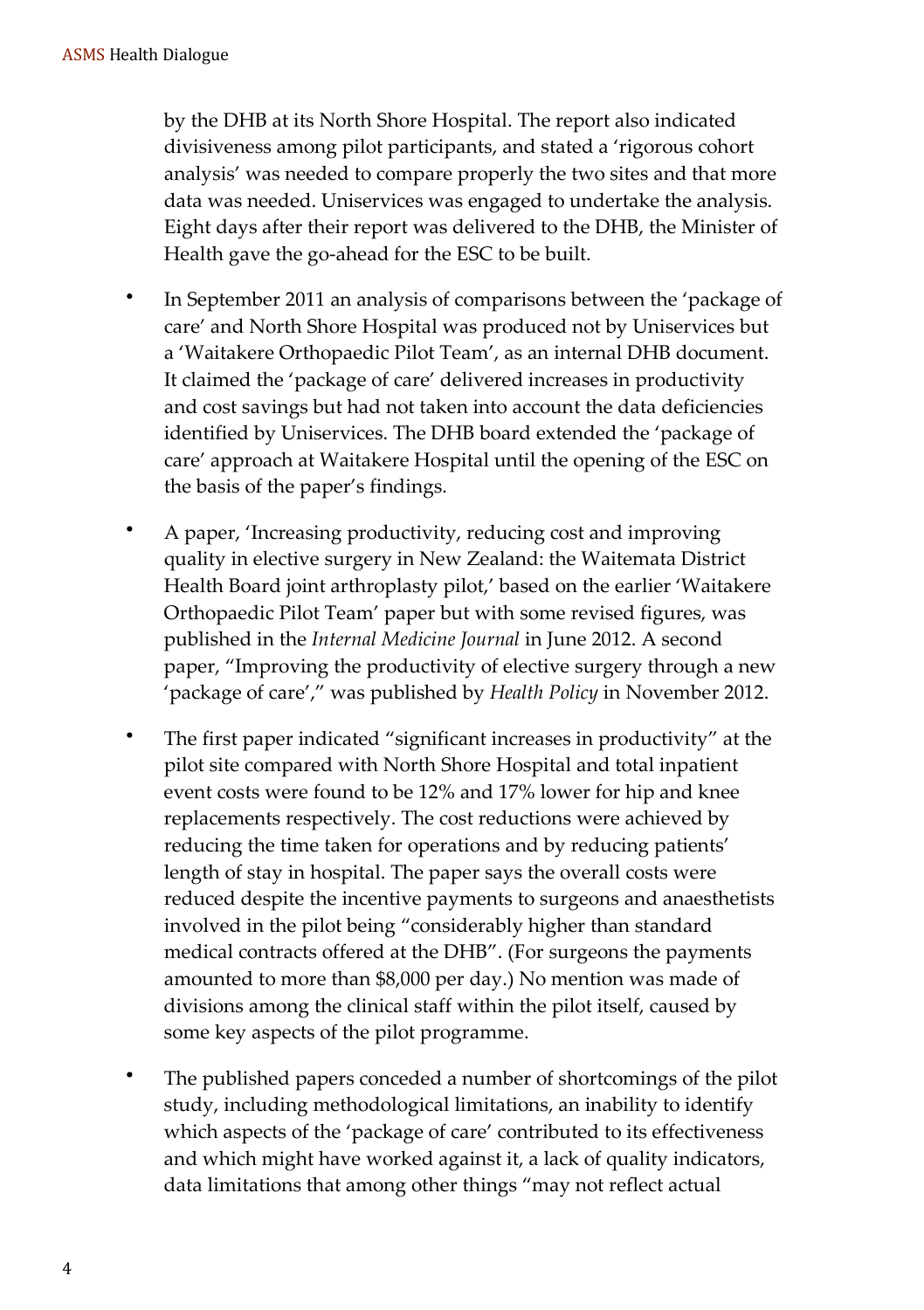resource consumption to a high degree of accuracy," and uncertainty about whether any gains from the new model will outweigh the additional costs of financial incentives over time.

- Other shortcomings identified in this Health Dialogue include:
	- Exclusion of resident medical officers (and therefore exclusion of training opportunities) from the 'package of care' services. (The authors of the above papers acknowledged that the absence of training responsibilities 'undoubtedly' contributed to the cost reductions in the pilot. The DHB has since accepted that training opportunities must be a part of the 'package of care' and, at the time of writing, a six-month education pilot programme in general and orthopaedic surgery was planned. There was no indication, however, of the extent of additional costs of training involving specialists on private contracts.)
	- There is no evidence that financial incentives contributed to any increase in productivity in the 'package of care'. At best, the literature indicates financial incentives are an experiment; they can be expensive but there is little robust evidence to show they are cost effective or improve quality. The literature shows,

however, that they present substantial risks.

In March 2013 the DHB, after considering and rejecting an alternative model that did not involve financial incentives, announced that the Waitakere pilot model would be used for the ESC.

**At best, the literature indicates financial incentives are an experiment; they can be expensive but there is little robust evidence to show they are cost effective or improve quality.**

- ⋅ In May 2013, anaesthetists, after previously rejecting the fee-for-service plan for the ESC, negotiated through the ASMS an agreement with the DHB to work at the ESC as salaried employees. This amounted to a rejection of what advocates of the 'package of care' ideology were insisting on in respect of the form of employment.
- At the time of publication the preparedness of surgeons (outside some orthopaedic and general surgeons) to be engaged as private contractors is unclear. There remains a noticeable level of divisiveness and opposition.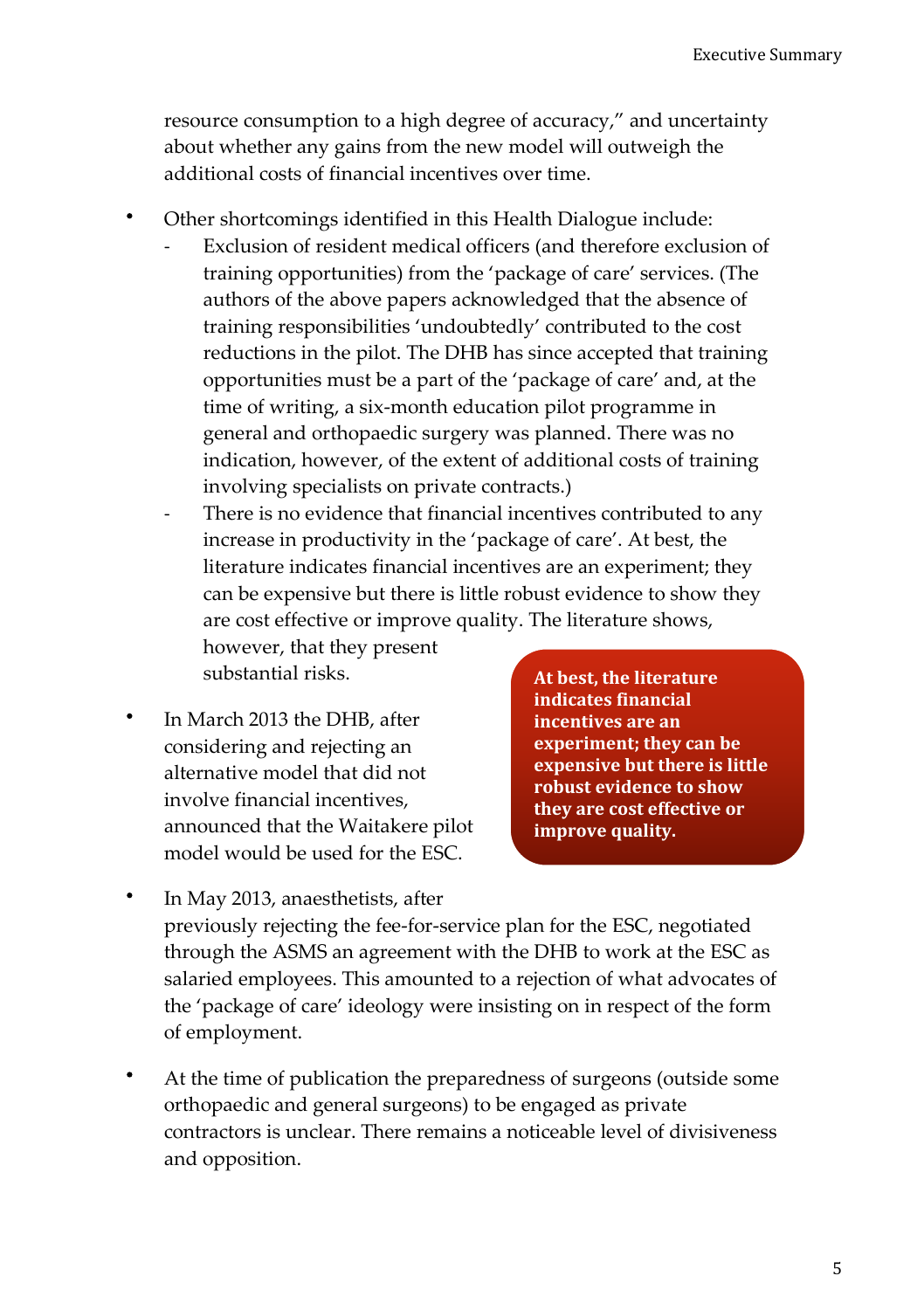### **Risks of introducing financial incentives in health care**

#### ⋅ **That the quality of care is compromised**

When there is an absence of good data on the quality and outcomes of patient care, as is the case with the 'package of care', it is difficult to determine if health professionals are sacrificing patients' needs to financial expediency. Claims of improvements in quality of care for patients treated in the pilot appear to be based mostly on a reported reduced need for follow-up by community therapy and occupational therapy. However, generally patients benefit from post-operative physiotherapy. Patients having surgery at the pilot site may actually have had worse outcomes in terms of mobility.

#### ⋅ **That access to care is compromised for non-'package of care' patients**

Increasing service levels for specific conditions can create inequities as some people with other conditions and higher levels of need remain untreated - firstly as a direct consequence of the focus on selected, low-complex cases for specific procedures and secondly through 'crowding out' other services drawing on the same limited hospital resources.

On the first matter, patient discharge data for hip and knee replacements at Waitemata DHB show a marked drop in the number of complex cases during the year of the pilot study (ie, those that do not qualify for the incentivised programme). Further, the pilot study showed evidence that the lowest risk of the low-risk patients had been 'cherry picked' for the 'package of care' programme. On the second matter, data also suggest the Waitakere pilot has contributed to a growing inequity in the provision of services between orthopaedics and other surgical departments, with musculoskeletal discharges increasing at a rate far above other discharges.

#### ⋅ **That general public hospital resources may be depleted**

Under the DHB's plans, around 30% of elective volumes that have up until recently been provided publicly will be transferred to the ESC (though according to Ministry of Health discharge data, that figure could be closer to 40%). This potentially puts the DHB in the position of having to reduce surgeons' public service hours as they increase their time working as private contractors in the ESC. That would result in North Shore Hospital being left to cover acute services, complex elective cases and a relatively small number of low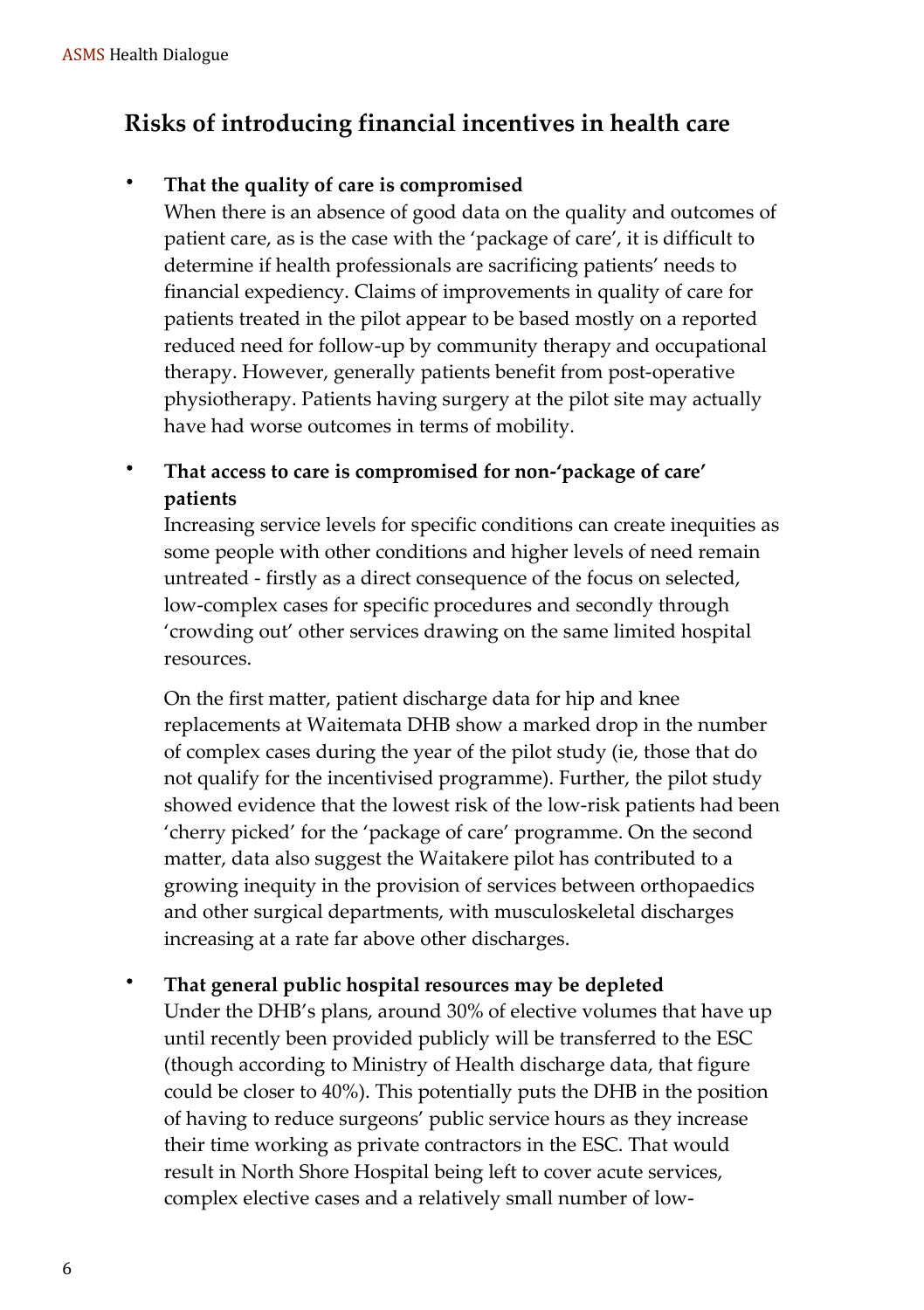complexity elective cases, leaving the hospital with higher cost cases. Given Waitemata DHB has one of the highest acute surgical admission rates in the country (acute caseweighted volumes have increased by 25% in the last five years), any reduction in surgical staff would raise serious questions about how the DHB could safely cope with its acute admissions. Alternatively, the DHB could employ more surgeons (or pay for more surgeon hours) at North Shore Hospital to replace the hours lost to the ESC. This, however, would incur additional costs and therefore goes against what the ESC is intended to achieve.

#### ⋅ **That staff become divided**

This has already occurred. It was identified in the qualitative analysis in the scoping study, and it has been acknowledged by DHB management in different meetings. Anecdotally, deep divisions became more widespread as more became known about the 'package of care'.

#### ⋅ **That the costs of the programme outweigh any direct benefits**

Questions remain about the actual costs of the 'package of care' in relation to other comparable services, due in part to a lack of data and a lack of clarity in how some of the costs were assessed. Perhaps most significantly, given that the DHB is now including training in the 'package of care', the additional cost of training will need to be factored in. This could be significant as, despite the DHB's intentions to introduce a new model of training to reduce in-theatre training, surgeons will be involved in training as highly paid private contractors.

There are also other costs associated with the 'package of care' model that have not been acknowledged. The contracting of services to private providers – be it, in this case, within the public hospital setting – includes the costs of negotiating contracts (including the estimating of costs and prices), monitoring the contracts and possibly settling any disputes between the contracting parties. Determining accurate costs of specific services is not straightforward. Nor is the monitoring of contracts an insignificant task.

The 'package of care' model could lead to substantial costs downstream, both in relation to the impact on publicly provided services and the likelihood that the specialists working as private contractors will be in an increasingly strong position to negotiate more lucrative contracts as the model is rolled out. As publicly funded services become increasingly dependent on specialists working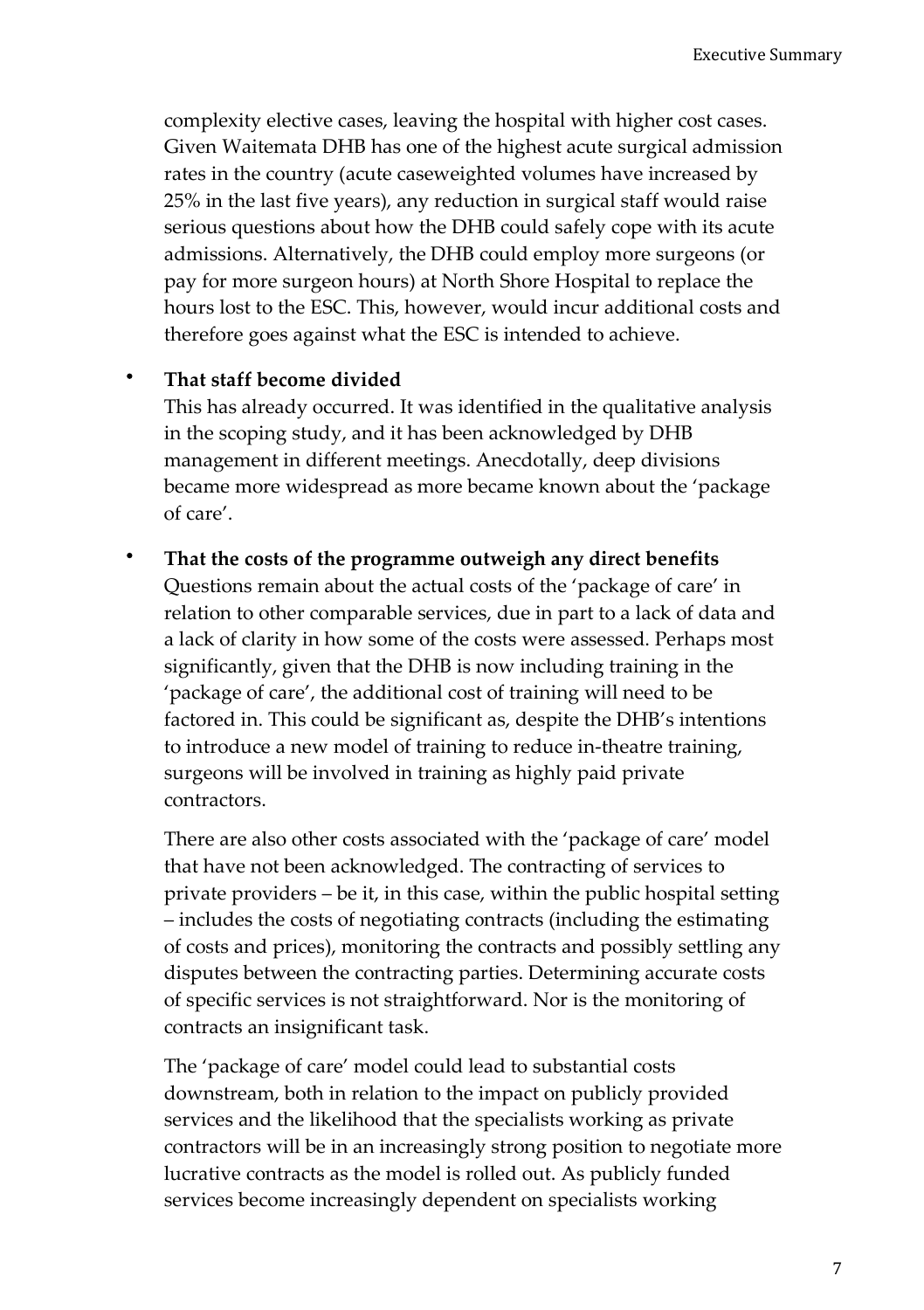privately, regardless of whether it is in a private or public facility, there is the likelihood of increasing upward pressure on contract prices, especially where there is minimal or no competition.

The costs of the 'package of care' to the DHB overall – according to its financial statements – are already increasing. In 2011/12 the DHB received \$7.7 million in additional government funding specifically for 'various programmes' including 'elective services productivity pilots' and a \$6.3 million increase in outsourced services costs compared with the previous year (making it \$12.7 million over budget for outsourced services in 2011/12). It appears the budget blow-out was due in part to the costs of the surgeons and anaesthetists contracted to the 'package of care' programme. Also, the overall DHB hospital personnel costs were above budget by nearly \$30 million. And there is more money yet to be pumped into the 'package of care' model, despite the original rationale for the 'package of care' being the delivery of more services for less cost. A DHB September/October 2012 newsletter updating developments on the ESC states "there are around 30 new, predominantly nursing, roles to be filled" for the ESC.

The Minister's 2013/14 'Letter of Expectations' to DHBs shows Waitemata is to receive funding to provide by far the largest 'health target' increase, over and above the base increase, than other DHBs. On a per population basis, the increase means Waitemata DHB will receive about 6.6% more elective funding than Counties Manukau, for example, despite the latter servicing a population with greater health needs[.a](#page-13-0)

The spending increases in 2011/12, including a specific funding injection into the pilot programme, coincide with significant increases in elective surgery discharges, including complex cases, especially for musculoskeletal procedures.

1

<span id="page-13-0"></span>a This estimate takes into account the \$2 million funding increase over three years for elective services at Counties Manukau DHB, announced by the Minister of Health in April 2013, assuming that \$2 million is evenly distributed over the threeyear period.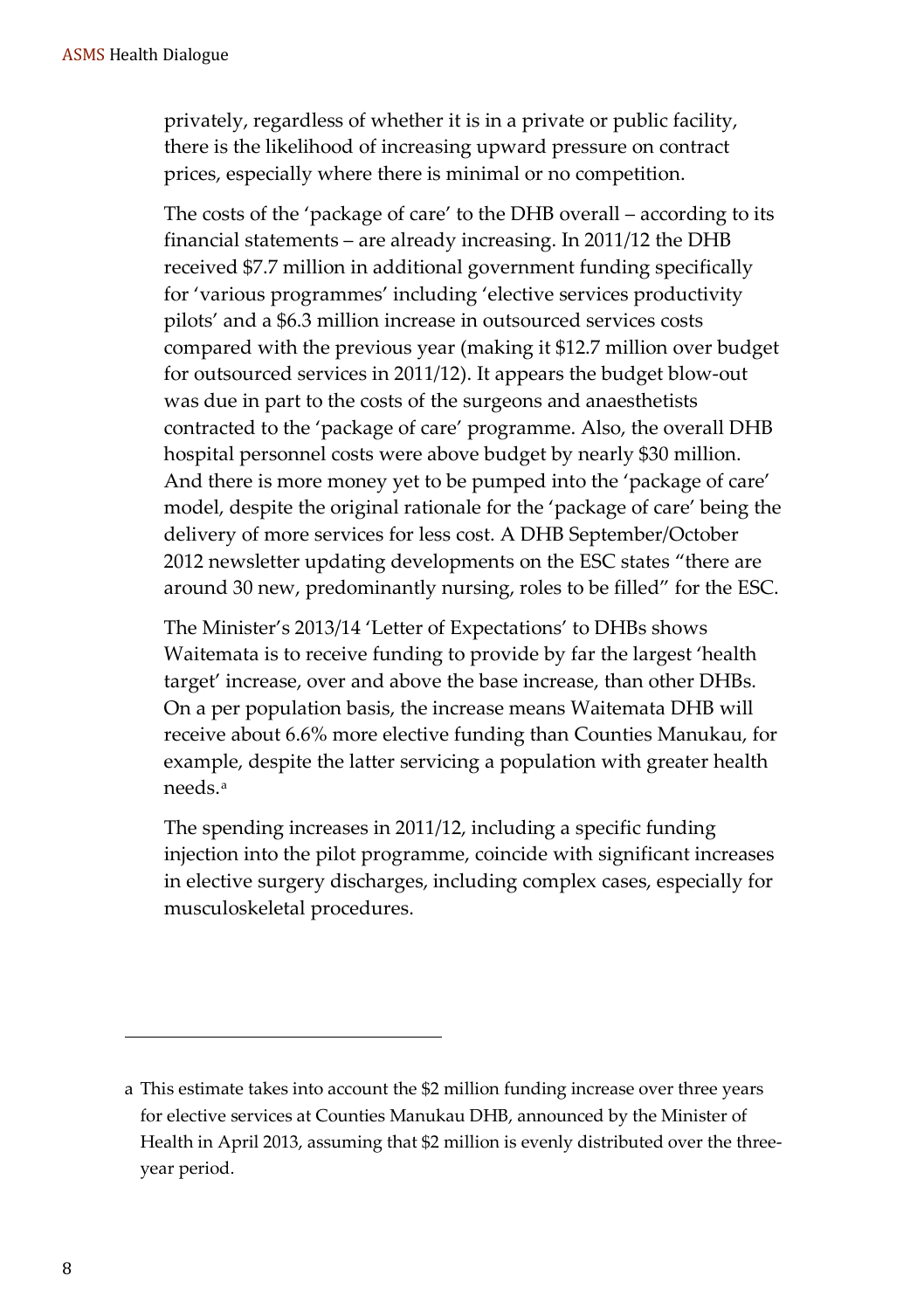### **Other features of the 'package of care'**

The literature generally indicates that separating elective care from emergency pressures through the use of dedicated beds, theatres and staff can – if well planned, resourced and managed – reduce cancellations, achieve a more predictable workflow, provide good training opportunities, increase senior supervision of complex and emergency cases, and therefore improve the quality of care delivered to patients.

A proviso is that it is best suited to low-complexity cases and requires a high volume of patients. Without a high volume of patients, the effects of ring-fencing elective surgery on a hospital's overall efficiency can be small or even counter-productive.

It is also necessary to explicitly integrate such elective surgery approaches with strategies to manage other services provided by the hospital, with

special attention to acute capacity demands. Normally the cancellation of elective surgery acts as a safety valve if acute surgery services are are inadequately resourced or during intermittent peaks of acute demand. If that safety valve is removed because electives have been ring-fenced, other measures

**If acute surgery services are inadequately resourced the cancellation of elective surgery acts as a safety valve. If that safety valve is removed other measures must be put in place to ensure acute services are able to cope at all times.**

must be put in place to ensure acute services are able to cope at all times. Where elective services are separated from acute services in other models, such as that at Counties Manukau DHB outlined below, there is generally some flexibility where elective surgery is cancelled when necessary so resources can be redirected to acute services during times of particularly high demand. The private-public model at Waitemata DHB impedes such flexibility.

### **An alternative model**

Counties Manukau DHB's Manukau Surgical Centre, which is dedicated to providing elective surgery, has been operating successfully for over a decade, along with the development of a range of acute demand management initiatives.

Key features of the Manukau Surgical Centre model include some of the main features of the Waitemata 'package of care' pilot, with the main differences being that surgery is fully publicly provided and medical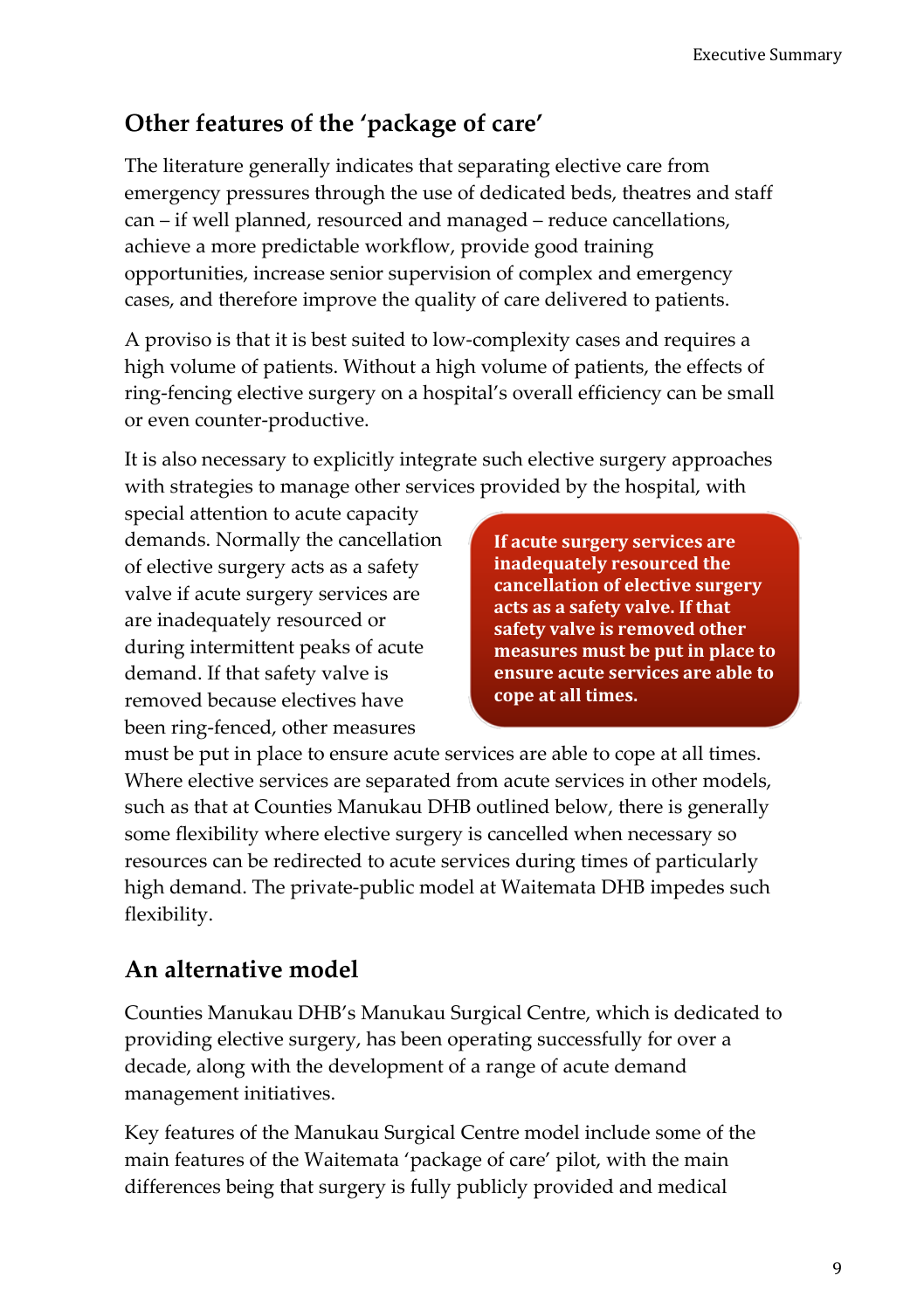training is provided (which was added later to the 'package of care' model).

Today, almost all day surgery for CMDHB and over 90% of other electives are carried out at the Manukau Surgical Centre.

Since 2005, the CMDHB's elective surgery casemix discharges increased by 60% by 2010/11. Further, acute discharges were held to an annualised growth of just 1%. As a result, the proportion of elective discharges out of total surgical discharges has increased from 32% to 42%. The model is considered in the New Zealand literature, including a Ministry of Healthcommissioned review of major joint orthopaedic services and cataract extraction, as a successful example of separating elective and acute services.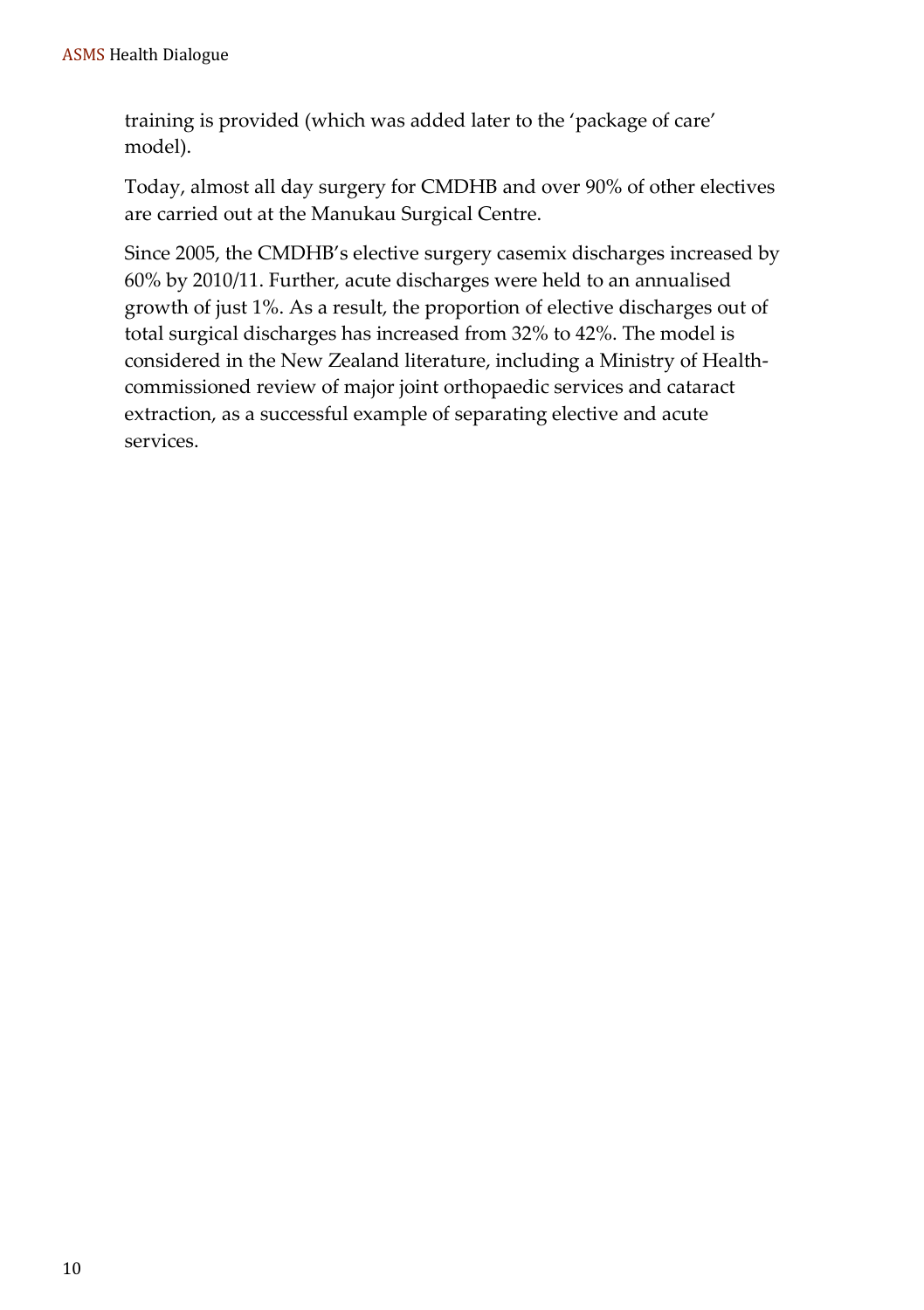# <span id="page-16-0"></span>**1. BACKGROUND**

The Government has set a target for DHBs to increase the volume of elective surgery by at least 4,000 discharges per year (regardless of complexity). However, the growing and ageing population, along with workforce shortages and real funding cuts, are putting the health system under increasing pressure to maintain access and safety in acute services as well as elective services.

At the same time, employment opportunities for theatre staff in the private sector have been increasing with significant increases in the volumes of both privately funded and publicly funded surgical work carried out in the private sector over the past decade.

The number of orthopaedic procedures funded by Southern Cross, New Zealand's biggest health insurer, increased by 26% between April 2007 and March 2012. In addition, the number of tax-funded surgical procedures

provided by private hospitals (excluding ACC-funded) increased from 1,450 cases in 2005/06 to over 11,700 in 2011/12.

Signs of a shifting of theatre staff towards the private sector was already occurring in 2007 when a Royal Australasian College of Surgeons' survey found more than one in six

**In orthopaedic surgery an estimated 25 new surgeons are required each year, while there has been an average of only 13 new vocational registrations over the past five years.**

surgeons (17.5%) was working solely in private practice – matching the proportion working solely in the public system (most surgeons work in both public and private systems).<sup>[1](#page-98-1)</sup>

Further, the shift has been occurring when the supply of surgeons is struggling to match increasing service demand. A study into New Zealand's projected need for surgeons to 2026 estimates that to provide sufficient services to cover health needs requires approximately 77 new surgeons a year. The average number of new vocational registrations in surgical specialties for the last five years (2008-2012 inclusive) was 48. In orthopaedic surgery specifically, an estimated 25 new surgeons are required each year, while there has been an average of only 13 new vocational registrations over the past five years. [2](#page-98-2) [3](#page-98-3)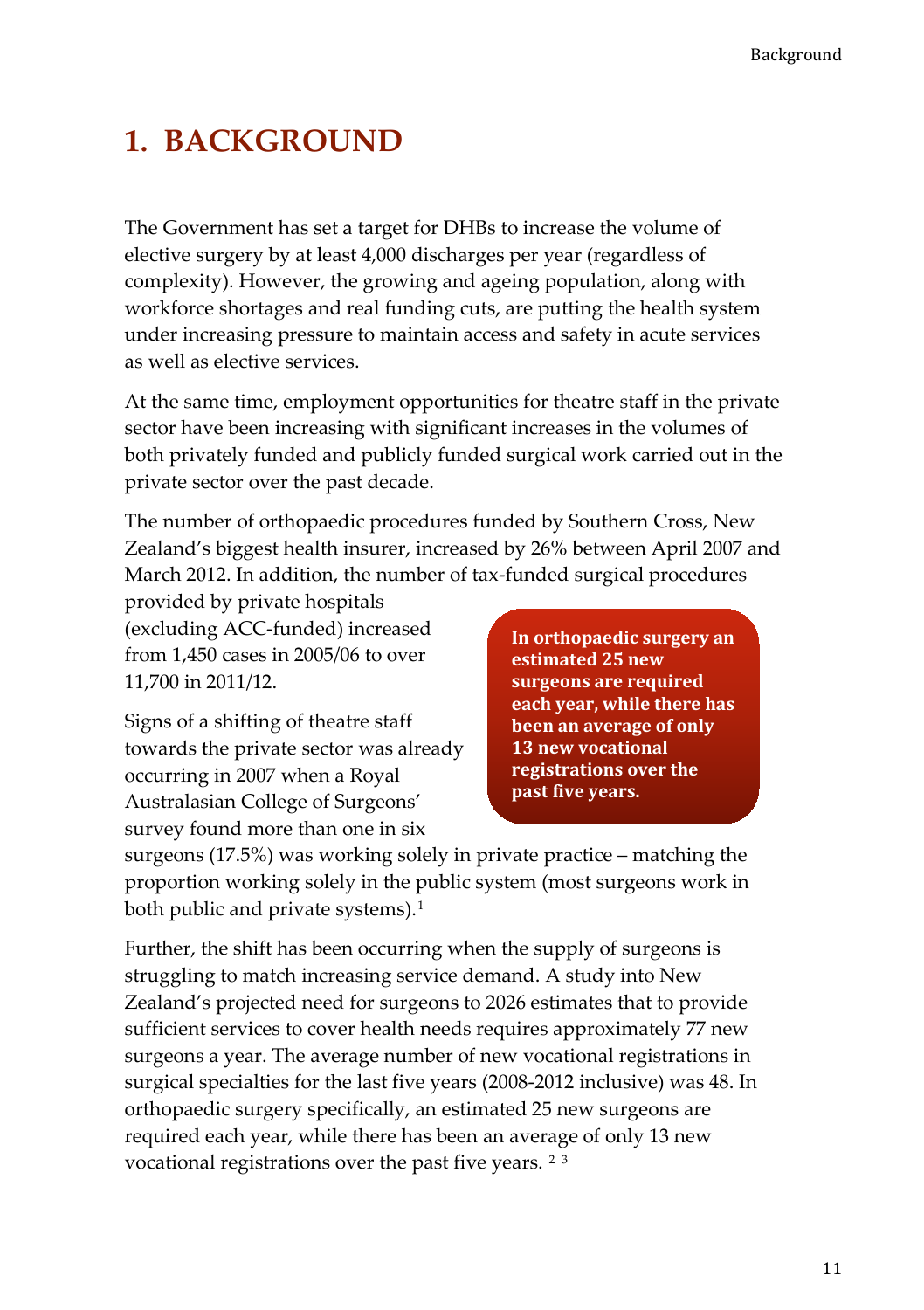DHB surgical workforce data, obtained under the Official Information Act, show the number of permanent FTE surgeons employed by DHBs increased by approximately 13% in the four years from December 2008 to December 2012. However, caseweighted publicly funded surgical discharges from 2007/08 to 2011/12, including acute, elective and ACCfunded procedures, increased by 20.4% according to Ministry of Health data.[b](#page-17-0)

Up until now, DHBs have been managing by a combination of outsourcing to the private sector, using locums (DHB data show the use of temporary surgical staff is increasing), and increasing efficiency. But the extent of the growth in demand (in both private and public sectors) compared with the lesser growth in surgeons is leading to an increasing workforce shortfall. The Government's response to increasing service demands and increasing workforce pressures has been to focus on reorganising services and developing new service models – essentially attempting to find new ways of doing more for less.

Waitemata DHB is a case in point.

The growing and ageing population in the district has led to an escalating demand for acute and elective surgery. According to the DHB the increasing acute surgical demand has progressively restricted the availability of elective beds and operating theatre capacity (although other DHB reports, as indicated below, show the DHB's Waitakere Hospital operating theatres were under-used due to staff shortages)[.4](#page-99-0)

At the beginning of 2010 the number of patients waiting for surgery longer than six months at Waitemata DHB had been steadily increasing.<sup>[5](#page-99-1)</sup> In the same year Waitemata DHB had the second-lowest standard intervention rate for elective surgery in the country.[6](#page-99-2) The DHB was faced with a challenge of increasing the surgical intervention rate within a fixed capitated budget.

The low elective surgery rates appear to be due in part to the high number of acute admissions relative to most other DHBs. A Ministry of Health analysis in 2009 recorded Waitemata as having the highest acute admission rate in the country, well above the expected admission rate for its population. Subsequently the DHB's own analysis, standardised for age, sex, ethnicity and social deprivation, gave the DHB the fifth highest

1

<span id="page-17-0"></span>b Extracted from the National Minimum Data Set.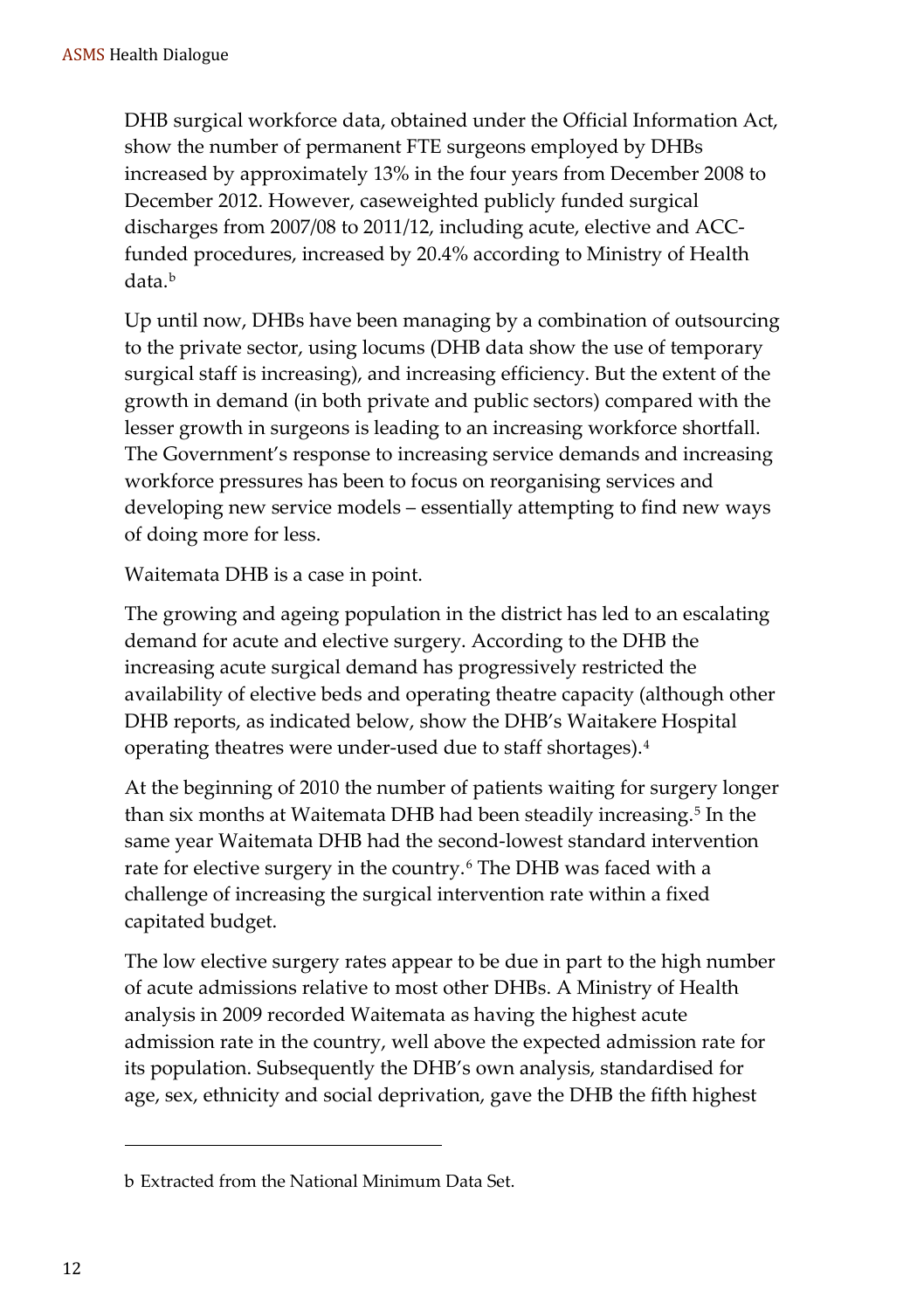rate in the country, behind Tairawhiti, South Canterbury, Wairarapa and Lakes.[7](#page-100-0)

Whichever analysis is more accurate, it would appear that Waitemata services have been weighed down by the DHB leadership's failure to implement an effective strategy to reduce acute admissions.

Staff shortages appear to have been another key factor in the DHB's

inability to improve its elective surgery rates, especially at the DHB's Waitakere Hospital. A report in 2010 by the DHB's Chief Operating Officer noted: "The principal factor in the historically relatively low utilisation [of theatres at Waitakere Hospital] is the cautious approach to the content of

**Waitemata services appear to have been weighed down by the DHB leadership's failure to implement an effective strategy to reduce acute admissions.**

operating lists arising from the lack of resident or senior surgical staff based at Waitakere Hospital."[8](#page-100-1)

There is also evidence of increasing competition for staff between the public and private sectors. In 2012 the Waitemata DHB region had the highest number of Southern Cross-funded surgeries in the country, with nearly 34,000 operations funded in that year. This is 20% of the total number of surgeries funded by Southern Cross nationwide, while the DHB covers just 12.6% of New Zealand's population [9](#page-100-2) [10](#page-100-3) (Figure 1). In addition to privately funded surgery, publicly funded procedures outsourced to the private sector accounted for around 9% of all elective operations funded by the DHB over recent years to 2010.<sup>[11](#page-100-4)</sup>

With privately funded and publicly funded elective surgery combined, the private sector currently carries out around half of all elective surgery in New Zealand.[12](#page-100-5) Given the disproportionate amount of privately funded surgery provided in the Waitemata region, it may be assumed that the private sector provides more than half of the elective surgery carried out there. Workforce data released under the Official Information Act show that despite Waitemata DHB having one of the fastest growing populations in the country, it is employing fewer permanent orthopaedic surgeons than five years ago. Currently the DHB has the lowest number of full-time equivalent (FTE) orthopaedic surgeons per population in the country, yet there are no vacancies for orthopaedic surgeons at the DHB.

Instead of investigating and addressing what appears to be a staff shortage issue, in 2010 the DHB developed a business case for what has now become the new stand-alone Elective Surgery Centre (ESC). It included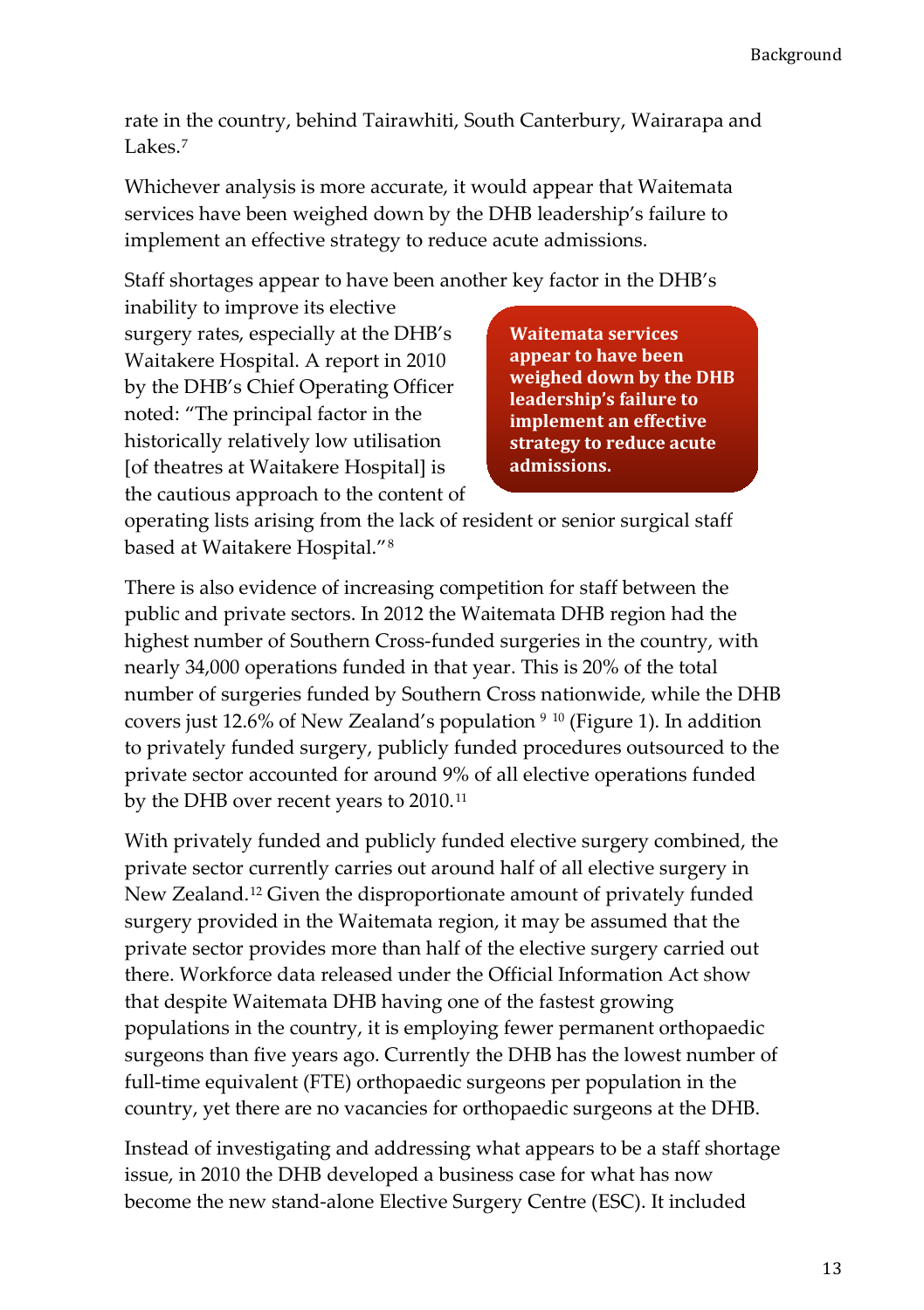proposals to test new models of care. Hence, in April 2010 the DHB began a 'trial' of a new approach for providing total hip replacements for noncomplex patients, which was extended to include knee replacements in July 2010 and other surgical sub-specialties from October 2010. The trial was described, contestably, as a 'pilot'.

The 'pilot' included the separation of elective from acute surgery, the establishment of dedicated teams and dedicated surgical beds and, most controversially, the exclusion of resident medical officers in all aspects of care and having DHB surgeons and anaesthetists working on the pilot as private contractors with productivity 'incentive payments'.

The dire[c](#page-19-0)tor of the Waitemata ESC, orthopaedic surgeon John Cullen $\cdot$ , is reported to have suggested high incentive payments to specialists involved in the pilot were necessary to be competitive with private sector rates[.13](#page-101-0)

In August 2011 the Minister of Health gave the go-ahead for the ESC to be built, apparently based on a preliminary analysis of the pilot, though a subsequent analysis found it achieved "significant increases in productivity and reduced overall costs".

**The most potentially damaging aspects of the model concern the effects of paying financial incentives to some medical staff involved in the ESC.**

However, significant shortcomings in the pilot model and the analysis prompted major concerns from the New Zealand Society of Anaesthetists and the ASMS, as well as senior medical staff at Waitemata DHB.

The DHB later conceded that the

training of medical staff was "critical to the future workforce requirements of the profession" and has been investigating a new training model for the ESC. Among other things it has to find a way to avoid the high cost of having surgeons providing training while on private contract rates and without impeding 'productivity'.

The most potentially damaging aspects of the model concern the effects of paying financial incentives to some medical staff involved in the ESC.

This issue in particular has created deep divisions among the DHB medical staff. Nevertheless, the DHB, after considering and dismissing an

1

<span id="page-19-0"></span>c John Cullen is reported to have recently retired as a surgeon.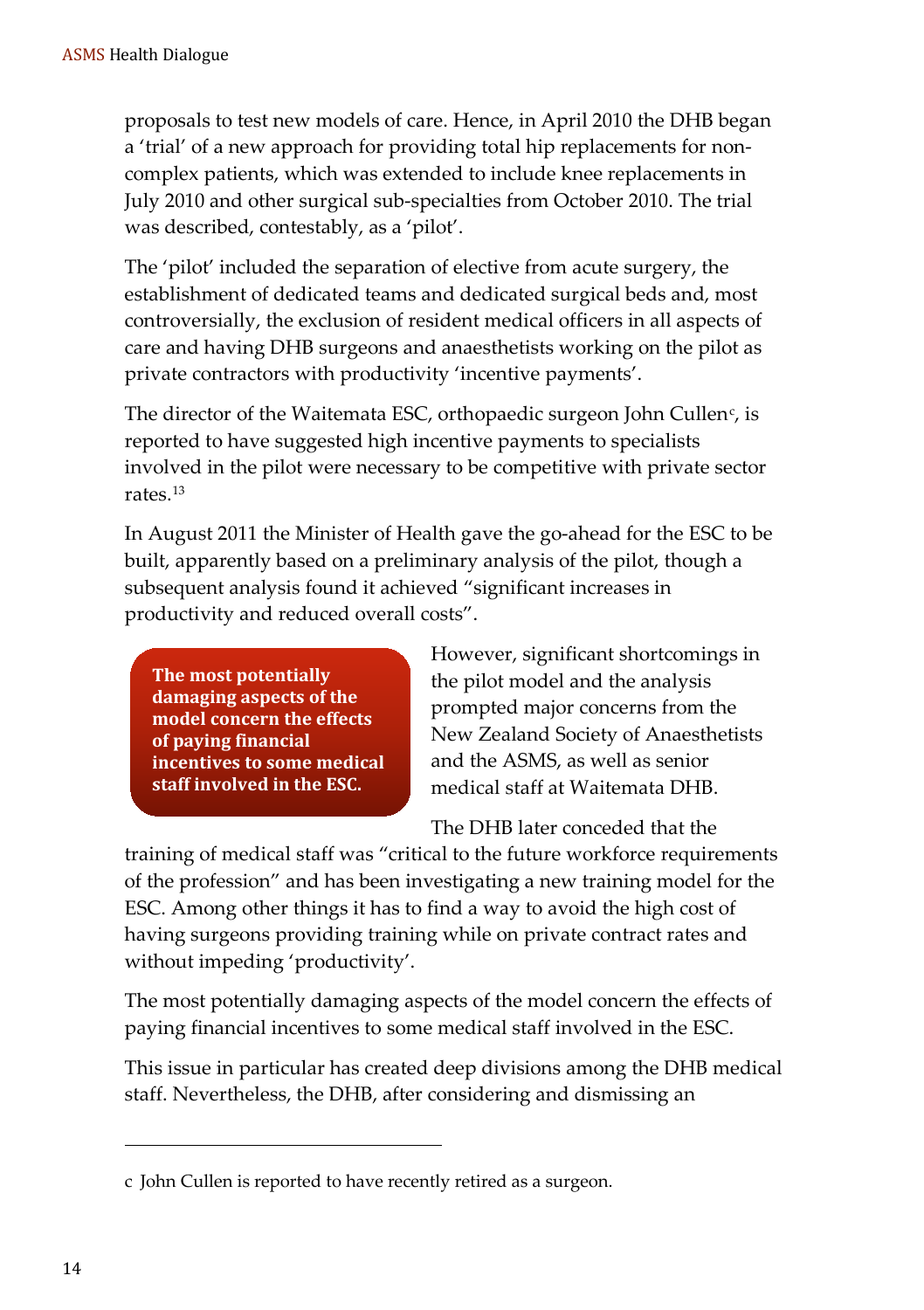alternative model that did not involve financial incentives, announced in March 2013 that the Waitakere pilot model would be used for the ESC.[14](#page-102-0)

Two months later, however, the DHB's anaesthetists, who had previously rejected the planned use of the private fee-for-service model at the ESC, negotiated (through the ASMS) an agreement with the DHB to work at the ESC as salaried employees.

The ESC opened on 11 July 2013. It provides Waitemata DHB with four operating theatres, 40 inpatient beds, 10 consulting rooms, a postanaesthesia care unit and a theatre sterile supply unit. The facility is dedicated to elective surgery and the intention was to provide gynaecology, general surgery, orthopaedic, urology and ENT surgery. [15](#page-102-1) At the time of publication, however, ENT surgeons had declined to be involved in the ESC. (The ASMS understands that, aside from philosophical issues with the payment of financial incentives, the surgeons' main objection was that any involvement with the ESC would have entailed a reduction in overall theatre sessions and so would have reduced their capacity to meet increasing service demand.)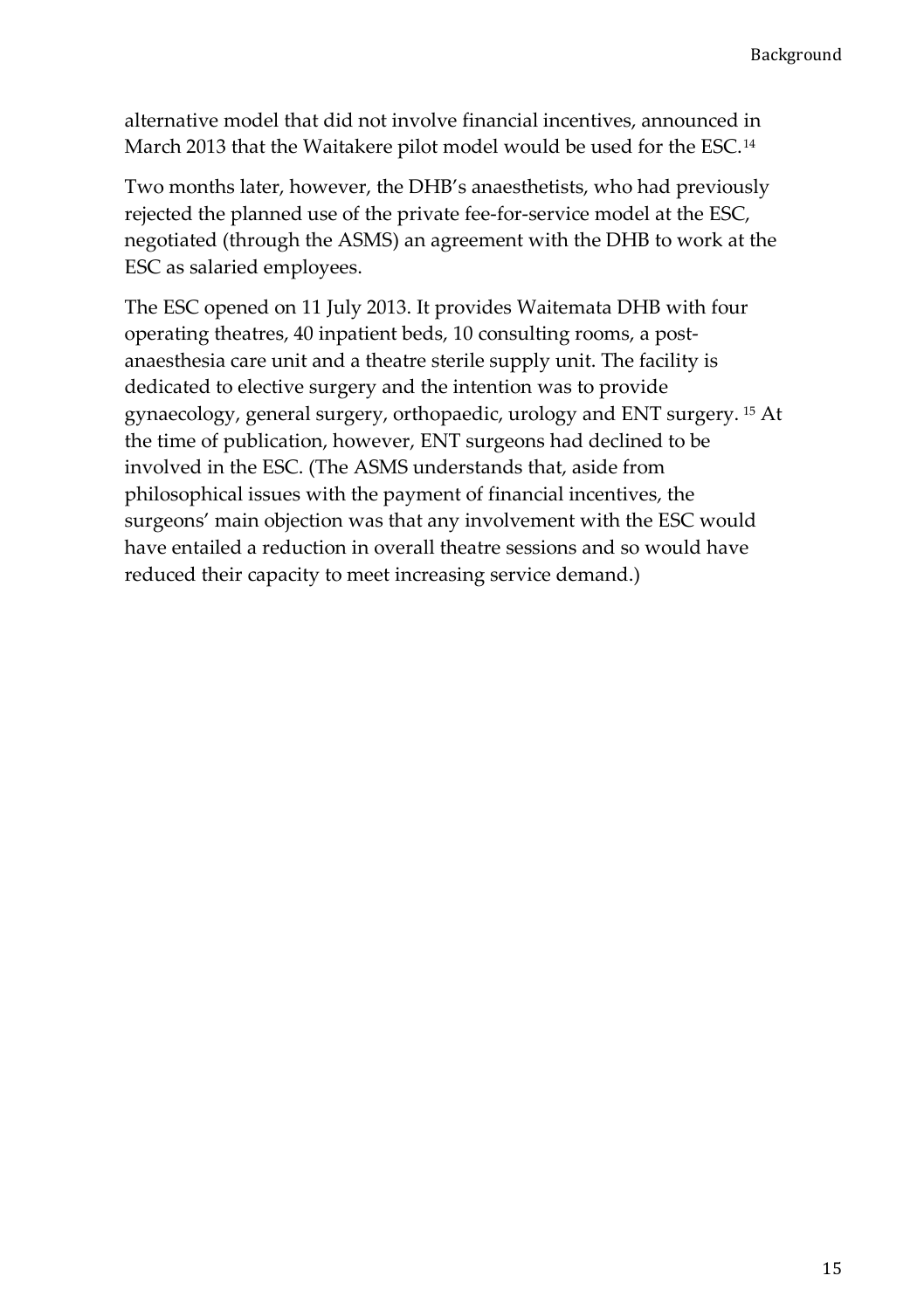### **FIGURE 1: NUMBER OF SOUTHERN CROSS-FUNDED SURGERIES BY DHB REGION, 2011/12**



**Source: Southern Cross, 2012.**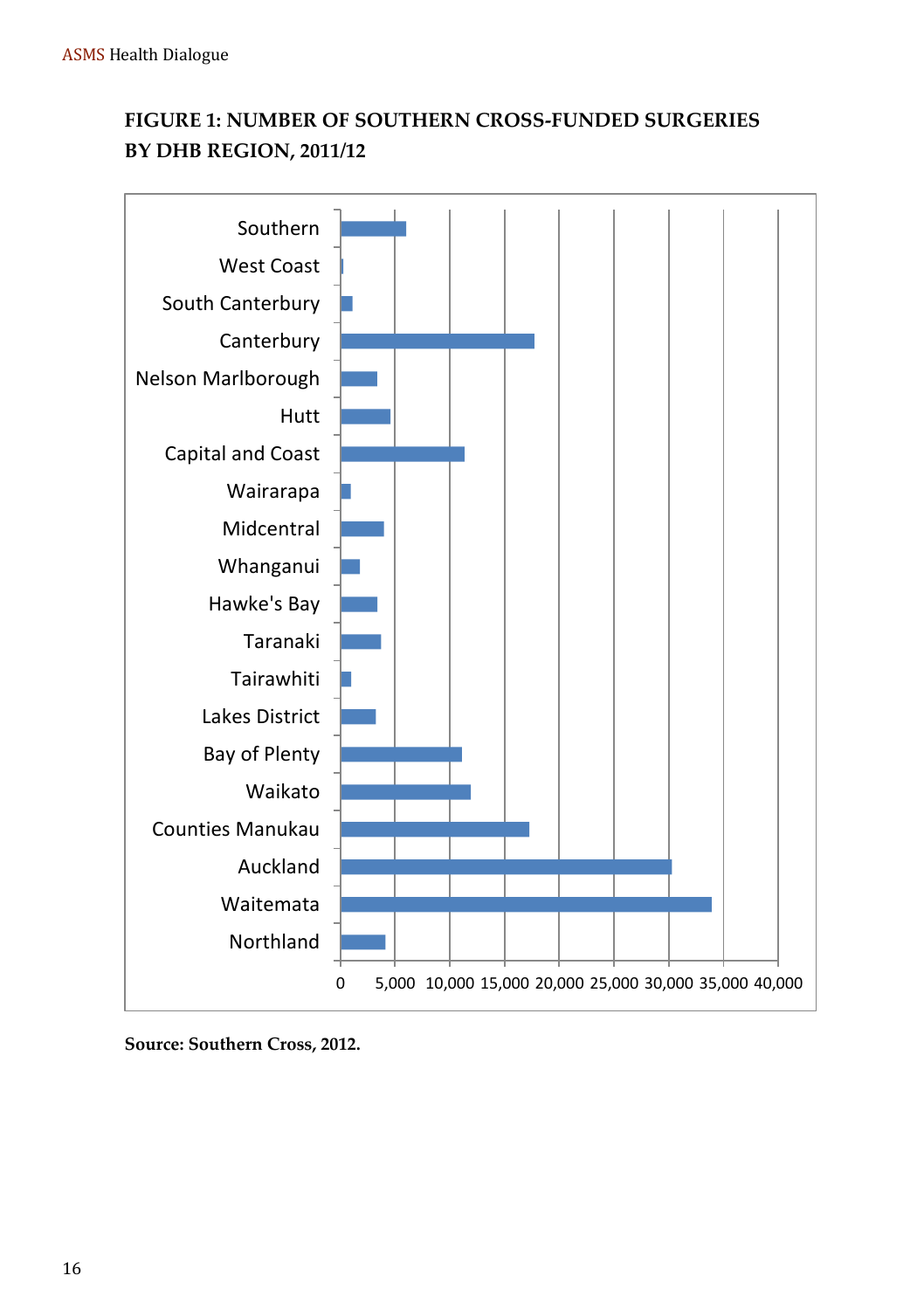# <span id="page-22-0"></span>**2. A CURIOUS TIMELINE OF EVENTS**

This timeline of events up to the publication of two papers on the ESC pilot illustrates how the initially proposed analysis of the pilot project commissioned from Auckland Uniservices Ltd was, over time, pared back, and how the process for investigating the best options appears to have been overtaken by a process to advance a model developed within the DHB. The sources of much of this information are documents, including emails, obtained under the Official Information Act. The details of the sequence of events are not complete because some of the information that had been sought was not provided, without explanation (contrary to the requirements of the Act).

#### **April 2010:**

The Waitemata DHB starts the trial of a new model of care at Waitakere Hospital for total hip replacements for non-complex patients.

#### **July 2010:**

The trial is extended to include knee replacements.

#### **October 2010:**

Other surgical sub-specialties are added to the trial.

#### **November 2010:**

A Uniservices' proposal is submitted to the DHB "in response to WDHB's request to commission a formal study to identify drivers and incentives behind productive theatre models and undertake an options analysis to determine those suitable for the New Zealand environment" (though the DHB's pilot was already well under way). The proposal notes that the pilot model differs from standard care at North Shore Hospital in at least three important ways:

- It includes low-complex cases only.
- ⋅ "Clinical training is confined to selected theatre sessions which have an educative value" [in fact no training was included].
- ⋅ Surgeons are employed as private contractors and paid by fee-forservice rather than by salary.

*"The first two will be especially important when attempting to make cost comparisons as, in order to compare like with like, such*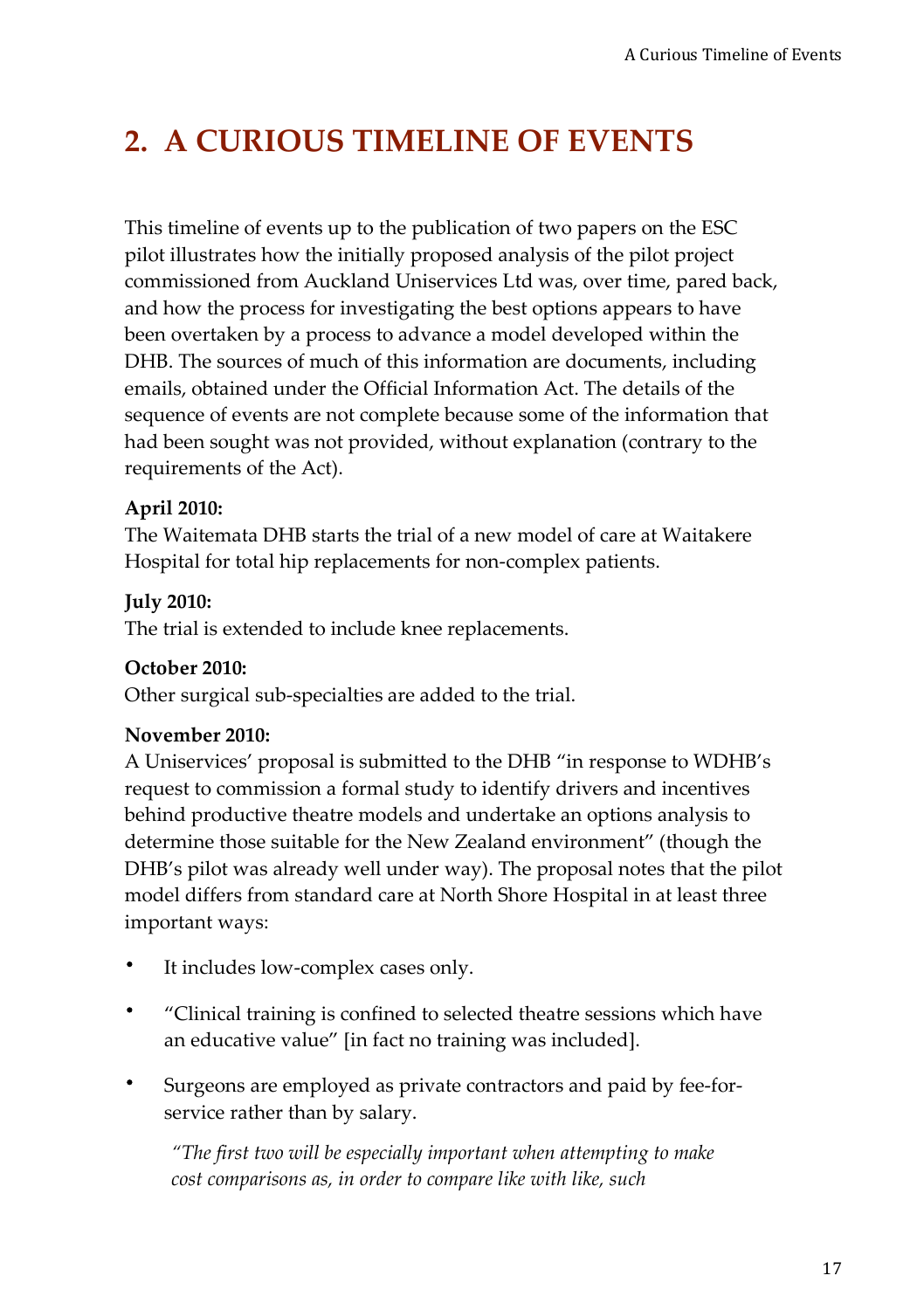*comparisons will need to control for any differences in case mix and in training requirements."*

The study questions would be:

- 1. How do the costs of fast-stream elective surgery undertaken at Waitakere Hospital compare with the cost of treating similar cases undertaken at North Shore Hospital?
- 2. What are the key drivers and incentives that effect productivity?
- 3. How do changes in these drivers and incentives affect variables such as costs, throughput, and waiting time?
- 4. What impact might the introduction of an Elective Surgical Unit (ESU) have on the costs, throughput and waiting time at North Shore Hospital?
- 5. How generalisable are the results from Waitakere Hospital to the new ESU?

The study would assess the potential productivity of the new model by building a discrete-event simulation (DES) model and populating that model with data from the pilot. The DES maps each patient's pathway through the system as a sequence of events. This enables examination of the key factors that influence the pathway of patients who are treated under different models of care, the associated use of resources and their costs.

#### **20 December 2010:**

After further discussion a revised proposal was submitted. Changes made from the initial proposal include:

- ⋅ Exclusion of an options analysis to determine which elective theatre models are suitable for the New Zealand environment.
- Exclusion of Question 1 on comparing costs (though this was planned for Stage Two of the project, using the DES approach, for which a second proposal was to be submitted).
- Exclusion of Question 4 on the possible impact of the new model on surgical services and costs at North Shore Hospital. (This work, according to an email from the DHB to Uniservices, "had commenced internally").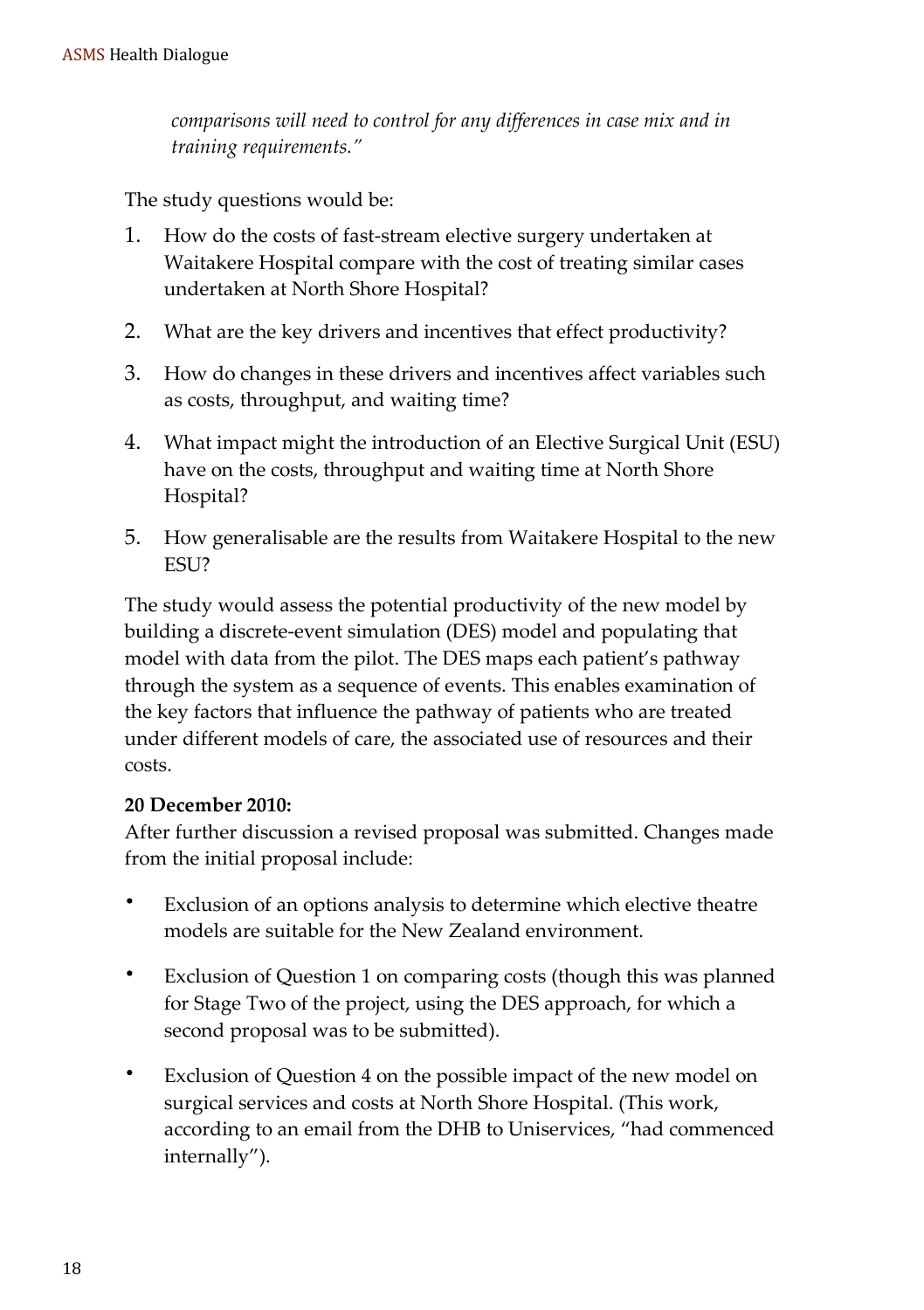- Exclusion of Question 5 on the applicability of the results from the Waitakere pilot to the new ESU.
- Addition of a new question about seeking the views of anaesthetists, surgeons "and other key stakeholders" on the new model.

Stage One of the study would comprise a literature review, a series of interviews and "process map patient pathways together with preliminary data collection in preparation for Stage Two".

Benchmarking data would also be sought from Counties Manukau DHB and Burwood Hospital, "these being sites known to have successful models of care". However, "the density of data requirements precludes the inclusion of these latter two sites in the discrete-event simulation model".

Subsequent emails indicate the proposal is revised further but the details have not been made available.

#### **1 March 2011:**

The DHB advises in an email to Uniservices that "in terms of the funding of this there is probably a need to get a preliminary report out end of June".

#### **19 July 2011:**

Uniservices advises that their report would be completed by early the following week. They seek information about whether treatment costs estimated by the DHB "for a number of sub-groups of patients treated at each site, matched by ASA grade, low-co-morbidities, low post-op complications and ordinary lengths of stay" could be included in their report. They understood the information to be confidential, but "This seems to be key information that Dale [the DHB Chief Executive] is seeking from a matched cohort analysis – indeed it may answer his question – so it would be useful to cite in our report…"

#### **20 July 2011:**

The DHB advises Uniservices that the DHB cost estimates were being redone and would not be immediately available. They suggested Uniservices send a draft report through and that costing information could be included later.

#### **25 July 2011:**

The scoping study associated with the Waitakere pilot is completed by Uniservices and emailed to Waitemata DHB. It says preliminary analysis indicates the Waitakere 'package of care' is less costly than standard care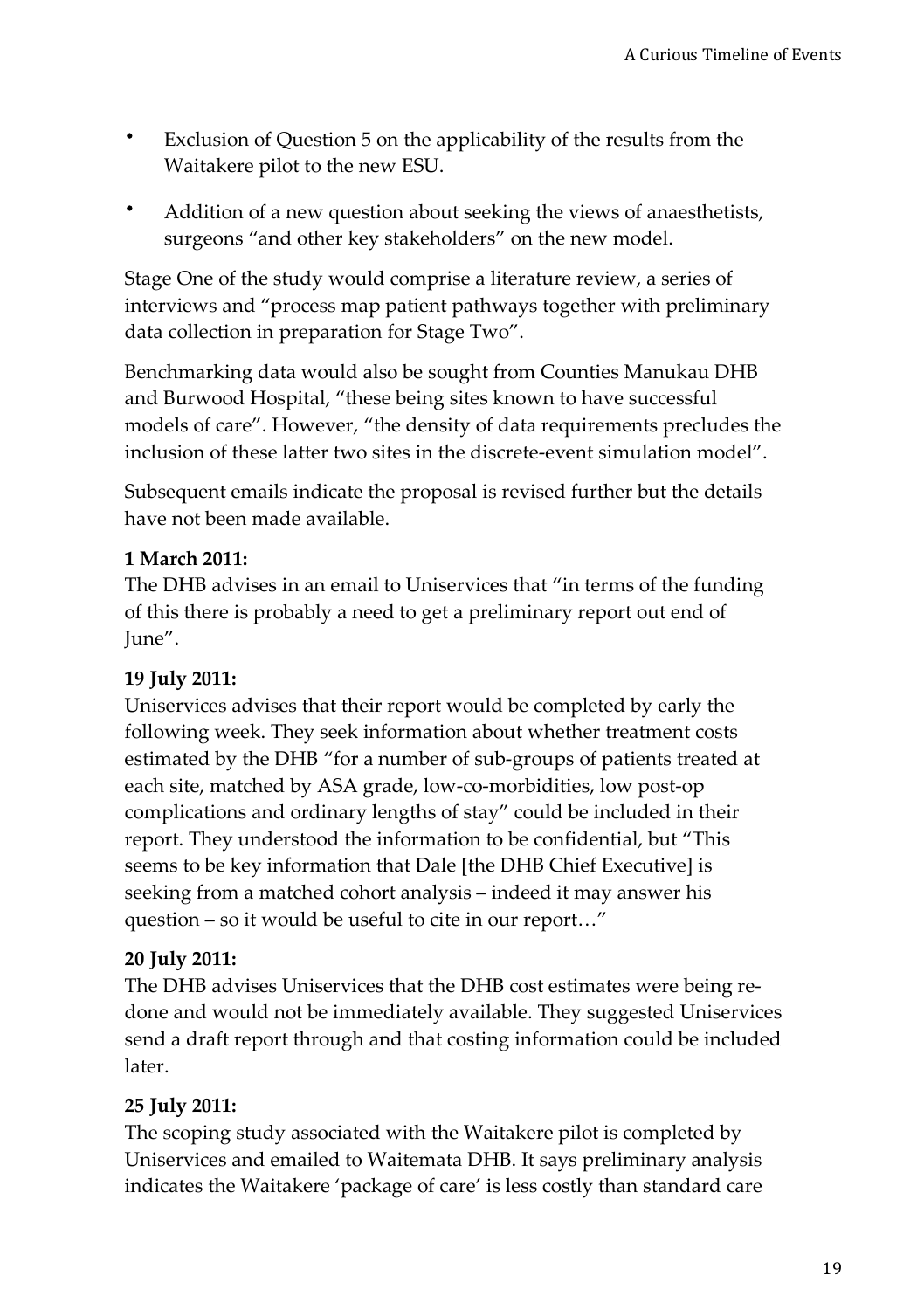provided at North Shore Hospital. (No preliminary costs comparisons are provided in the copy of the analysis provided to the ASMS. It is not clear whether they have been withheld or whether they were not included in the scoping report.)

The report continues: "However, no rigorous cohort analysis has been undertaken that compares productivity across the two sites when controlling for patient differences such as age, case mix and complexity. Uniservices was engaged to undertake such a study." The report identifies a list of additional data requirements before a robust analysis can be undertaken.[16](#page-103-0)

The proposed discrete-event simulation (DES) exercise was deemed not feasible due to problems with data availability.

#### **2 August 2011:**

The business case for the \$39 million Elective Surgery Centre (ESC), which was "based on an innovative model of care", is approved by the Minister of Health.[17](#page-103-1)

#### **August/September 2011:**

A cohort analysis is completed, not by Uniservices Ltd but a group called 'The Waitakere Orthopaedic Pilot Team', comprising four surgeons, two anaesthetists and three Waitemata DHB managers. It appears work on this analysis had begun at least as early as February 2011. It does not include the data that Uniservices identified as being required for a robust analysis.

#### **1 September 2011:**

Uniservices suggests to the DHB that with regard to hospital costing "it may be useful to go back a step and think about the resources used at each site. This in turn may allow us to conduct a Data Envelope Analysis which measures efficiency of resource use." [A subsequent meeting was arranged but no documentation is provided.]

#### **14 September 2011:**

The 'Waitakere Orthopaedic Pilot Team' cohort analysis is presented to the DHB's Audit and Finance Committee with a recommendation that the Board approves the continuation of the pilot until the opening of the ESC.

#### **28 September 2011:**

The Board approves the continuation of the pilot programme at Waitakere until the opening of the ESC.

#### **25 November 2011:**

The DHB advises Uniservices that it was not keen to compile a larger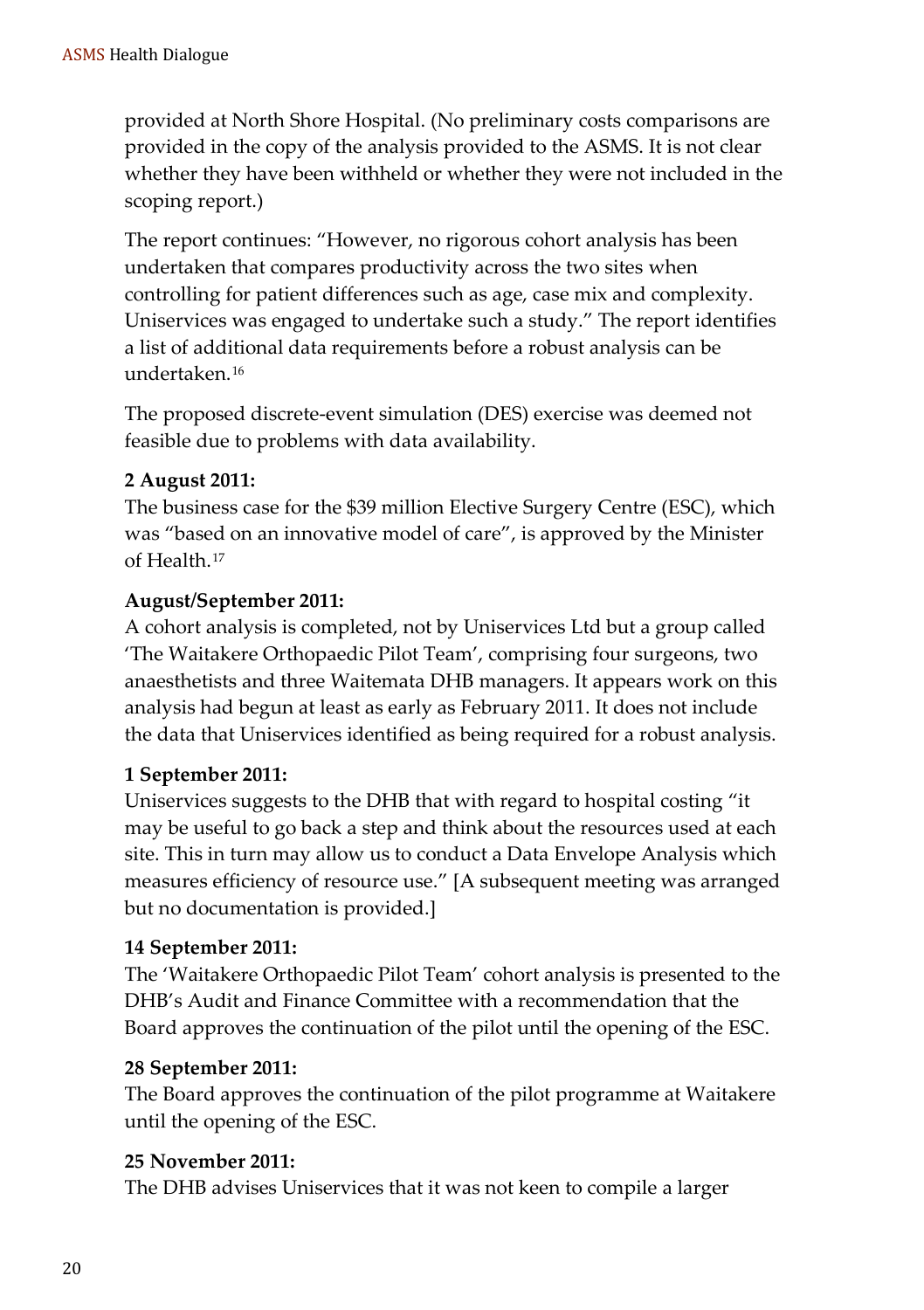sample of costs, as Uniservices had apparently earlier suggested, "because it would take a lot of extra time…and further delay the paper [on the cohort analysis] being published". The DHB asked Uniservices if it could check the DHB's "methods, cost calculations and statistical analysis".

#### **28 November 2011:**

Uniservice responds saying they will look at the DHB's work, but: "I am not sure how much of your costing we can check without asking lots more questions about assumptions behind the figures…"

#### **14 December 2011:**

Uniservice advises the DHB that they have looked at the DHB's calculations. "It is a bit difficult to check things out at the patient level. However, we are happy with the methodology so long as the individual values for each patient are correct, then the calculations should also be correct."

#### **15 January 2012:**

A paper, "Increasing productivity, reducing cost and improving quality in elective surgery in New Zealand: the Waitemata District Health Board joint arthroplasty pilot," based on the earlier 'Waitakere Orthopaedic Pilot Team' paper but with some revised figures, is received by the *Internal Medicine Journal*. Its authors are given as John Cullen, Dale Bramley, Delwyn Armstrong, Lynne Butler, Paul Rouse and Toni Aston, the first three being from the DHB and the last two being from Auckland University. The paper is published in June 2012.

#### **12 February 2012:**

A paper, 'Improving the productivity of elective surgery through a new "package of care",' is received by *Health Policy*. Its authors are given as Toni Ashton, Dale Bramley and Delwyn Armstrong. The paper is published in November 2012.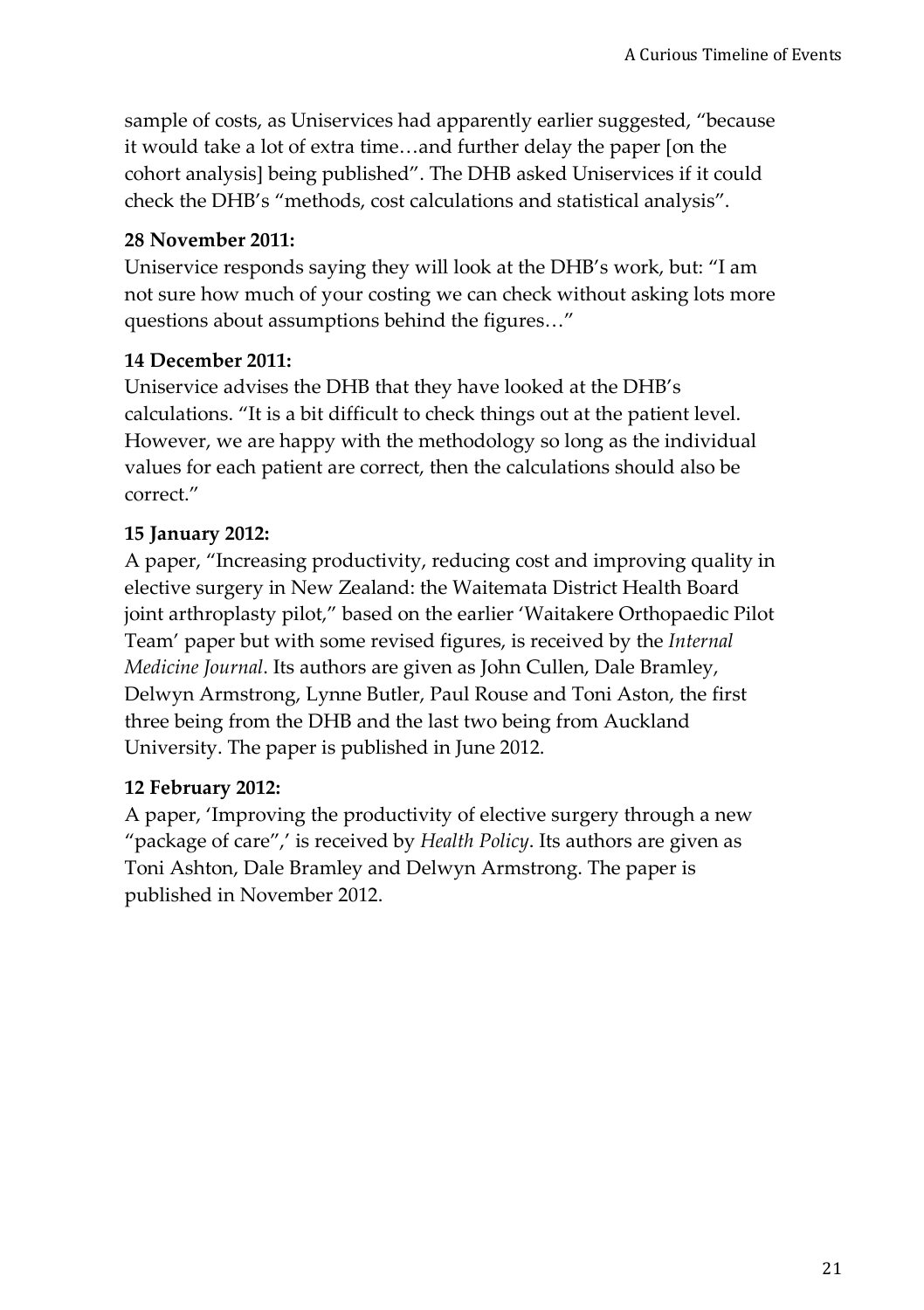ASMS Health Dialogue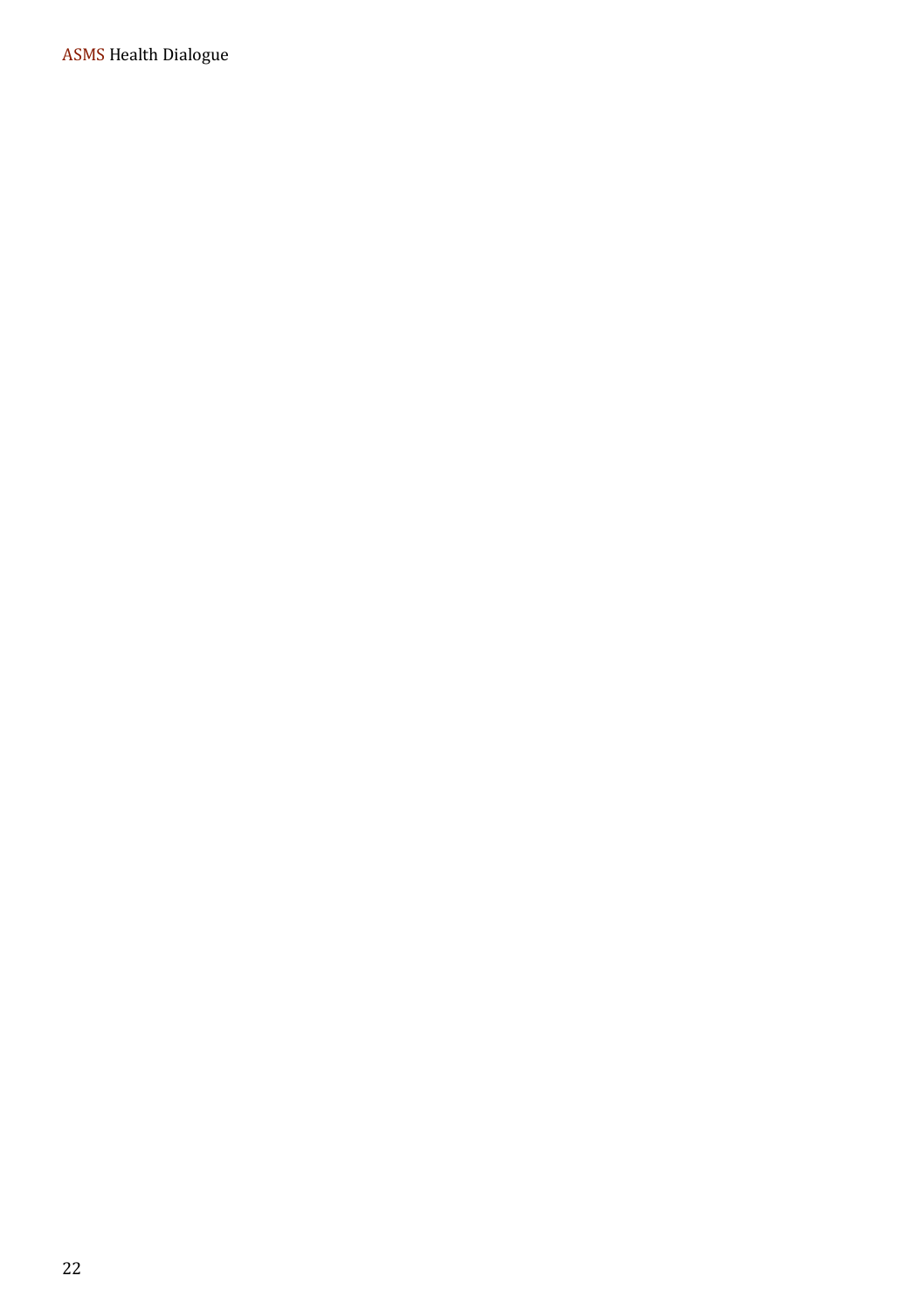# <span id="page-28-0"></span>**3. THE 'PACKAGE OF CARE' PILOT**

The Waitakere pilot was based on new models broadly categorised as 'fasttrack' surgery and 'one-stop' care. Fast-track surgery is a multi-model approach featuring enhanced recovery enabling day-stay or short-stay (1-4 days) hospitalisation. Most commonly it is used for routine procedures and is primarily targeted at low-risk ambulatory patients. Proponents of the model say advances in technology, a multidisciplinary teamwork approach and improved rehabilitative techniques enable patients to recover sooner.

'One-stop' care includes fast-track surgery but is intended to provide for a more seamless model of service. They typically include first specialist appointment, booking for surgery, and pre-operative tests and assessments in a single or two-step process. Both fast-track and one-stop approaches include pre-operative assessment clinics, reducing the likelihood of operations being cancelled due to patients being medically unfit.

These models have been used in 'Independent Sector Treatment Centres' (ISTCs) in the United Kingdom in order to reduce waiting times for elective operations but which, as discussed later in this Health Dialogue, have been found to be 'cherry-picking' the least costly patients and leaving the more complex and expensive patients to NHS hospitals.

The implementation of this model at Waitakere involved a number of changes to the usual way of providing elective services at the DHB, including:

- the separation of elective from acute surgery;
- the exclusion of resident medical officers in all aspects of care;
- retraining for nursing staff;
- a site change (a previously unused operating theatre at Waitakere Hospital);
- the establishment of dedicated teams;
- the allocation of dedicated surgical beds to receive patients postsurgery;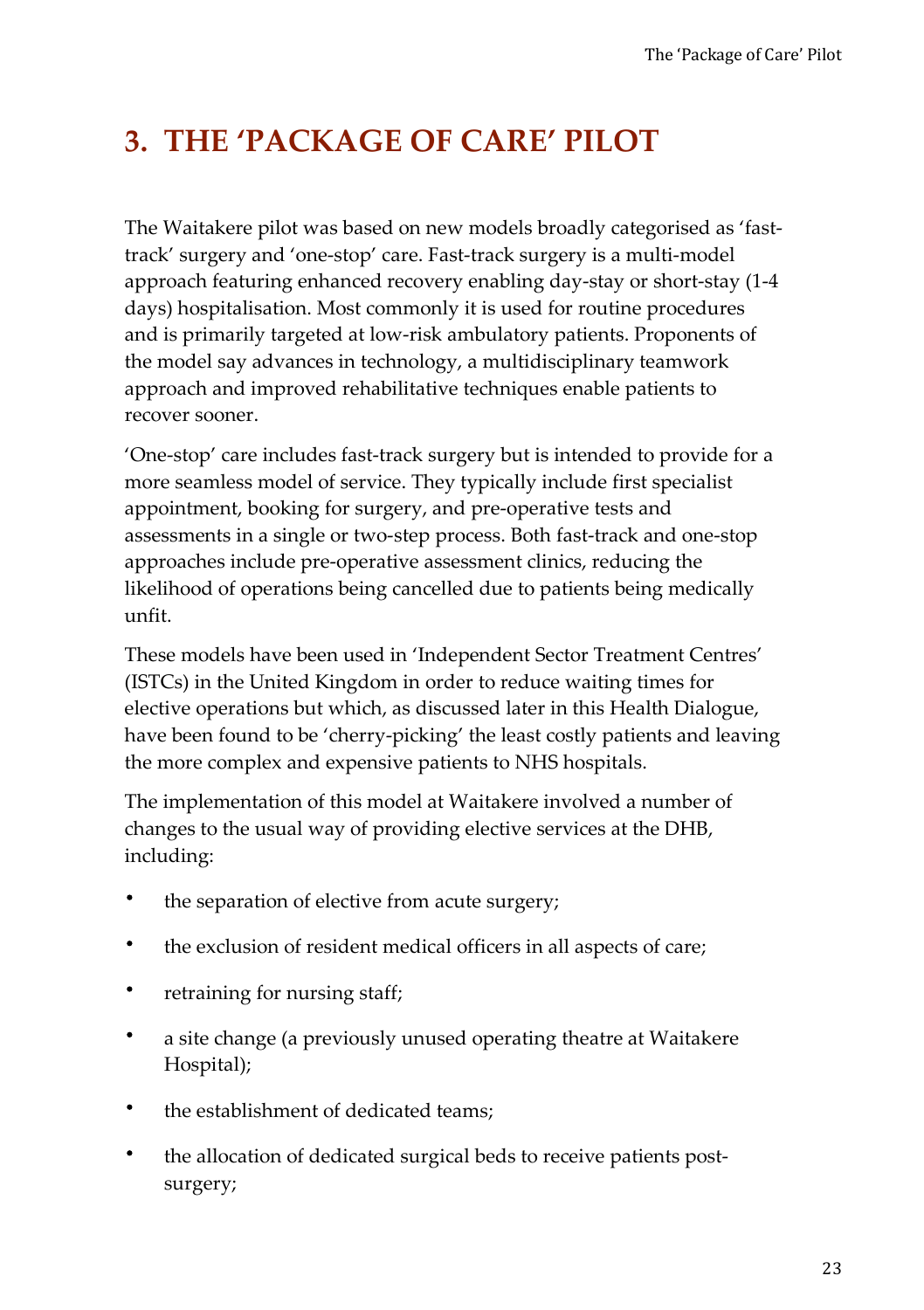- cohorting of patients on theatre lists and on the wards; and
- incentive-based, risk-sharing contracts with surgeons and anaesthetists, who worked as private contractors while the rest of the surgical team practised as DHB employees. Under these contracts, surgeons and anaesthetists were paid a fee which covered their time for the whole patient episode (though the extent of the 'whole' appears to be reducing). Surgeons formed their own operating teams, with each team being responsible for undertaking a minimum number of procedures each day. After each contract period the fees would increase only if the service costs had been reduced, hence an incentive for surgeons and anaesthetists to minimise the use of consumable items as well as operating time and the length of stay in hospital – and increase patient throughput.

The pilot began in April 2010 for total hip joint arthroplasties and expanded in July 2010 to include total knee joint arthroplasties. The aim was to increase 'productivity' (ie, patient volumes), reduce cost and increase quality for patients. A previously unused operating theatre at Waitakere Hospital was chosen for the pilot site so that elective events would not be interrupted by acute surgery, as occurs at the DHB's main site, North Shore Hospital.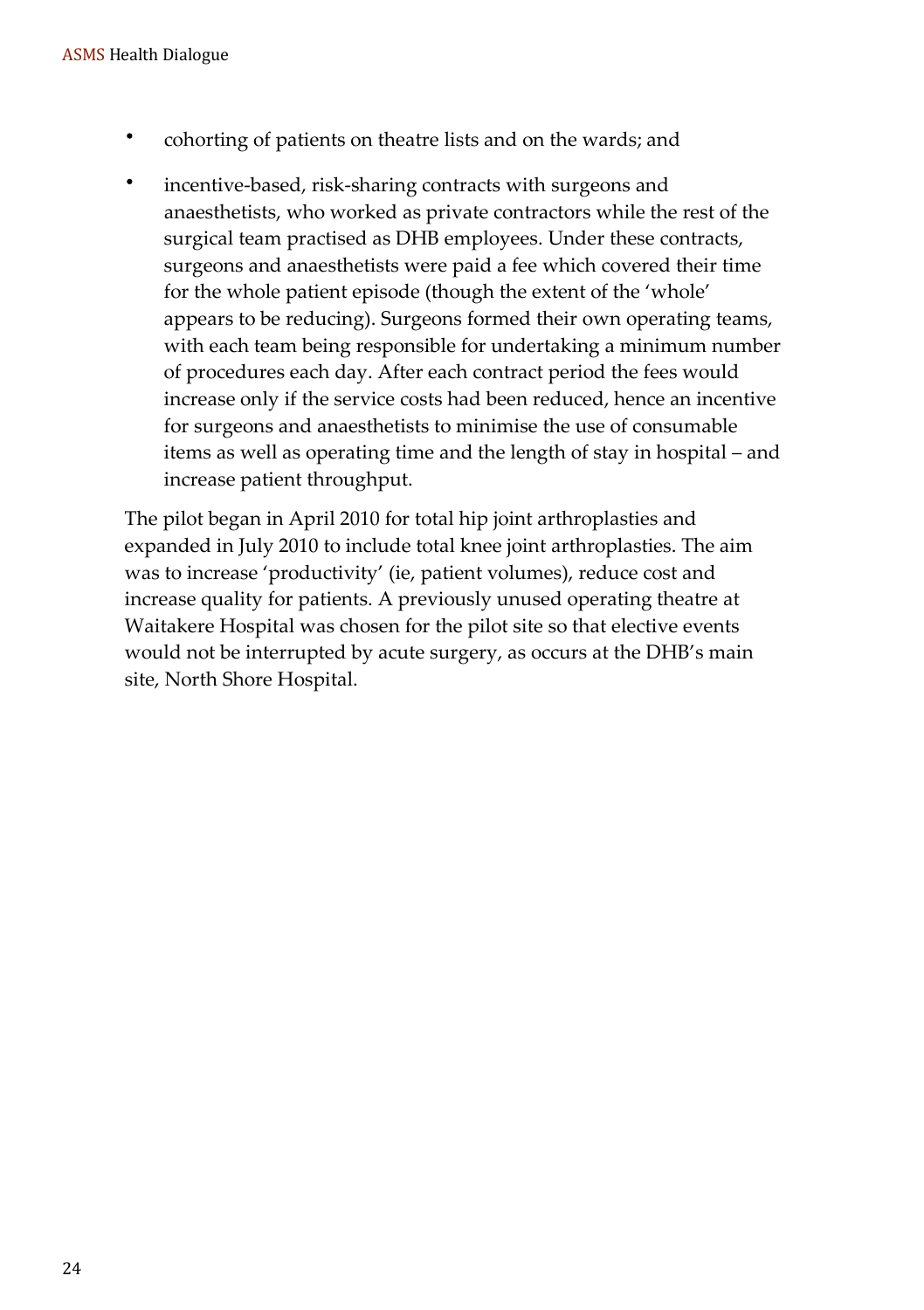### **TABLE 1: SUMMARY OF DIFFERENCE IN PRACTICE BETWEEN NORTH SHORE AND WAITAKERE**

| Taken verbatim from a paper produced by a 'Waitakere Orthopaedic |
|------------------------------------------------------------------|
| Pilot Team' <sup>d</sup> . Additional comments are in red.       |

| Element           | <b>North Shore Hospital</b>                                                                                       | Waitakere                                                                                                                                                                                                                                                                                                                                         |
|-------------------|-------------------------------------------------------------------------------------------------------------------|---------------------------------------------------------------------------------------------------------------------------------------------------------------------------------------------------------------------------------------------------------------------------------------------------------------------------------------------------|
| Theatre           | Team composition<br>variable. Indications of<br>nursing staff shortages<br>from qualitative<br>analysis of pilot. | Same team with minimal changes to<br>nursing staff.                                                                                                                                                                                                                                                                                               |
| <b>Incentives</b> | Staff remain until end<br>of shift. Operations<br>may be cancelled if<br>can't be completed<br>within shift.      | If list completes early and all work is<br>completed, staff can leave early and are<br>not redeployed. Likewise if lists run late,<br>last patient is not cancelled and staff stay<br>late. Breaks are not strictly adhered to -<br>ie, flexed to ensure flow. Surgeons work<br>as private contractors on financial<br>incentive-based contracts. |
| Into theatre      | Patients wheeled into<br>theatre.                                                                                 | Patients walk into theatre, reducing wait<br>time for orderlies.                                                                                                                                                                                                                                                                                  |

1

<span id="page-30-0"></span>d Matt Walker, (Clinical Director, Orthopaedics), Bill Farrington (orthopaedic surgeon), Ali Bayan (orthopaedic surgeon), John Cullen (Head of Department, Surgical and Ambulatory Services), Lance Nicholson (consultant anaesthetist), Henry Young (consultant anaesthetist), Andrew Potts (General Manager, Surgical and Ambulatory Services), Gerard Lenssen (General Manager, Clinical Development and Strategic Projects), Lynne Butler (Project Director, Electives).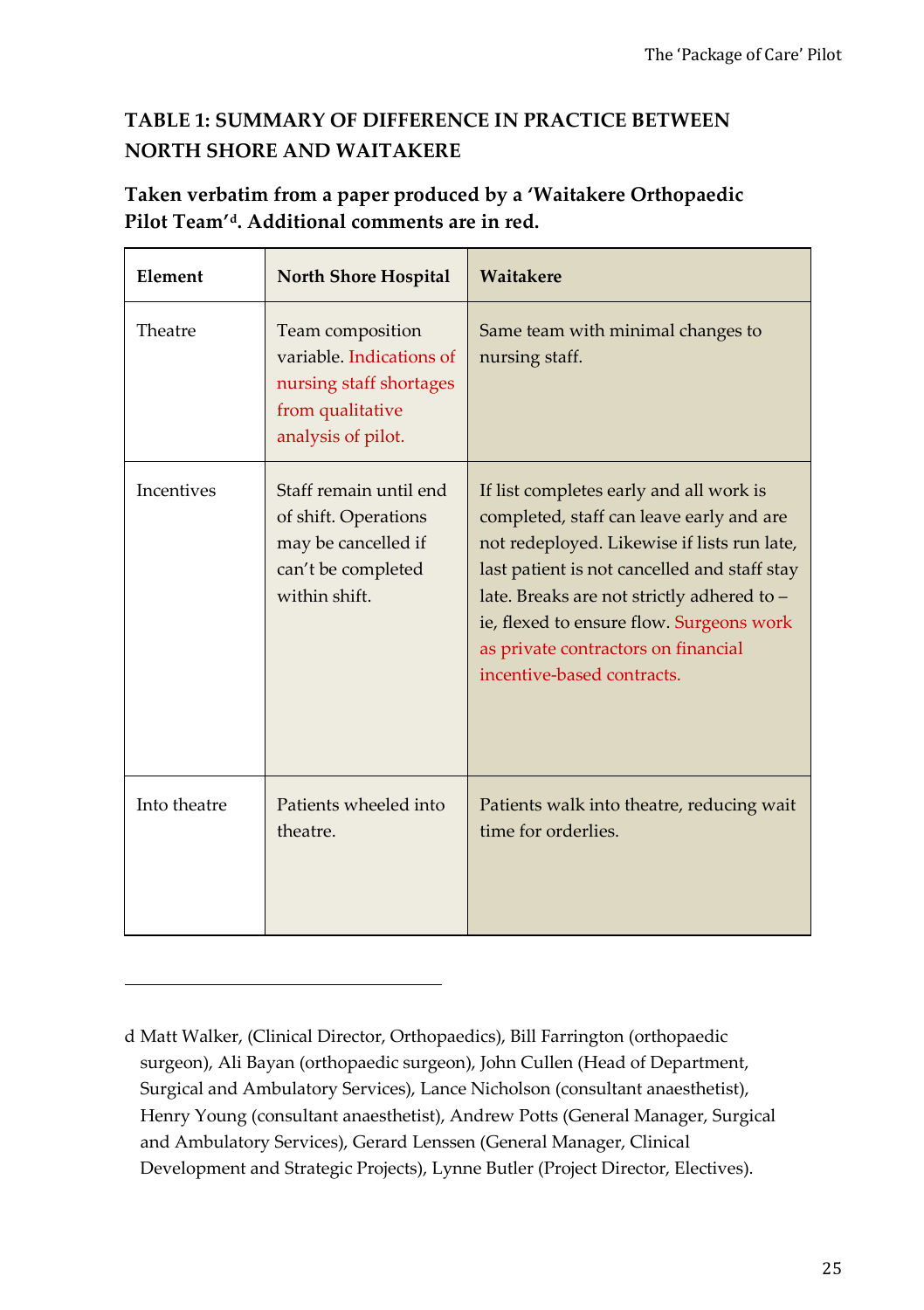| Element       | <b>North Shore Hospital</b>                                                                                                                      | Waitakere                                                                                                                                                                                                                                                                                                                                                                                                                                                                                                                                                                                                                                                                                                                                                                                                                                                                                                     |
|---------------|--------------------------------------------------------------------------------------------------------------------------------------------------|---------------------------------------------------------------------------------------------------------------------------------------------------------------------------------------------------------------------------------------------------------------------------------------------------------------------------------------------------------------------------------------------------------------------------------------------------------------------------------------------------------------------------------------------------------------------------------------------------------------------------------------------------------------------------------------------------------------------------------------------------------------------------------------------------------------------------------------------------------------------------------------------------------------|
| Inpatients    | Patients with same<br>procedure not<br>cohorted together.<br>Indications of nursing<br>staff shortages from<br>qualitative analysis of<br>pilot. | Dedicated nurse to each 4-bedded bay<br>(higher than normal ratios at early part<br>of stay, reducing as patient recovers).<br>Cohorting patients into same-sex 4-<br>bedded bay (all have their surgery on<br>the same day). Patient recovery gauged<br>by both patients and nurse in bay. Staff<br>can easily see whether a patient is<br>'falling behind' or have medical<br>concerns as there are other patients<br>acting as 'yardsticks' in the ward.<br>Natural competition in human nature<br>helps motivate patient recovery in the<br>bay and helps lead to reduced hospital<br>stay. Cohorting of patients may well<br>have advantages but it is unclear<br>whether the 'natural competition'<br>argument has any basis other than<br>ideology. 'Competition' to be the first<br>out of the ward may have negative<br>outcomes for some. More so because of<br>the lack of monitoring for quality. |
| Ward nursing  | Discharge delays<br>occur. Indications<br>from qualitative<br>analysis of delays<br>occurring through lack<br>of equipment.                      | Senior nurses complete electronic<br>discharge summaries on time.                                                                                                                                                                                                                                                                                                                                                                                                                                                                                                                                                                                                                                                                                                                                                                                                                                             |
| Allied health | Physiotherapists are<br>not necessarily present<br>on ward rounds.                                                                               | Physiotherapists attend ward rounds<br>and mobilise patients early. Nursing<br>staff are critical to supporting the<br>physiotherapist and setting expectations<br>with the patient. These factors have a<br>direct impact on length of stay.                                                                                                                                                                                                                                                                                                                                                                                                                                                                                                                                                                                                                                                                 |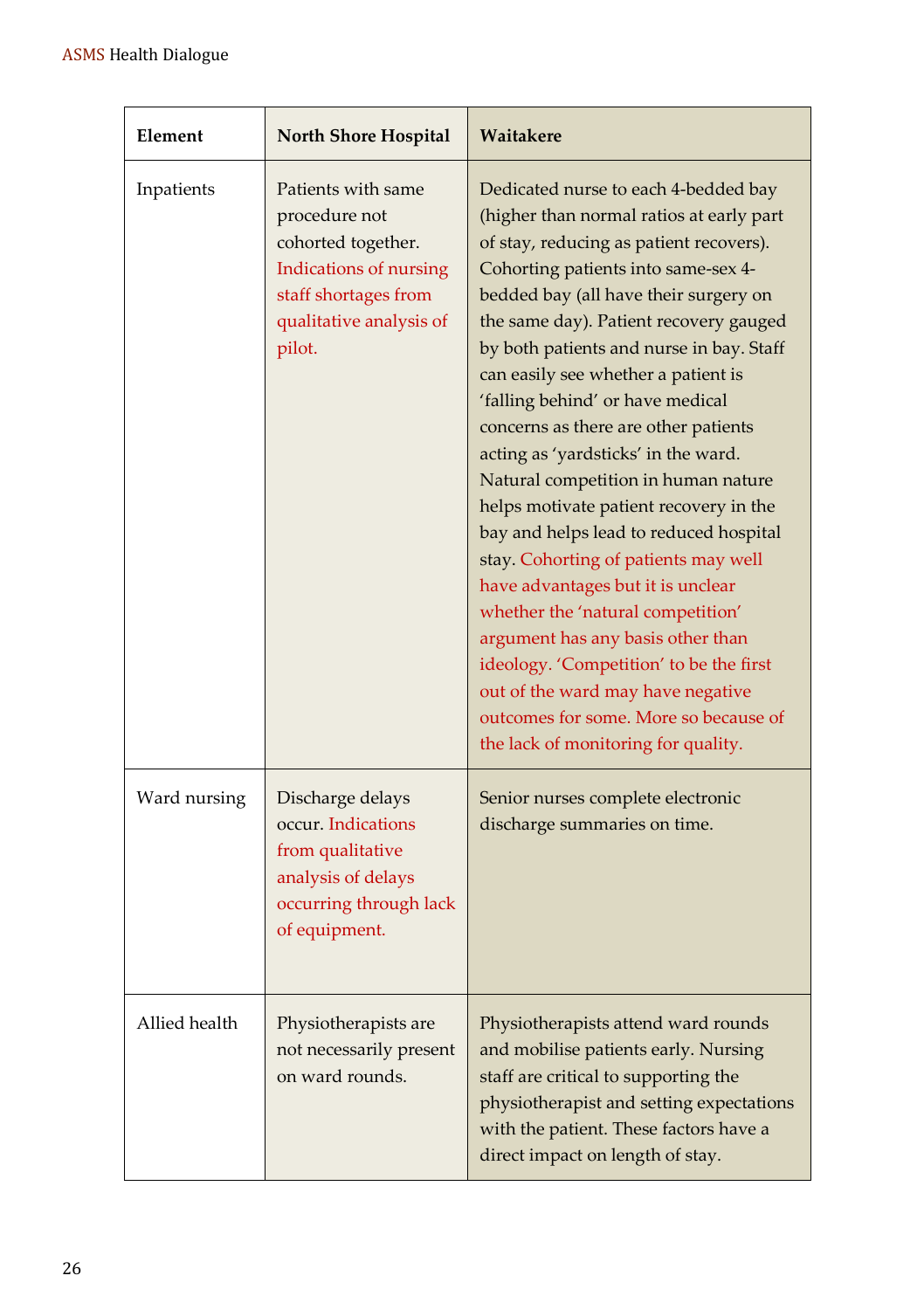| Element      | <b>North Shore Hospital</b>                                                                                                                                                                                                             | Waitakere                                                                                                                                                                                                                                                                                                                                                                                                                                                                                                                                                                                                                                                                                                                                                                                                                        |
|--------------|-----------------------------------------------------------------------------------------------------------------------------------------------------------------------------------------------------------------------------------------|----------------------------------------------------------------------------------------------------------------------------------------------------------------------------------------------------------------------------------------------------------------------------------------------------------------------------------------------------------------------------------------------------------------------------------------------------------------------------------------------------------------------------------------------------------------------------------------------------------------------------------------------------------------------------------------------------------------------------------------------------------------------------------------------------------------------------------|
| Medical care | Care provided by<br>surgeon, registrar and<br>house officers.<br>Responsibility of care<br>transferred during<br>patient stay. After-<br>hours care provided<br>by registrar. Medical<br>training is a core<br>function of the service. | Anaesthetist and surgeon provide all<br>ongoing medical care. Dedicated mobile<br>phone held by staff caring for the patient<br>ensures quick, real time relay of<br>information between medical and<br>nursing staff, avoiding<br>switchboard/pager delays. Eases contact<br>when medical staff are geographically<br>elsewhere. Medical continuity of care is<br>high and patients are well known to the<br>surgeon and anaesthetist. This allows for<br>continuity of care, leading to a low<br>complication rate and high patient<br>satisfaction and eliminates potential<br>danger in 'handover'. Medical training<br>was excluded in the pilot. There had<br>been an attempt to shift after-hours<br>medical care to ICU specialists. Low<br>complication rates can be expected from<br>selected low-complexity patients. |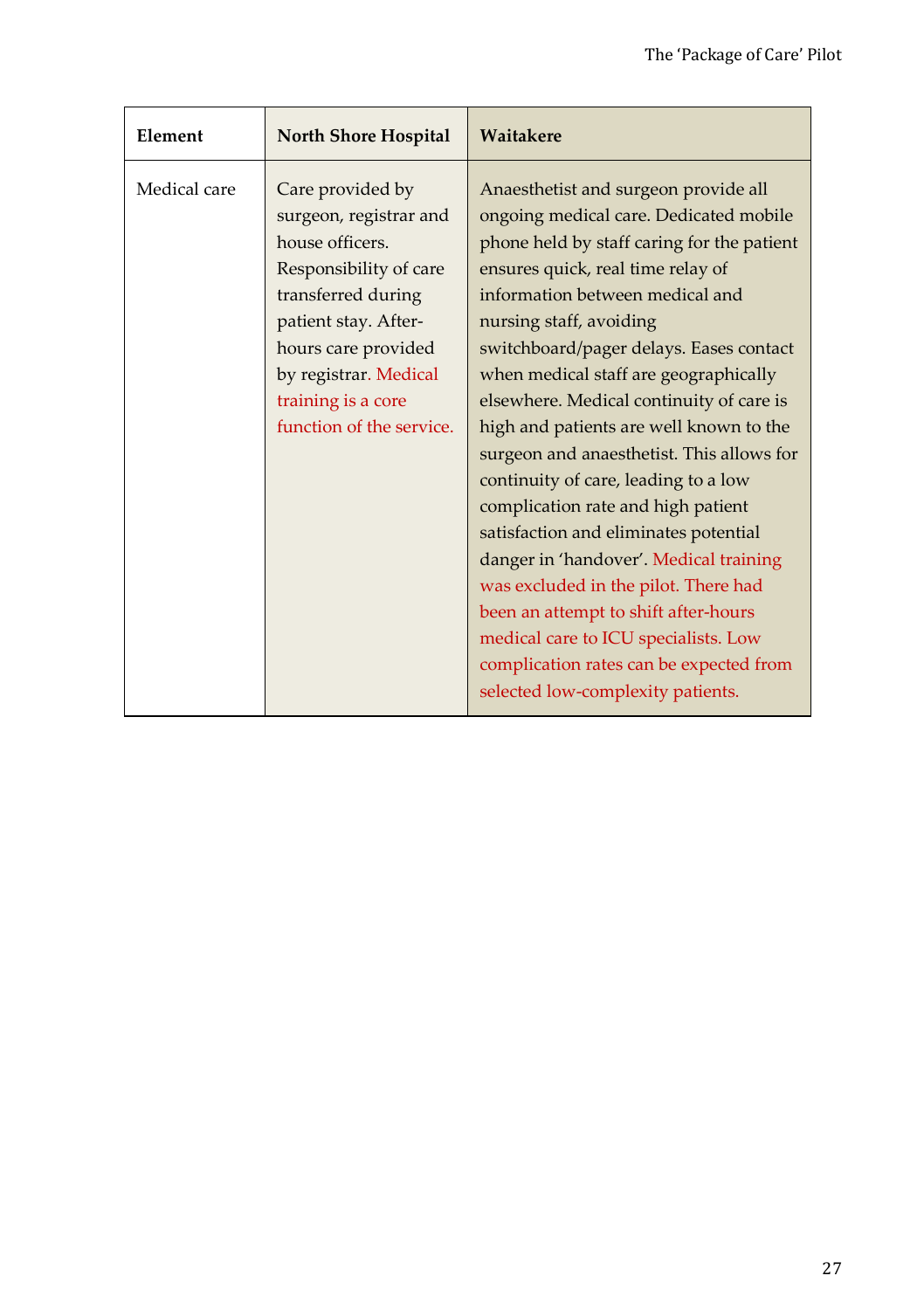ASMS Health Dialogue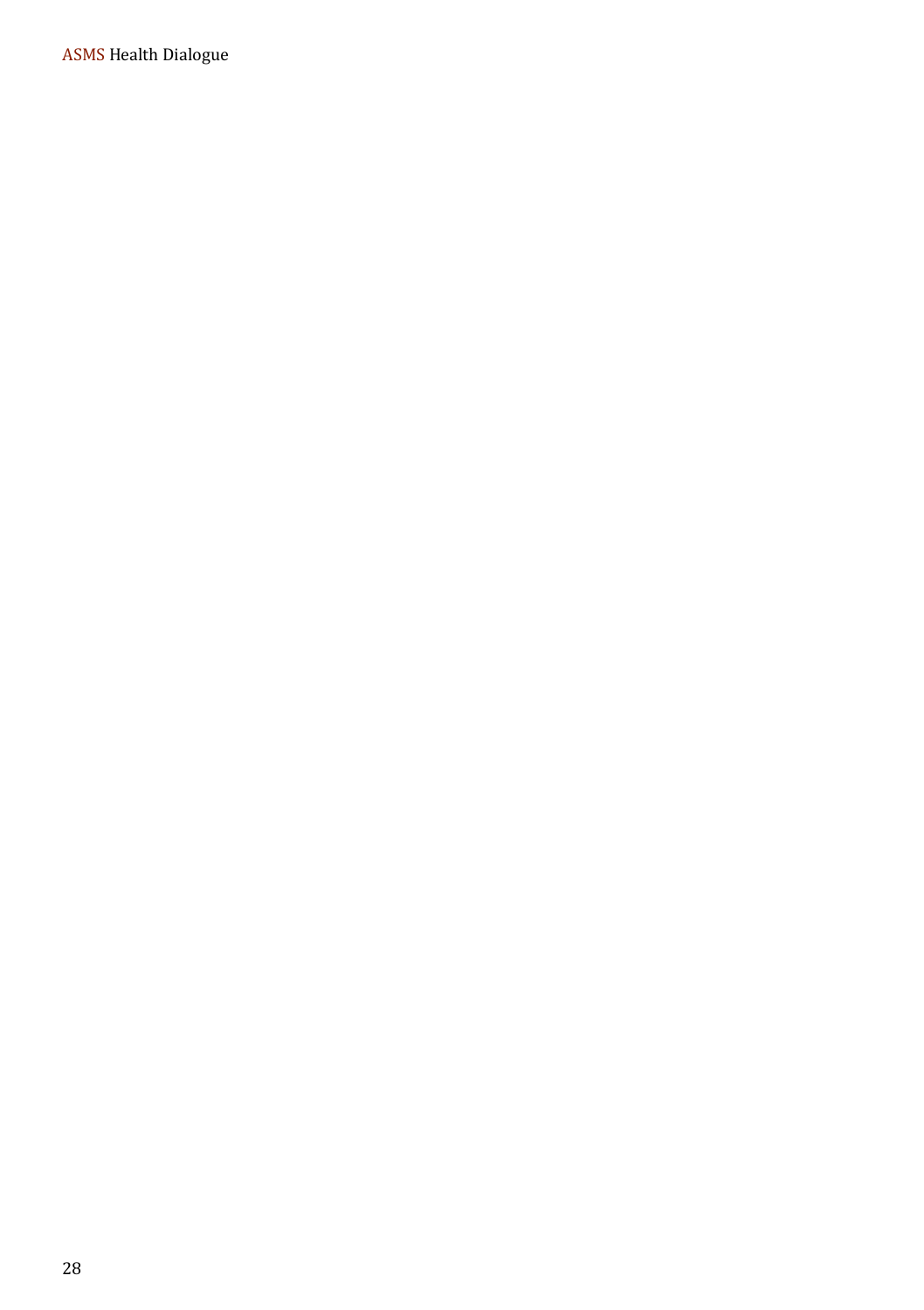# <span id="page-34-0"></span>**4. THE ANALYSES**

#### *Scoping Study*

A scoping study by Auckland Uniservices Ltd was completed in July 2011. It included a literature review exploring the factors (barriers and enablers) that influence operating theatre productivity in elective services. For brevity, only the most relevant international research is cited, but "nearly all identified New Zealand literature is included". The review highlights multiple factors affecting operating theatre efficiency, including booking and scheduling for theatre utilisation, cancellations, delays, turnaround time, timely patient discharge and organisation of a wide range of peri-operative processes and structures.

The review also covers performance incentives (financial and nonfinancial), and examines new models of care and operating theatre performance, though advises caution in interpreting the findings due to limitations in many of the studies: "Most studies have been observational with limited or no descriptive statistics. The retrospective nature of many studies and self-report data may have introduced response biases.["18](#page-103-2)

Effective scheduling was identified by the reviewers as a 'cornerstone' of theatre productivity and efficiency.

*An ideal balance occurs when a maximum number of surgical cases with appropriate levels of staffing are scheduled into any given workday, avoiding under‐utilisation or over‐utilisation of planned operating room time. Under‐utilisation can occur if surgical cases are cancelled or delayed or if too few cases are scheduled. Over‐utilisation can occur if too many cases are scheduled or cases extend beyond the planned workday, incurring staff overtime costs.*

This is reinforced in a British study on surgical operating list efficiency, which found the most efficient surgical teams are not those that simply undertake the most procedures but those that plan their lists to fit within the time that is available to them.<sup>[19](#page-103-3) [20](#page-103-4)</sup> This is an important point concerning the measurement of efficient 'productivity' in the 'package of care' model. For the pilot study, it was clear that four low-complexity joint replacements were the expected 'production' per surgical list.

Applying the model to surgery other than low-complexity joint replacements, however, raises questions as to how the expected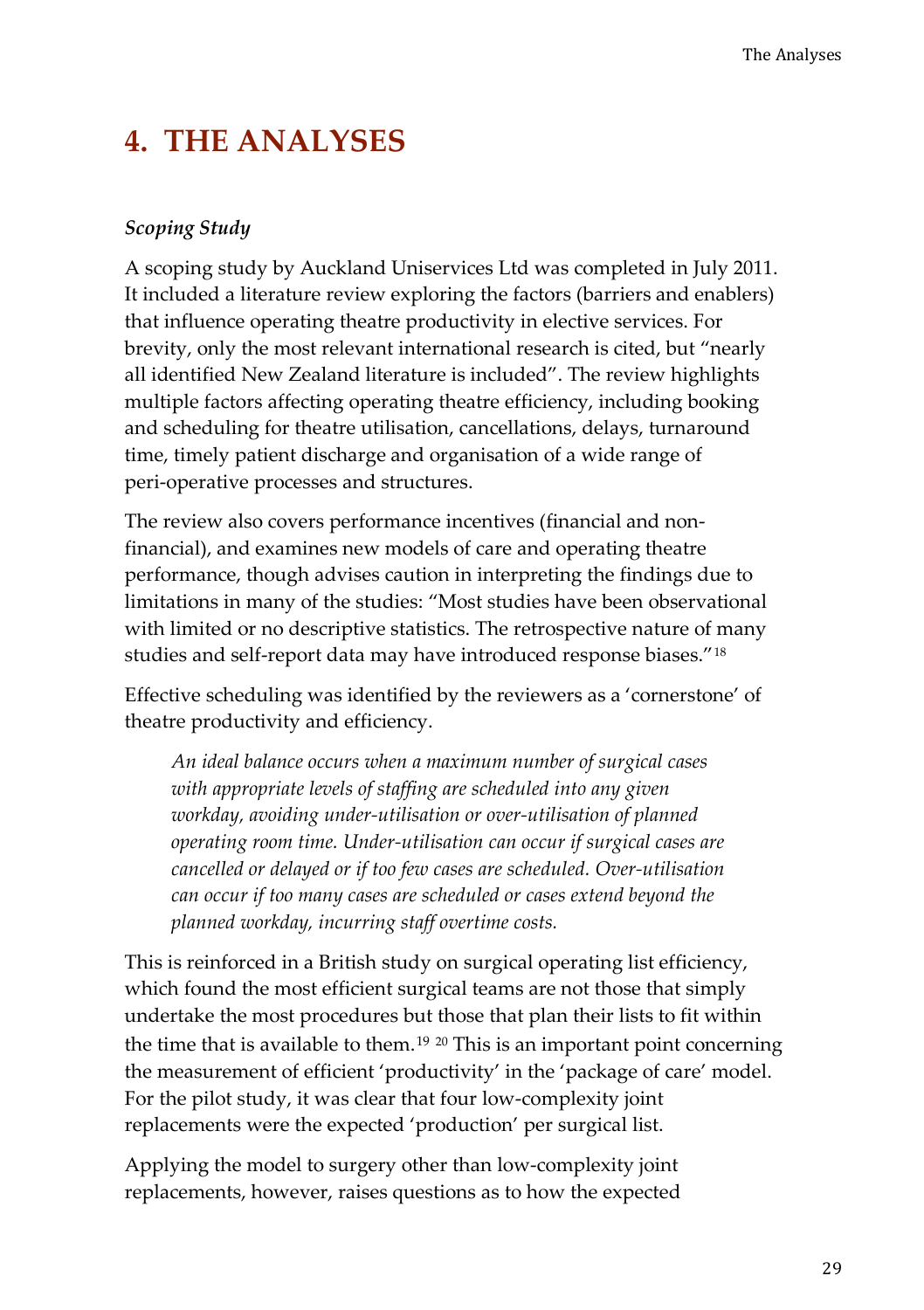'production' is determined while ensuring surgical lists are such as to avoid under- or over-use of theatre time.

In discussion on operating theatre delays and patient flows, the reviewers observed that procedural delays generally constitute 80% of problems hindering efficiency. Good information flows, staff familiarity and experience with surgical procedures, and the use of fixed surgical operating teams were cited as positive contributors to operating theatre efficiency.

In summary, the less the complexity of procedures and the greater use of the same team in a dedicated elective facility, the greater the capacity to address operating theatre delays and improve efficiency.

Only three pieces of research are referred to where operating theatre efficiency might be improved through the use of financial incentives to

doctors, only one of which was in the public hospital sector. From these cases, the review concluded that it is 'possible' financial incentives may improve efficiency but questions remained about the flow-on effects and longer-term efficiency. The three cases to which

**Good information flows, staff familiarity and experience with surgical procedures, and the use of fixed surgical operating teams were cited as positive contributors to operating theatre efficiency.**

the review refers are discussed further in the section on *Incentive payments for doctors*, along with the findings of other studies looking at broader applications of financial incentives in medical care.

A part of the scoping study included a 'qualitative study' based on interviews done with 18 selected surgeons, anaesthetists, nurses and managers working at the DHB (the contacts list was provided by the DHB). This relatively small number appears largely confined to those involved in the pilot in some form. Questions were focused around their perceptions of enablers and barriers to 'productivity' under the models of care at the two hospital sites (Waitakere, and North Shore Hospital), suggestions for improvement, and opinions about the new model of care and incentive scheme at Waitakere.

In summary, perceived enablers of 'productivity' at Waitakere identified by staff were:

The physical environment of Waitakere hospital, with the smaller size of the ward enabling improved team work and communication between staff, improving the timeliness of operations.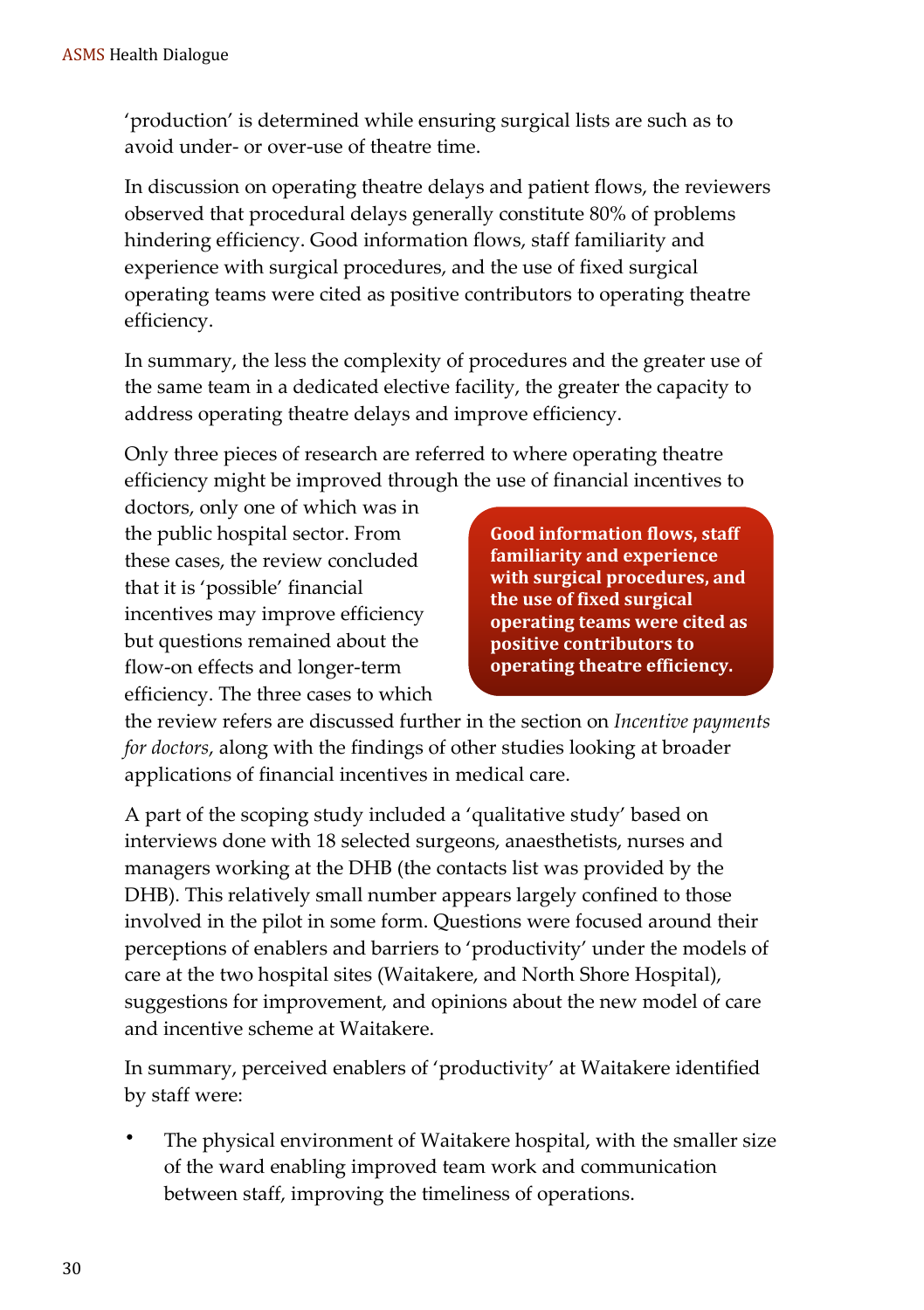- ⋅ Cultural aspects such as stronger team work, style of leadership at Waitakere and generally higher morale in part because of "being wellstaffed and not over-worked".
- ⋅ A number of organisational aspects including: established surgical teams, allowing for reduced operation times and better communication; and "the health state of patients operated on in Waitakere is significantly better than those operated on in North Shore in terms of age, fitness and general health overall". (All interviewees who discussed the topic of patient casemix between the two sites felt direct comparisons could not be made because of the less complex cases treated at Waitakere.)
- ⋅ Other aspects included 'cohorting' patients together, which reduces length of stay, and clarity in patient pathways leading to a more streamlined flow of patients.

Perceived barriers to 'productivity' improvement (at North Shore Hospital) included:

⋅ Stricter working hours, in part because of the necessity to do acute work as well as the electives; and poor morale due to under-staffing and high workloads. As one survey respondent put it:

*The number of nurses in theatre is a major issue ... A couple of weeks ago we only had two nurses in theatre, one was scrubbed and one was running or was getting the gear and finding stuff when we're asking for it, so that left no one in theatre at times. So the productivity necessarily went down because of lack of nursing staff.*

- ⋅ Organisational aspects included:
	- Lack of dedicated surgical teams at North Shore Hospital, contributing to breakdowns in communication and inconsistencies in a number of procedures and general patient care.
	- The mix of complex procedures with non-complex procedures undertaken at North Shore Hospital – variation which required greater levels of organisation and preparation.
	- The absence of good processes for dealing with aspects such as patient arrivals and lack of staff, both in terms of hiring and temporary cover.
	- Problems of resources and supplies, with availability of equipment being an issue at both sites. "Interestingly, one staff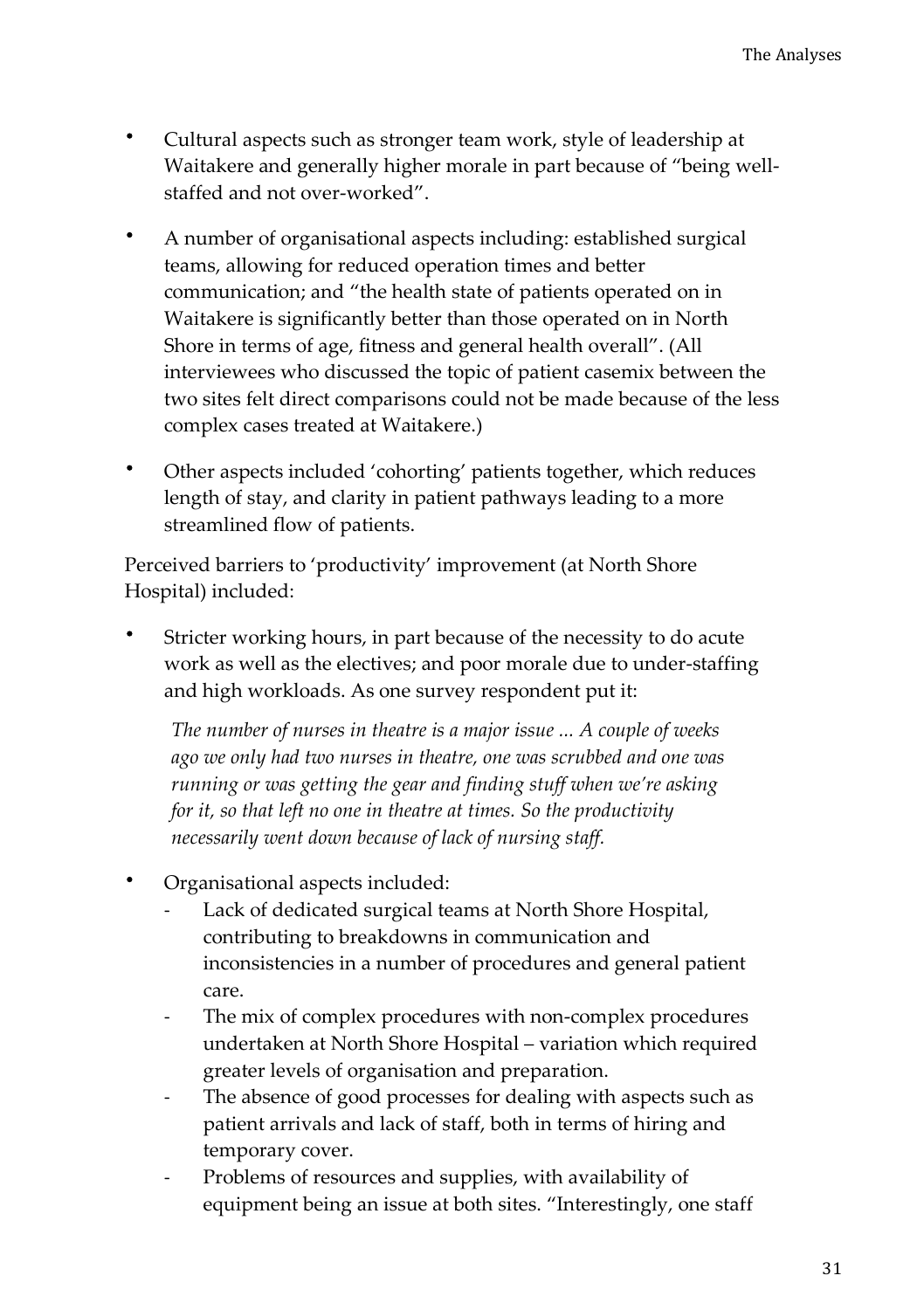member pointed out that due to budget constraints a lot of equipment is shared between Waitakere and North Shore, leading to huge inefficiencies in couriering it back and forth between the two hospitals." [This raises the question as to which site was the most disadvantaged by delays in obtaining equipment.]

Two factors that divided survey participants concerned incentive payments to surgeons and anaesthetists, and the absence of teaching responsibilities at Waitakere. While teaching was seen as a factor contributing to lower 'productivity' at North Shore Hospital, it was acknowledged as an 'essential requirement' for New Zealand to have adequately trained surgeons coming through.

In summary, many of the interviewee comments were consistent with factors identified in the literature relating to operating theatre efficiency. Most

**The two stand-out dividing issues were the lack of teaching responsibilities and financial incentives for doctors…**

concern procedural matters and organisation. The two stand-out dividing issues, the lack of teaching responsibilities and financial incentives for doctors, are dealt with in more detail in Sections 6 and 7 of this Health Dialogue.

The analysis reviewers cautioned: "No rigorous cohort analysis has been undertaken that compares productivity across the two sites, when controlling for patient differences such as age, casemix and complexity."[21](#page-104-0) (No mention is made of also taking into account the time and costs associated with teaching at North Shore Hospital, which was identified as an important factor in Auckland Uniservices' initial analysis proposal, and which was raised as an issue in responses to the staff questionnaire.) The analysis report added that Auckland Uniservices had been engaged to undertake the cohort analysis.

The need for further analysis of the Waitakere pilot, however, did not appear to influence the Minister of Health's decision on whether to fund the building of a new ESC. The Minister gave his approval to the \$39 million project on 2 August 2011, just eight days after the scoping study for the pilot was produced.

### *Cohort analysis*

While Uniservices understood it was engaged to undertake the cohort analysis, an internal paper – which resembled a cohort analysis – was produced by a group called the 'Waitakere Orthopaedic Pilot Team' soon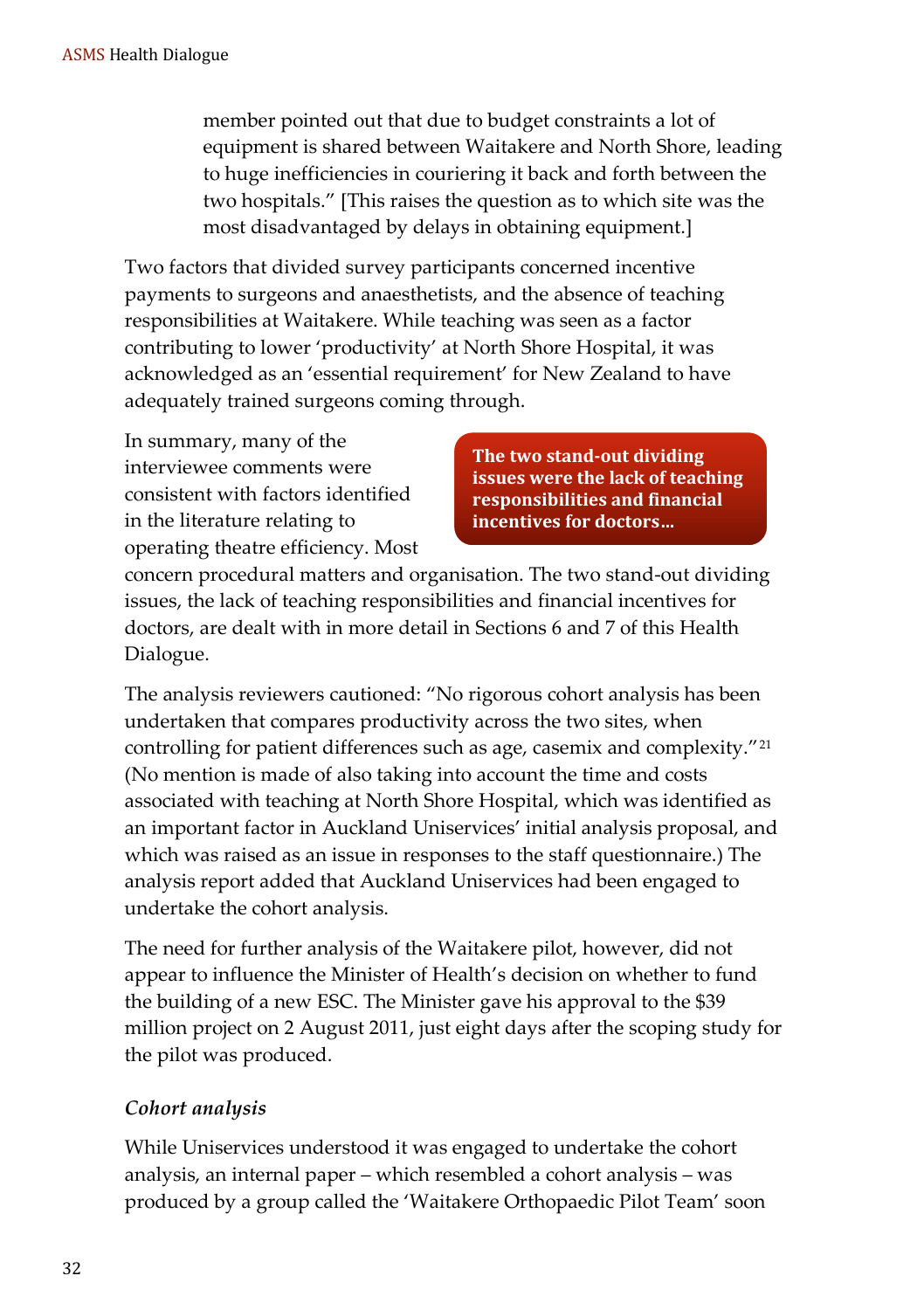after the scoping study was delivered to the DHB. The nine-person team comprised some of the orthopaedic surgeons and anaesthetists who participated in the pilot, supported by several DHB managers (it did not include any North Shore Hospital anaesthetists or surgeons that were not part of the pilot.)

It is this paper, with some revised figures, that formed the basis of the retrospective cohort analysis that was published in the *Internal Medicine Journal* (a curious choice for a paper about orthopaedic surgery) in June 2012. Emails between the DHB and Uniservices suggest the latter took a back-seat role in the paper's development. ESC director and orthopaedic surg[e](#page-38-0)on<sup>e</sup> John Cullen is listed as the principal author in the published paper, followed in order by Dale Bramely (DHB Chief Executive), Delywn Armstrong (DHB Decision Support Group), Lynne Butler (DHB Electives Project Director), Paul Rouse (Auckland University) and Toni Aston (Auckland University). No conflicts of interest are declared.

The study involved hip and knee replacements discharged between 1 July 2010 and 31 March 2011, comparing costs and outcomes at the pilot site compared with the North Shore Hospital site. Only non-complex procedures were included, and routinely collected data were used.

It found total inpatient event costs were 12% and 17% lower for hip and knee replacements respectively at the pilot site compared with North Shore Hospital. The cost reductions were achieved by reducing the length of operations and by reducing the patients' length of stay in hospital. The paper says the overall costs were reduced despite the incentive payments to surgeons and anaesthetists involved in the pilot being "considerably higher than standard medical contracts offered at the DHB". (For surgeons the payments can amount to more than \$8,000 per day.)

No mention was made of divisions among the clinical staff caused by the pilot programme.

The paper noted that because the pilot introduced many changes simultaneously, including the separation of elective from acute surgery, site change, financial incentives and the establishment of dedicated teams, the effects of each individual change were not known, though the absence of training responsibilities 'undoubtedly' contributed to the cost reductions.

1

<span id="page-38-0"></span>e John Cullen is reported to have recently retired as a surgeon.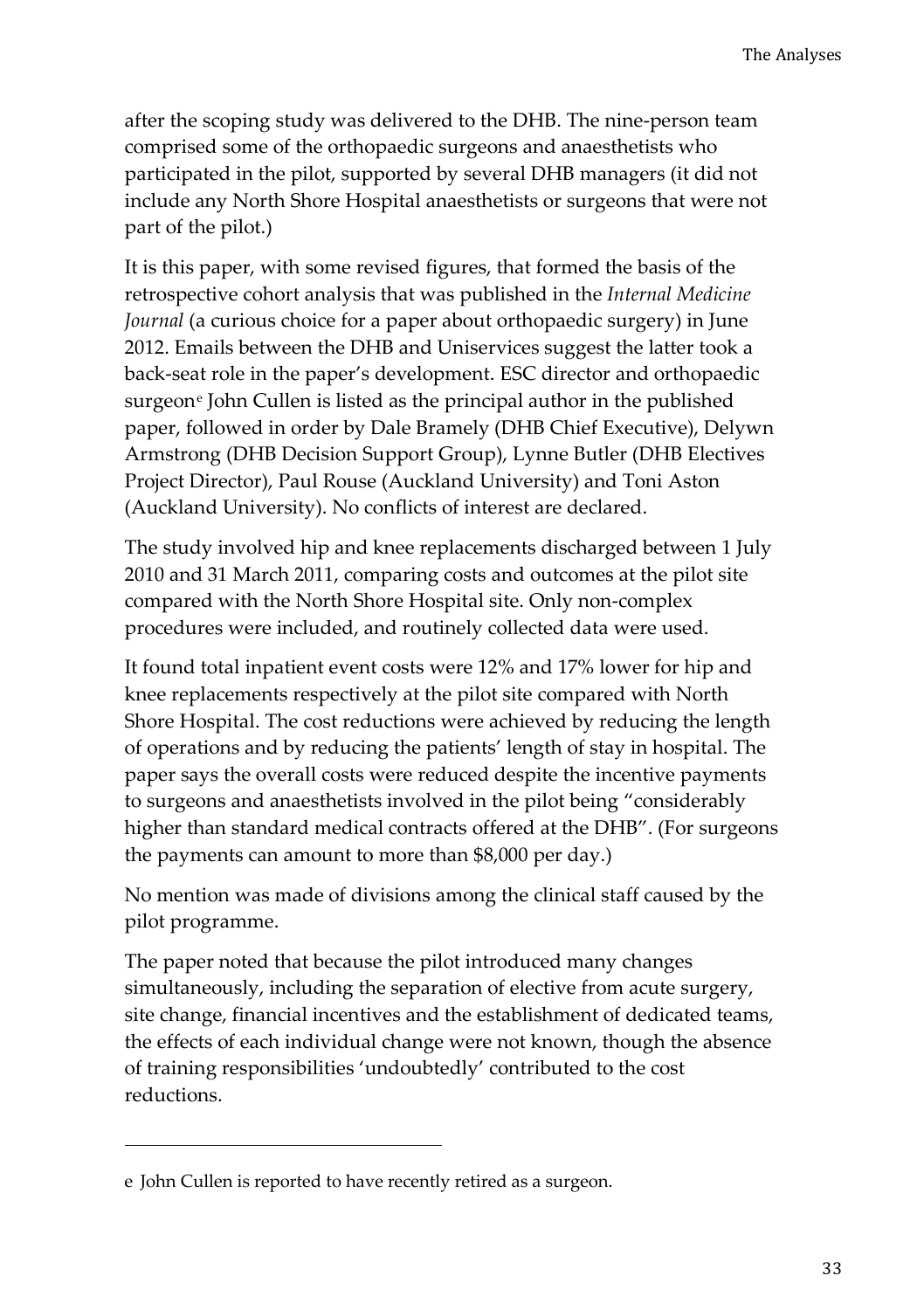The paper was accompanied by a supportive editorial co-authored by the Executive Chair of Health Workforce New Zealand, Des Gorman, who is

also one of the journal's editors. The editorial described the pilot as a 'triumph for clinician leadership', despite the deep divisions it had caused among clinicians, which was not acknowledged. Both the paper and the editorial promoted the idea

**The paper noted that because the pilot introduced many changes simultaneously, the effects of each individual change were not known.**

of extending the pilot model to other settings.[22](#page-105-0) [23](#page-105-1)

A second paper, published in *Health Policy* in November 2012, was coauthored by Toni Ashton, Dale Bramley and Delwyn Armstrong. This paper considered the pilot study from more of a policy perspective and in a number of ways is more measured than the first paper. Some of the key points it discussed, including risks and questions concerning the sustainability of the model, are included in the following sections of this Health Dialogue.<sup>[24](#page-105-2)</sup>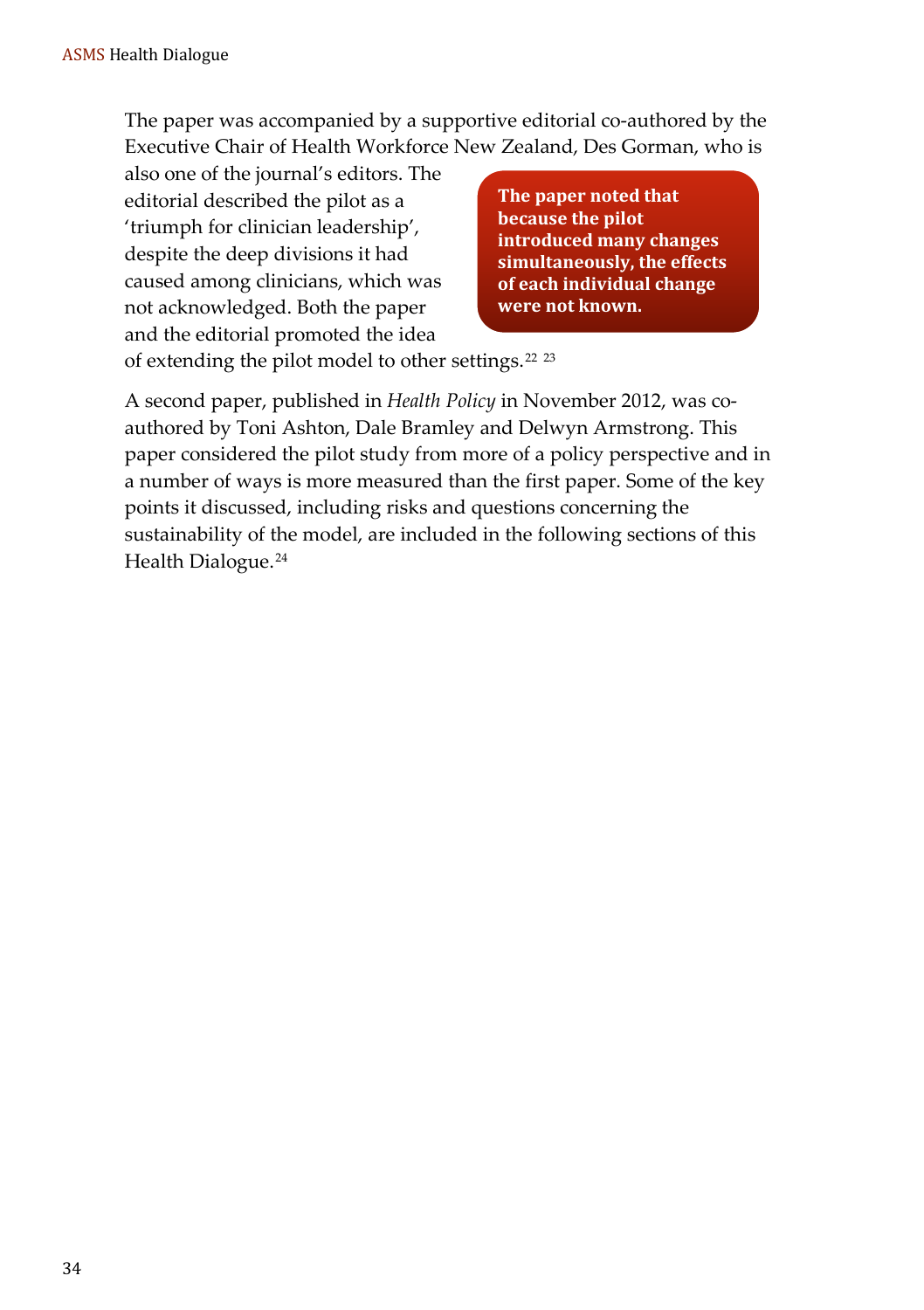# **5. SHORTCOMINGS OF THE PILOT STUDY**

The initial published paper which provides the technical detail of the pilot study conceded a number of shortcomings:

- The pilot had methodological limitations relating mainly to the nonrandomisation of patients to each site. There was the possibility of confounders (measured and unmeasured) influencing outcomes.
- Many changes were introduced simultaneously, so it was not possible to ascertain which factors contributed and which were confounders.
- ⋅ "The allocation of costs through the costing system may not reflect actual resource consumption to a high degree of accuracy." Ward costs, for example, were recorded as the same cost for each bed day, irrespective of staff input each day. [It is unclear how the medical costs for North Shore Hospital were calculated and to what extent allowances were made for the full range of duties RMOs and SMOs undertook, including acute work and clinical governance.]
- ⋅ WIES values (weighted inlier equivalent separations) were used as a measure of the relative complexity of theatre procedures between the two sites, but the WIES value is a measure of the complexity of the whole inpatient event, not just theatre complexity. The paper's authors, however, said this would have understated the relative 'productivity' of the pilot site theatre sessions because of the longer ward stay in the North Shore Hospital site.
- The study used only available data so reporting of patient outcomes [ie, quality] was limited to readmissions and community allied health rehabilitation. With regard to readmissions: the pilot sample was not large enough to

**Generally, patients actually benefit from post-operative physiotherapy. Patients having surgery at the pilot site may actually have had worse outcomes in terms of mobility.**

determine whether higher readmission rates [for hip replacements] were associated with reduced length of stay in hospital. With regard to community rehabilitation, pilot cases were less likely to receive community physiotherapy and occupational therapy than standard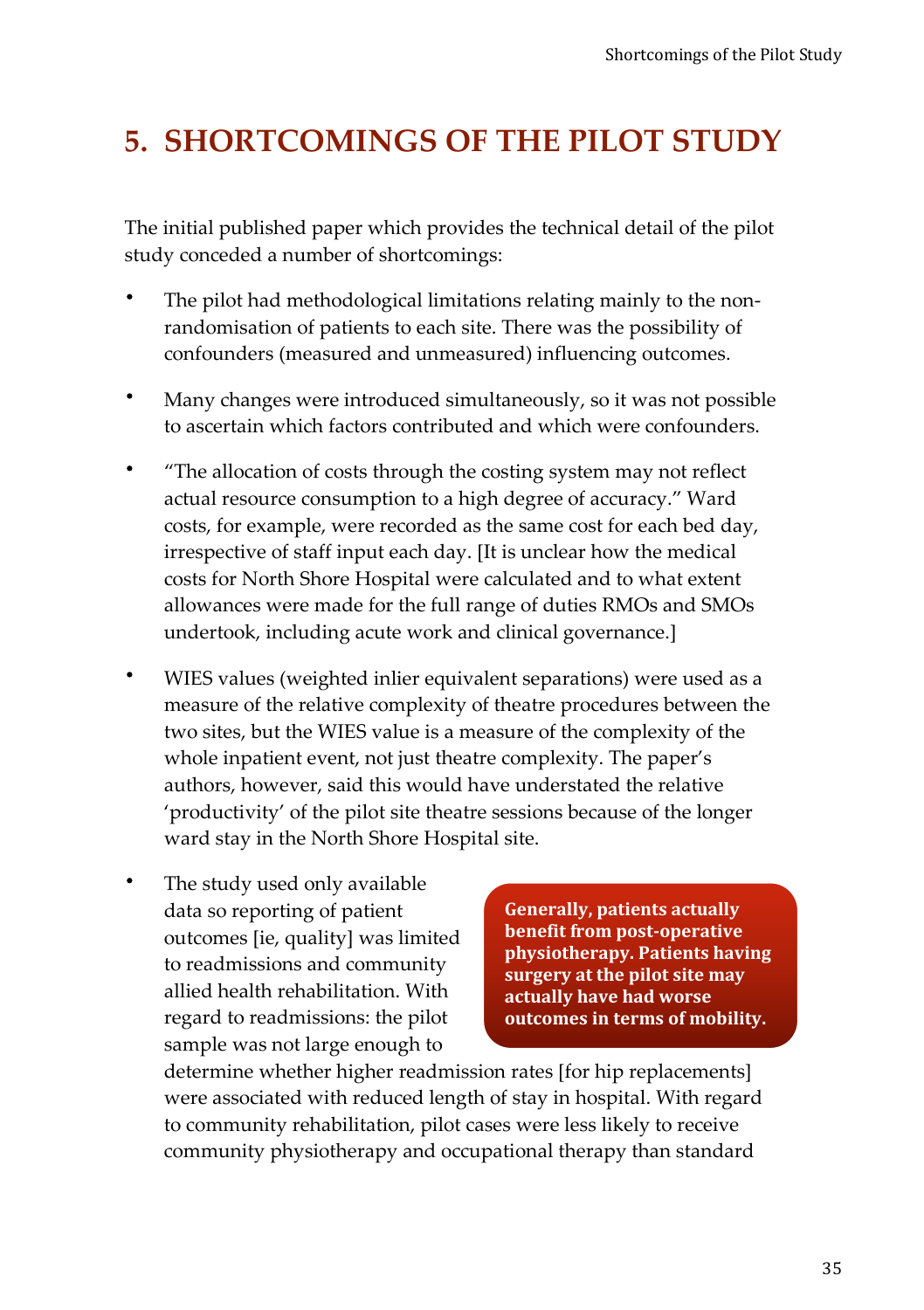care cases "but there has been no examination of the reasons for the difference".

The second published paper on the pilot study points to some uncertainty about the effects of financial incentives in the pilot model, referred to as a new 'package of care' (POC):

*It would be helpful to know how the costs of procedures undertaken under the POC compare with the costs of non-POC procedures undertaken at the satellite hospital. This would provide an indication of the extent to which any improvements in productivity can be attributed to the financial incentives rather than to the absence of teaching responsibilities and any other differences associated with the site itself.*

It also raises a question, frequently cropping up in the literature, concerning whether any gains from the new model outweigh the additional costs of financial incentives.

*The key point of interest for the budget-constrained DHB is whether any productivity gains will be sufficient to outweigh the additional payments made as a result of the clinical contracts on an ongoing basis.*

Other shortcomings, additional to those conceded, include:

- ⋅ It is a self-described 'pilot' study. The purpose of a pilot is to guide the design of a more detailed research study. Its findings should not be used as the basis to recommend the extension of this model to other hospitals – as has occurred – without first addressing its shortcomings.
- Selection bias is likely to account for some of the main differences, especially if participating specialists had a say in allocation of patients. There is a conspicuous absence of information on how allocation to each site was made. Surgeons being paid more money to treat patients at the elective site have a clear interest to 'select' healthier patients.
- ⋅ Citing fewer post-operative referrals to occupational therapy and physiotherapy as evidence of the pilot model's success is questionable. Without measuring the necessary outcomes (eg, joint function, patient satisfaction, quality of life, complications not requiring hospitalisation), it is impossible to know. Generally, patients actually benefit from post-operative physiotherapy. Patients having surgery at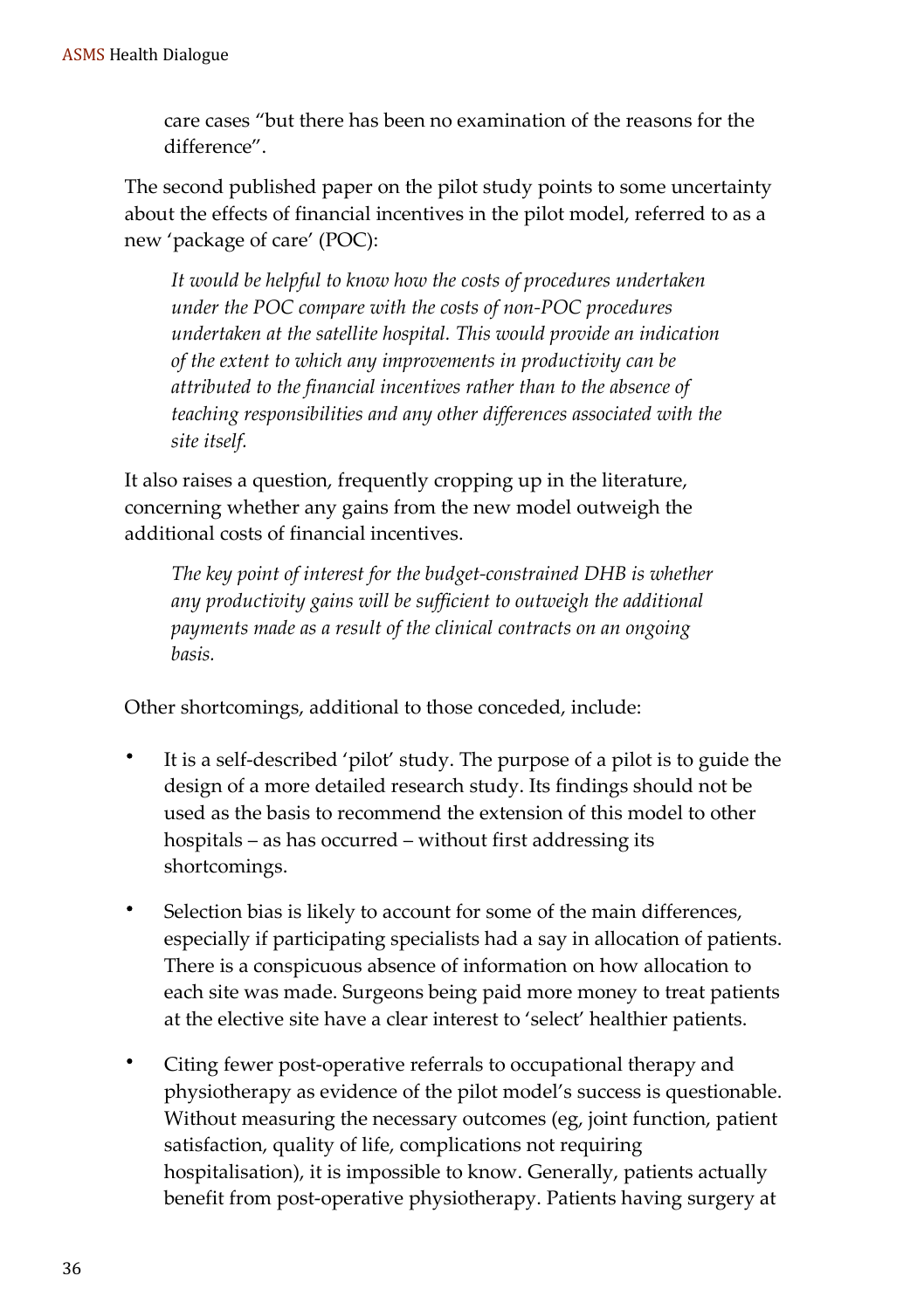the pilot site may actually have had worse outcomes in terms of mobility, etc.

- The costs of 'consumables' was calculated on the basis of theatre time, whereas most consumables are used on a per-case basis. This may have artificially inflated the cost of the control group.
- The fact that one of the study authors is the chief executive of the DHB, which is "facing the challenge of increasing surgeries within a fixed capitated budget", would seem to represent what would appear to be a perceived conflict of interest, especially when the study is linked to a DHB business case for funding to build the ESC. No conflicts of interest were declared in the published study.
- ⋅ Investigators conducting observational studies, including audits, are responsible for ensuring these studies meet ethical standards. This is the case whether or not ethics committee review is required. In order to meet established ethical standards a study must, among other things, be scientifically sound, appropriately peer-reviewed (eg, by an independent expert with "the appropriate expertise relative to the breadth and scope of research under review"), and all potential or actual conflicts of interest must be identified.<sup>[25](#page-105-3)</sup> <sup>[26](#page-105-4)</sup> Whether the pilot study has met these standards is open to question.
- Omitting resident doctors from this model of care in the public hospital system would have adverse implications for doctors in training. The DHB's plans to address this matter have yet to be fully developed.

A submission to the DHB from the Society of Anaesthetists raised serious concerns about the effects on training, which are included in the discussion on training later in this Health Dialogue. The Society also said it did not support financial incentives, adding:

*There is much published on the negative impact of financial incentives in the delivery of healthcare and we would welcome more detail on how you see the ESC achieving the productivity targets. We believe that productivity can be improved through improved patient selection and preparation, absence of distracting emergency workload, defined surgical pathways commonality of surgery, and active discharge planning.[27](#page-105-5)*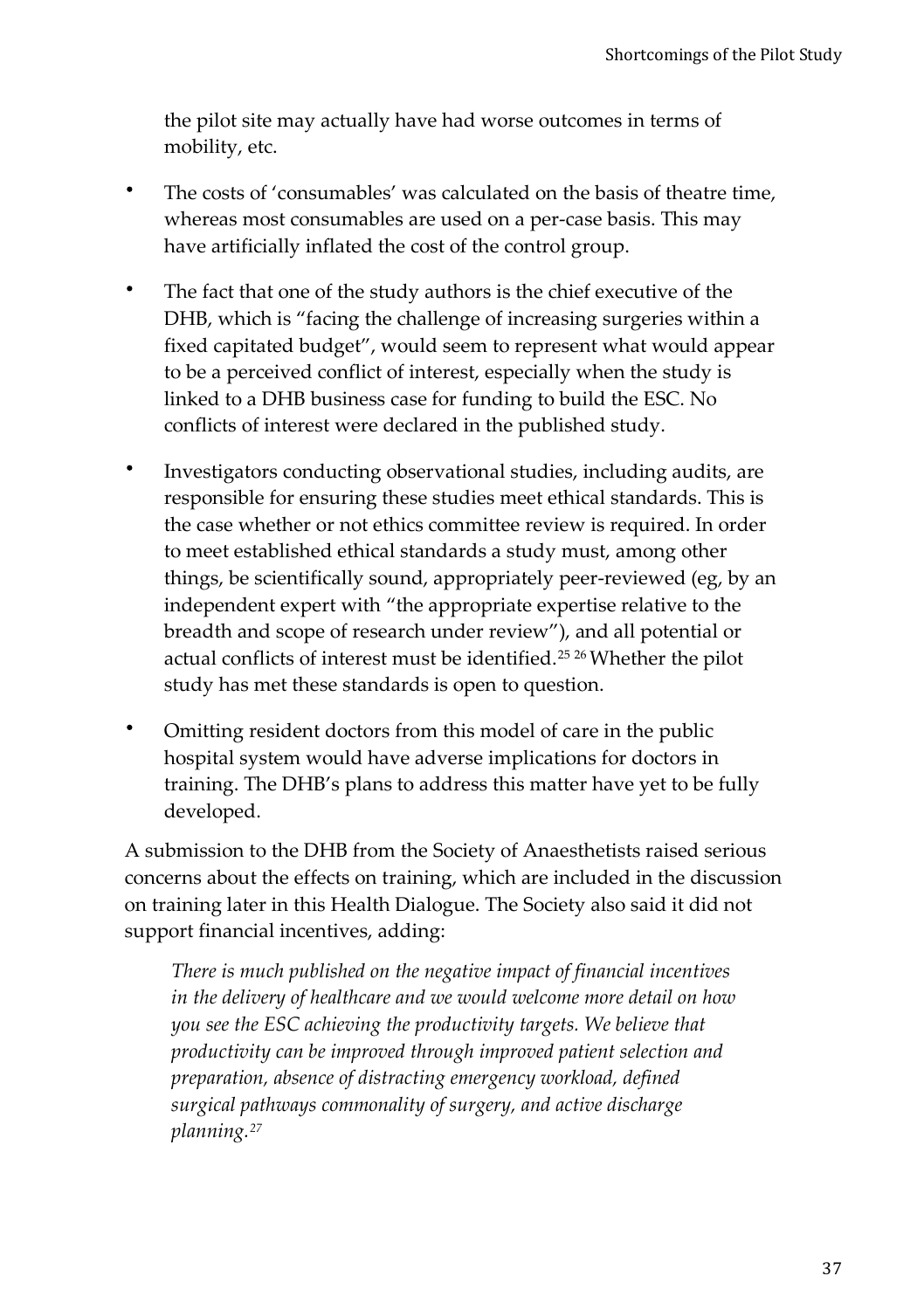ASMS statements on the ESC reflect many of the above comments, especially those relating to financial incentives and the many potential risks they involve.

The following sections of this Health Dialogue examine the key issues in more detail, including a look at what the literature says about the effects of financial incentives in health care and the risks involved, the implications for staff relations and morale, the down-stream costs and issues around training in a semi-private arrangement.

The paper also examines aspects of the pilot study that have potential to achieve the kind of efficiencies the DHB is seeking without involving financial incentives, as noted by the NZSA above, and outlines an alternative model.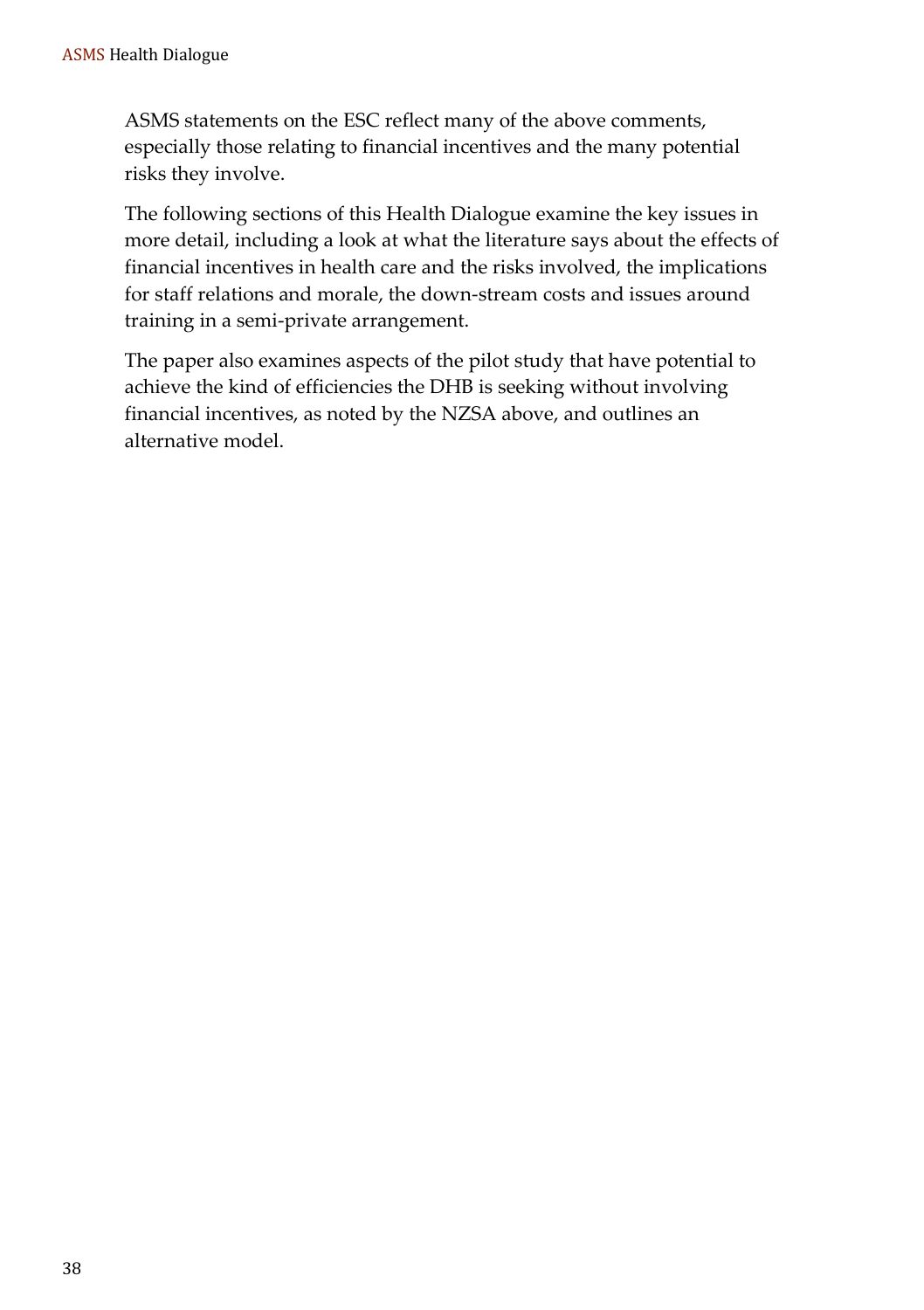# **6. INCENTIVE PAYMENTS FOR DOCTORS**

*Pay for performance may mark a naive understanding of the complexity of human motivation.*

Don Berwick<sup>[28](#page-106-0)</sup>

The paper on the pilot study published in *Health Policy*, co-authored by three of the authors of the paper published in the *Internal Medicine Journal,* suggested the 'package of care' contractual arrangements with surgeons and anaesthetists (financial incentives) were among strategies "which have been shown in the international literature to improve the productivity of operating theatres". This was not substantiated in the paper and does not reflect the findings in the literature review that formed part of the scoping study for the pilot programme. [29](#page-106-1)

Indeed the evidence on the effectiveness or otherwise of incentive payments for doctors is not encouraging. The literature review in the scoping study was inconclusive on whether incentive-based contracts contributed to improvements in operating theatre performance. The study included nearly all of the 'sparse' New Zealand literature on the subject but only the most relevant international research. It found just three papers supporting the argument that incentive payments might improve 'productivity'.[30](#page-106-2)

One was based on a national data base of patients referred to surgeons by primary care doctors in the United States.[31](#page-106-3) It concluded that surgery rates increased significantly in situations where remuneration changes from capitated to open-ended fee-for-service. However, aside from questions concerning the different context of the American health system, the research had a narrow volume base, and it did not assess the quality of care, nor the potentially significant effects of possible referral requirements by health insurers.

The second example was also from the United States – a study of 31 anaesthetists who received relatively small financial incentives over a period of time to prevent operating theatre delays.[32](#page-106-4) Improved performance was noted, such as in first case of the day starts, but there were difficulties being confident of the conclusion because of the lack of differentiation between delays related to anaesthetists only and those related to all staff. The researchers acknowledged that staff morale may also have been a significant factor. They also acknowledged that the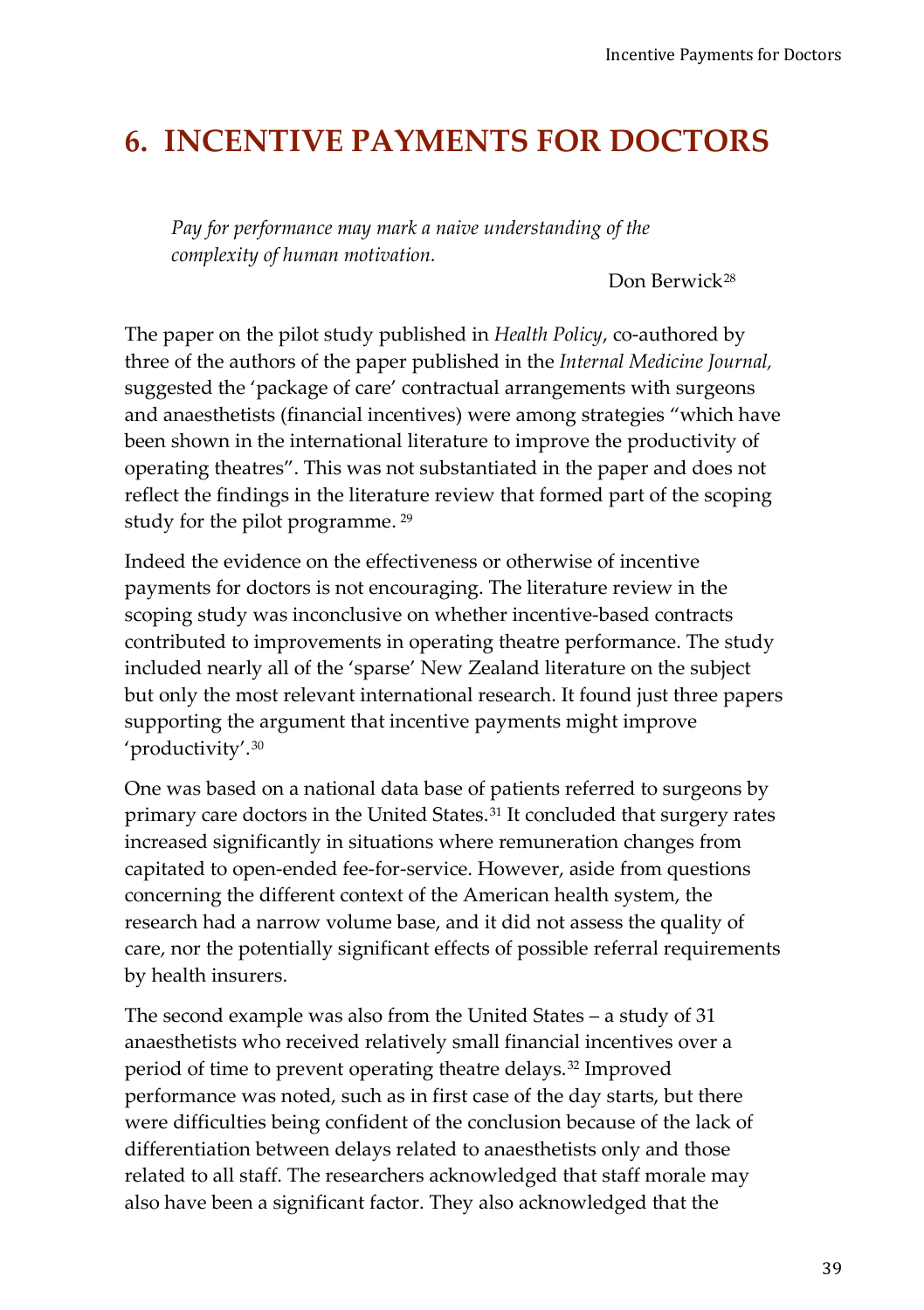"ability to sustain or improve this performance, and the impact of this improvement on other aspects of perioperative care, requires further investigation".

The third example – and the only one from the public sector – was a study involving 34 dentists in Norway who were given a choice of continuing on a fixed salary, with no change to the number of patients on their books, or switching to a combined per capita and fixed salary contract where dentists received additional payment for each additional patient.<sup>[33](#page-107-0)</sup> It found that after three years the dentists in the latter group were seeing more patients than those in the former group without either a fall in quality or a patient selection effect, and there was a reduction in the cost per patient. However, the dentists in the latter group worked 40% more hours than the dentists on a fixed salary.

It is difficult to relate the results from this study to Waitemata's 'package of care', which is a very different arrangement. Further, the researchers acknowledged it was difficult to be certain that the improved productivity "is not the result of other factors than the actual change in the system of remuneration. A random allocation of dentists to the two types of contract

would have been an ideal design, but this is difficult to do in practice." They also warned: "The potential for earning that is associated with a per capita remuneration system can get out of

**The team 'acknowledged there may be other models which might also achieve increased productivity', but …**

hand, so that quality can be reduced over time, and such that 'demanding' patients may not receive adequate services."

The Uniservices study could not find any examples that were similar to Waitemata's 'package of care'. It noted:

*This review has not identified any other published studies reporting use of incentive‐based contracts in the public hospital sector. It is possible that incentive-based contracts for surgeons and anaesthetists may improve public sector [operating theatre] productivity but its effect on other [operating theatre] staff, on opportunity costs, and on long‐term efficiency are unknown.*

A question, then, is whose idea was it?

According to the scoping study, "a review of major joint orthopaedic services and cataract extraction (Synergia, 2008) suggests that the public sector could offer surgeons and anaesthetists the opportunity to be put on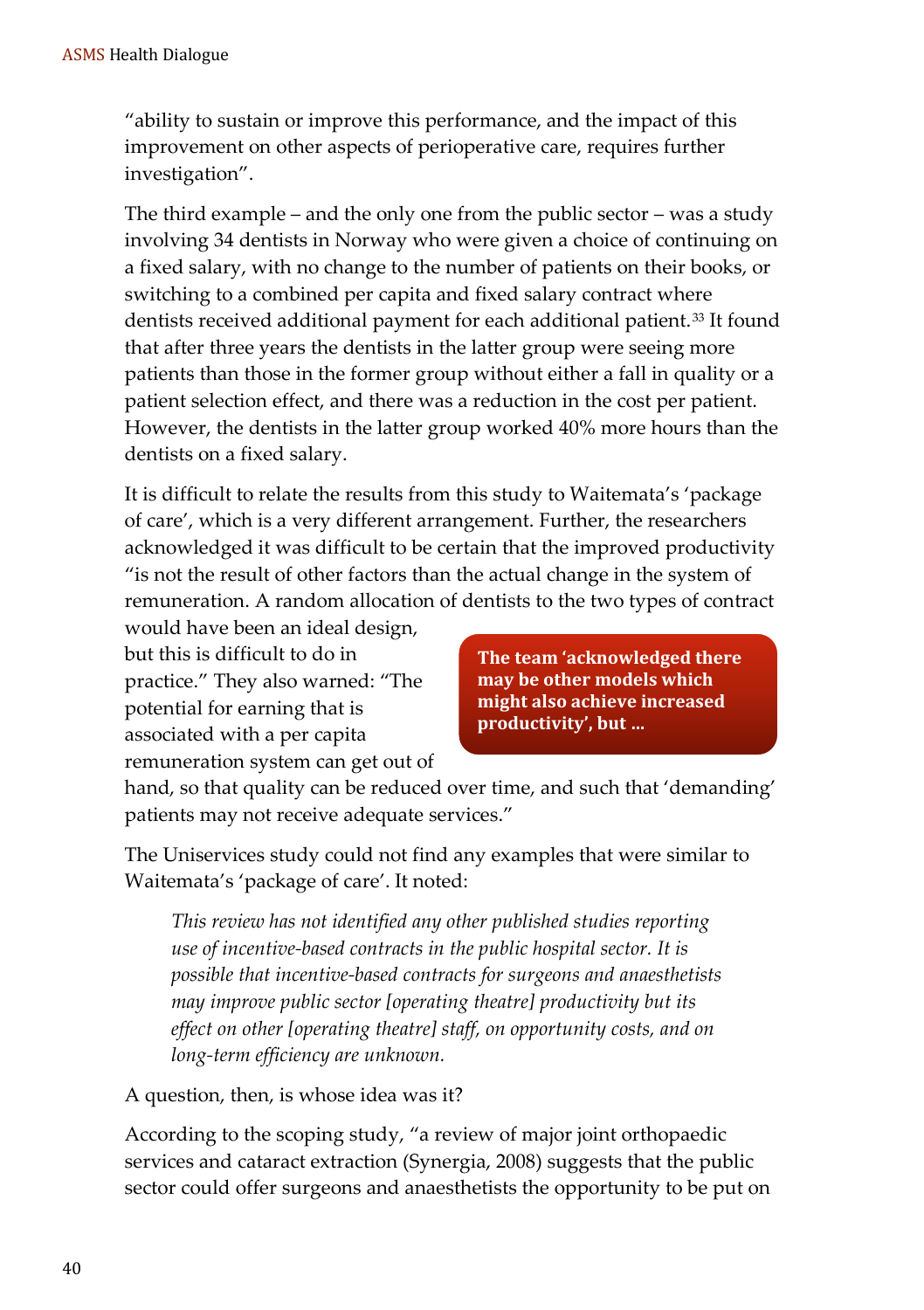incentive-based payment contracts". That is not what the review actually said, however. It included an online survey (with 122 respondents) that asked a range of questions, some of which were open-ended, around a range of themes, one of which was: "Management of short-term service delivery requirements through the use of special fee for service arrangements outside the normal arrangements with clinicians in the public sector."

The extent of the 70-page review's discussion on the responses, where there is specific reference to fee for service, was confined to one paragraph:

*The management of service levels using short term sources of capacity such as fee for service arrangements within public or private outsourcing generated an interesting divergence of views. Generally the use of these arrangements has been seen as perhaps necessary but not sustainable, drawing deeply on the good will of staff to compensate for shortfalls in core capacity at the expense of tiredness and burn out.[34](#page-107-1)*

The review made no suggestion or recommendation about fee for service arrangements in any form. The idea, in fact, came from a small group of orthopaedic surgeons,

**… There is no suggestion they [the 'pilot team'] had considered other options.**

anaesthetists and managers at the DHB, called the 'pilot team'. In the initial internal paper including an analysis of the pilot programme discussed earlier, the team 'acknowledged there may be other models which might also achieve increased productivity', but they chose to build on the model 'they have created' at Waitakere. They did not discuss why they chose this model over others; in fact there was no suggestion they had considered other options.

#### *The experience of financial incentives in health services generally*

Looking at the effects of providing doctors with financial incentives more broadly, various reviews of the literature and methodological issues raise as many questions as answers on the subject. On the other hand, a number of studies identify significant risk factors.

Two decades ago American author and educationist Alfie Kohn noted: "[It] is difficult to overstate the extent to which most managers and the people who advise them believe in the redemptive powers of rewards." He described how the acceptance of 'pay for performance' schemes were so ingrained in management practice that it was very difficult even to begin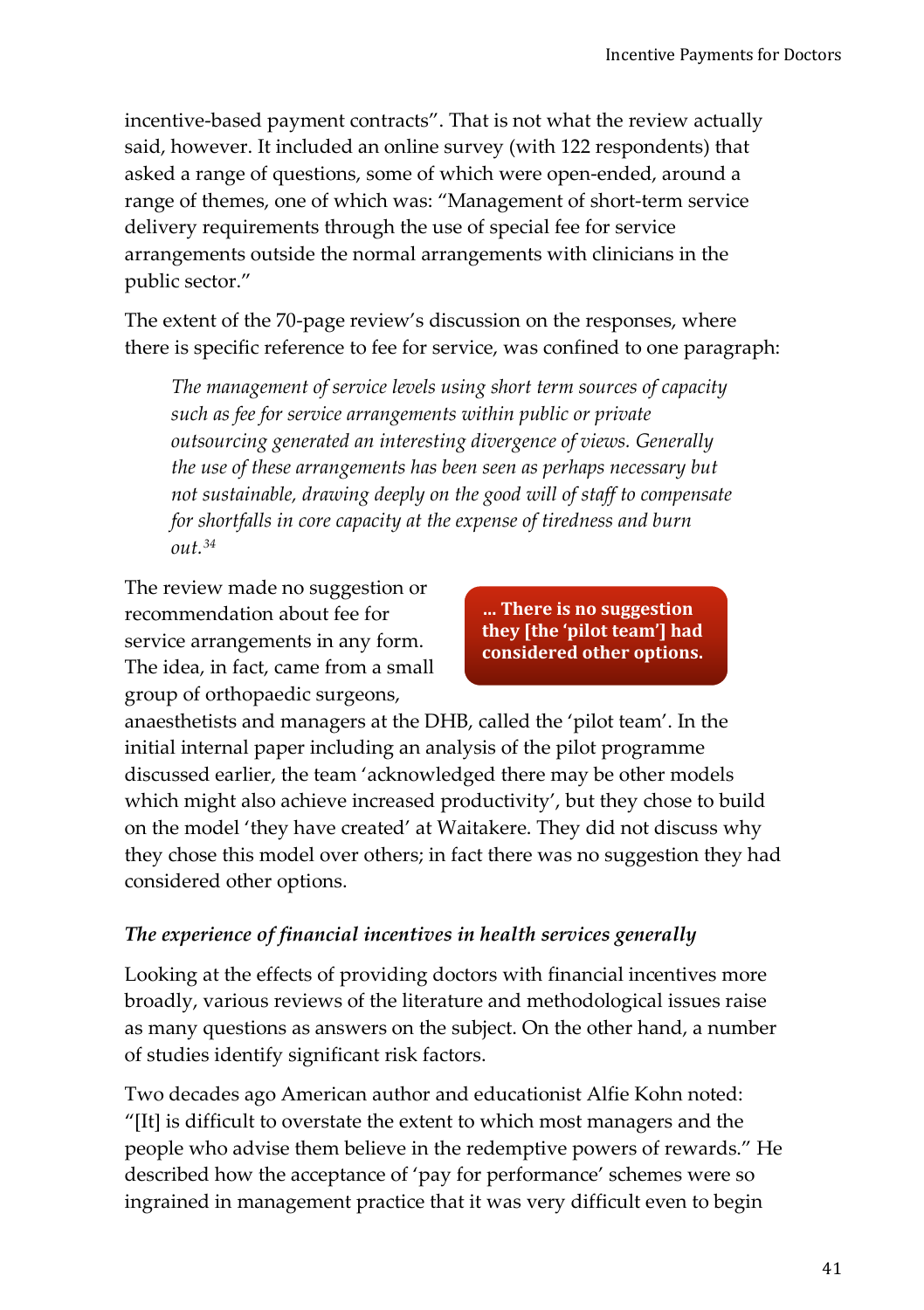to challenge the concept, let alone describe alternatives, even though there was little hard evidence to support claims for the effectiveness of such schemes.[35](#page-108-0)

Two years later, in 1995, prominent American health administrator Don Berwick stated in a trenchant editorial "The Toxicity of Pay for Performance":

*The best answer I have yet found regarding merit pay for doctors or any group of workers; namely, 'Stop it'. Merit pay, 'pay for performance' and their close relatives are destructive of what we need most in our health care industry — teamwork, continuous improvement, innovation, learning, pride, joy, mutual respect, and a focus of all our energies on meeting the needs of those who come to us for help.[36](#page-108-1)*

Nevertheless, 'pay for performance' (P4P) schemes and their close relatives have become increasingly common, mostly in the private health sector and primary health services, and especially in the United States. Despite being the subject of numerous studies, however, their effectiveness remains as uncertain today as it was in the 1990s.

A major review of the literature and methodological issues, published in 2000, identified significant shortcomings in the research up until then. <sup>37</sup>

First was the question of robustness:

*The effects of financial incentives have usually been described from observational studies: simple data collection, time series, opinion polls, prospective studies, intervention studies without a control group, models, literature reviews, but seldom from randomised controlled trials. …Of the many studies published on the impact of financial incentives on physicians and patient behaviour, few met the basic criteria proposed by the Cochrane group on professional practice. Furthermore, the results presented were often preliminary over a short follow-up period. Few studies used the same methodology to assess the impact of the same incentive, which limited the external validity of their conclusions.*

Second were the confounding factors:

*Different results for the same incentive were found, depending on the type of health professional, institution or patient treated. With regard to the type of patients being treated in their practice, physicians reacted to incentives differently depending on: number and type of*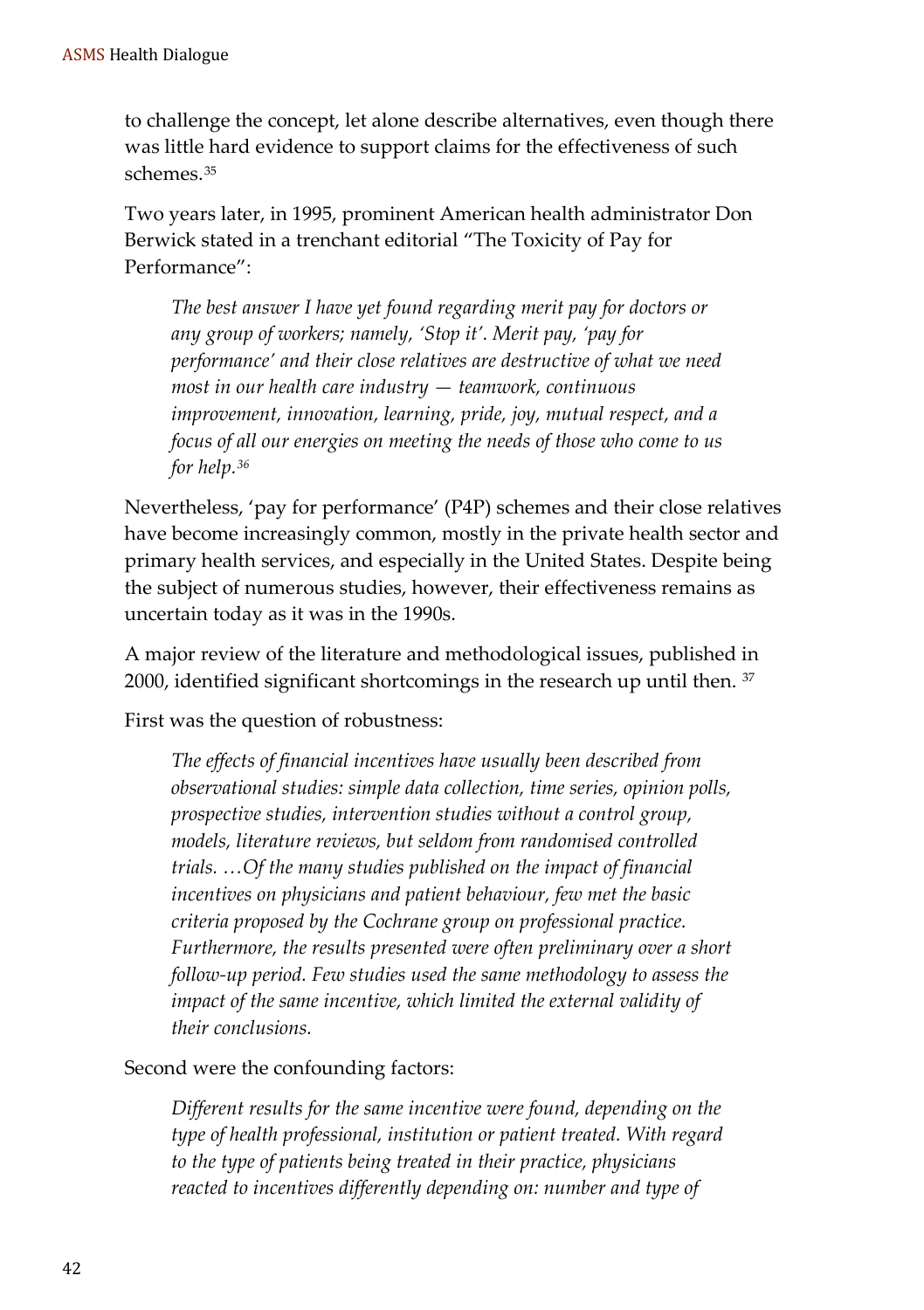*diseases, whether they are acute or chronic, whether diagnostic or therapeutic procedures are performed, patient sex and ability to pay. Other factors affecting physicians' responses to incentives were demographic and organisational: age, sex, experience, qualification; individual versus group practice, size of the hospital department or group practice, number of different institutions where the physician practised, level of local competition, volume of activity.*

Third were the risks that go with financial incentives, the major one identified being the potential "conflict of interest between the physicians and the patient."

As George Bernard Shaw put it: "That any sane nation, having observed

that you could provide for the supply of bread by giving bakers a pecuniary interest in baking for you, should go on to give a surgeon a pecuniary interest in cutting off your leg, is enough to make one despair…"

The problem, according to Shaw, was that the profit motive and encouragement of doctors to become entrepreneurial create

**Of the many studies published on the impact of financial incentives on physicians and patient behaviour, few met the basic criteria proposed by the Cochrane group on professional practice.**

the wrong incentives for good medical practice.<sup>[38](#page-108-3)</sup> At a national level such incentives have also proved to be extremely costly, as evidenced in the United States.

Lastly are questions on the transferability of incentive programmes from country to country:

*The possibility of using financial incentives, and the type of incentives used, is directly dependent on the structure and financing mechanisms of a health care system – the socioeconomic and cultural context. Thus, both the experiments made with financial incentives in one country and the results obtained may not be reproduced straightforwardly in another country unless major structure reforms are undertaken.*

Since that literature review a number of studies have indicated improvements in service performance through the implementation of financial incentive schemes, as outlined in the following examples.

In 2009 a literature review of physicians' remuneration models found evidence that P4P increases the quality of care, but with caveats: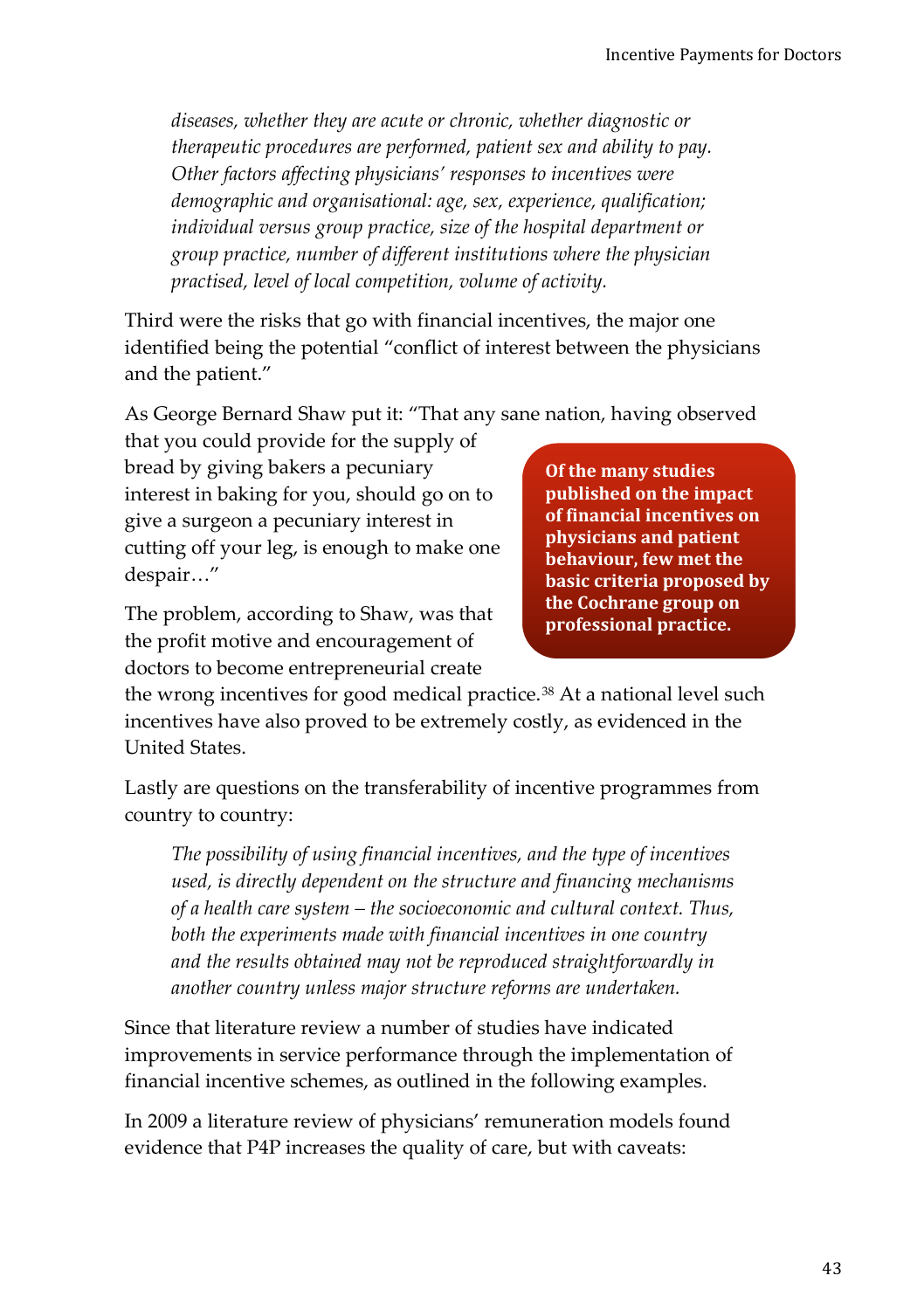*…it is important to note that the framework for assessing quality benchmarks can impact how physicians report on quality criteria. For instance, in the P4P frameworks in the United Kingdom, physicians can purposely increase their quality score by selectively excluding patients in their practice.[39](#page-109-0)*

In 2006 a financial incentive scheme was introduced in a large American hospital to encourage doctors to use health information technologies (including a new electronic medical record system and electronic radiology ordering system), and to adopt other, department-specific quality and safety measures. The scheme, which cost more than \$6 million in its first year, offered rewards of up to \$5,000 annually for physicians who met preestablished goals. A report on the scheme showed that it led to increased use of these technologies and to other quality and safety improvements (though they are not specified).[40](#page-109-1)

A study assessing the effect of financial incentives on the care for diabetes patients in GP practices in the United Kingdom between 2000/1 and 2006/7 indicates improvements in the recorded quality of care in the first year of incentives (2004/5). While these improvements included some measures of disease control, most captured only documentation of recommended aspects of clinical assessment, not patient management or outcomes of care. Improvements in subsequent years were more modest. [41](#page-109-2)

A study published in 2012 analysing 30-day in-hospital mortality among patients admitted for pneumonia, heart failure, or acute myocardial infarction to 24 hospitals in Britain's NHS found modest reductions in mortality rates after the introduction of a P4P scheme, which included a range of quality improvement activities.<sup>[42](#page-109-3)</sup> Bonuses totalling around \$10 million were paid to hospitals during the 18-month period of the study. These bonuses were then allocated internally to clinical teams whose performance had earned the bonus. Importantly, the bonuses could not be taken as personal income but would be invested in improved clinical care. In addition, quality improvement strategies included the use of specialist nurses and the development of new or improved data collection systems linked to regular feedback about performance to clinical teams, and staff from all participating hospitals met to share problems and learning.

In contrast to the findings of this study, an earlier version of the scheme, implemented in the United States, found little evidence of an effect on hospital performance outcomes. The researchers of the NHS study said this reinforced a lesson learned from other studies that the details of incentive schemes and the context in which they are introduced may have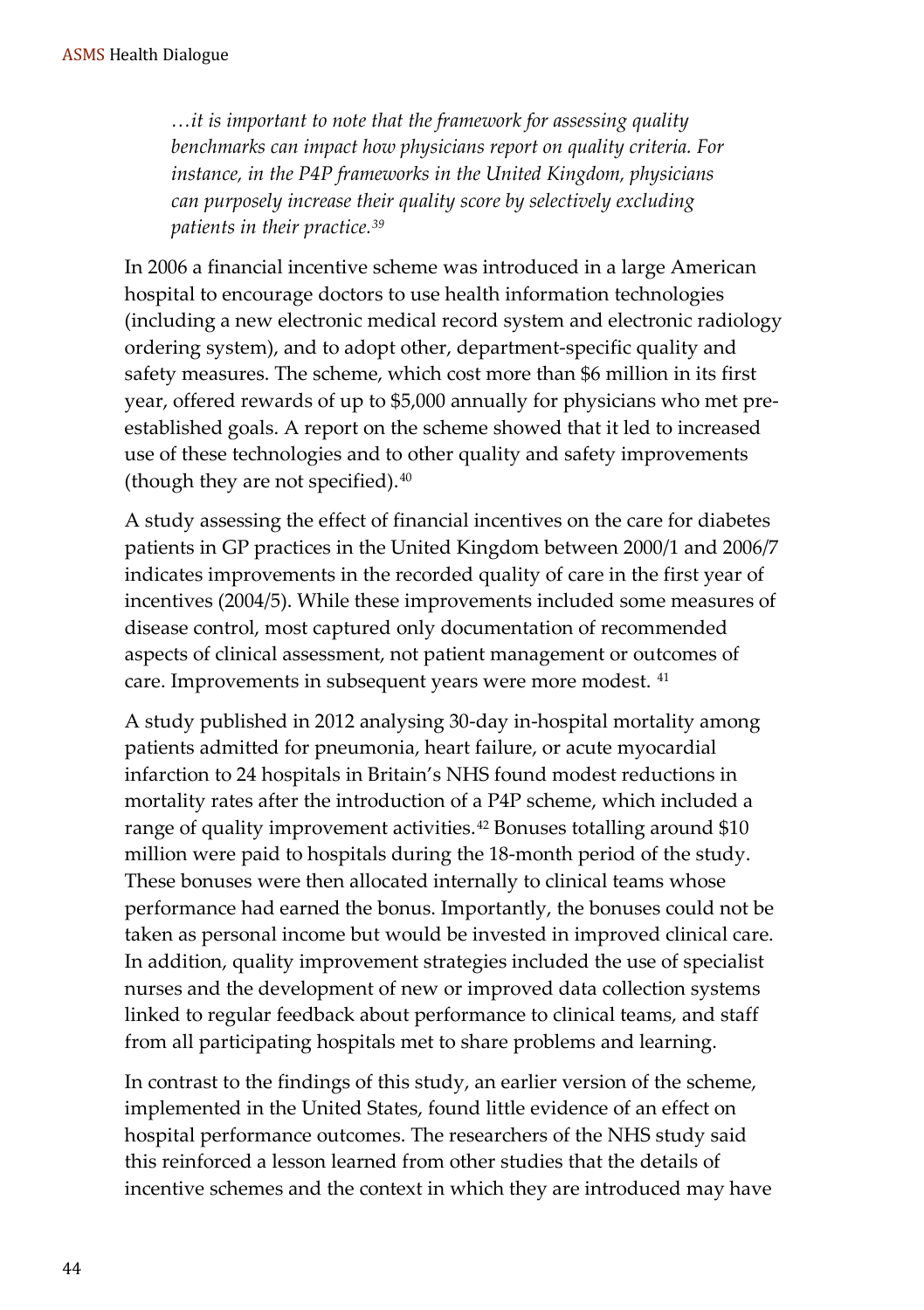an important bearing on their outcome. That said, they concluded: "We cannot be certain from these results what caused the reduced mortality associated with the introduction of financial incentives for hospitals in England…"

Other recent studies have found no positive effects from financial incentive schemes.

A major study published in 2011 on the effects of financial incentives for GPs on the quality of care and outcomes among British patients with hypertension found no benefits for patients.<sup>[43](#page-110-0)</sup> The study involved nearly 500,000 patients over seven years, from 2000 to 2007. A P4P scheme was introduced in April 2004 linking a portion of GPs' payments to measures of healthcare quality. The researchers looked at various measures including blood pressures over time, rates of blood pressure monitoring, and hypertension outcomes as well as illnesses. Even after allowing for variations, their analysis showed no identifiable impact on incidence of strokes, heart attacks, renal failure, heart failure or death, either in patients who started treatment before 2001 or in those who started treatment around the time when pay-for-performance targets were launched.

The researchers commented:

*Effective alternative approaches to improving quality of primary care for hypertension exist, such as case management or co-management of hypertension and other chronic conditions with allied health professionals such as nurses and pharmacists. Furthermore, evidence from studies of educational interventions suggests that fewer, simpler messages are more likely to achieve behaviour change than more complex, diffuse messages. Perhaps the resources devoted to pay for performance for hypertension would be better spent on implementing these interventions more widely. [44](#page-110-1)*

Another study, published in 2010, involved a network of publicly funded primary care clinics in the United States. Physicians in 6 of 11 clinics were given a financial incentive twice the size of the current Centres for Medicare and Medicaid Services' incentive for achieving group targets in preventive care that included cervical cancer screening, mammography, and paediatric immunisation. They also received productivity incentives. Six years of performance indicators were compared between 'incentivised' and 'non-incentivised' clinics. The study found "there were no clinically significant differences between clinics that had incentives and those that did not". [45](#page-110-2)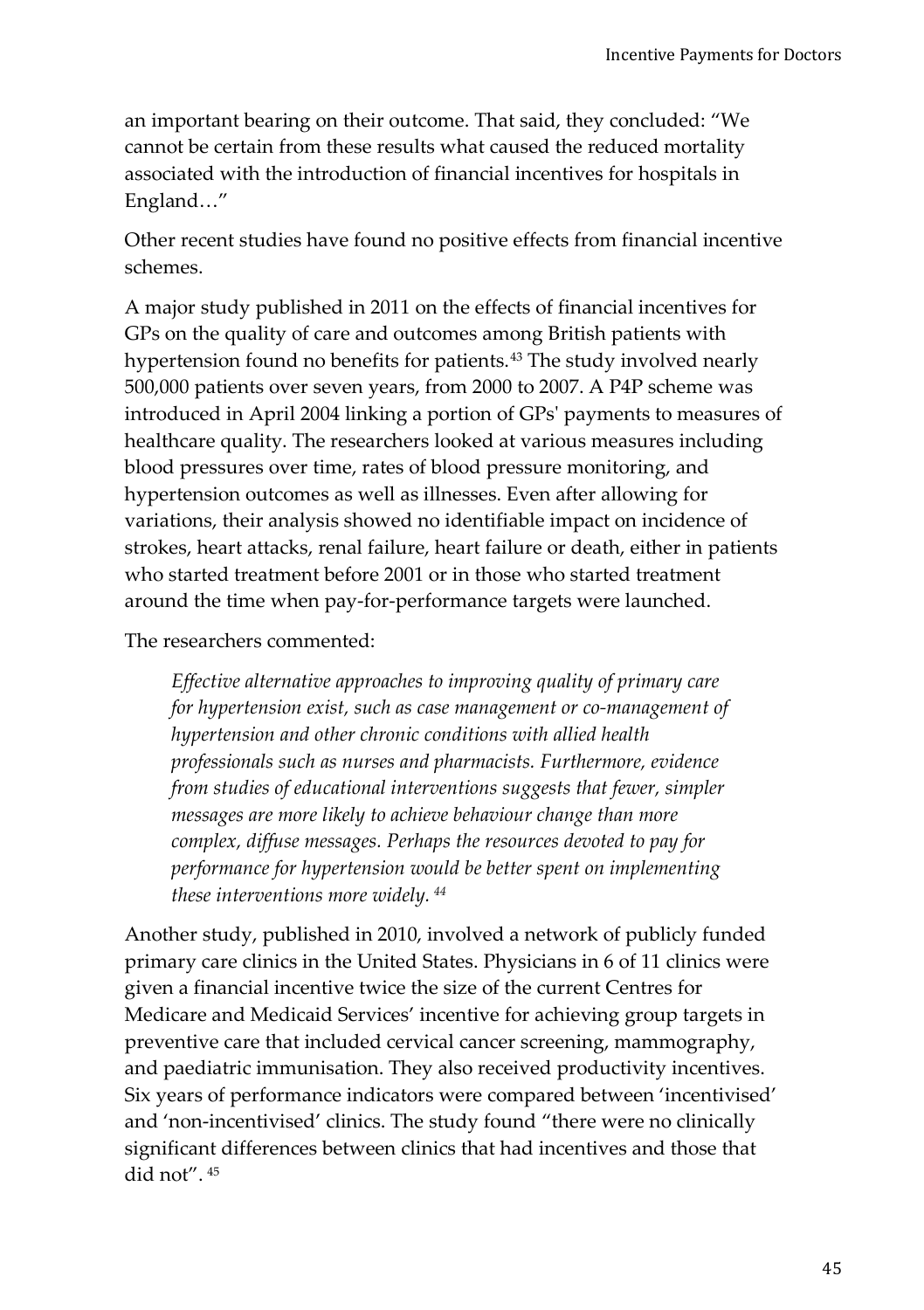**Despite the popularity of these [financial incentive] schemes, there is currently little rigorous evidence of their success in improving the quality of primary health care, or of whether such an approach is cost-effective relative to other ways to improve the quality of care… Implementation should proceed with caution.**

In a working paper published by Rand in 2009 the authors used data from published performance reports of physician medical groups contracting with a large network health maintenance organisation (HMO) to compare clinical quality before and after the implementation of P4P, relative to a control group. They considered the effect of P4P on both rewarded and unrewarded dimensions of quality.

They failed to find evidence that a large P4P initiative resulted in any major improvement in quality.[46](#page-111-0)

For the most part, however, the literature on the effects of financial incentives on doctors over recent years is inconclusive for largely the same reasons as those cited in the 2000 literature review quoted earlier, as illustrated in the following examples from relatively recent studies, commentaries and literature reviews.

*Although there is great interest in moving to episode-based payment and performance measurement, the proposed applications remain largely conceptual. Only a handful of real-world experiments have been completed or are in the early stages of implementation.*

Health Affairs 2009 [47](#page-111-1)

*Little formal evaluation of hospital P4P has occurred, and most of the eight published studies have methodological flaws… There is a need for more systematic evaluation of hospital P4P to understand its effect and whether the benefits of investing in P4P outweigh the associated costs.*

American Journal of Medical Quality 2009 [48](#page-111-2)

*Despite the popularity of these [financial incentive] schemes, there is currently little rigorous evidence of their success in improving the quality of primary health care, or of whether such an approach is costeffective relative to other ways to improve the quality of care… Implementation should proceed with caution and incentive schemes should be carefully designed and evaluated.*

Cochrane Library 2011 [49](#page-111-3)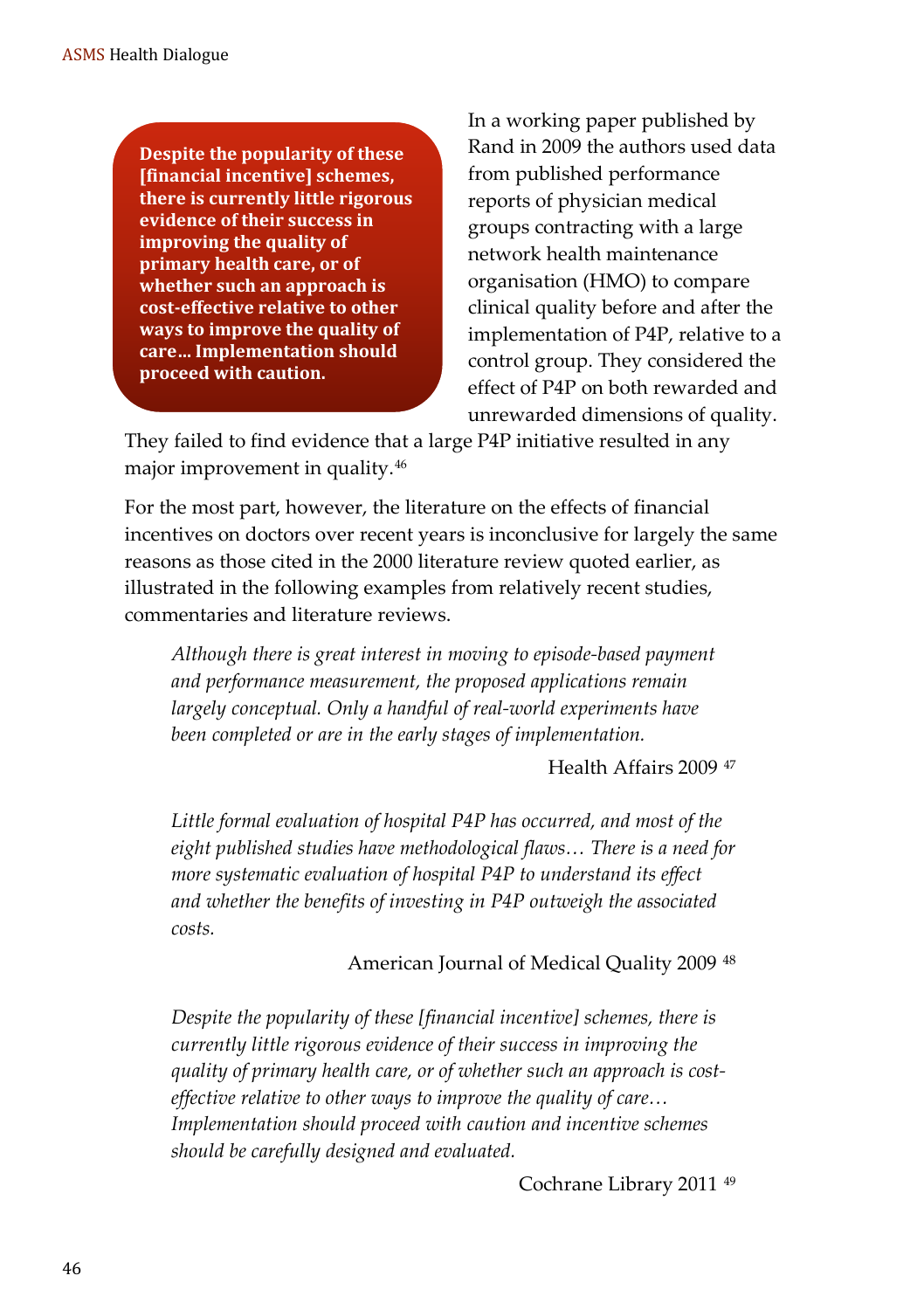*It's not yet clear, however, whether incentive schemes, particularly those aimed at improving the processes of care, will result in improved patient outcomes and so justify the cost of implementing them…. Although the framework produced rapid changes in behaviour, particularly with respect to improvements in processes, the system is costly. Total annual expenditure on the scheme is around £1bn, and the relation between some of its performance targets and population health improvements has been questioned. Evidence is also emerging that setting targets for some areas may have reduced performance in other areas of the service. Overall, the health outcomes may not have been sufficient to justify the substantial opportunity cost of the system.* 

British Medical Journal 2010 [50](#page-111-4)

A paper summarising evidence concerning P4P effects obtained from studies published between January 1990 and July 2009 found "the effectiveness of P4P programmes implemented to date is highly variable" and "the scientific quality of current evidence is still poor".

*P4P introduces one type of financial incentive, but does not act in isolation. Other interventions are often simultaneously introduced alongside a P4P programme, which might lead to an overestimation of effects...Current P4P studies only provide some pieces of this more complex puzzle.*

BMC Health Services Research 2010 [51](#page-111-5)

#### And in the Waitemata case:

*The pilot introduced many changes simultaneously… It is unknown which of these factors contribute the most to the process and cost improvements; that is, which can be considered intrinsic to the model and which confounders.*

Internal Medicine Journal 2012 [52](#page-111-6)

An overview of reviews that evaluate the impact of financial incentives on health professional behaviour and patient outcomes, published by the Cochrane Library in July 2011, concluded:

*Financial incentives may be effective in changing healthcare professional practice. The evidence has serious methodological limitations and is also very limited in its completeness and generalisability. We found no evidence from reviews that examined the effect of financial incentives on patient outcomes.[53](#page-111-7)*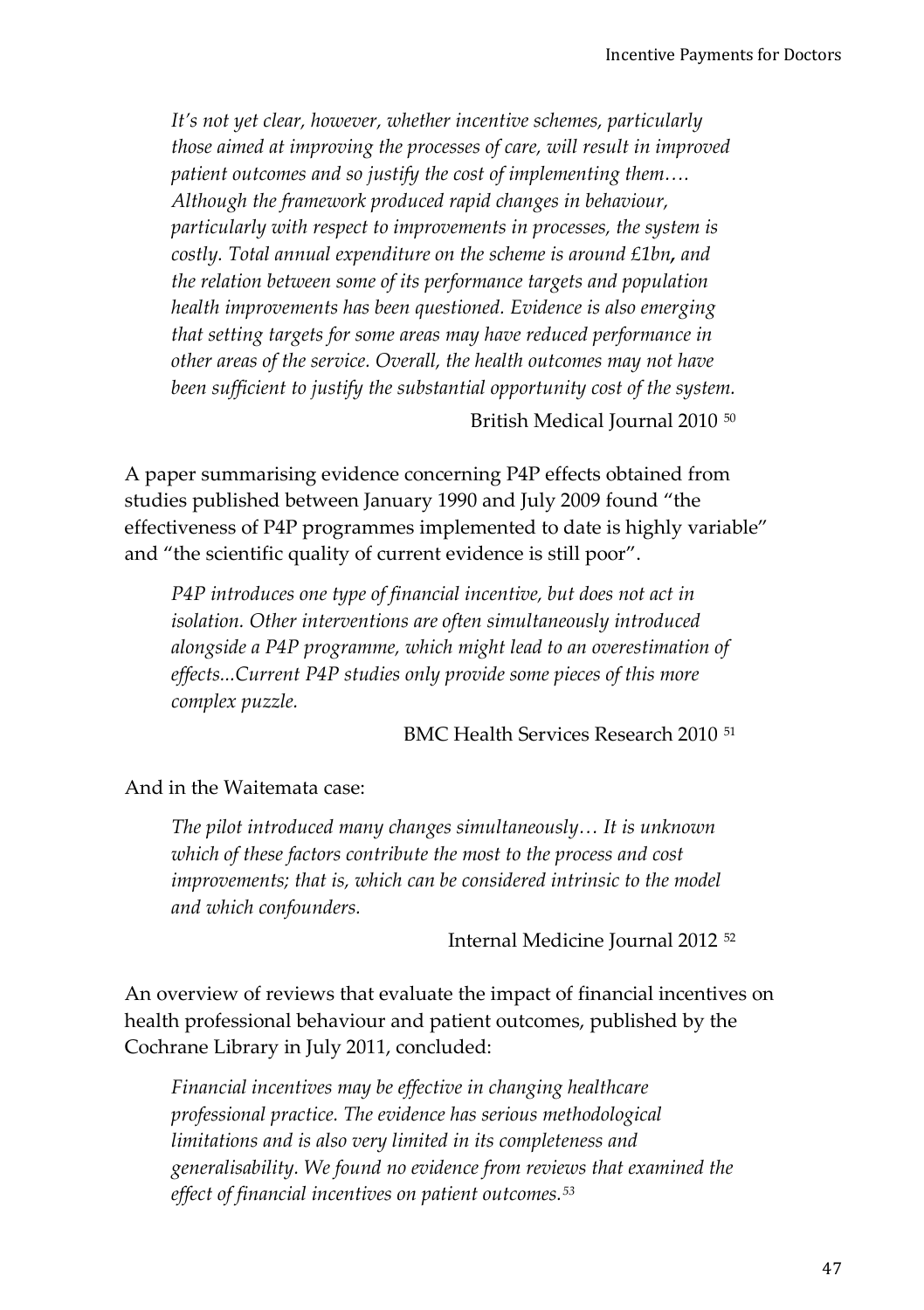An editorial examining the evidence on the effects of financial incentives, published in the *BMJ Quality & Safety Journal* in 2005, says the evidence suggests "incentives do not induce the rational and predictable response that some observers would have us believe", and offers some insights as to the reasons why.

*Firstly, the size of an incentive does not have a linear relationship with its impact. Indeed, there is some evidence that doctors may have a target income – perhaps a fixed sense of financial worth – above which they are no longer motivated to respond. Secondly, it also appears that the economic component of what appears to be a financially based incentive scheme is not what motivates professionals. In a local improvement project in the UK, much vaunted as a 'successful' example of incentivising quality improvements, the costs to some of the participating general practices of implementing more effective systems of chronic disease management were greater than the resulting financial rewards. This did not seem to dampen the enthusiasm of those involved. Similarly, in a study conducted in Ireland, incentives to change prescribing behaviour were just as effective in dispensing practices (where there is a countervailing incentive to dispense expensive drugs) as in non-dispensing practices. These examples indicate that something more than personal financial gain is driving professional behaviour.[54](#page-111-8)*

In summary, the question on whether explicit financial incentives improve health service cost effectiveness or quality remains largely unanswered. As

the authors of one literature review concluded: "Perhaps they [financial incentives] should be treated analogously to experimental therapies and only be used within the context of rigorous evaluations to determine their impact on health care quality and resource use."<sup>[55](#page-111-9)</sup>

**Incentives do not induce the rational and predictable response that some observers would have us believe.**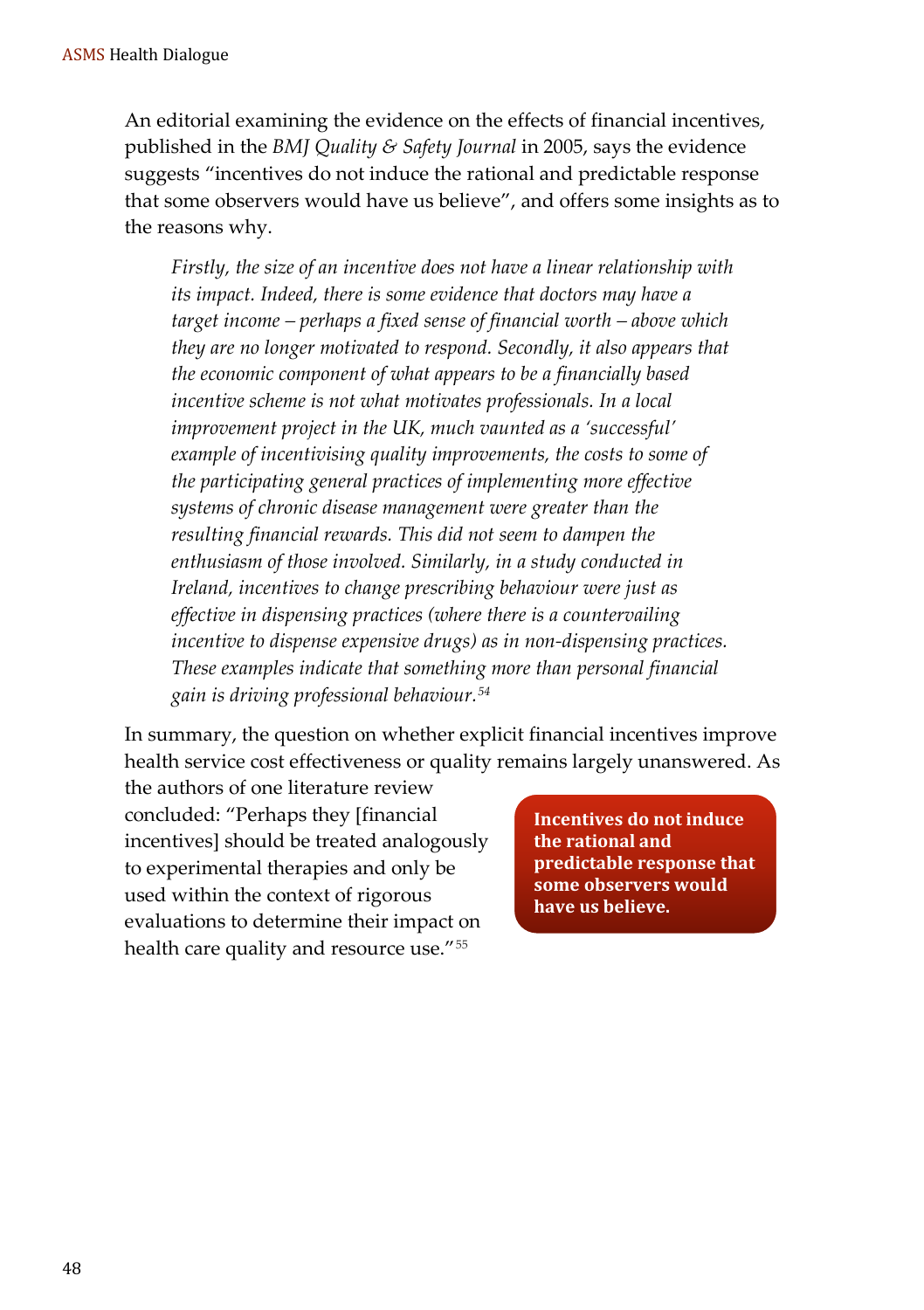# **7. RISKS OF FINANCIAL INCENTIVES**

While the effects of financial incentives – negative or positive – remain a question, there is clear evidence of substantial risks that go with such incentives; the major one identified being the potential conflict of interest between the physician and the patient, which can lead to unintended consequences. At a national level such incentives have also proved to be extremely costly, as evidenced in the United States, the most expensive health system in the world which also has arguably the most entrepreneurial medical system in the world.

Conflicts of interest can have various negative effects.

### **Compromising quality**

The quality of care to the patient can be compromised.<sup>[56](#page-111-10)</sup> In the case of Waitemata's pilot study, service outcomes focused mainly on throughput and failed to adequately measure quality and effectiveness of care. As discussed earlier, key postoperative outcomes were not measured, such as joint function, quality of life, GP consultations, disability rating and complications not requiring hospitalisation. Claims of improvements in quality of care for patients treated in the pilot at Waitakere appeared to be based mostly on a reported reduced need for follow-up by community therapy and occupational therapy compared with North Shore Hospital. However, without measuring the necessary outcomes, the level of quality was unknown.

The first published paper on the pilot study itself noted that while pilot cases were less likely to receive community physiotherapy and occupational therapy than standard care cases "there has been no examination of the reasons for the difference". Generally, patients benefit from post-operative physiotherapy, so if patients having surgery at the pilot site had not been accessing these services in the community they may actually have had worse outcomes in terms of mobility.

The study also measured hospital readmission rates between the two sites but, again as conceded by the pilot study itself, the pilot sample was not large enough to determine whether higher readmission rates [for hip replacements] were associated with reduced length of stay in hospital.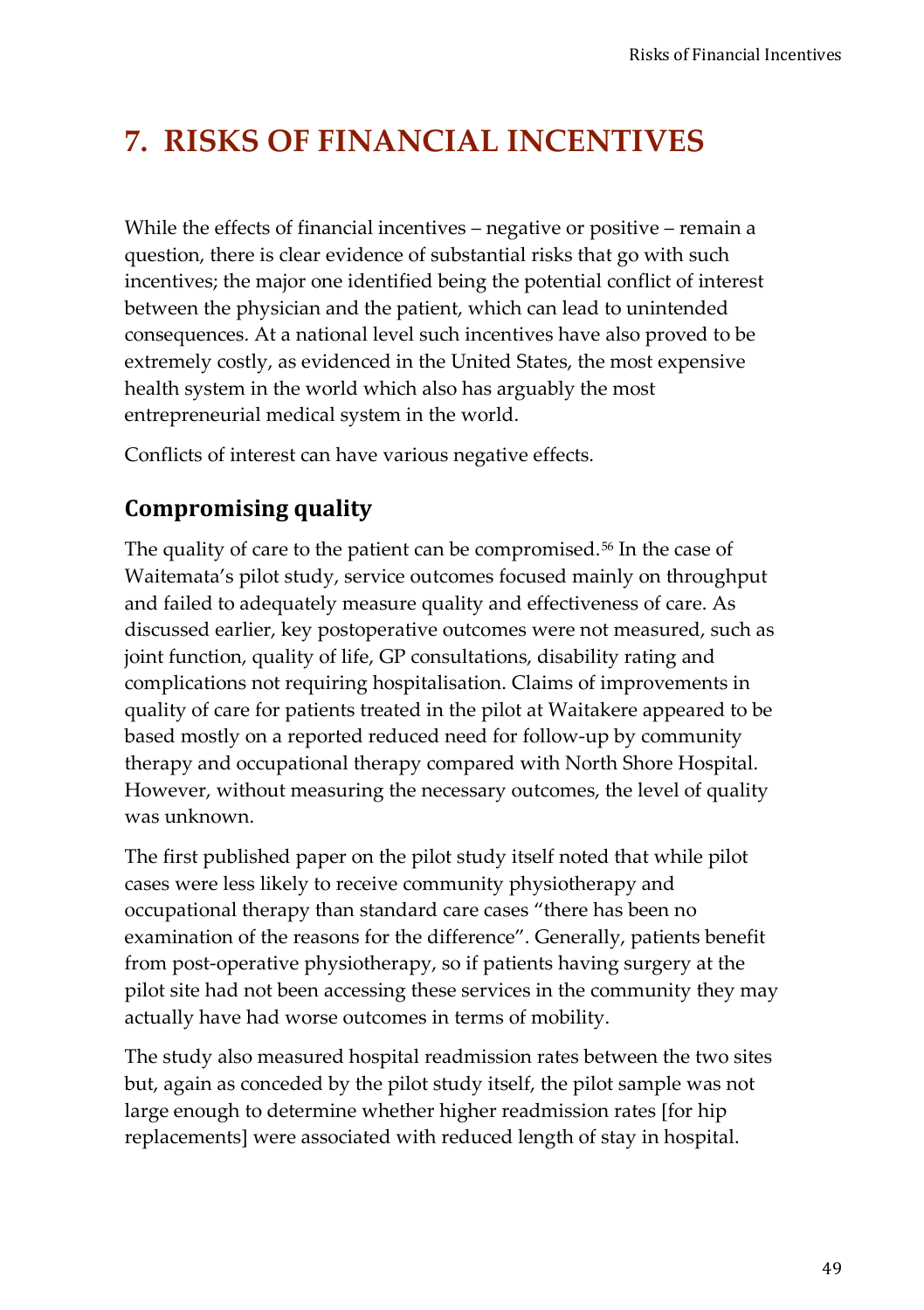So while the title of the first published pilot study report included a claim of 'improving quality' the paper itself indicated the quality outcomes were unknown.

The quality of care for other patients may also be compromised. These are patients who are in need of treatment that is not part of the incentivised programme. In Waitemata these patients include those requiring hip and knee replacements but who present as complex cases.

A study of a large P4P initiative in the United States shows that, rather than encouraging providers to shift resources toward quality improvement more generally, P4P may instead only persuade providers to focus on narrow, incentivised areas. [57](#page-111-11)

This result casts doubt on the promise of P4P as a transformative mechanism for improving the general quality of the healthcare system, and suggests caution in moving ahead with P4P and in interpreting the results of future studies.[58](#page-111-12)

A 2008 Ministry of Health commissioned review of major joint orthopaedic services and cataract extraction acknowledged a similar issue.

*As often is the case, success can have its unintended consequences. For example … the increase in service level for specific conditions has created different inequities as some people, with other conditions and higher levels of need, remain untreated; firstly as a direct consequence of the focus on treating joint replacement or cataract patients and, secondly, through a more general effect of 'crowding out' other services drawing on the same limited hospital resources, eg specialist time or physical facilities.[59](#page-111-13)*

The review also noted the service imbalances described above "have generated deep concern from many clinicians that this undermines their ethical responsibilities and the principles of fairness which are core to elective care".

Patient discharge data for hip and knee replacements at Waitemata DHB show a marked drop in the number of complex cases during the year of the pilot study. Ministry of Health data show the low-complex cases at Waitemata (ie, those that may have qualified for the incentivised programme) had a caseweighting of around 3.6 to 4.2. Figure 2 indicates the trends for caseweighted discharges of 4.5 and above.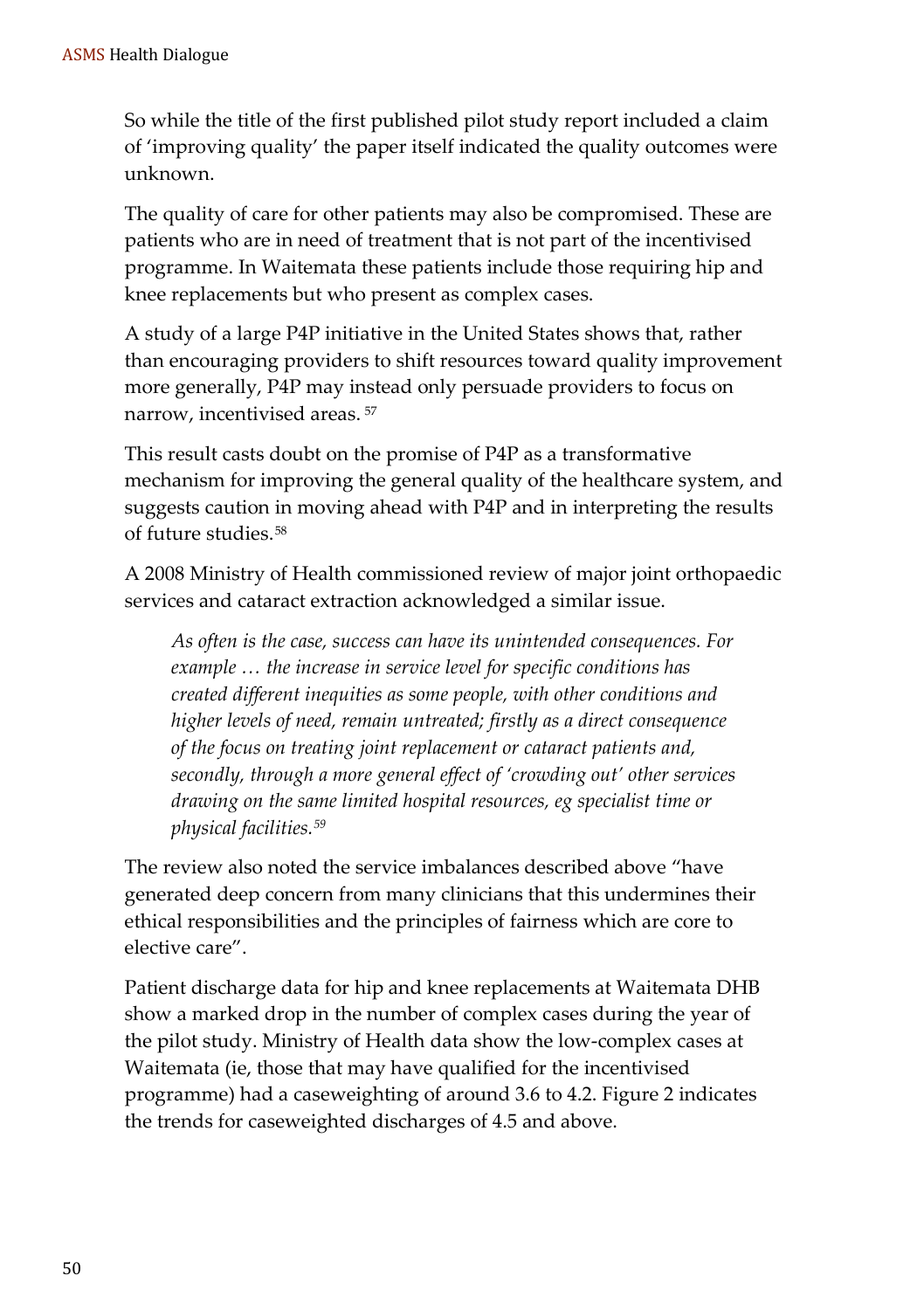### **FIGURE 2: NUMBER OF DISCHARGES FOR HIP AND KNEE REPLACEMENTS FUNDED OR PROVIDED BY WAITEMATA DHB WITH AN AVERAGE CASEWEIGHT OF 4.5 AND ABOVE (IE COMPLEX CASES), 2007/08 TO 2011/12**



**Note: Includes all publicly funded discharges, including ACC-funded, within the DHB region.**

**Source: National Minimum Dataset, Ministry of Health, 2013**

It is not clear why this drop occurred although one explanation may be that the pilot programme reduced the theatre staff capacity for treating patients who were not part of the pilot and in so doing upset the balance of complex and less-complex procedures carried out overall.

Given there is no indication the DHB received any additional funding for the pilot in 2010/11 and its hospital personnel costs were almost \$5 million under budget in that year, it is reasonable to assume the staffing of the pilot programme came at the expense of surgical services for non-pilot patients. The DHB's outsourced spending was also under budget (by \$3 million).<sup>[60](#page-111-14)</sup>

The surge in numbers in 2011/12 was likely due in part to the \$7.7 million additional government funding the DHB received specifically for 'various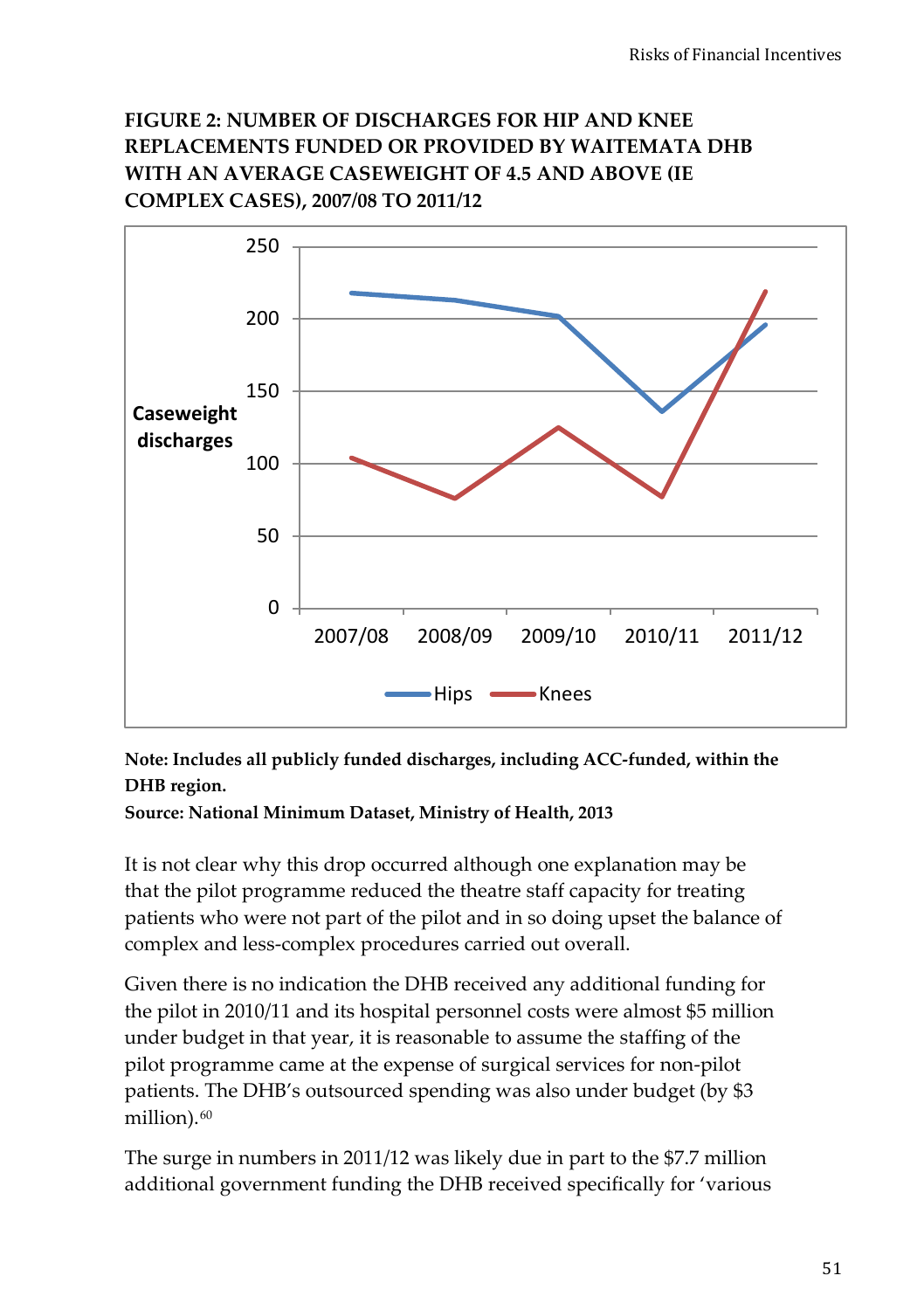programmes' including 'elective services productivity pilots' and a \$6.3 million increase in outsourced services costs compared with the previous year (making it \$12.7 million over budget for outsourced services in 2011/12). Also, unlike in 2010/11, the overall DHB hospital personnel costs were above budget by nearly \$30 million. The main increases were in nursing but also included SMO overtime and training costs.<sup>[61](#page-111-15)</sup>

Other high-level elective surgery data also suggest the 'package of care' introduced through the Waitakere pilot contributed to a growing inequity in the provision of services between orthopaedics (ie, the musculoskeletal system) and other surgical departments. Figure 3 illustrates the trends in caseweighted surgical discharges by the seven largest of the Major Diagnostic Categories (MDCs).

Up until 2010/11 (the year of the assessed pilot programme), caseweighted discharges were increasing fairly evenly across most major MDCs. In 2011/12, after spending increases, including an apparent funding injection into the 'package of care' programme, musculoskeletal system discharges increased by 24%, compared with 16% on average for the other six MDCs.

And there is more money yet to be pumped into the 'package of care' model, despite the original rationale for the model being to deliver more services and make savings at the same time. As John Cullen stated in a letter to the Society of Anaesthetists: "It is the intention that the ESC will provide elective surgery in a way which allows us to do 'more for less'… The aim … is for costs to be less than 80% of the current national price for that procedure…".[62](#page-111-16) Along the same lines, in a DHB newsletter updating developments on the ESC, a DHB manager, Mike Norton, discusses the aim of being "more efficient by using current staff and resources in new ways across our three hospitals". A separate article in the same newsletter, however, states "there are around 30 new, predominantly nursing, roles to be filled" for the ESC.<sup>[63](#page-111-17)</sup>

**There is more money yet to be pumped into the 'package of care' model, despite the original rationale for the model being to deliver more services and make savings at the same time.**

The Minister of Health's 2013/14 'Letter of Expectations' to DHBs shows Waitemata is to receive funding to provide by far the largest 'health target' increase, over and above the base increase, than other DHBs. The increase appears to be related to a 'catch-up' on expected surgical volumes for the DHB, but on a perpopulation basis Waitemata will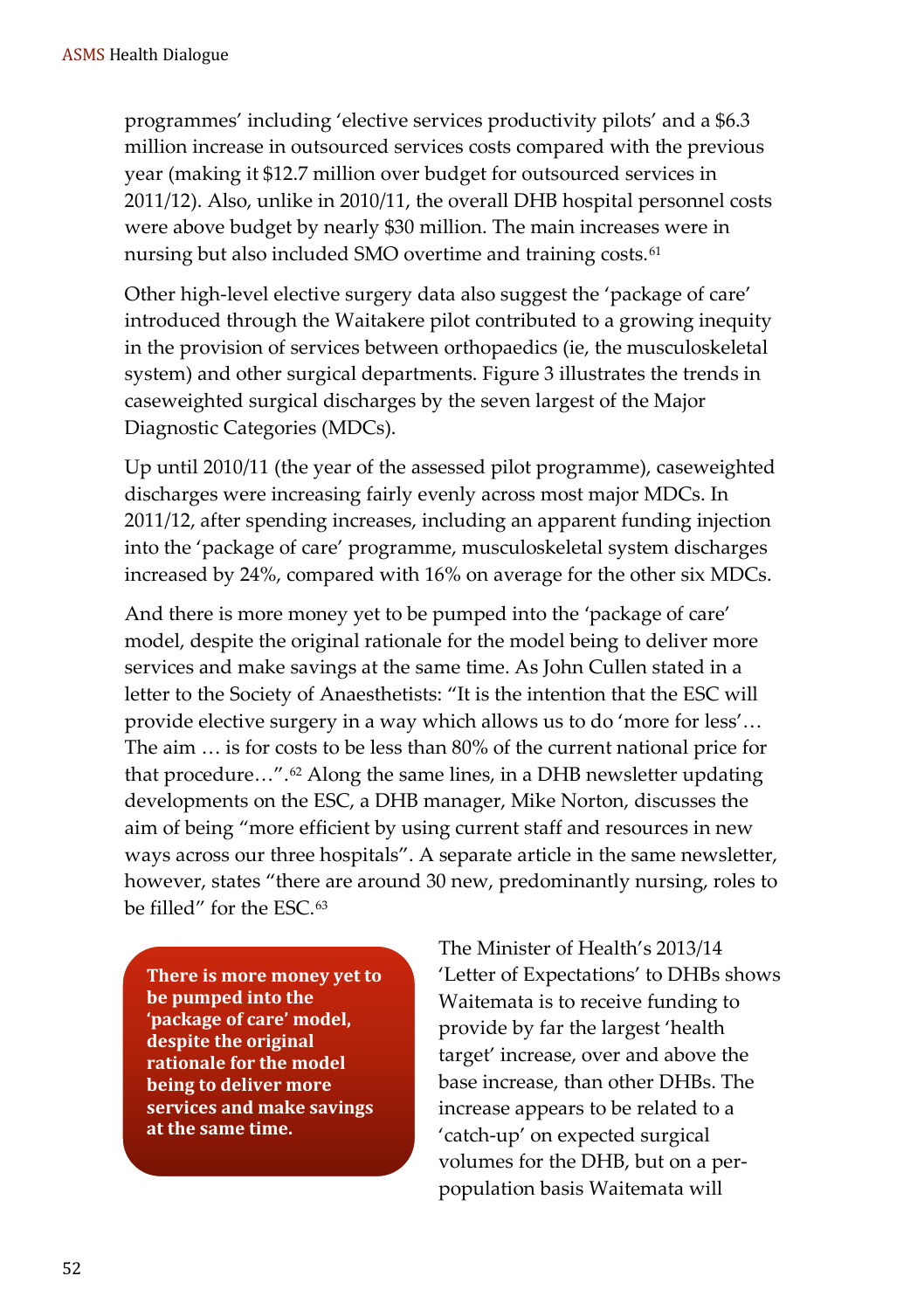receive about 6.6% more elective funding than Counties Manukau, for example, despite the latter servicing a population with higher health needs.[f](#page-58-0)

## **FIGURE 3: WAITEMATA PUBLICLY-FUNDED CASEWEIGHTED ELECTIVE SURGICAL DISCHARGES BY SELECTED MAJOR DIAGNOSTIC CATEGORIES, 2007/08 TO 2011/12**



**Note: Includes all publicly funded discharges, including ACC-funded, within the DHB region.**

**Source: National Minimum Dataset, Ministry of Health, March 2013**

1

<span id="page-58-0"></span>f This estimate takes into account the \$2 million funding increase over three years for elective services at Counties Manukau DHB, announced by the Minister of Health in April 2013, assuming that \$2 million is evenly distributed over the threeyear period.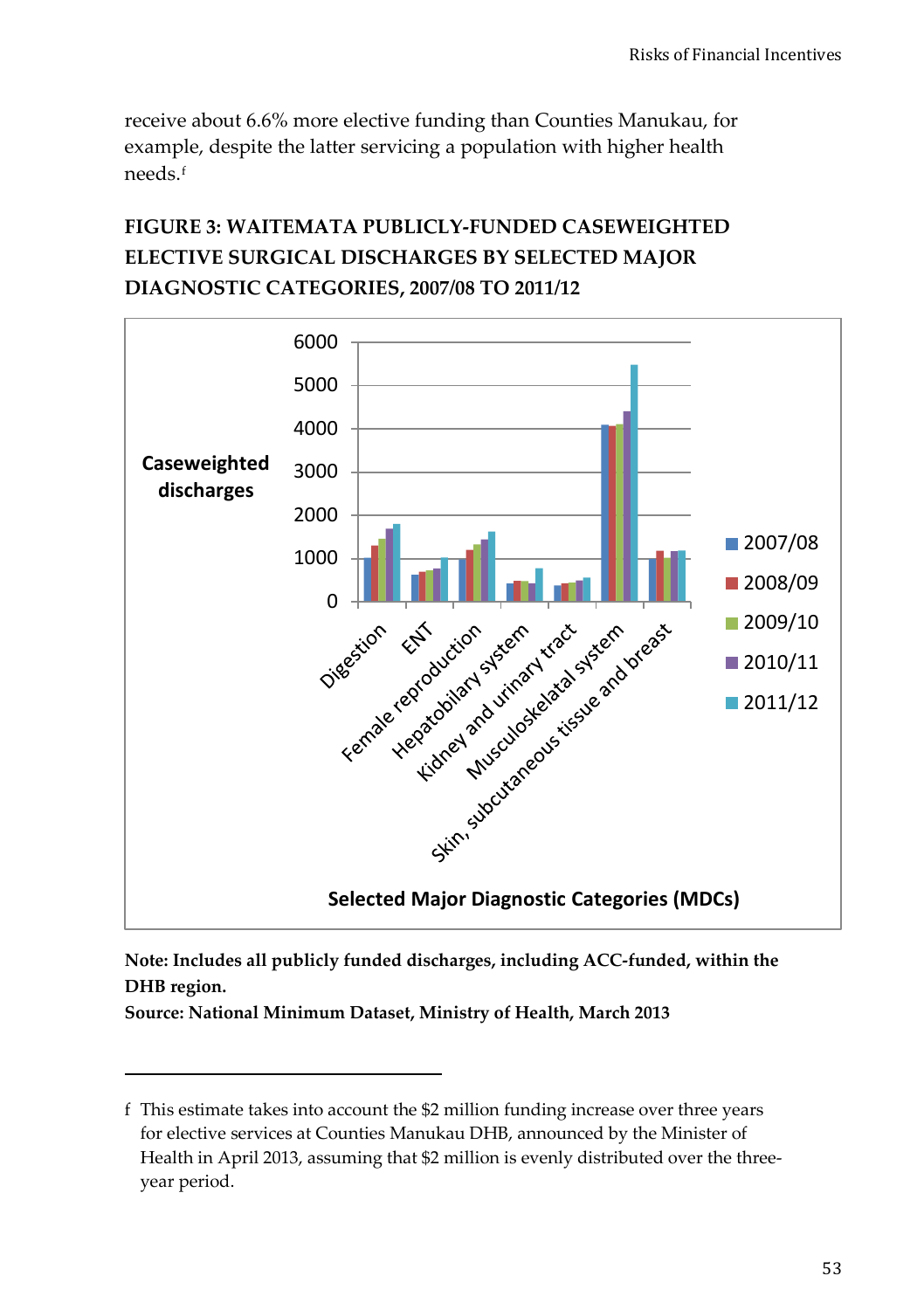# **'Cherry picking' and 'lemon dropping'**

'Cherry picking' can occur when the service processes are open to 'gaming'. One questionable assumption underlying financial incentive schemes is that measurements of doctors' performance reflect their overall performance and not, for example, their patients' characteristics or their ability to 'game' the system.<sup>[64](#page-111-5)</sup>

Researchers have identified a potential for financial incentive schemes to not only discriminate patients based on the complexity of their medical needs but also on their overall health status, which could increase health care disparities.

*P4P and public reporting might induce individual physicians and medical groups to avoid patients whom they perceive as being likely to lower their quality scores, particularly if quality measures are not adequately adjusted for the patients' overall health status and perhaps for racial or socioeconomic characteristics as well.[65](#page-111-18)*

While focus on many P4P schemes generally is to improve quality, the same argument applies to financial incentive schemes that aim to increase productivity, as illustrated in the United Kingdom's National Health Service.

In order to increase patient volumes and reduce elective orthopaedic surgery waiting times in Britain, financial incentives were introduced in the form of competition between NHS hospitals and private-sector owned Independent Sector Treatment Centres (ISTCs) – sometimes referred to as 'surgicentres'.

However, studies have shown the policy has led to ISTCs 'cherry picking' low-risk patients while NHS hospitals are treating increasing number of patients who have a higher anaesthetic risk (through a practice described as 'lemon dropping') and are likely to stay longer in the hospital in the post-operative period.<sup>[66](#page-111-19) [67](#page-111-20)</sup>

*The case mix for primary total hip replacements in large tertiary referral hospitals have changed due to altered patient flow due to cherry picking of NHS waiting lists by the ISTC. NHS hospitals should be appropriately remunerated for dealing with complex cases and for managing complications referred by ISTC hospitals. In fact, the National joint registry's 2nd annual report confirms that 40% of*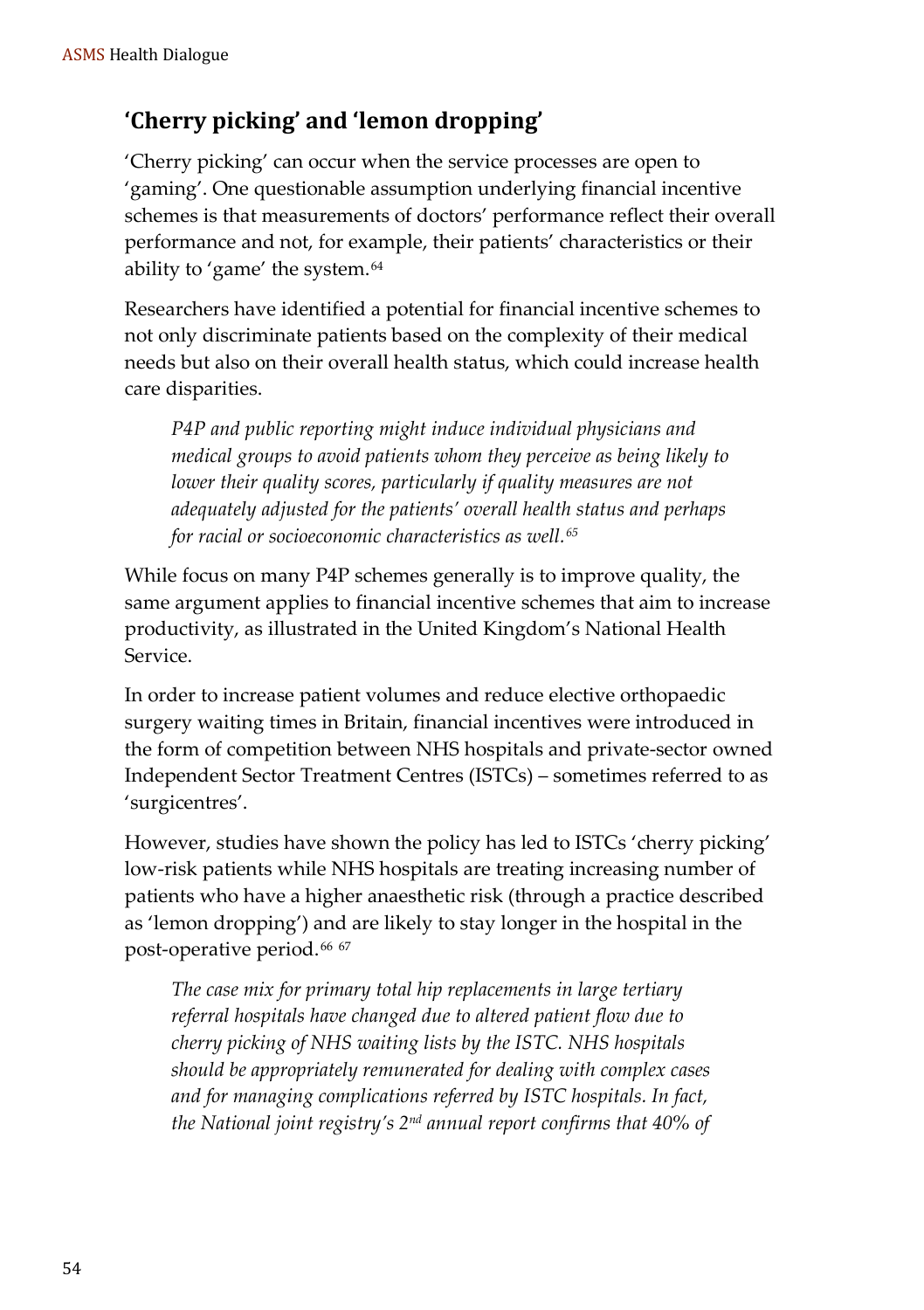*primary total hip replacements operated in ISTC's were ASA I [most healthy][g](#page-60-0) while only 25% of primary total hip replacements operated in NHS hospitals were ASA I. None of the ISTC's performed complex primary total hip replacements.[68](#page-111-21)*

The second published paper on the pilot study, whose authors include the Chief Executive of Waitemata DHB, highlights the risks of 'cherry picking':

*A potential unintended outcome of the ['package of care'] is that it may encourage clinicians to increase throughput of less complex cases at the expense of more complex cases, such that population health outcomes could be adversely affected. This criticism could equally be leveled at the design of the national target as this requires an increase in the number of elective surgeries, without any weighting for complexity. Any initiative designed to meet the target is therefore likely to encourage the prioritisation of less complex cases. However, financial incentives have the potential to be especially powerful in stimulating this type of unintended – and undesirable – effect. At both DHB and the national level, the average complexity, and range of cases performed publicly should be carefully monitored to ensure this does not occur[.69](#page-111-22)*

In fact evidence of cherry picking is provided in the *Internal Medicine Journal* paper as well as the scoping study for the pilot.

The *Journal* paper indicates a decision to add the criterion of age <80 was added after the initial analysis showed the pilot group had very few patients aged 80+ (n=3) compared with the North Shore Hospital group (n=27). This suggests younger healthier patients were being recruited for the pilot site.

1

**Researchers have identified a potential for financial incentive schemes to not only discriminate patients based on the complexity of their medical needs but also on their overall health status.**

Further, the reviewers conducting the scoping study were informed that treatment of ASA grade 3s was rare under the 'package of care' compared

<span id="page-60-0"></span>g ASA: American Society of Anaesthesiology Classification system is used by anaesthetists to stratify severity of patients' underlying disease and potential for suffering complications from general anaesthesia. Classification ranges from ASA 1, for a normal healthy patient, to ASA 6, where the patient is brain dead.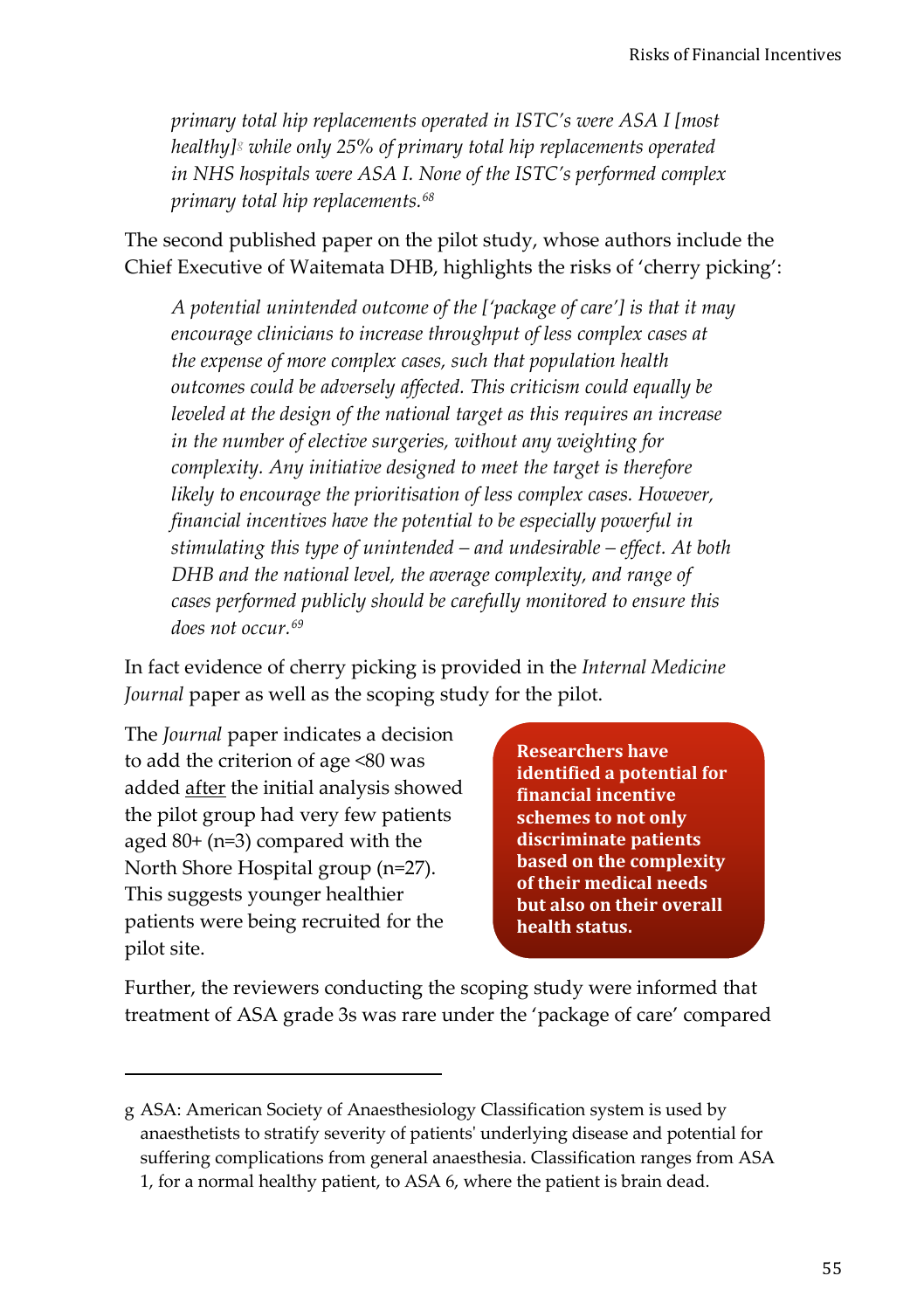to the standard care. (The extent of the difference was revealed in the later internal paper produced by the 'Pilot Team', which indicated 30.6% ASA grade 3 hip replacements at North Shore Hospital compared with 7.7% in the 'package of care'.)

The scoping study made the following recommendation regarding further work:

*To enable a more accurate comparison using cohorts with multiple ASA grades, it is suggested that the proportion of patients with ASA grade 3s is either matched between the two cohorts for the chosen procedures, or removed if the number of ASA grade 3s treated are small under the ['package of care'].*

No details have been provided on how Waitemata DHB patients were allocated to each site to have their surgery or who was involved in this decision.

If participating specialists or the pilot architects had a role in patient allocation, they would have had an incentive to select healthier patients than those being operated at the main hospital. Differences in preoperative health status are often too subtle to be captured in gross measures of 'complexity' and may have been major confounders to the pilot study's results.

The incentive to select the healthiest patients was strengthened because any patients seen under the pilot programme who required more complex care would have been transferred back to North Shore Hospital and the resulting costs would have been added to the pilot event costs.

Patient selection bias was identified in the qualitative study that formed part of the scoping study.

*The majority of interviewees were of the opinion that the productivity of Waitakere hospital was greatly enhanced by the selection of cases.[70](#page-111-23)*

## **Implications for training of doctors**

The operating time during a training case can be 'significantly longer' than for an experienced surgeon operating without any training responsibilities.[71](#page-111-24) The median operation duration of a supervised trainee in 22 studies was 34% longer than the surgeon.[72](#page-111-25) This appears to be why the Waitemata pilot programme excluded RMO involvement in the preadmission workup, operating and post-operative care. This was implied as a positive factor and cited as a reason for the pilot's claimed efficiency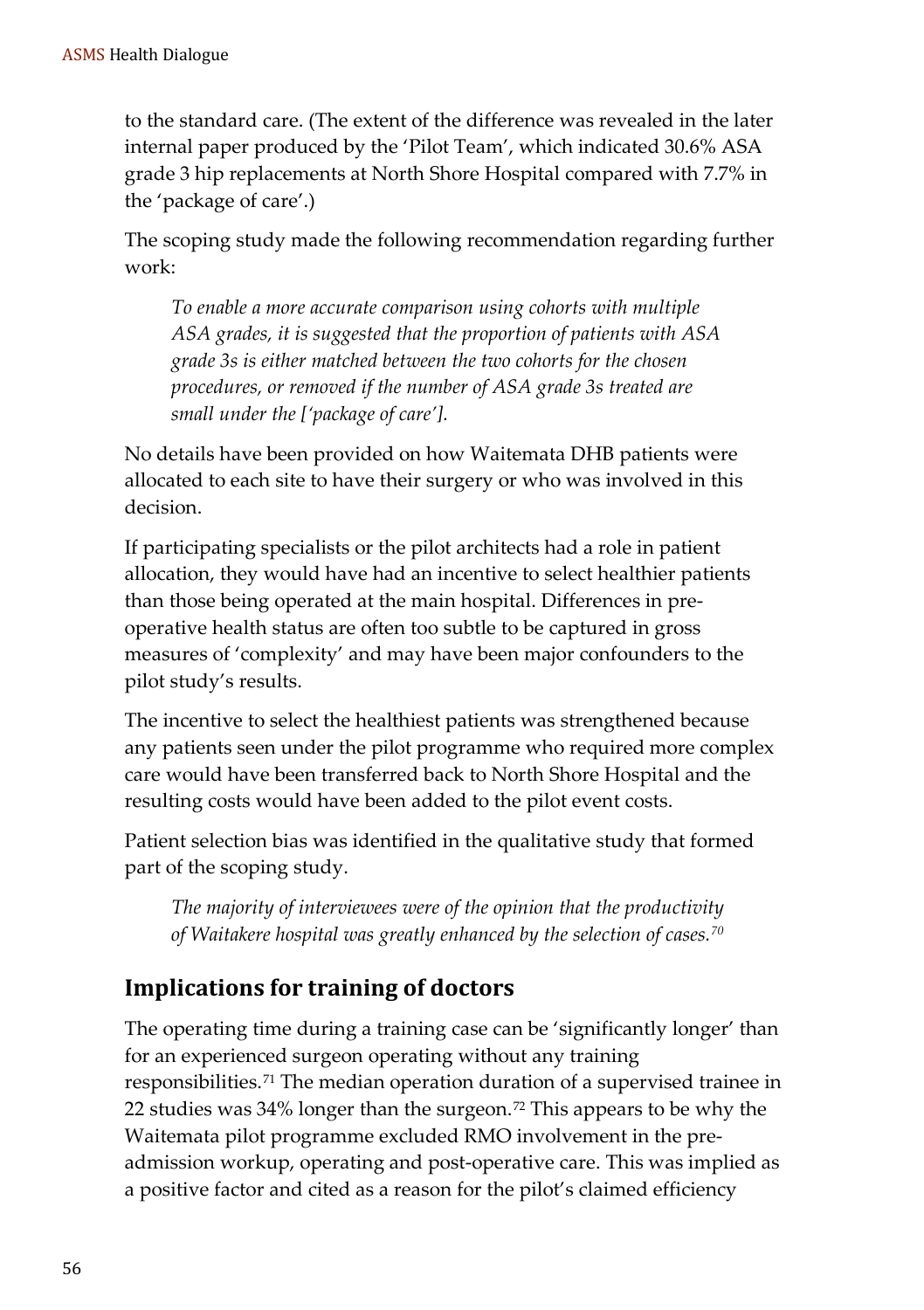when compared with North Shore Hospital, where RMOs often participate in those areas.[73](#page-111-12)

*The lack of dependence on junior doctors, together with the fact that senior doctors are responsible for the whole episode of care, should result in shorter theatre times as well as greater continuity of care and reduced risk of handover.[74](#page-111-26)*

But while it is generally acknowledged that training of RMOs can slow down delivery of services, and therefore cost more, experience of elective surgery procedures is a necessary and important part of RMO training, as pointed out 'by all the staff who discussed this' in the qualitative analysis of the scoping study.[75](#page-111-27)

The exclusion of RMOs from a significant portion of the elective surgery workload was also a concern of medical bodies such as the New Zealand Society of Anaesthetists (NZSA) and the Royal Australasian College of Surgeons (RACS).

*Training of junior doctors will be seen as slowing patient throughput, which is at odds with the 25% efficiency improvement goal. If the ESC model is deemed successful, then more elective surgery will be moved away from the public acute hospitals. This will see trainees exposed to mainly acute work and their overall training experience will suffer. Potentially ANZCA could view some public hospitals as not providing adequate anaesthesia training making these hospitals difficult to staff...[76](#page-111-28)*

#### NZSA, 2013

*Notwithstanding the fact that the presence of a trainee can reduce theatre efficiency, their role is crucial to the sustainability of any model. Their involvement is the key component of training, which is a core function of the public sector. The exclusion of trainees from any elective workload created by a redistribution of resources is unacceptable.*

RACS, 2011<sup>[77](#page-111-5)</sup>

RACS also notes that in the United Kingdom the separation of elective and emergency surgery has been so complete that elective surgery 'factories' have developed, with experienced surgeons performing the same procedure on a never-ending procession of patients.

*While this might appear a model of efficiency it is in fact unsustainable, as trainees have been excluded from this elective work*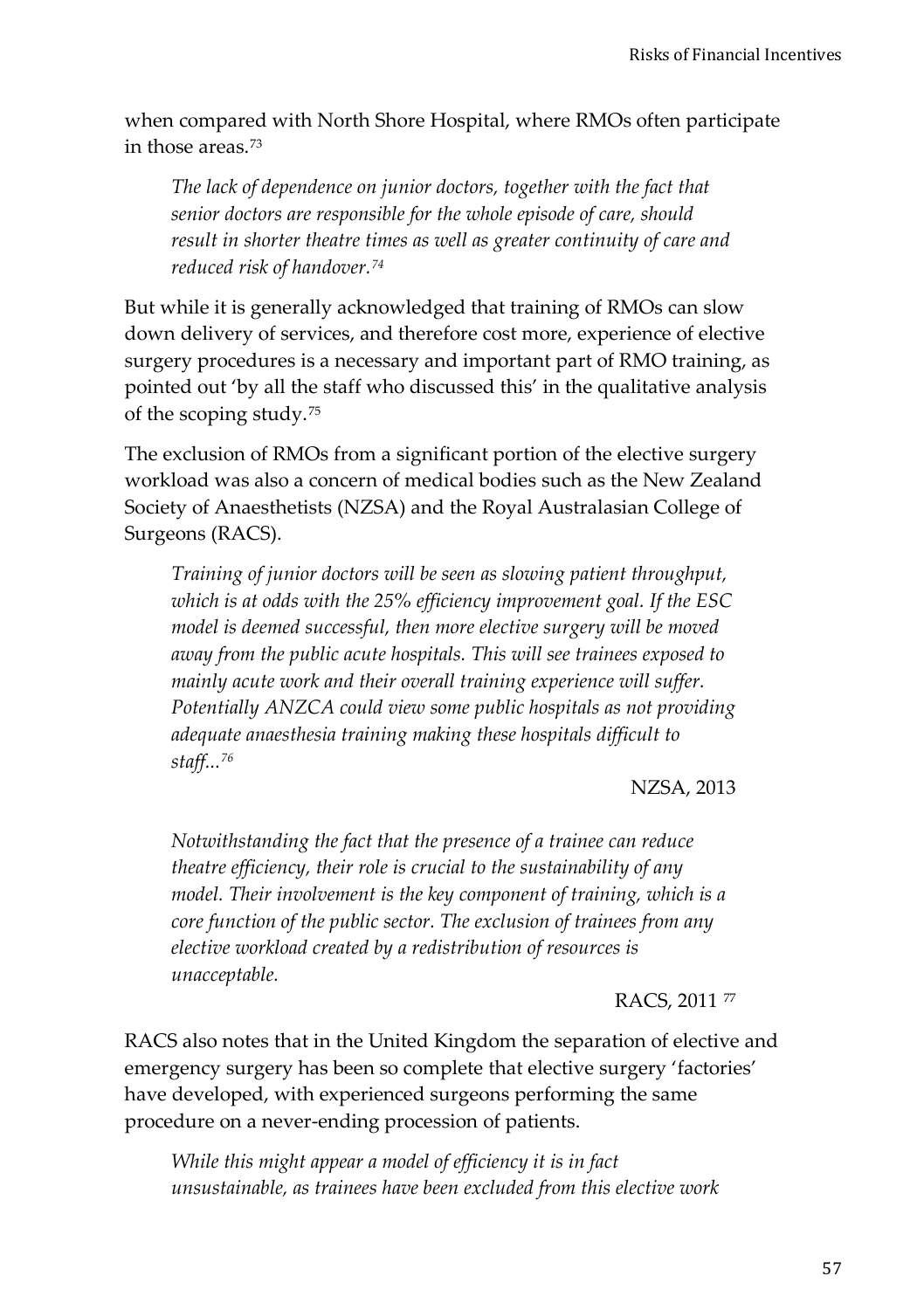*[because much of it is performed in the private sector]. The result is that, over time, a situation has developed where surgeons have to be flown in to do certain elective procedures. The United Kingdom model is excellent in terms of throughput in the short to medium term but disastrous in terms of training and, therefore, in terms of long term sustainability.*

#### RACS, 2011 [78](#page-111-18)

A similar point was made in the scoping study for the pilot, which reports that since the NHS cataract services had been reorganised into the largely privately provided 'fast-track' model of surgery, "surgical registrars and senior house officers have had decreased opportunity to perform cataract extractions".[79](#page-111-19)

Reduced opportunity for the training of RMOs and other health professionals is a well-recognised down-side of contracting out some nonacute publicly funded services to the private sector. This very point has been made by the leader of the scoping study.<sup>[80](#page-111-20)</sup> Yet one of the defences of

not including RMOs in the pilot model was that the procedures being delivered by the scheme were previously not available for teaching as they had been contracted out to private practice. "Thus, no change has occurred."[81](#page-111-29)

**The problem for the DHB is how to avoid the potentially high cost of using privately contracted surgeons as trainers.**

But if the pilot scheme had not made a bad training situation any worse, that would change if the model in its original form were to expand or be transferred to other DHBs, as has been advocated.<sup>[82](#page-111-30) [83](#page-111-31) [84](#page-111-32)</sup>

Furthermore, increased use of the private sector to provide publicly funded elective surgery, together with projected shortages of surgeons, indicate growing pressure on the apprenticeship model of medical training, signalling an urgent need to *improve* our training capacity rather than implying it is acceptable to maintain the status quo.<sup>[85](#page-111-33) [86](#page-111-34)</sup>

It has been suggested that extending medical training opportunities into the private sector would help to address the challenges outlined above. However, training in the private sector comes at a cost. A recent Australian study estimates the additional operating time required to accommodate the needs of trainee surgeons would cost at least \$1.2 million per trainee per year to cover private surgeons' lost opportunity costs and private hospitals' lost case payments. The study concludes that it is unlikely surgeons or hospitals will be prepared to absorb these costs and calls for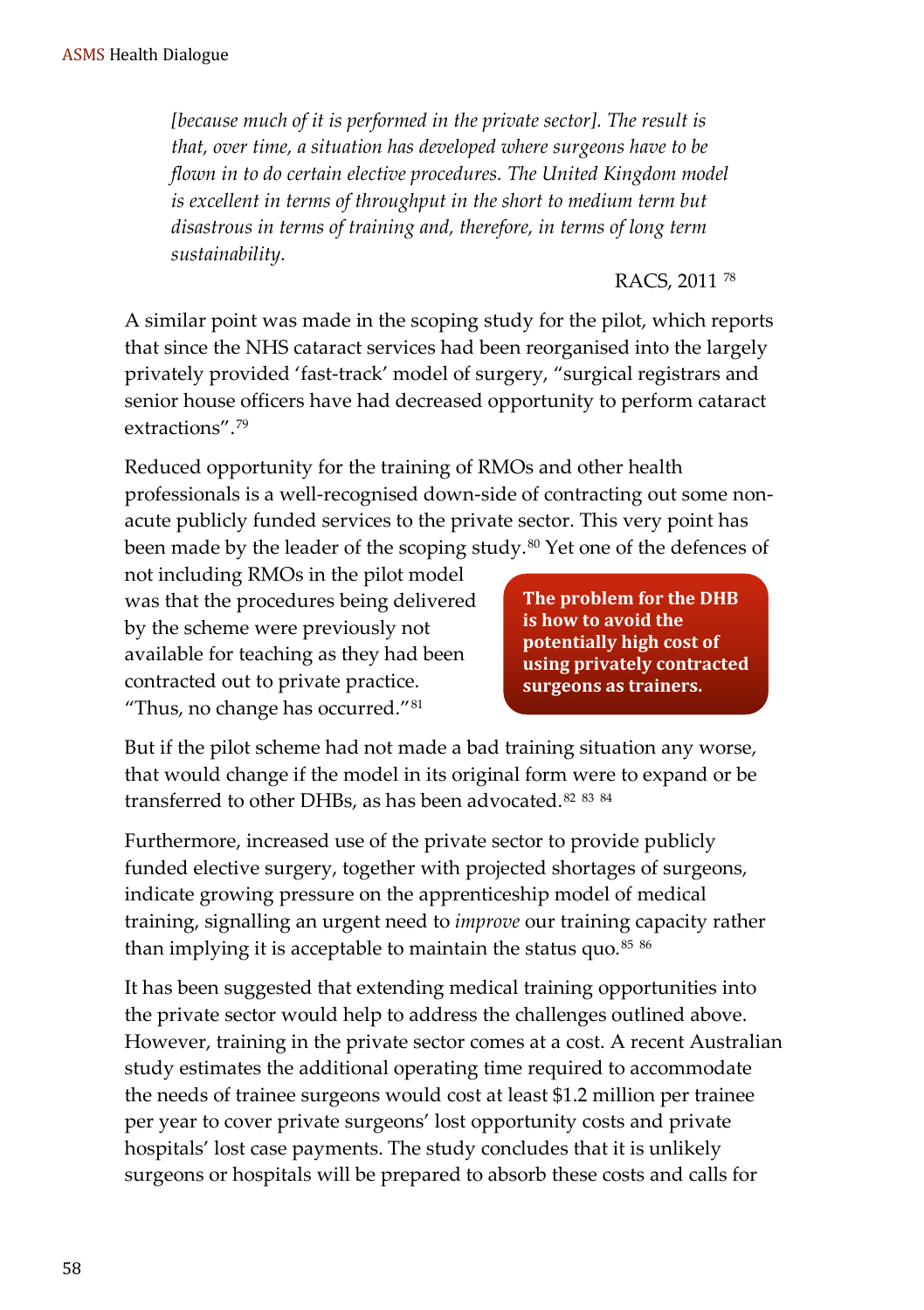public debate about the funding implications of surgical training in the private sector.[87](#page-111-35)

The introduction of the 'package of care' model into Waitemata DHB has brought with it the very tensions identified in the study: time for training future surgeons means lost private income for surgeons (and at the very least a question-mark on the impact that training will have on 'productivity', as it is measured by the DHB).

Waitemata DHB has conceded that "the training of junior staff is critical to the future workforce requirements of the profession" and because of the "ethical imperatives, including the Hippocratic oath, that require those in training to receive teaching from those more skilled and fully trained. To this end the DHB is now investigating how best to give this training in a high throughput elective surgical environment."<sup>[88](#page-111-36)</sup>

The problem for the DHB is how to avoid the potentially high cost of using privately contracted surgeons as trainers.

A DHB submission to Health Workforce New Zealand for additional funding to develop a new training programme, obtained under the Official Information Act, describes a model where: "Registrars and other junior doctors will not participate in the majority of elective fast track surgery;" the model depends more on developing simulation training and receiving training "outside of surgical lists".

The DHB's Director of Clinical Training, Pat Alley, says 'productivity' need not necessarily be impaired by education. "Or vice versa for that matter."

He says it is envisaged that orthopaedic and general surgery will pilot a programme of elective surgical education for trainees where they learn the fundamentals of team-based operative strategy and their ability to work in inter-professional domains will also be evaluated. The triage of elective patients, their preoperative workup and their follow-up plans will also be a curriculum item for trainees at the ESC.[89](#page-111-37)

The plan is for a stepwise progression of education in the ESC starting with an assessment of theoretical knowledge, then moving to simulated operations which will also be assessed. When satisfactory progress in both theoretical and simulated knowledge is confirmed the trainee will commence a stepwise introduction to a given procedure.

The DHB's submission for more funding to develop the new programme totalled \$661,000 plus the ongoing costs of a coordinator. There is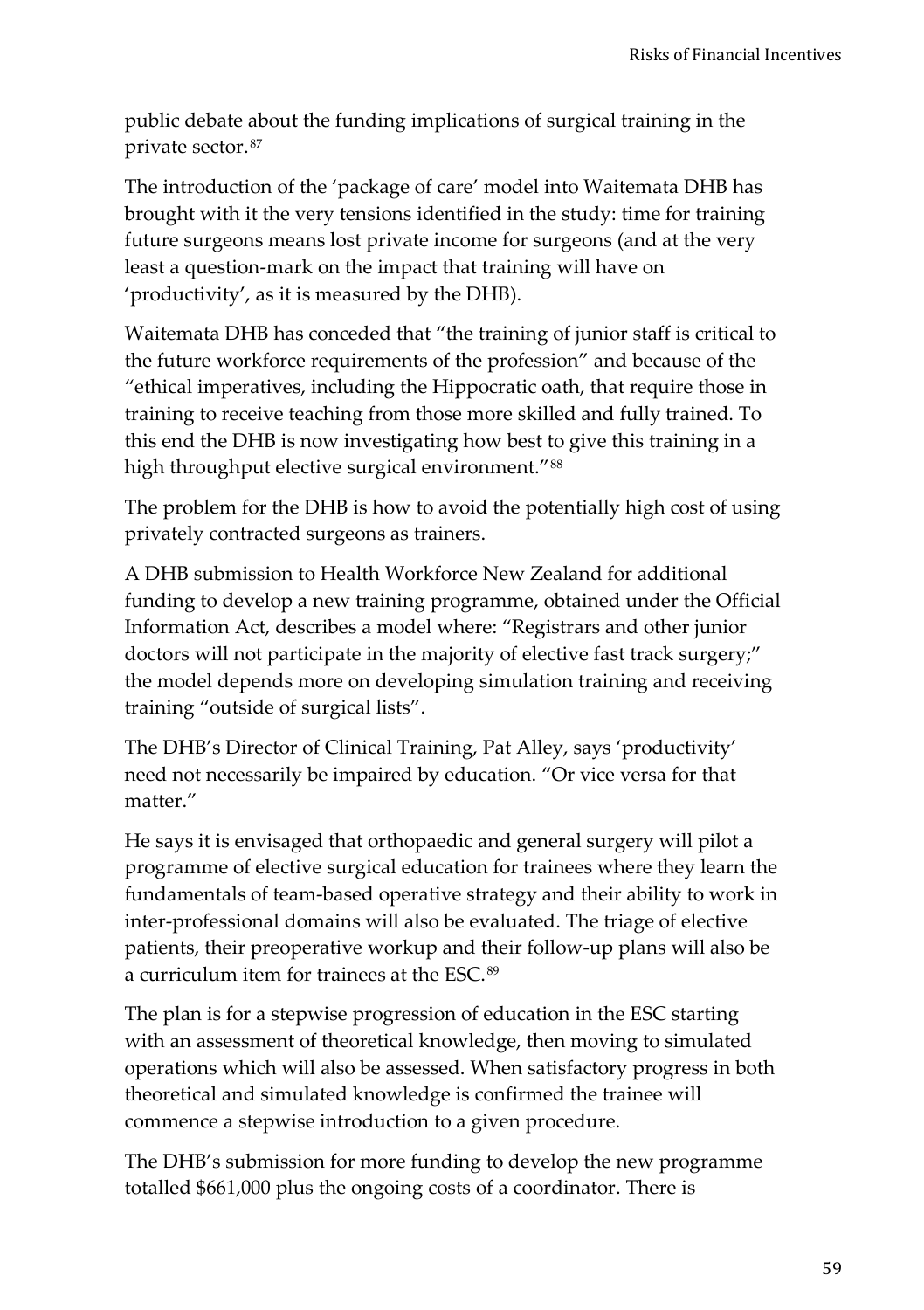uncertainty, however, as to what funding will be made available. In March 2013 ESC director John Cullen announced the additional funding had been secured from Health Workforce New Zealand (HWNZ) to support the ESC

**The DHB's submission for more funding to develop the new programme totalled \$661,000 plus the ongoing costs of a coordinator.**

registrar training programme,<sup>[90](#page-111-5)</sup> but a letter from the National Health Board (NHB) to the ASMS in June 2013 said the announcement was 'premature' since an official decision on funding had yet to be made. The DHB's decision to adopt the 'package of care' model for

the ESC was therefore made without official confirmation that additional funding – considered 'imperative' in the DHB's funding submission would be available for the training programme. In fact by the time the ESC opened on 11 July 2013 the DHB was in the position of having to find extra funding from its own budget for the appointment of an education coordinator for the training programme until such time as any additional funding was made available.

A subsequent letter from the NHB to the ASMS (24 July 2013) indicated funding was being made available for the project management of Phase One of the DHB's proposed training programme, which included the appointment of staff. However, that covers only 25% of the estimated costs for developing the programme.

Whether or not the full funding is eventually secured, a question remains concerning the costs of training undertaken by specialists on private incomes well above public sector salary rates, even where in-theatre training is minimised. In the lead-up to the opening of the ESC, Pat Alleys would say only that, "Training will be an expected part of the SMO contract and is part of the ongoing discussions with those SMOs involved with the ESC."

### **Costs**

To assess the use of resources, and their costs, between North Shore Hospital and the 'package of care' the authors of the scoping study had provisionally proposed using a discrete-event simulation (DES) model. The DES maps each patient's pathway through the system as a sequence of events. This enables examination of the key factors that influence the pathway of patients who are treated under different models of care.

Use of this model, however, was considered problematic due in part to data inadequacies.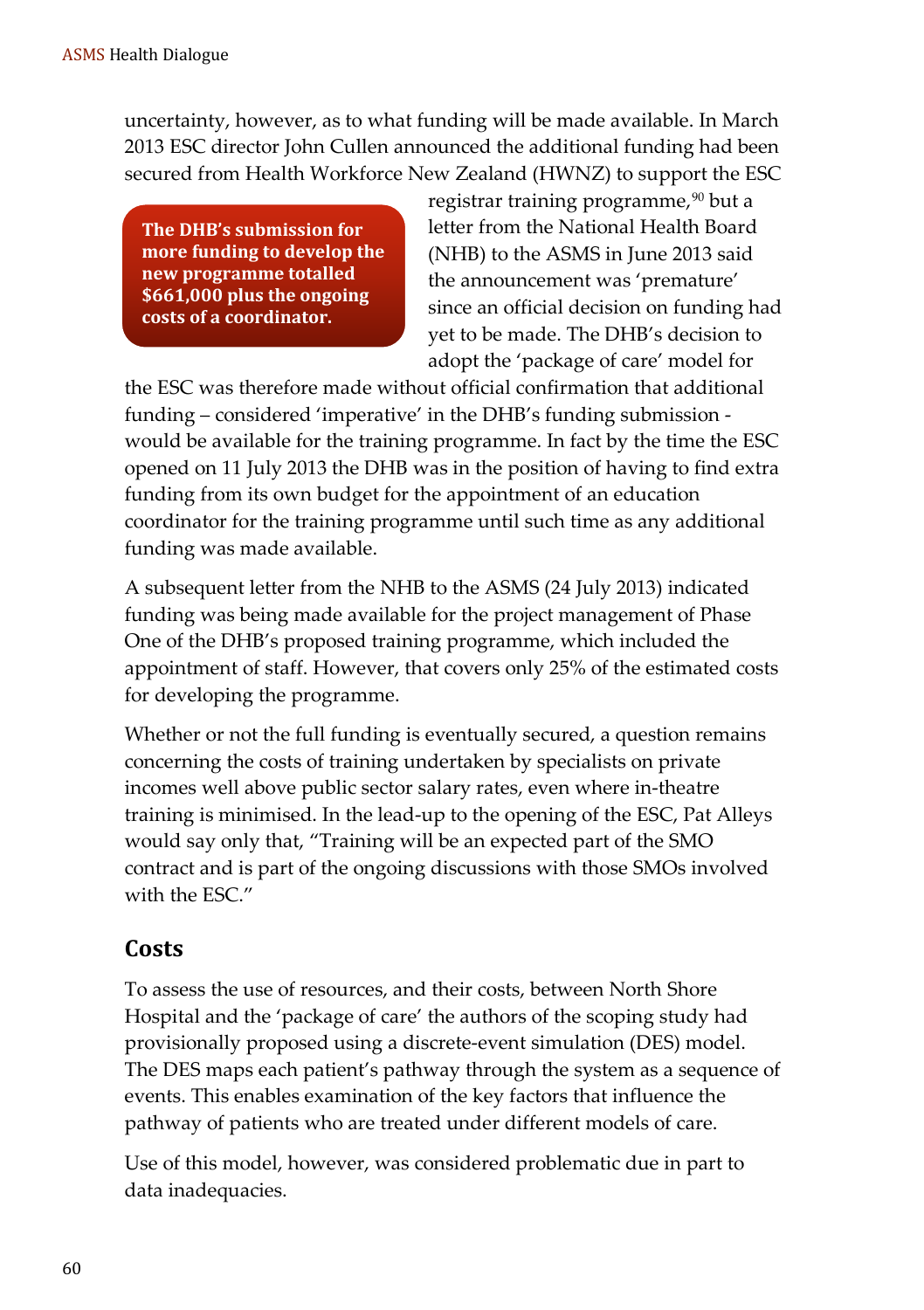Other options were then suggested, but before a productivity and cost analysis could be conducted, additional data requirements were identified:

*An alternative approach would be to undertake a counterfactual cohort analysis which tests various scenarios, such as calculating the percentage reduction in procedure time and length of stay required to equalise costs under the different models of care. This approach would still have some additional data requirements around case‐mix [ie, the issue concerning the matching of ASA 3 cases discussed earlier], theatre capacity, theatre turnaround time and PACU time and costs.* 

This approach, however, "loses the variability, disruptions and interaction complexity in the system that is captured in DES". A further option was for the DES model to be used prospectively. "For example, given a week's pre-allocated theatre lists and (manually) scheduled lists of patients to be used for input to the model, various scenarios can be tested."

Example scenarios included registrars performing part of the operation. "This can be modelled by varying the distribution of time (and hence costs) in the theatre." Scenarios could also be tested against different assumptions, where, for example, the number and casemix of patients were altered to reflect future population trends.

Since the Minister of Health gave his approval for the ESC to be built shortly after the scoping study was completed, it is not clear what information was available to him to make that decision, given the DHBs business case was based on the ESC delivering 'an alternative model of care' and the model of care in question had yet to be properly assessed.

It is clear from various documents, however, that a DHB team had been undertaking their own analysis that appears to have been quite a separate exercise to that undertaken by Uniservices. That analysis was considered at the DHB's Audit and Finance Committee on 14 September 2011 with a proposal to extend the pilot until the opening of the ESC. The committee recommended the proposal to the Board, which subsequently approved the extension of the pilot. The analysis on which this decision was made, however, did not take into account the additional data that were required to do an accurate comparison, as identified by Uniservices. For example, it takes no account of the imbalance of ASA grade 3 cases for hip replacements (30.6% in North Shore Hospital compared with 7.7% in the 'package of care').

The paper that was eventually published in the *Internal Medicine Journal* was a revised and edited extraction from the above paper. It excluded ASA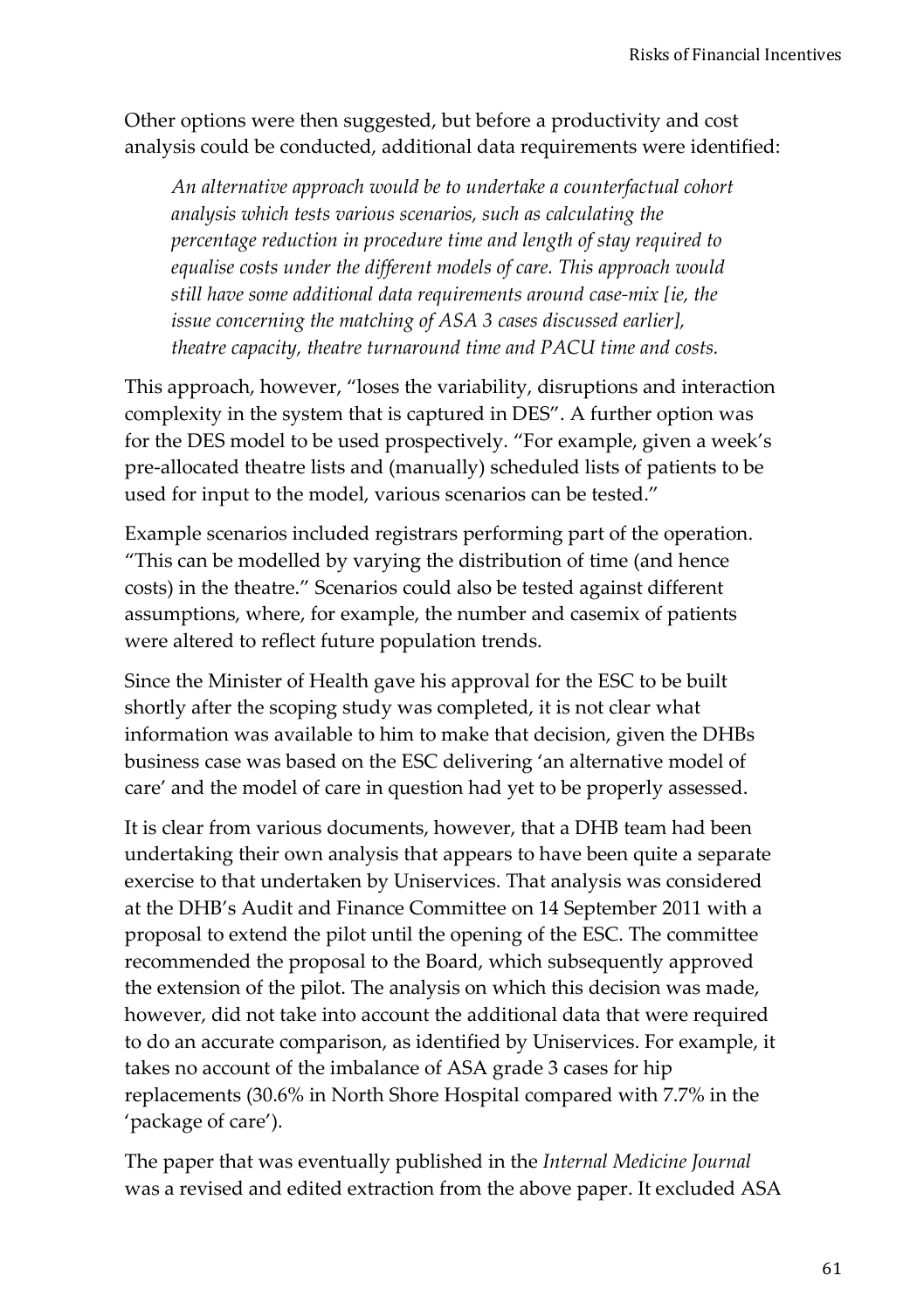grade three cases in order to provide a more balanced comparison though, inexplicably, the result for hip replacements was virtually the same as the previous paper: a 'package of care' saving of 11% compared with 12% in the previous paper.

**The 'savings' in the 'package of care' by excluding training and any RMO involvement become irrelevant when training is to be included in the 'package of care' in future.**

It did not use the approaches suggested by Uniservices and, aside from exclusion of ASA grade 3 cases, there was no clear indication that the other data requirements sought by Uniservices were met and used in the published study results.

It is not clear how the costs for clinical staff were calculated. For example, "ward costs allocate the same costs to each bed day, irrespective of actual nursing input on each day," yet the 'package of care' appears to have been well staffed with nurses, as well as having higher than usual access to physiotherapy staff, in comparison with North Shore Hospital. Additionally, the cost of 'consumables' was calculated on the basis of theatre time, yet most consumables are used on a per case basis rather than a time basis. This was partially acknowledged by the authors but this discrepancy may also have incorrectly increased the costs of the control group.

Perhaps most significantly, the 'savings' in the 'package of care' by excluding training and any RMO involvement become irrelevant when training is to be included in the 'package of care' in future. In fact the 'savings' from excluding training may not just be cancelled out in the future 'package of care' but could well become a greater cost in comparison with North Shore Hospital, given the surgeons will be involved as private contractors.

Furthermore, the costs of RMOs are unlikely to be reduced at North Shore with the opening of the ESC, as the main role of RMOs is to care for acute and complex patients, and the removal of healthy elective patients will make little difference to their workload.

The question as to whether any productivity gains would be sufficient to outweigh the additional costs to pay for financial incentives was acknowledged in the second published paper on the pilot study.

*…The key point of interest for the budget-constrained DHB is whether any productivity gains will be sufficient to outweigh the additional*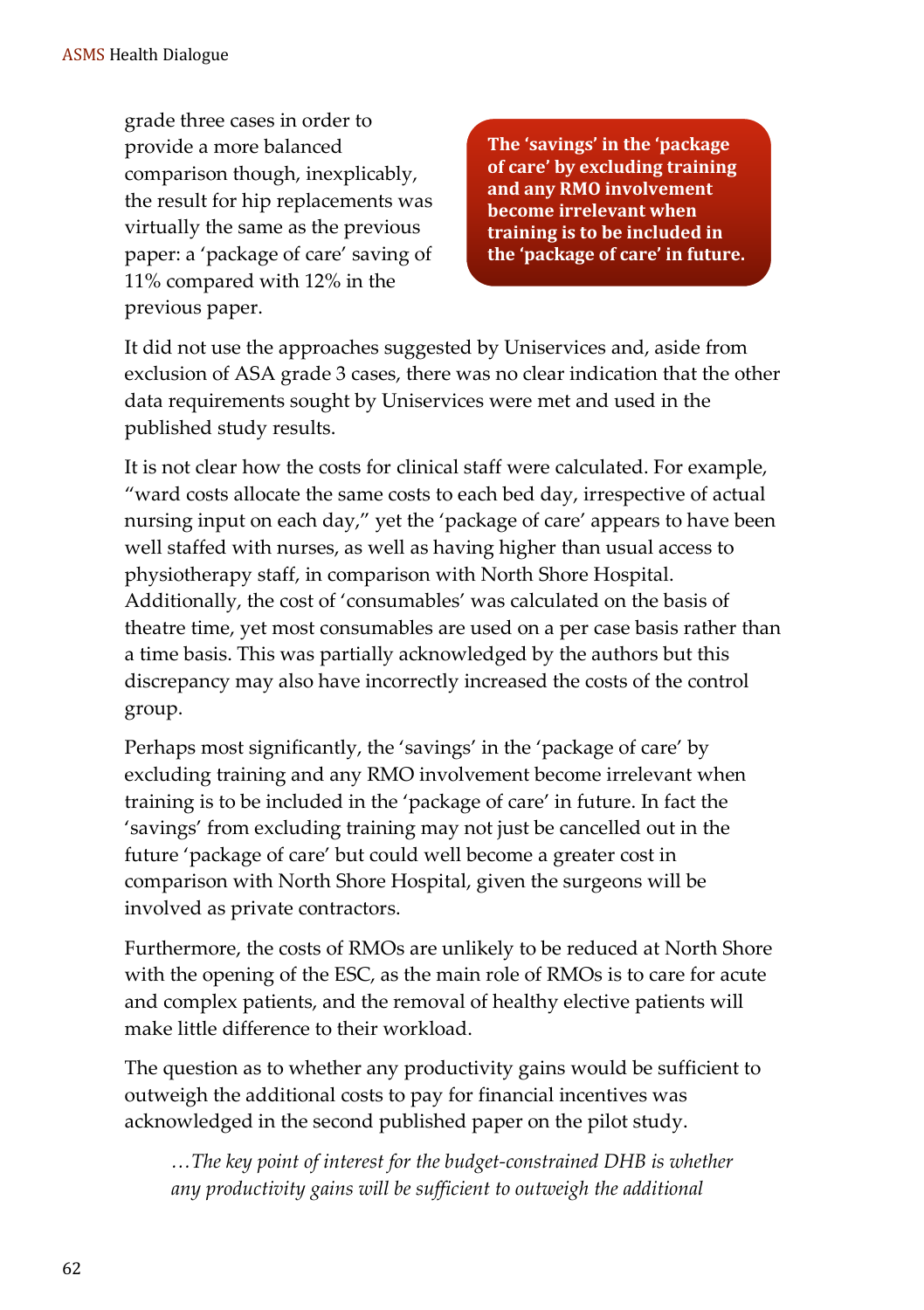*payments made as a result of the clinical contracts on an ongoing basis.[91](#page-111-38)*

It is a point is repeatedly raised in the literature.

*There is currently little rigorous evidence about whether financial incentives do improve the quality of primary health care, or of whether such an approach is cost-effective relative to other ways of improving the quality of care.*

#### Fierce Healthcare 2011 [92](#page-111-19)

*Little formal evaluation of hospital P4P has occurred, and most of the eight published studies have methodological flaws… There is a need for more systematic evaluation of hospital P4P to understand its effect and whether the benefits of investing in P4P outweigh the associated costs.*

American Journal of Medical Quality 2009 [93](#page-111-20)

*Despite the popularity of these [financial incentive] schemes, there is currently little rigorous evidence … of whether such an approach is cost-effective relative to other ways to improve the quality of care….*

Cochrane Library 2011 [94](#page-111-29)

*Overall, the health outcomes [of the incentive scheme] may not have been sufficient to justify the substantial opportunity cost of the system.* 

British Medical Journal 2010 [95](#page-111-22)

Aside from questions discussed above, there were other costs associated with the pilot that have not been acknowledged.

The contracting of services to private providers – be it, in this case, within the public hospital setting – includes the costs of negotiating contracts (including the estimating of costs and prices), monitoring the contracts and possibly settling any disputes between the contracting parties. The size of these costs depends upon a number of factors, including the extent to which the details of a service (including dimensions of quality) can be specified within a contract.<sup>[96](#page-111-31)</sup> As discussed in this Health Dialogue, determining accurate costs of specific services is not straightforward.

Nor is the monitoring of contracts an insignificant task. The limited (and inconclusive) measures of patient outcomes in the pilot study were an indication of how much more is needed to effectively monitor quality, for example. Waitemata DHB's *Annual Report* for 2011/12 shows that even the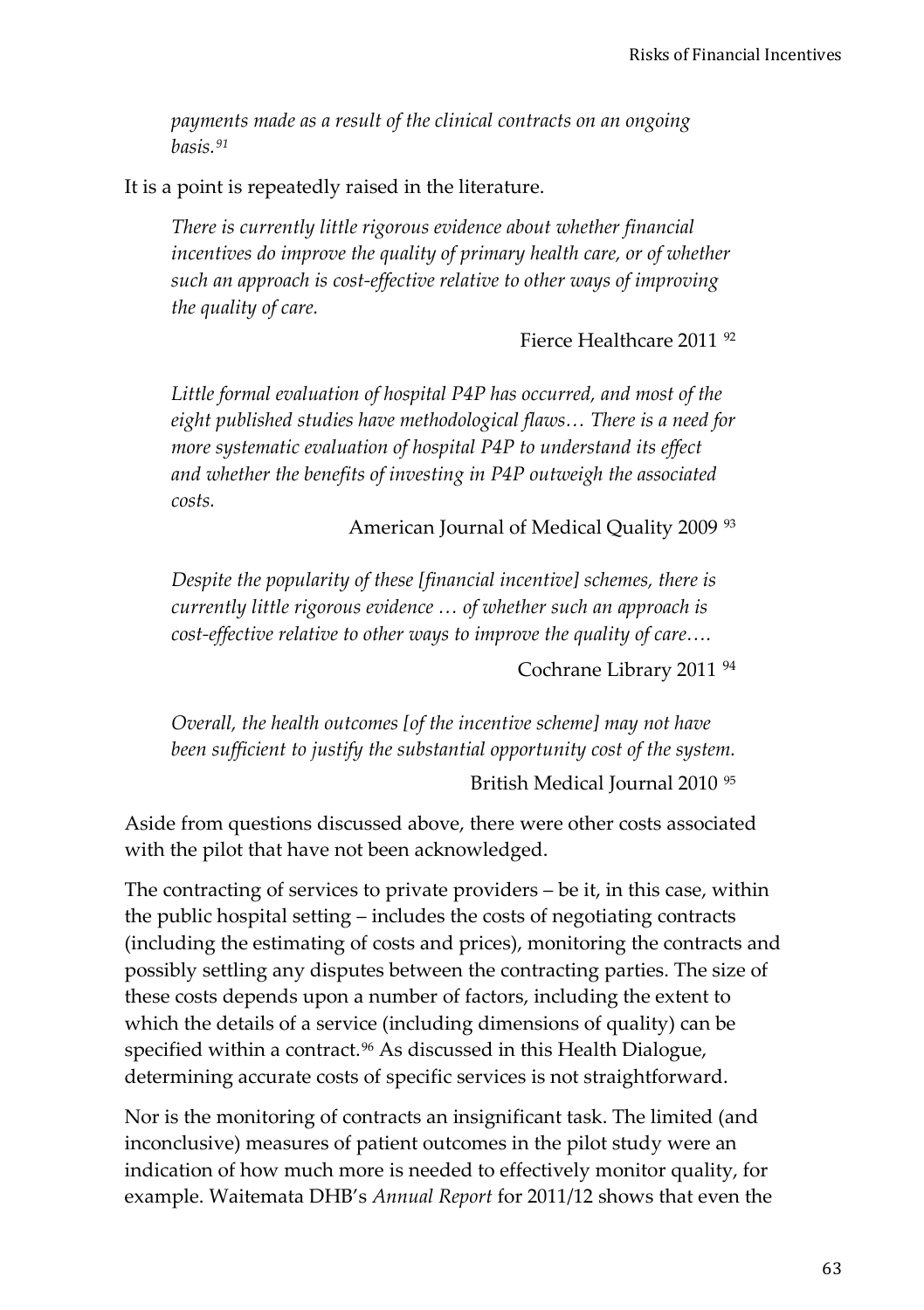basic quality indicators such as hospital readmission rates are "not able to be calculated for electives separately".

The risks of financial incentives compromising the quality of care are outlined earlier in this Health Dialogue. Without robust monitoring of quality, the risks increase.

*Any suggestion that extra financial rewards be given for the clinical care they deliver raises possible conflicts of interest because it becomes more difficult to determine if doctors are sacrificing patients' needs to financial expediency.[97](#page-111-39)*

*The authors caution that although their findings lead them to believe that incentives have an impact on achieving the target quality measures, the overall impact on the quality of care is uncertain. It is possible that physicians are responding to the [the health organisation's] incentives by producing higher measured quality and shirking on aspects of quality that aren't measured.[98](#page-111-25)*

The introduction of financial incentives for surgeons involved in the 'package of care' model also calls for the monitoring of services to ensure those incentives do not lead to increasing throughput of less complex cases at the expense of more complex cases. Given that government targets require DHBs to increase the number of elective surgeries without any weighting for complexity, there is a compelling case for monitoring to ensure high-complex patients do not lose out, regardless of incentivebased contracts. Though, as pointed out in the second published paper on the pilot study, adding financial incentives into the mix has "the potential to be especially powerful in stimulating this type of unintended – and undesirable – effect". Waitemata DHB has not indicated how it might respond to that paper's call for the average complexity and range of cases performed publicly to be 'carefully monitored'.

Looking at the bigger picture, the use of the 'package of care' model could lead to substantial costs downstream, both in relation to the impact on publicly-provided services and the likelihood that the specialists working as private contractors will be in an increasingly stronger position to negotiate more lucrative contracts as the model is rolled out.

The DHB says it plans to shift around 6000 elective volumes to the ESC across a range of surgical specialties, which it estimates to be nearly 40% of its total elective surgery.<sup>[99](#page-111-12) [100](#page-111-40)</sup> However, Ministry of Health elective surgery data suggest that figure could be closer to 50%. Over several years before the 'package of care' was established, around 9% of the DHB's elective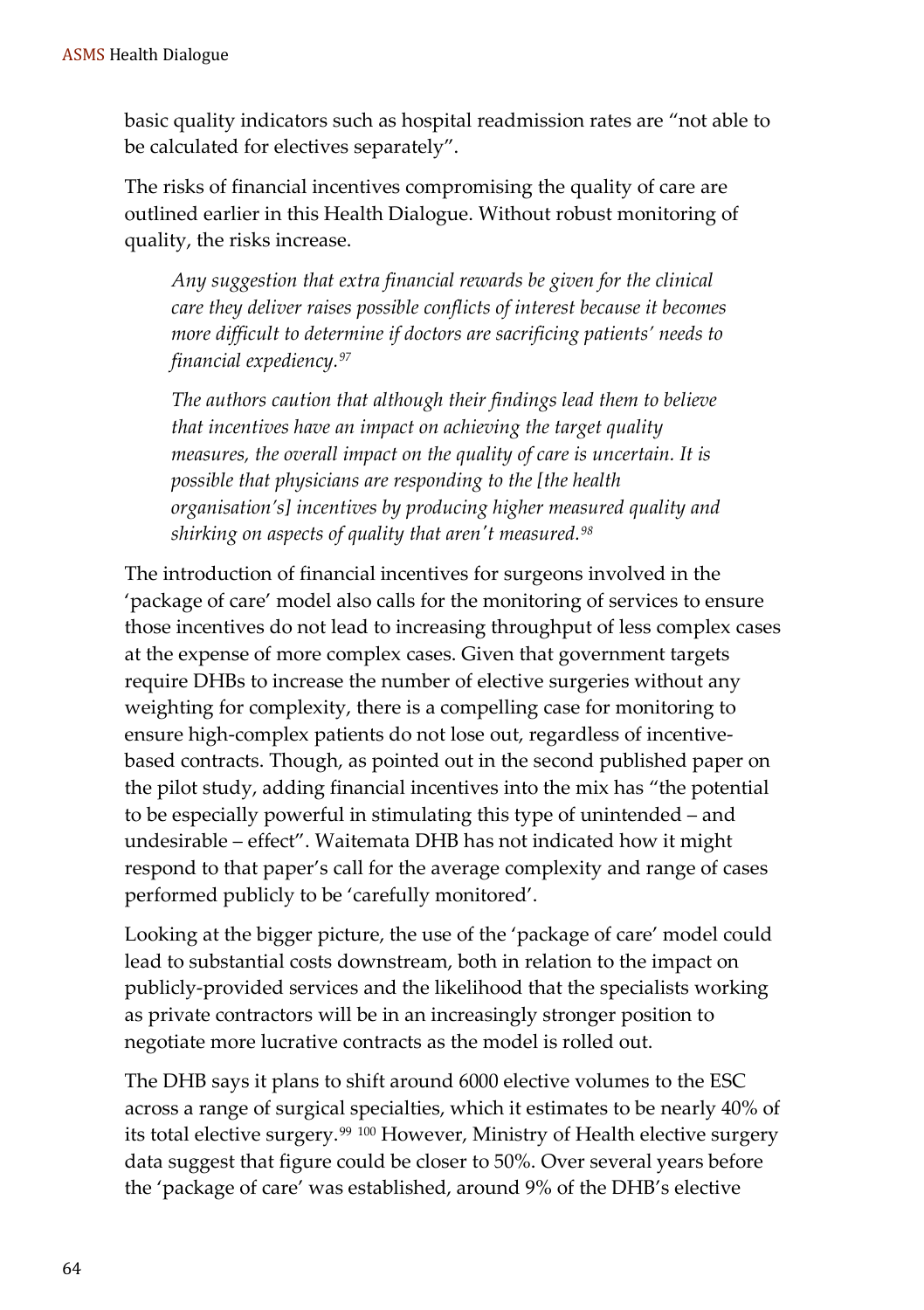volumes (including those funded by ACC) were outsourced to the private sector.[101](#page-111-41) Even if all of the current proportion of private hospital-provided elective services are absorbed in the ESC model (and that is by no means certain because it depends on how attractive the risk-sharing contracts are to specialists compared with their current private hospital contracts), that leaves around 30% to 40% of elective volumes that have been provided publicly being transferred to the ESC.

This presents a significant problem for the DHB. It may have to reduce surgeons' public service hours as they increase their time working as private contractors in the ESC. That would result in North Shore Hospital being left to cover acute services, complex elective cases and a relatively small number of low-complexity elective cases, leaving the hospital with higher cost cases.

#### *As the number of [less complex] cases that are contracted out increases, so does the average cost per case in public hospitals.[102](#page-111-42)*

Furthermore, given Waitemata DHB has one of the highest acute surgical admission rates in the country (acute caseweighted volumes have increased by 25% in the last five years),[103](#page-111-43) any reduction in surgical staff would raise serious questions about how the DHB could safely cope with its acute admission. Alternatively, the DHB could employ more surgeons (or pay for more surgeon hours) at North Shore Hospital to replace the hours lost to the ESC. This, however, would incur additional costs and therefore goes against what the ESC is intended to achieve.

**The introduction of financial incentives for surgeons involved in the 'package of care' model also calls for the monitoring of services to ensure those incentives do not lead to increasing throughput of less complex cases at the expense of more complex cases.**

In addition, the extra cost of medical training with around 40% to 50% of elective surgical services provided by private specialists could be significant, as discussed earlier.<sup>[104](#page-111-44)</sup>

Contracting more elective surgical procedures to private providers, albeit within a public facility, also has implications for equity of access to services, particularly if the ESC model

is picked up by other DHBs. Provincial centres which do not have private hospitals (or sufficient volumes to adopt a model of service, such as the ESC's, that separates elective from acute services), already find it especially difficult to recruit specialists, in part because there is limited opportunity to supplement their income from private practice.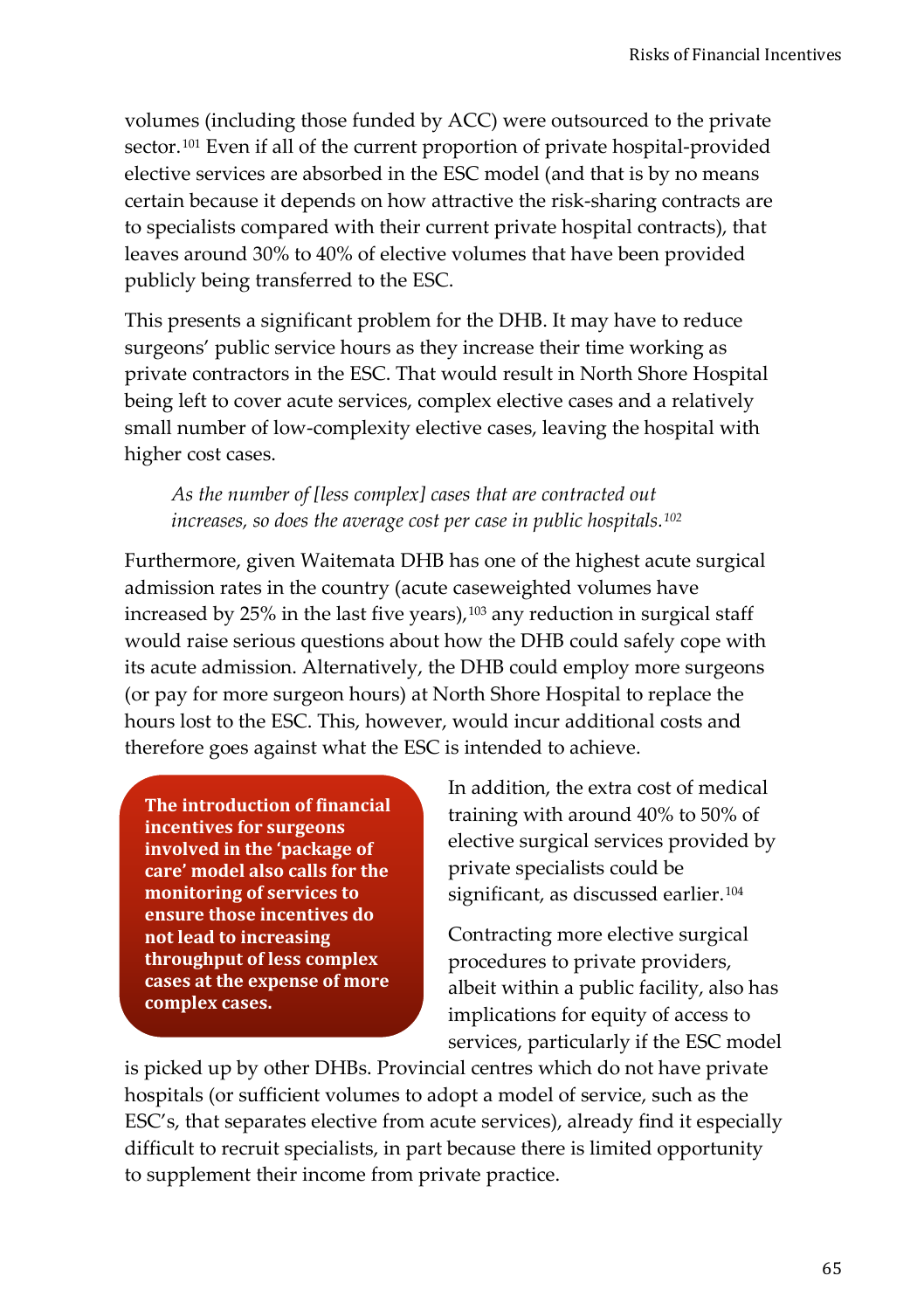*Increasing private practice may exacerbate the problem if specialists are encouraged to relocate as opportunities in the private sector increase. This in turn would increase problems of access in the small centres.[105](#page-111-18)*

Not least, as publicly funded services become increasingly dependent on specialists working privately, regardless of whether it is in a private or public facility, there is the likelihood of increasing upward pressure on contract prices, especially where there is minimal or no competition. Bearing in mind that New Zealand is already facing increasing shortages of surgeons, Waitemata DHB is most likely to find itself in a weak negotiating position against virtual monopoly providers.

As discussed earlier, there is already an indication that costs (or at least spending) are increasing. As well as additional government funding in 2011/12 for 'elective services productivity pilots', there was in the same year a \$6.3 million increase in outsourced services costs (making it \$12.7 million over budget for outsourced services in 2011/12). Data provided by the Ministry of Health<sup>[106](#page-111-19)</sup> show the number of elective procedures provided in private hospitals in Waitemata fell sharply after the introduction of the pilot programme. It is therefore assumed that the DHB's increased costs for 'outsourced' service in 2011/12 are due mainly to the costs of surgeons and anaesthetists involved with the programme.

The most pressing concern, however, is the deep division among DHB staff caused by the introduction of financial incentives.

## **Divisiveness**

Studies have highlighted the risks of divisiveness in some financial incentive schemes, and this has already become a serious issue at the Waitemata DHB.[107](#page-111-45), [108](#page-111-46)

As the qualitative study in the scoping study for the pilot programme stated:

*Opinions [expressed in staff interviews] were polarised on the issue of the new model of care at Waitakere, in particular the financial incentives for surgeons and anaesthetists. Few participants were unconcerned about this issue, and most either strongly supported or strongly opposed it.[109](#page-111-47)*

The divisions are due in part because the 'package of care' model is seen to be unfair and in part because of philosophical differences.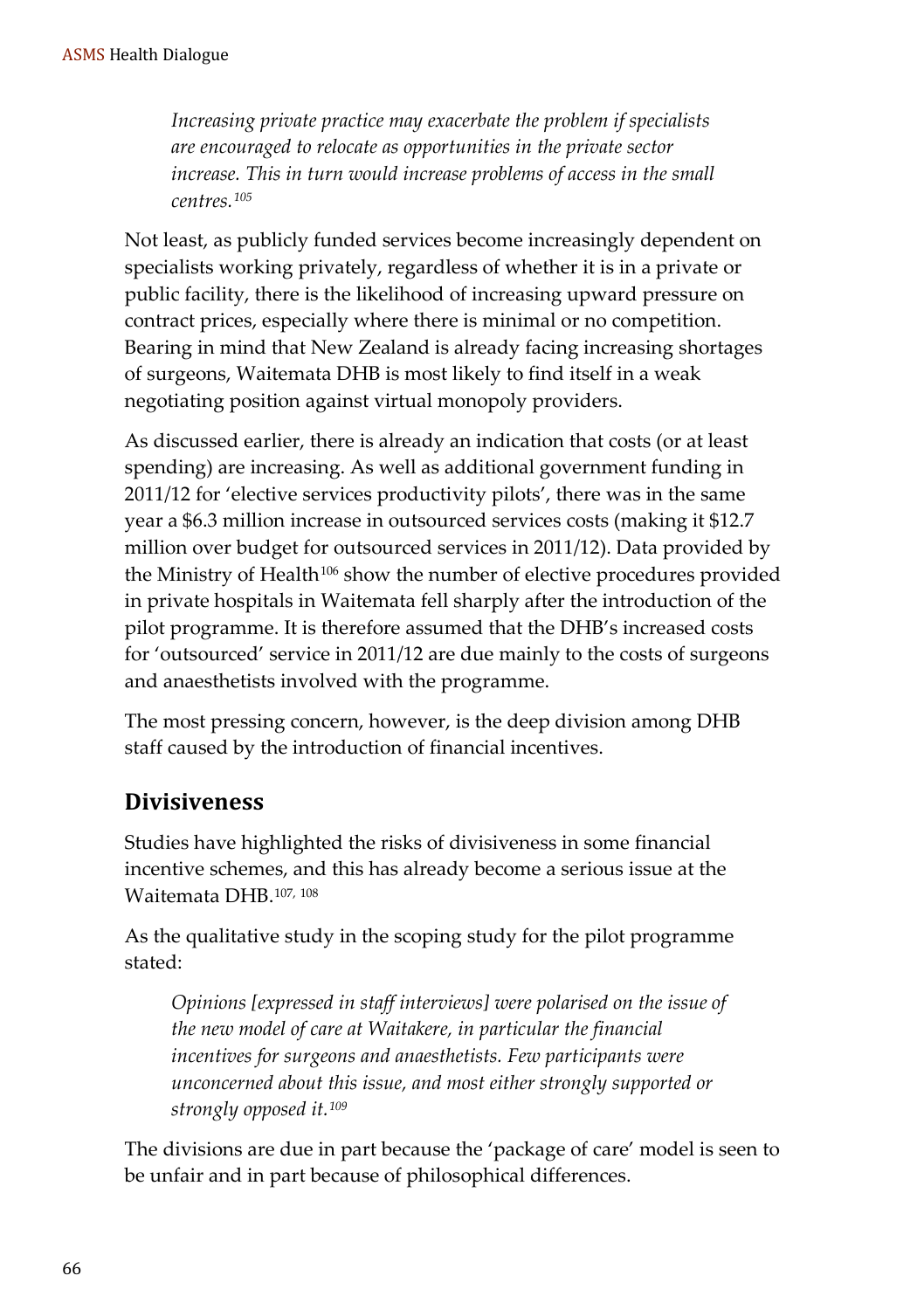Only surgeons, employed as private contractors, will receive a financial incentive payment (anaesthetists have rejected the incentive arrangement and, despite some strong internal opposition from within senior management, have reached an agreement through the ASMS with the DHB to work at the ESC as salaried employees; an agreement that was necessary if the ESC was to proceed). This private contractor relationship is regarded by many staff as unfair.

First, the 'package of care' model emphasises the importance of a strong team approach – all team members contribute to the service outcome. The response to this, included in the second published paper on the pilot study, is that nurses and other team members in the model benefit because their working day is finished once the surgical list is completed, unlike in the public hospital, where they are required to work a fixed number of hours (and, according to staff interviews in the qualitative analysis of the 'package of care', more stressful workloads).

That argument, however, highlights another staffing inequity between those working in the 'package of care' model and those working in the public hospital. While in theory each 'package of care' surgeon chooses who is going to work in their team, the process of appointing nursing and other non-medical staff in practice is unclear.

Secondly, the 'package of care' is considered unfair because surgeons working on non-complex cases in the model are paid more (understood to be more than \$8,000 a day) than those in the public hospital who are left with the more complex – and stressful – workloads. Furthermore, public hospital specialists (eg, radiologists, intensivists, etc) will be required to

**Reports from staff indicated surgeons were divided. In the lead-up to the opening of the ESC it appeared only a slight majority of orthopaedic surgeons support the model, and a majority of other surgeons did not.**

manage 'package of care' patients who develop post-operative complications, without receiving additional remuneration. (It is alleged, in fact, that a number of 'package of care' patients have been followed up by DHB registrars in DHB clinics.)

The counter to this has been that "salaries for doctors working in public hospitals incorporate a significant component of non-clinical time as well as holiday and conference leave"[.110](#page-111-0) This argument is flawed, however, because it implies non-clinical time is simply a perk rather than important time for duties such as training and clinical leadership activities. Further,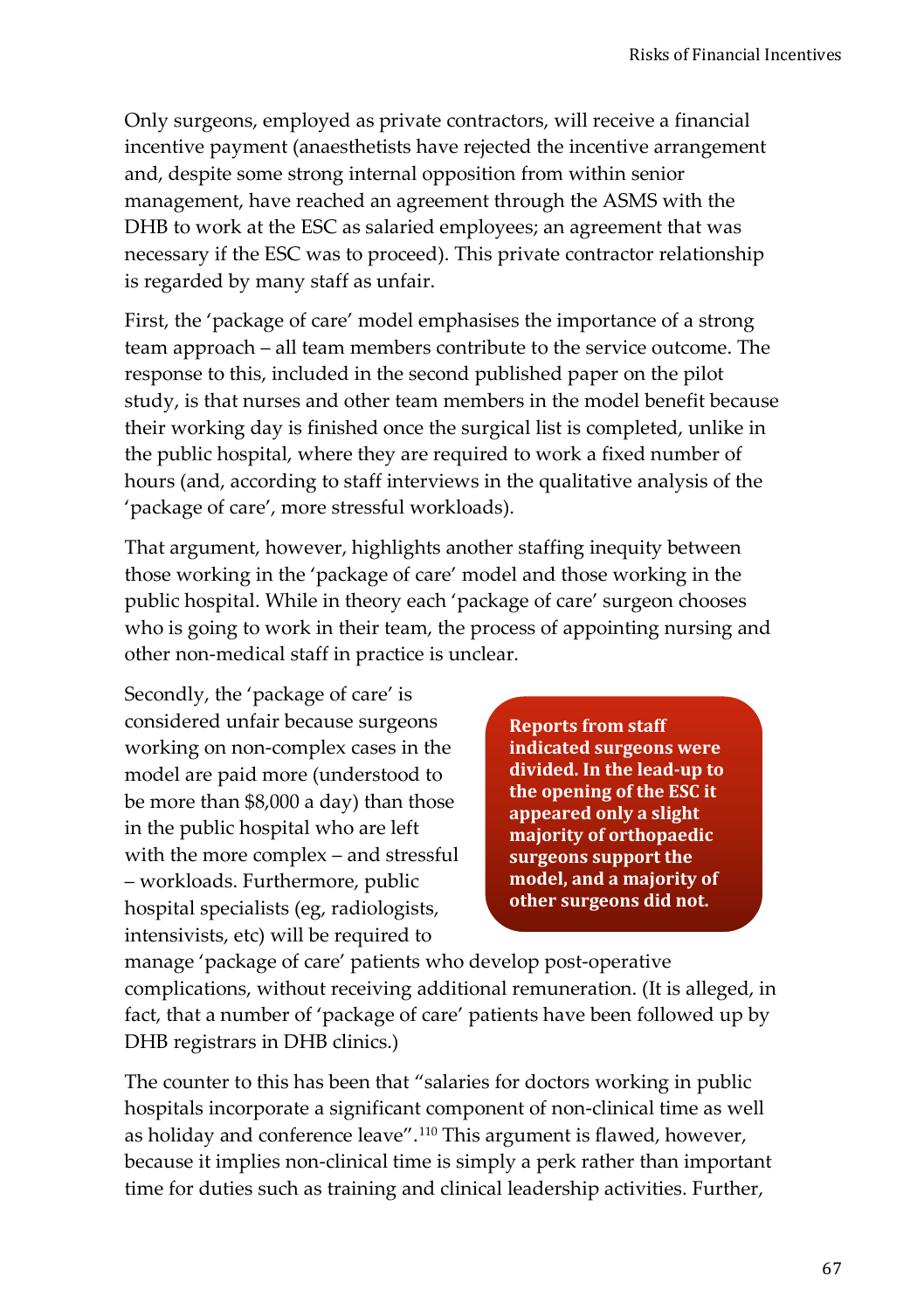the dollar value of leave entitlements do not come close to bridging the pay gap with surgeons, even for those on the top MECA salary step.

As there is no non-clinical time included in the ESC private contracts, it is unclear how private contractors will provide or contribute towards clinical governance of the ESC.

The second published paper on the pilot study acknowledges "deep philosophical differences" among staff. Some staff, it says, believe financial incentives of this type conflict with the ideals and principles of working in a public health system where "doing a good job…in itself should be a driver". Other staff, "particularly the surgeons who are undertaking the work", supported the 'package of care' model, saying it encouraged faster throughput, stronger teamwork and results in greater staff and patient satisfaction.

The internal 'pilot team' analysis assessed the risks of division between professional groups as 'medium'. Mitigation of risk involved: "Ongoing consultation and communication with all parties to ensure the definition of 'package of care' is clearly understood…"[111](#page-111-1)

The DHB subsequently kept staff informed of ESC developments through regular newsletters. But as the ESC model became more clearly understood, rather than staff division being quelled, it appears to have become even more polarised.

DHB Chief Executive Dale Bramley acknowledged the divisiveness in discussions with ASMS representatives and, at a meeting in September 2012, the head of surgery (and director of the ESC), John Cullen, acknowledged the wider polarisation that had emerged.

The following month, an anaesthesia departmental meeting attended by 23 staff voted unanimously against the fee-for-service plans for the ESC.

In April 2013 the department voted to work on a proposal for anaesthetists working at the ESC to be paid as salaried staff, based on the MECA. With ASMS support, the proposal was developed and discussed with DHB management.

The following month anaesthetists voted with an 'overwhelming majority' to support the MECA-based proposal, and subsequently the Anaesthetic Department (with the ASMS) negotiated a Memorandum of Understanding with

**An anaesthesia departmental meeting attended by 23 staff voted unanimously against the fee-forservice plans for the ESC.**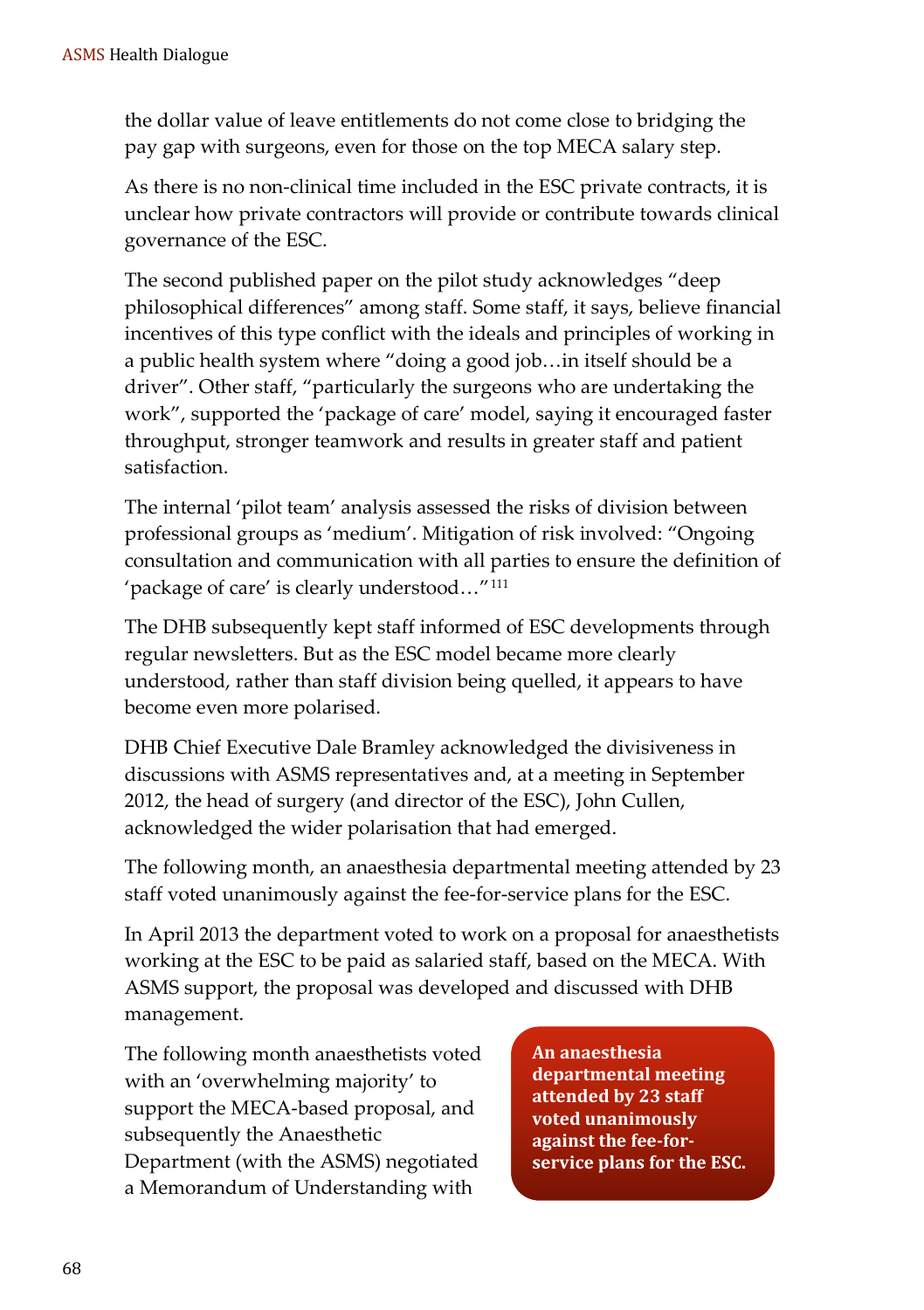the DHB for anaesthetists to work in the ESC as salaried staff. The agreement means that, in practice, aside from the change in the method of remuneration (and the addition of teaching responsibilities), anaesthetists will work at the ESC essentially as envisaged in the 'package of care' model, including preoperative triage and preparation, intraoperative care and being available for after-hours/call-back post-operation if required. The agreement includes a special allowance, negotiated under Clause 3 of the MECA, to account for after-hours care.

Staffing of anaesthetists at the ESC will be managed by the Anaesthetic Department, including allocation of anaesthetists to ESC sessions to provide consistent teams. This new agreement has an advantage over the private contractor arrangement in that the department can ensure there is consistency of care, including after-hours cover as well as arranging cover in the event of leave or sickness.

Meanwhile reports from staff indicated surgeons were divided. In the lead-up to the opening of the ESC it appeared only a slight majority of orthopaedic surgeons supported the model, and a majority of other surgeons did not.

Tensions had escalated further following the board's decision (announced publicly in March 2013) to run the ESC using the 'package of care' model while the original 'package' appeared to be shrinking. The initial model had the contractor surgeons taking responsibility for the whole of their patients' care, including care before and after surgery. That, in fact, formed the underlying rationale for their being paid a substantial fee.<sup>112</sup>

However, it was announced in March 2013 that first specialist appointments (FSAs) and follow-up appointments would be performed under surgeons' standard DHB contracts and would not be paid as part of the 'package of care' model. Further, DHB management began applying pressure on North Shore Hospital intensive care specialists to provide after-hours care for 'package of care' patients as required. Moreover, the DHB advised the intensivists that it would be unethical for them to refuse to comply. In effect, the DHB was requiring intensivists to add to their current workload by taking on a role that is normally the responsibility of a resident medical officer (RMO) or (non-specialist) medical officer, let alone that the ESC is effectively an off-site, semi-private service.<sup>[113](#page-111-3)</sup>

The DHB subsequently backed off from this attempted approach and agreed to enter discussions with the Resident Doctors' Association (RDA) about using medical and Intensive Care Unit registrar teams for the overnight cover. Nevertheless, these changes raise the question as to why,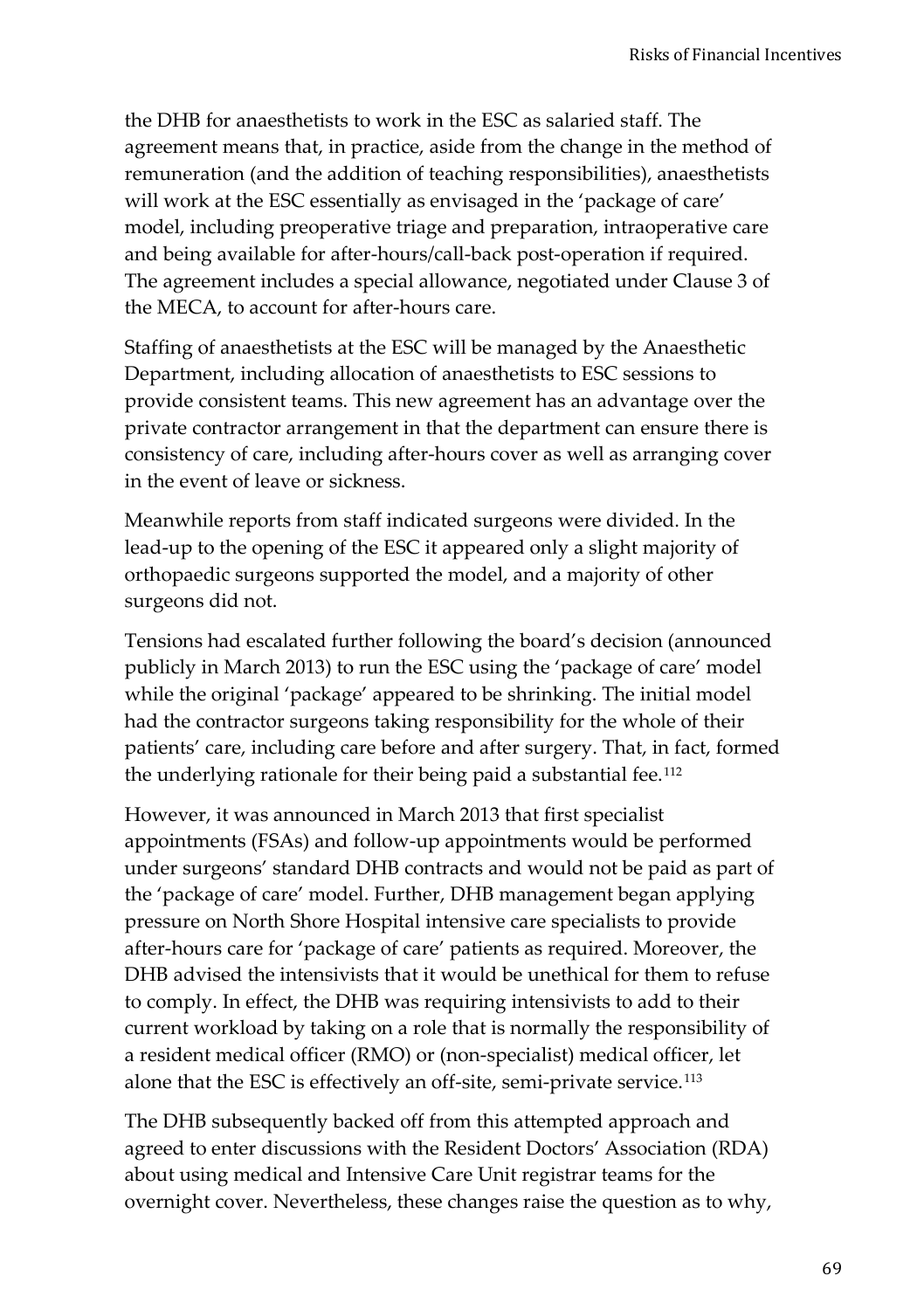with the 'package of care' model barely established, have the contracted surgeons' responsibilities been reduced to cover a 'part-package of care'.

The divisiveness that is harming staff relations, and no doubt morale, at the DHB has been a feature of some other financial incentive schemes.

*The ineffective implementation of such schemes has led to many studies which have illustrated how such PRP [performance-related pay] or 'merit' schemes are divisive and counter-productive and have introduced bias and discrimination.… In 1994, Alimo-Metcalfe concluded that PRP tended to divide the workforce, create disaffected staff, encourage adversarial relations and kill the desire to take risks, experiment and collaborate.[114](#page-111-4) Where there is doubt about the fairness…performance related pay may be divisive and de-motivating.[115](#page-111-5)*

Particular problems emerge with financial incentive schemes when they apply to the performance of individuals, as is the case with the 'package of care'.

Prominent American academic and author W. Edwards Deming described how performance at work is a function of many variables, including the employee, the employee's co-workers, the job, the equipment, the materials, the customer, management and supervision, and the working environment. Thus it is the system, not the individual, that has the biggest impact on performance variance, making fair evaluations of employee performance 'inherently impossible'.[116](#page-111-6) [117](#page-111-7) [118](#page-111-8)

Edward Lawler, Director of the Centre for Effective Organisations at the University of Southern California, stated that "It does not make sense to combine a structure that calls for teams with a reward structure that rewards individual performance excellence."[119](#page-111-9)

But aside from the matter of fairness of financial incentives, it is clear from other research that many health service workers believe that performance incentives are wrong and, for some, insulting.[120](#page-111-10)

A study of financial incentives in Britain's health services found, "A significant minority of participants believed that it was wrong for them to receive incentives to improve their performance. They did the best they could for their patients and were motivated by the vocation of their work. For some it was even insulting to be offered cash to improve performance, whether the offer was individual or team based. Moreover, those sites that opted for a personal cash bonus did not seem to perform better than those that chose to put their 'winnings' into an improvement fund."[121](#page-111-11)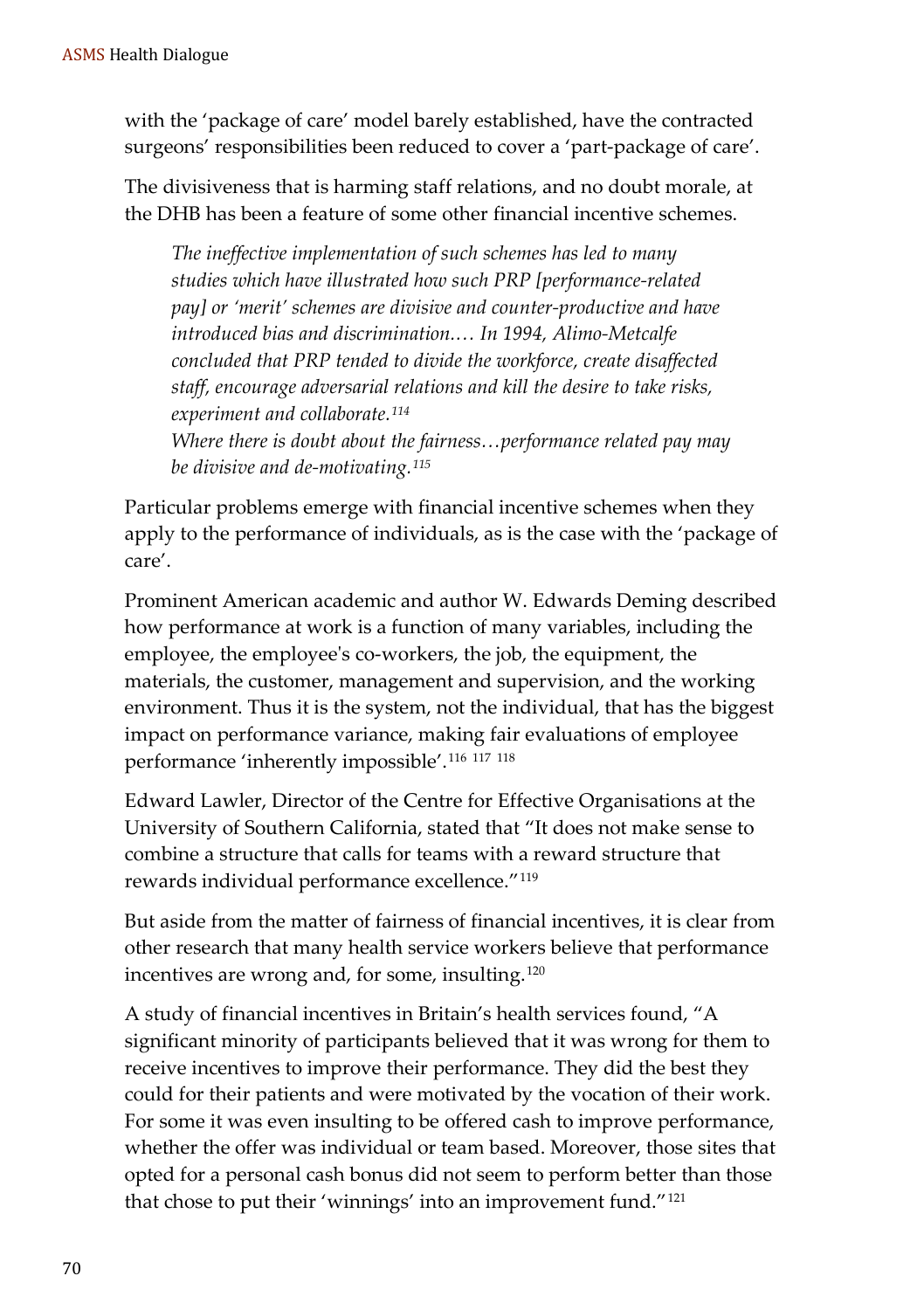This point is especially relevant to Waitemata.

The introduction of financial incentives implies the DHB's poor elective surgery rates have nothing to do with the DHB leadership's evident failure to address increasing acute admissions and, in some areas, staff shortages, but everything to do with a notion that staff are not sufficiently dedicated to their patients and that that dedication can be bought.

There is no indication that the DHB's relatively low elective intervention rates might have been due to staff needing more incentive to work harder. On the contrary, the indications are of staff under high-workload pressure.

Finally, when one critic of a widely criticised pay-for performance scheme in Britain's NHS was asked what its replacement should look like, he replied, "What's wrong with a basic salary?"[122](#page-111-12)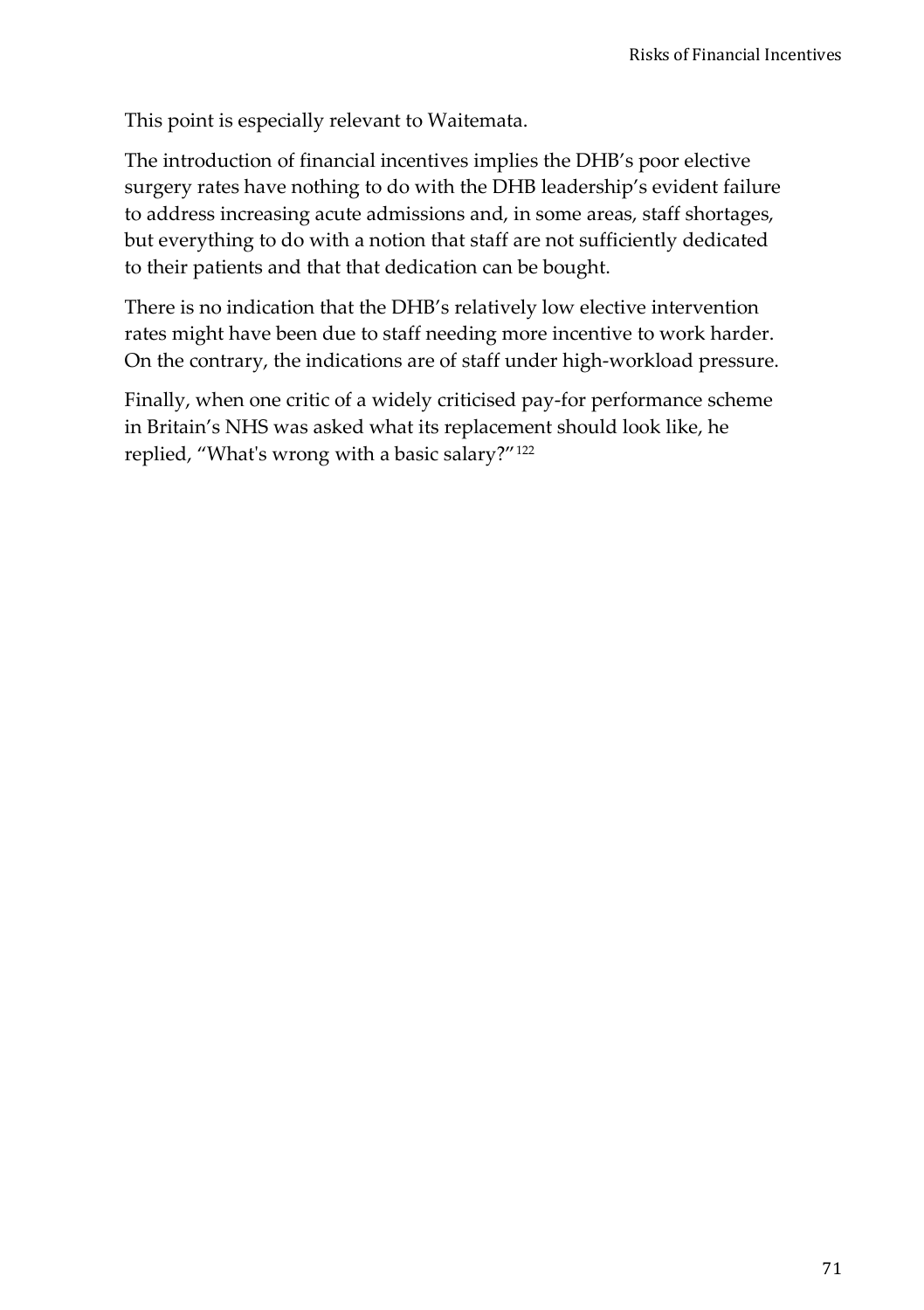ASMS Health Dialogue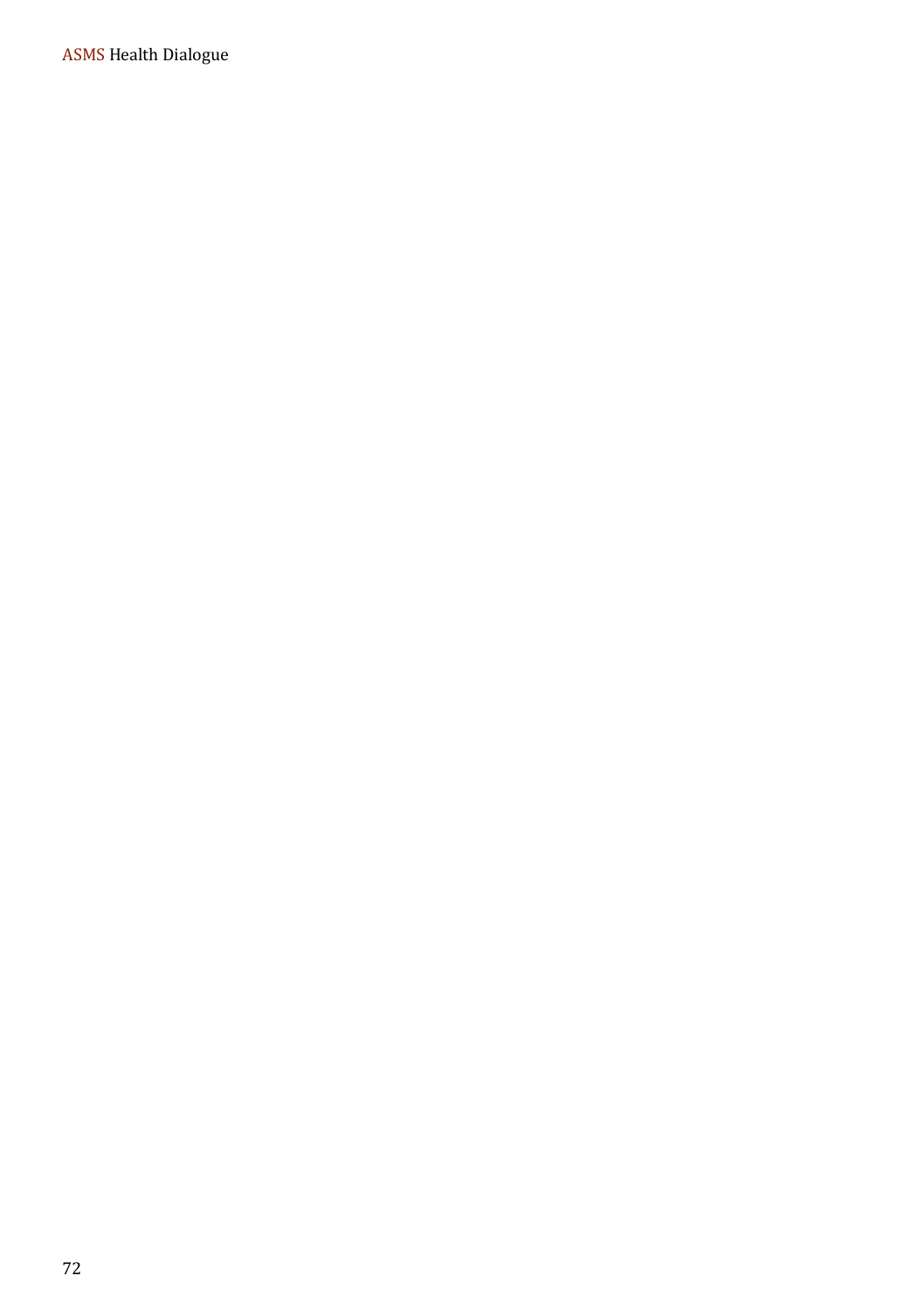# **8. OTHER FEATURES OF THE 'PACKAGE OF CARE'**

#### **The separation of elective and acute services**

There is evidence to show that separating elective care from emergency pressures through the use of dedicated beds, theatres and staff can – if well planned, resourced and managed – reduce cancellations, achieve a more predictable workflow, provide good training opportunities, increase senior supervision of complex and emergency cases, and therefore improve the quality of care delivered to patients.<sup>[123](#page-111-13) [124](#page-111-14)</sup>

A working group set up by the Royal College of Surgeons of England (RCSE) to ascertain best practice in separating emergency and elective surgical care, including looking at the current literature on the subject, found that while there was no universal answer on what constitutes the best method of service delivery, with much depending on local circumstances, the general findings included:

- ⋅ A physical separation of services, facilities and rotas works best although a separate unit on the same site is preferable to a completely separate location.
- ⋅ The presence of senior surgeons for both elective and emergency work will enhance patient safety and the quality of care, and ensure that training opportunities are maximised.
- ⋅ The separation of emergency and elective surgical care can facilitate protected and concentrated training for junior surgeons providing consultants are available to supervise their work.
- There is a need to provide protected time for training future surgeons.
- Separating emergency and elective services can prevent the admission of emergency patients (both medical and surgical) from disrupting planned activity and vice versa, thus minimising patient inconvenience and maximising productivity. The success of this will largely depend on having sufficient beds and resources for each service.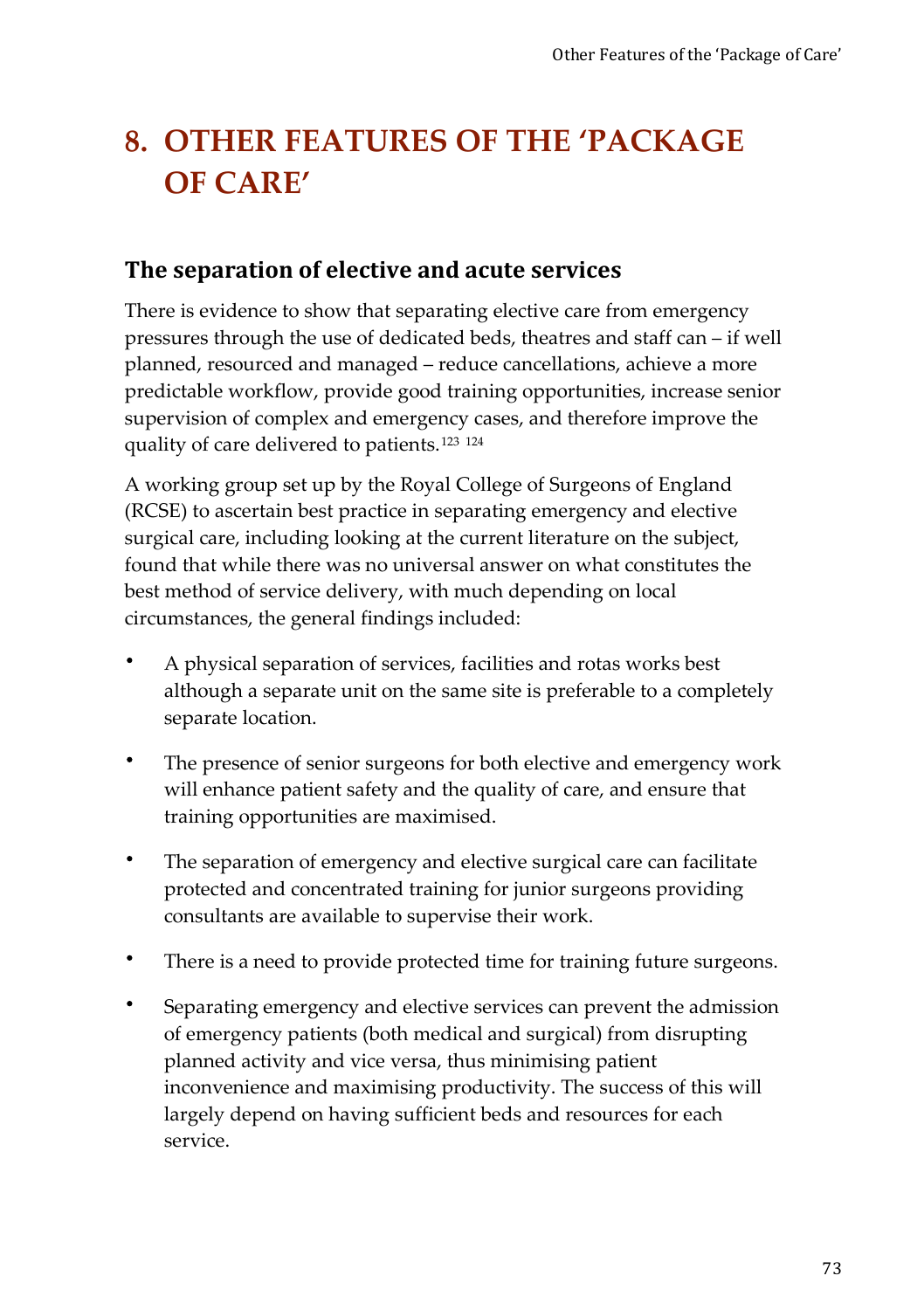- Hospital-acquired infections can be reduced by the provision of protected elective wards and avoiding admissions from the emergency department and transfers from within/outside the hospital.
- The improved use of IT solutions can assist with separating workloads (for example, scheduling systems for appointments and theatres, telemedicine, picture archiving and communication systems, etc).
- High-volume specialties are particularly suited to separating the two strands of work.

The separation of acute and elective surgical streams is also endorsed by the Royal Australasian College of Surgeons (RACS):

*If elective surgery waiting lists are to be reduced, the separation of surgical streams should be introduced wherever possible. The introduction of such arrangements can be achieved with* 

**Elective surgery cannot simply be seen as an isolated product.**

*minimal extra cost, while experience indicates that it leads to costsaving efficiencies. Significantly, no Australian or New Zealand hospital that has made this change has ever opted to revert to previous arrangements.[125](#page-111-15)*

The greatest benefits to the patient are the reduction in hospital-initiated cancellations and improved timeliness of care. Cancellation of surgery creates great hardship for patients, who plan their working and family lives around proposed operation dates. Most such cancellations occur with less than 24 hours' notice.[126](#page-111-16) [127](#page-111-17)

A Norwegian study that considers the effects of separating elective and acute surgery on the efficiency of the *whole* hospital is more circumspect. [128](#page-111-18)

*The critical question is…not whether the efficiency in an [elective surgery] unit may be higher than in ordinary surgical departments but whether the introduction of an [elective surgery] unit affects the total efficiency in the surgical division and the efficiency of the hospital in general.*

It notes an extensive review of international literature could find no English-language studies that have analysed the effects of separate elective surgery units on the cost-efficiency of the hospital as a whole. The researchers' study and analysis of elective surgery units in Norwegian hospitals concluded that separating elective surgery from acute surgery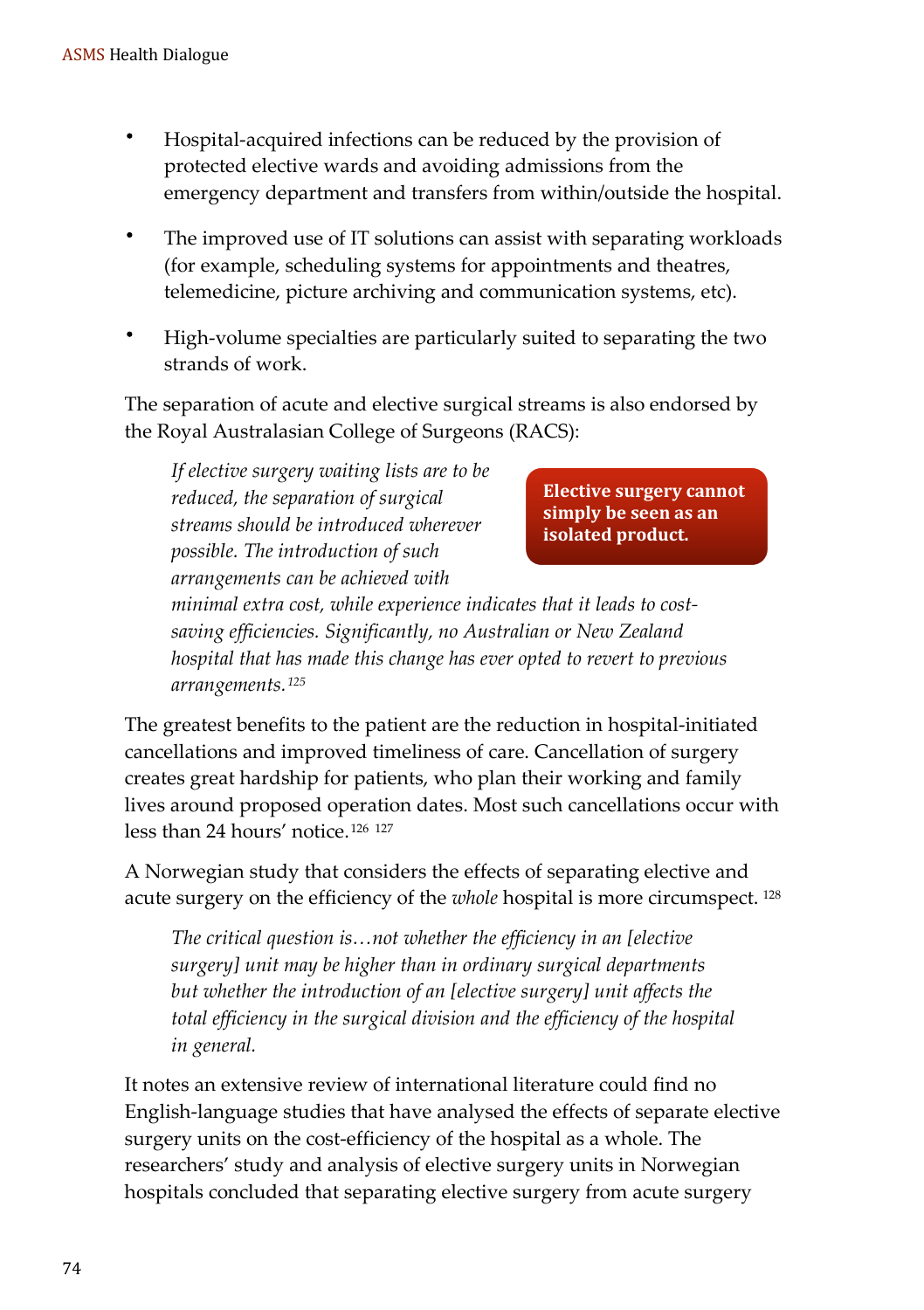can produce greater efficiency, but not necessarily. It is best suited to lowcomplexity cases and requires a high volume of patients. Without a high volume of patients, the effects of ring-fencing elective surgery on a hospital's overall efficiency "can be small or even counter-productive".[129](#page-111-19)

*The problem, as has been outlined in this study, is that elective surgery cannot simply be seen as an isolated product. A hospital still has to perform other types of surgical procedures and still needs to give priority to emergencies and more complicated surgery. The effect is influenced by both internal and external factors. [130](#page-111-8)*

A similar perspective is taken in a Ministry of Health commissioned review of major joint orthopaedic services and cataract extraction. First, on the matter of size:

*Segregating unplanned responses from planned response, for example the separate elective surgical units at Canterbury DHB or Counties Manukau DHB, is effective if the service is large enough, but most are not. [131](#page-111-9)*

The review also recognises "the issues are whole system issues".

*Practically we recommend that any electives strategy or initiative is explicitly integrated with strategies to manage acute capacity demands – for most services these are inextricably intertwined yet our national strategies persist in treating them in isolation. Few hospitals are seriously undertaking programmes of acute demand management and most find it extremely difficult to invest in the sort of outward looking programmes that would make a difference.*

However, some 'notable successes' in separating acute and elective streams into different facilities include Counties Manukau DHB and Canterbury DHB, which have made efforts to reduce acute demand so that they have resources to invest in elective services "that are lower cost and achieve better outcomes". Those DHB are regarded as examples "where broad and strategic investments in electives funding, models of care, professional roles and functions, facilities and capacity have substantially transformed the way elective services are provided. Few others have created a similar strategic context for success."[132](#page-111-20)

Canterbury DHB's Burwood Surgical Services at Burwood Hospital is primarily dedicated to orthopaedic surgery and rehabilitation. The service was developed after a whole-system review of all processes, from GP referral letters through to patients' discharge back to GP care. All stakeholders, including patients, were a part of this review. The service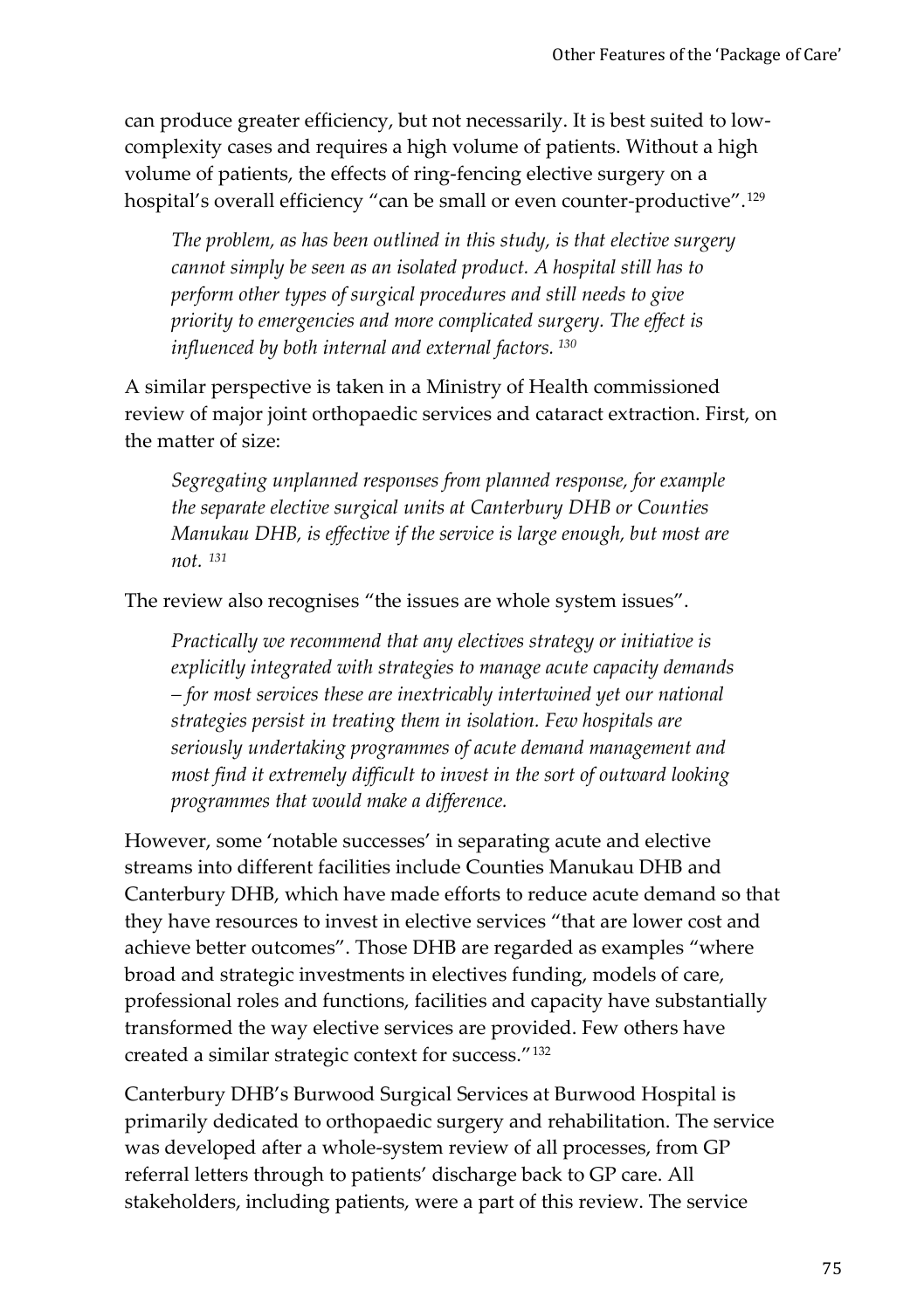model takes a multidisciplinary team approach encompassing a streamlined patient journey from pre-admission phase of elective surgery through to discharge and follow-up care.

Counties Manukau DHB's Manukau Surgical Centre, which takes a similar approach, is the subject of a case study in Section 9 of this Health Dialogue.

### **Other factors**

Other key aspects of the Waitemata 'package of care' model include specially trained nursing staff, the allocation of dedicated surgical beds to receive patients post-surgery, cohorting of patients on theatre lists and on the wards, and streamlining service processes to establish clear patient pathways and improve patient flow.

It is beyond the scope of this Health Dialogue to examine each of these aspects in detail but generally, if well planned, resourced and managed, and taking into account the caveats discussed above, the literature indicates support for such approaches.[133](#page-111-21) [134](#page-111-22)

They reflect some of the features of the elective services model at Manukau DHB, which is outlined in the following section as an example of a positive alternative approach to that being taken at Waitemata DHB.

One feature of the 'package of care' model that may be difficult to sustain is the establishment of fixed surgical teams. Medical and nursing staffing levels are generally such that in the long term it may be difficult to maintain constant teams. Leave, continuing education and call make it

**Practically we recommend that any electives strategy or initiative is explicitly integrated with strategies to manage acute capacity demands.**

difficult to roster the same individuals to a particular theatre session. The more elective surgery performed under the model, the more challenging it becomes to choose and maintain constant teams.

One key aspect of good practice that is not covered in the pilot study concerns

the matter of surgical operating list efficiency. The Uniservices scoping study found scheduling is a 'cornerstone' of operating theatre productivity and efficiency, and a British study found the most efficient surgical teams are those that are able to plan their lists to fit within the time that is available to them, minimising both under- and over-use of theatre time.[135](#page-111-13) In the pilot study, the management of surgical lists for low-complexity joint replacements may have been a relatively straightforward exercise, with the expected 'production' identified as four cases per list. However, it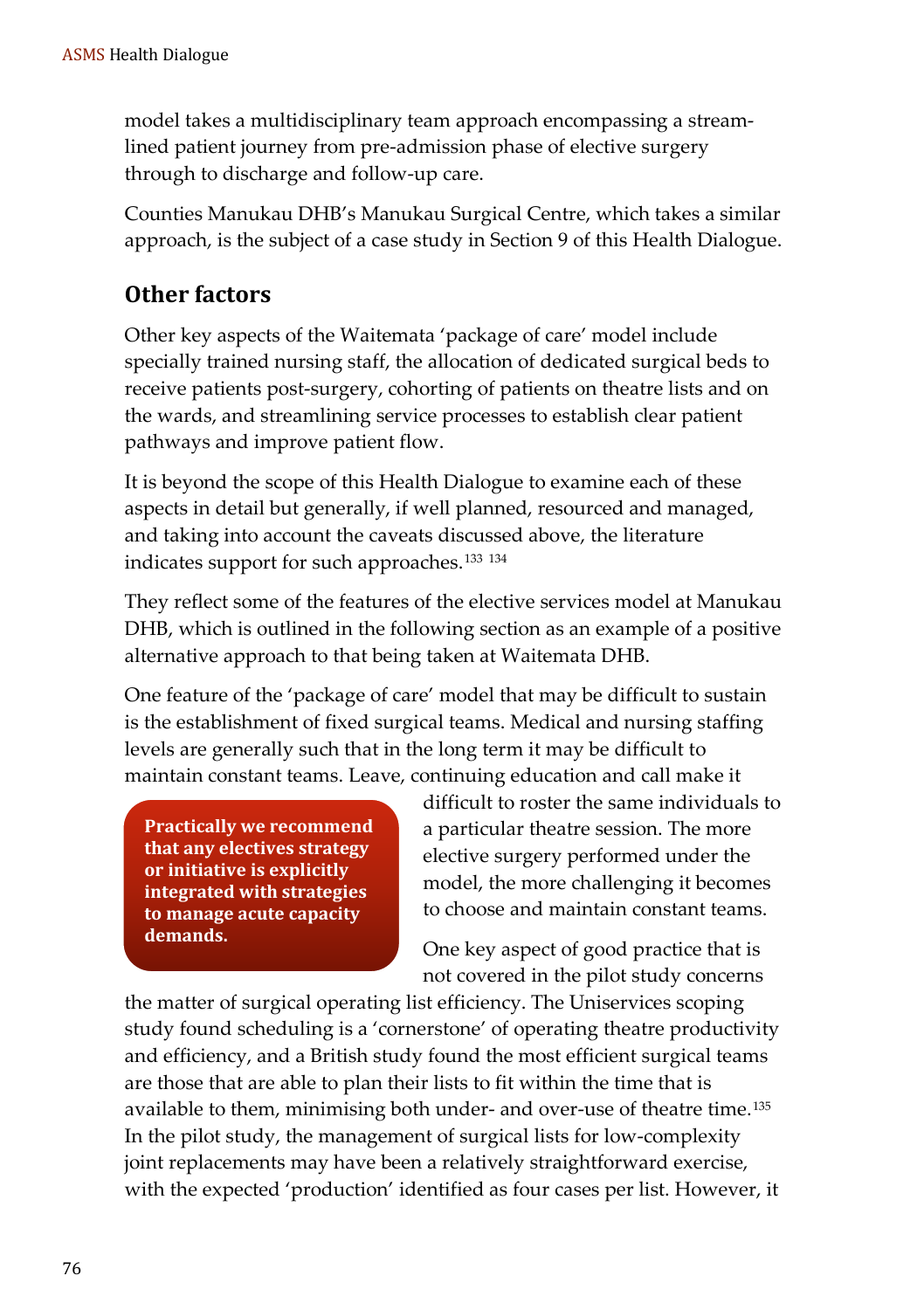is unclear how surgical lists are managed when other types of surgery are involved in the fee-for service arrangement, including reaching agreement with surgeons on the expected 'production' per list.

Both of the above matters touch on a broader question concerning the scalability and transferability of the 'package of care' model. However, notwithstanding the conditions required for successful separation of elective and acute services identified in this chapter, the many shortcomings of the pilot study discussed in this Health Dialogue, the divisiveness of the model, the remaining questions around actual costs and the impact on medical training, and the availability of other proven models, it is difficult to envisage a future for the 'package of care' model, let alone consider its potential transferability.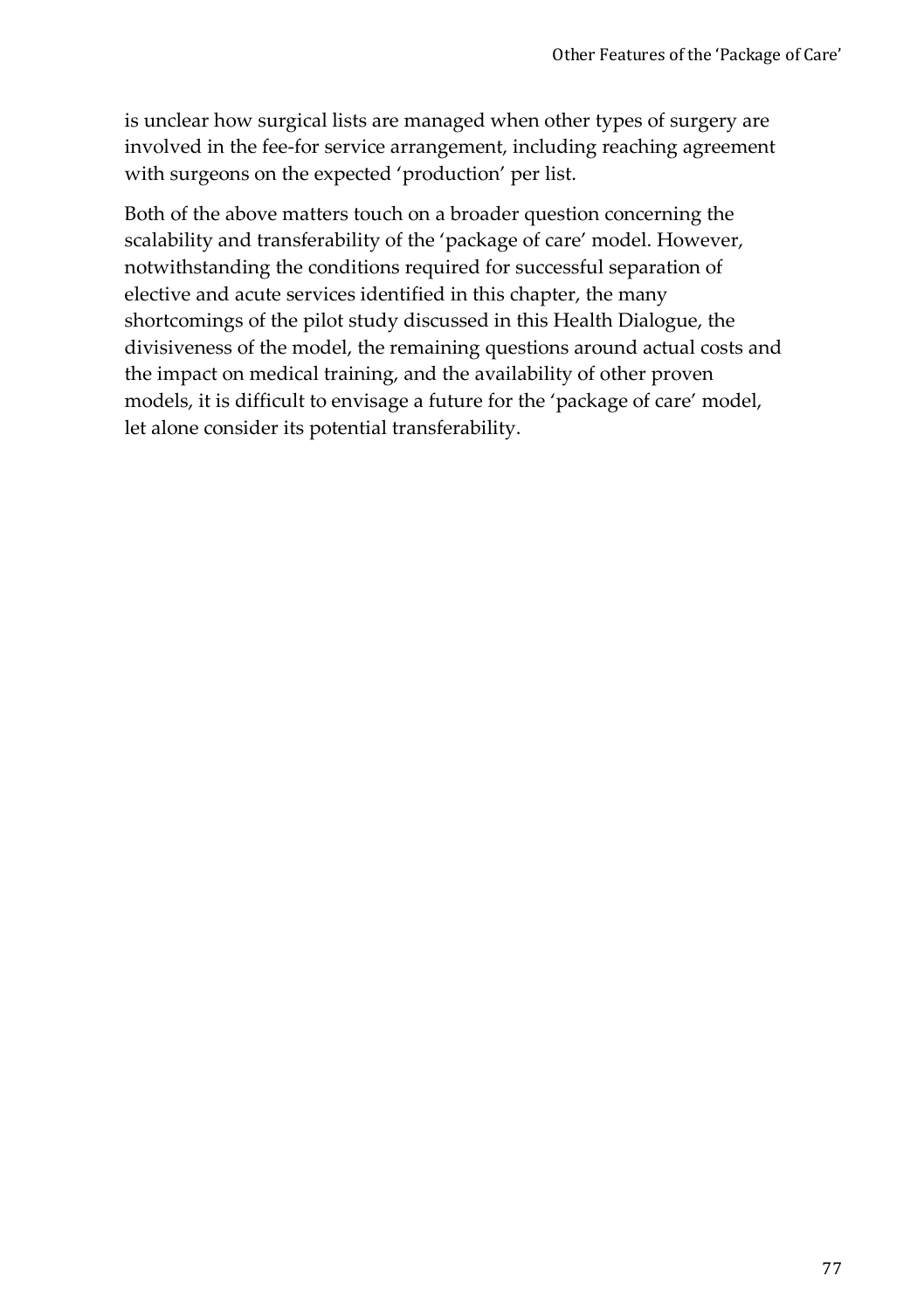ASMS Health Dialogue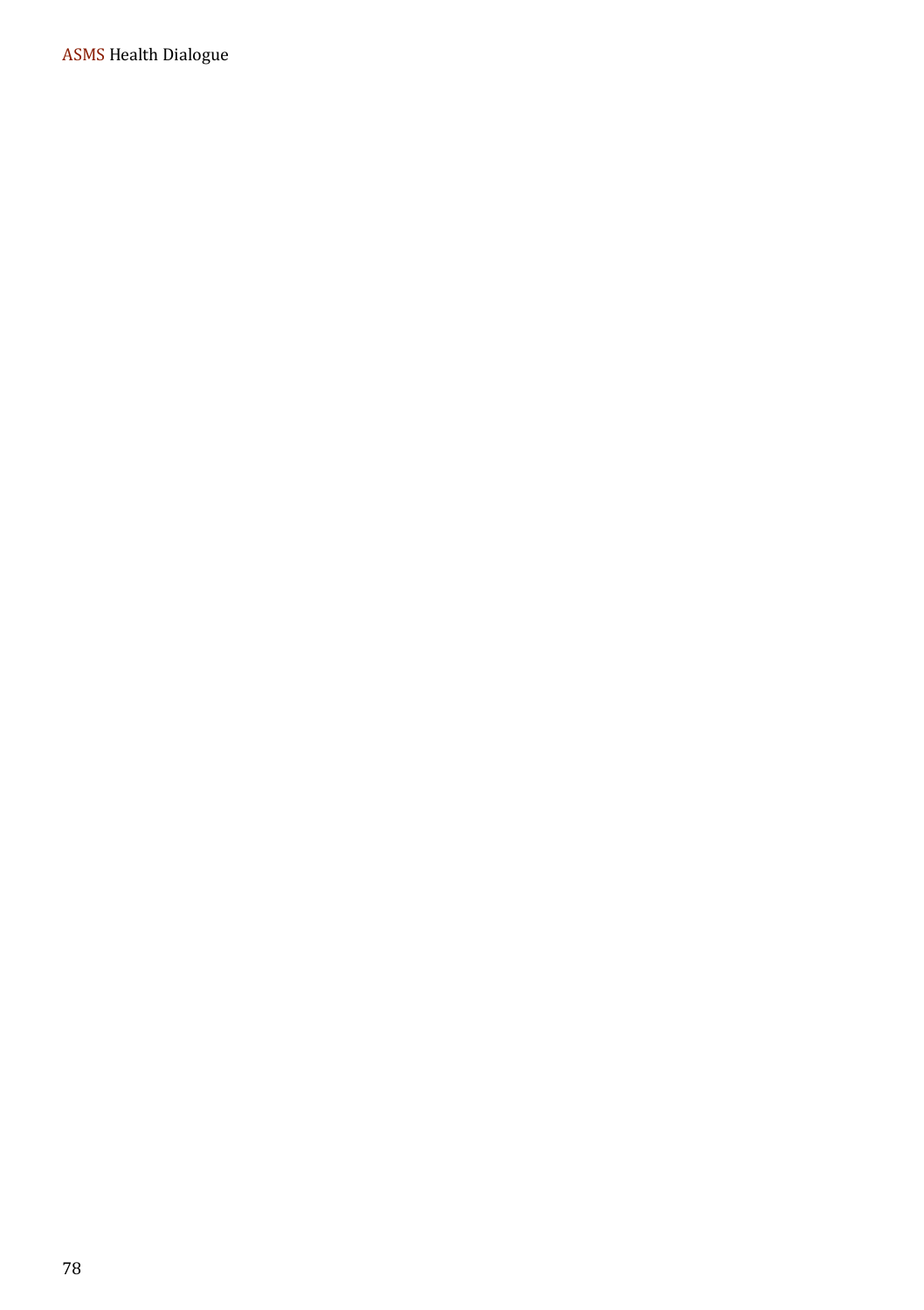## **9. ALTERNATIVE MODELS**

### **Introduction**

A 'toolkit' produced by the Ministry of Health to assist DHBs in developing more efficient and effective elective services highlights 10 strategies for improvement. Each strategy includes evidence, case studies and references to relevant models to improve service delivery and reduce waiting times.[136](#page-111-14) None of the strategies involve financial incentives in any form.

They include developing better service coordination and integrated care pathways by streamlining the patient journey, reducing variation, anticipating patient care needs and working collaboratively with key stakeholders; improving access by redesigning processes; and improving quality and productivity through better theatre scheduling and management and implementation of enhanced recovery programmes.

Four particular themes sum up the elements of improvement presented in the toolkit as follows:

#### **1. Whole-of-system thinking**

Electives are not delivered in isolation; a focus on one element of a service or one step in the pathway will lead to missed opportunities for change and ultimately prove unsustainable. System-wide thinking has been an important aspect in the recent growth of integrated care pathways (ICPs) and models to manage workflow between acute and electives. When planning service improvements, 'the system' should be viewed as the whole context of the service, spanning primary and community through secondary and tertiary aspects of care.

#### **2. Working smarter with the team**

Working smarter with the team means getting the best use out of valuable human resources: ensuring the work is done by the person most suitable to do it; ensuring people are working at the top of their scope; and working together. This not only enhances quality of care, but also builds capability for the future. Working smarter includes improvements such as more nurse-led and primary care managed services.

#### **3. Improving the surgical experience for patients**

Management of processes in and around operating theatres is pivotal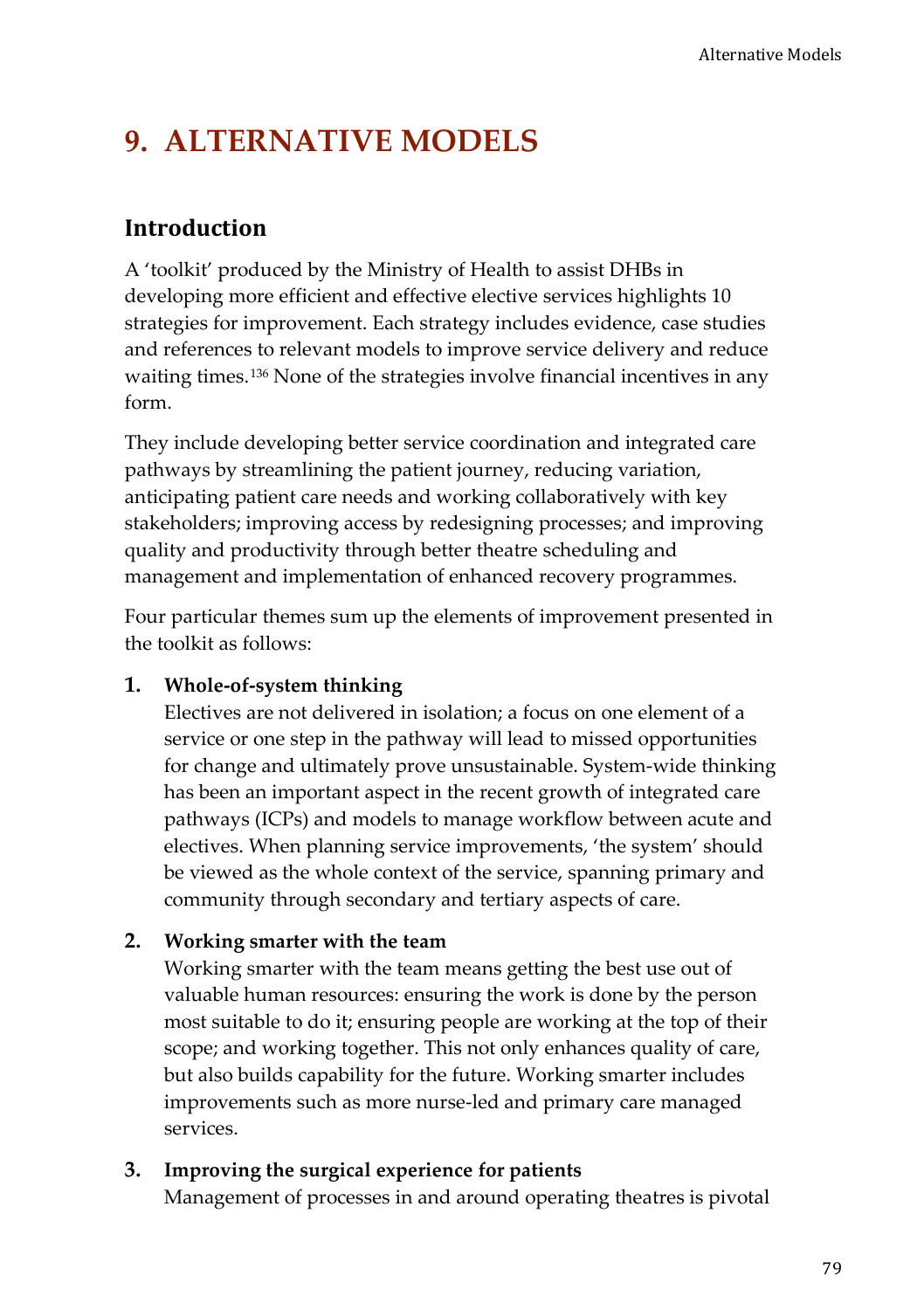to improving elective surgical throughput. There is a large volume of literature on peri-operative processes and some great stories of improvements recently implemented within DHBs. A patient-centred approach looks at the service through the eyes of the patient; patients need us to provide care as a complete journey; not through isolated episodes.

#### **4. A culture that supports service improvement**

A supportive culture is integral to continuous innovation and improvement. This encompasses effective leadership and a focus on information sharing, collaboration and open thinking.

Each strategy of the toolkit includes case studies that provide different perspectives on each topic. The case studies, which have been written by managers, doctors and nurses, provide valuable insight into a particular model, covering benefits and barriers. They are valuable examples of a range of successful initiatives that have occurred around the country. Several of these cases studies concern the Manukau Surgical Centre and Counties Manukau DHB.

The following section gives an overview of the development and achievements of the Manukau Surgical Centre.

### **Case Study: Manukau Surgical Centre (Counties Manukau DHB) [h](#page-85-0)**

The catchment of Counties Manukau DHB, like Waitemata DHB, is among the largest and fastest growing in the country. Both DHBs have diverse populations but a key difference is that Waitemata has a relatively wealthy population compared to New Zealand as a whole, while Counties Manukau has proportionally many more people in the most deprived section of the population than the national average, along with significant numbers of high-need patients. [137](#page-111-15) [138](#page-111-16)

The public system has consistently had higher intervention rates for people living in areas of higher deprivation, a difference usually attributed to wealthier populations choosing to use private surgery options.[139](#page-111-17) This is

<span id="page-85-0"></span>h Background information and data sourced from: (a) Health Improvement and Innovations Resource Centre: Improving patient flow for electives, Case Study 20: Expansion of Manukau Surgical Centre (Counties Manukau DHB). (b) CMDHB, Improving Access to Elective Surgery, 1996/97 to 2005/06, May 2007.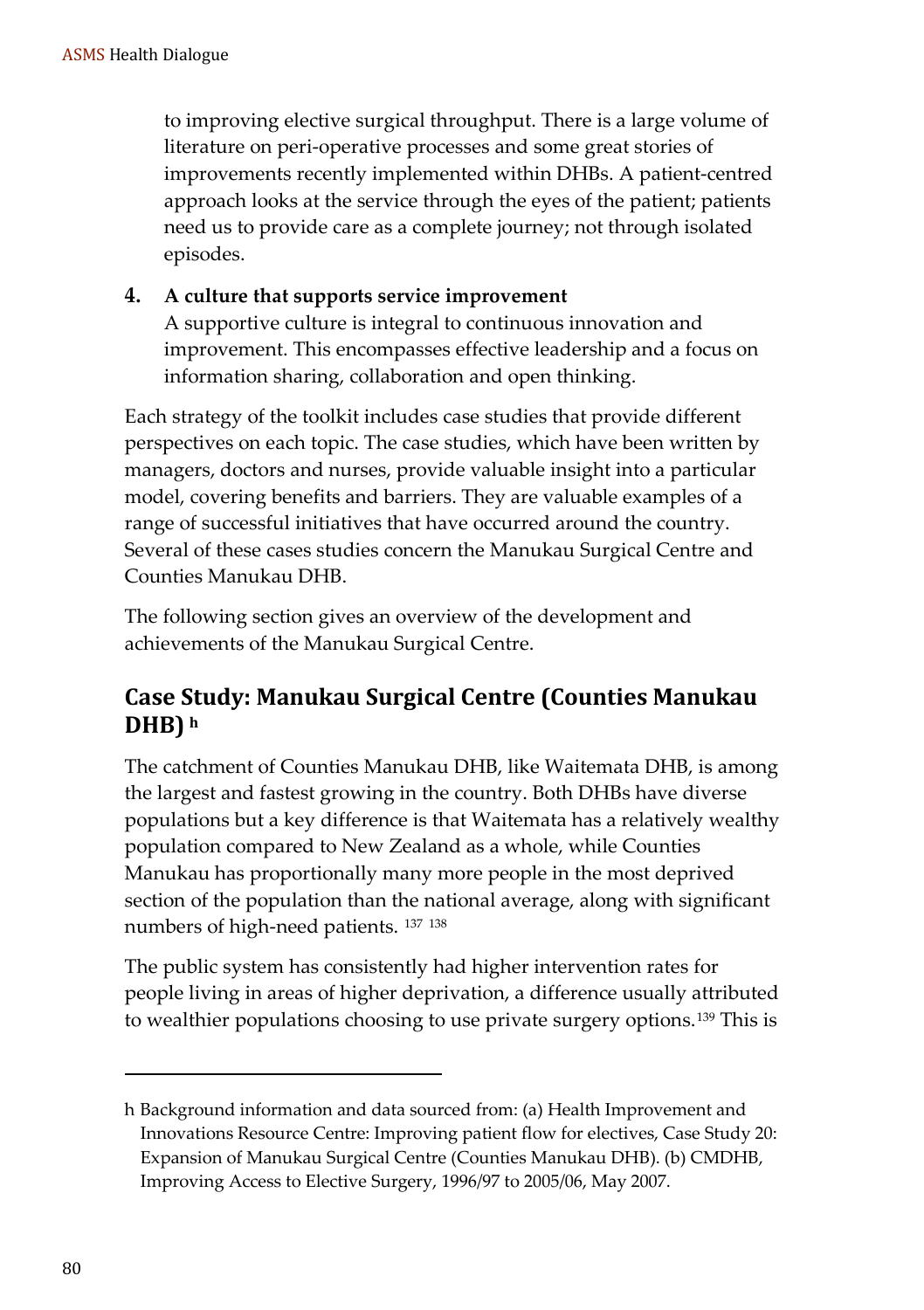reflected in the relatively higher use of privately funded elective surgery in Waitemata compared with Counties Manukau, with the former having almost twice the number of Southern Cross-funded surgeries over the latter, despite having similar numbers of residents (see Figure 1).

Counties Manukau DHB faced acute admissions increasingly encroaching on its ability to undertake elective cases – a challenge familiar to most if not all DHBs. In response, the DHB decided to separate acute and elective workflows but, in line with the approach advocated by the Ministry of Health-commissioned review of major joint orthopaedic services and cataract extraction, it also developed a number of acute demand management initiatives, which included:

- ⋅ Chronic Care Management a programme developed for people with (or at high risk of developing) diabetes, cardiovascular disease, heart failure, and chronic obstructive pulmonary disease, which all accounted for a disproportionate amount of health care utilisation in the DHB.
- Primary Options for Acute Care, available through general practice, and Middlemore Hospital Emergency Care and medical wards. The scheme pays GPs a limited amount to buy services that will keep a patient out of hospital.
- ⋅ Frequent Adult Medical Admissions, offering case management services to patients with frequent admissions, in association with care coordinator nurses at Middlemore Hospital.
- ⋅ Outreach specialist clinics, which are delivered in high-need areas and include paediatrics and diabetes clinics.
- ⋅ Various strategies on emergency care, including a GP liaison role for emergency care, work on improving the quality of GP referrals, and a public education campaign regarding the role of Middlemore emergency care.<sup>[140](#page-111-23)</sup>
- Last year the DHB introduced a '20,000 Days Campaign' which aimed to reduce the demands on hospital services by giving back to the community 20,000 well and healthy days by 1 July 2013. This entailed a whole-of-system approach to anticipate and prevent acute health problems, respond quickly and effectively in the community and provide timely and safe care to people admitted to hospital. By April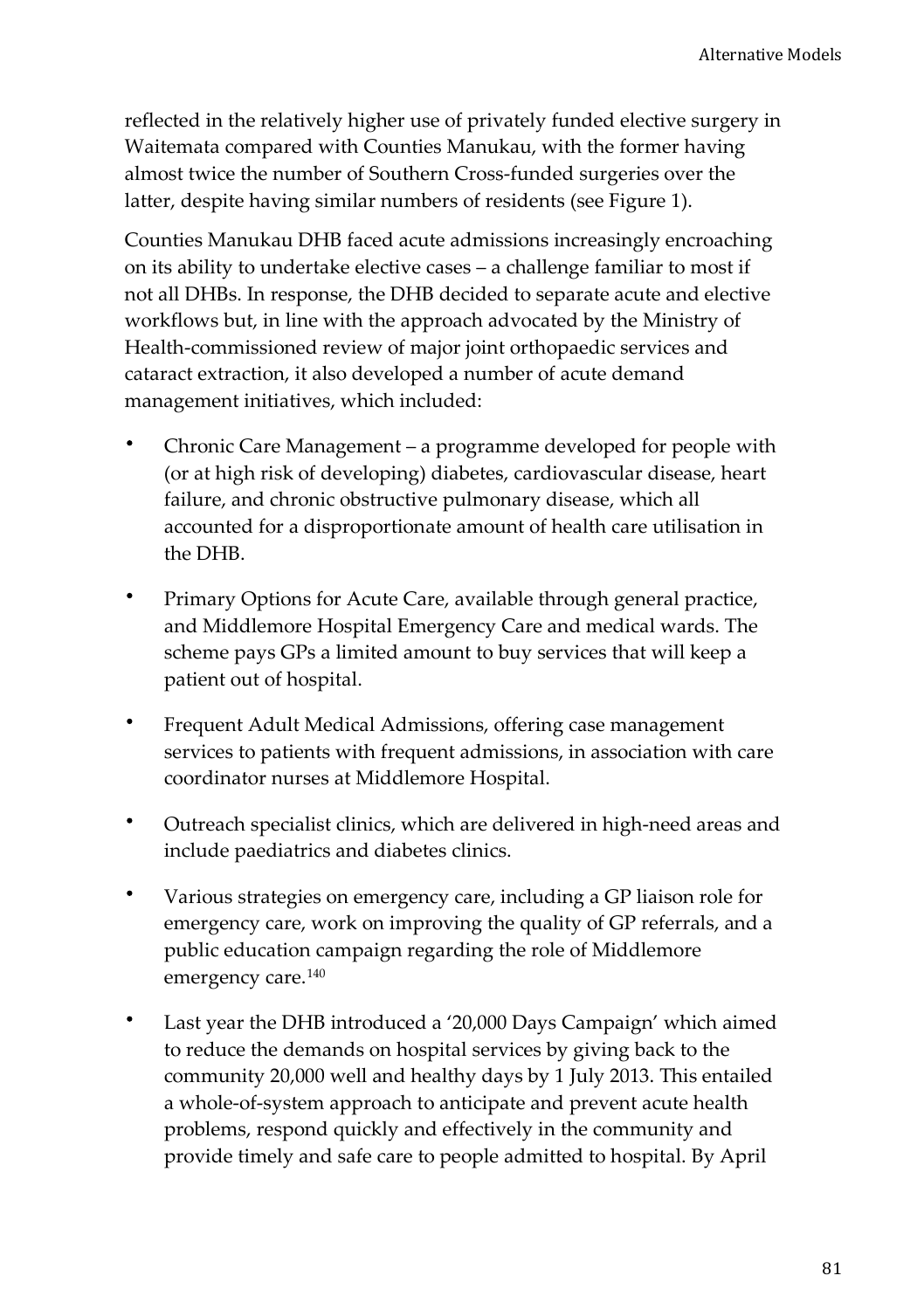2013 an estimated 15,553 bed days had been saved through this initiative.

The separation of acute surgery and elective surgery occurred with the establishment of the Manukau Surgical Centre, which originally opened as a day surgery unit in 1997, then expanded to 10 theatres and two procedural rooms with 40 inpatient beds in October 2001. Initially it delivered the most straightforward procedures, operating five days a week but later grew to a full seven-day service.

In 2005 a further 38 beds were added to the centre, including a four-bed high-dependency unit (HDU). The HDU allowed a greater range of surgery to be undertaken at the Manukau Surgical Centre, and provided the clinical back-up for surgery on patients with high-risk profiles. Since then, the case selection has expanded each year.

Key features of the Manukau Surgical Centre model include:

- the separation of elective from acute surgery;
- a dedicated surgical beds to receive patients post-surgery;
- surgery is fully publicly provided;
- dedicated nursing staff;
- a strong emphasis on team work;
- training of RMOs and other staff;
- inclusion of RMOs in all aspect of care;
- registrars coordinating clinical care (rostered between the Manukau Surgical Centre and Middlemore Hospital);
- careful case selection to ensure patients are matched to resources and support at the facility; and
- streamlined processes to ensure good patient flows.

Its post-operative care includes a nurse-led approach, 'enhanced recovery after surgery' (ERAS), that starts from the time a patient gets onto a waiting list and continues until they return home post-surgery. ERAS maximises a patient's ability to get better through at least 20 components and has substantially improved the recovery of patients at Manukau Surgical Centre. As the first DHB to implement ERAS, CMDHB is now the national lead for this initiative, which has recently been rolled out to several other DHBs, including Waitemata.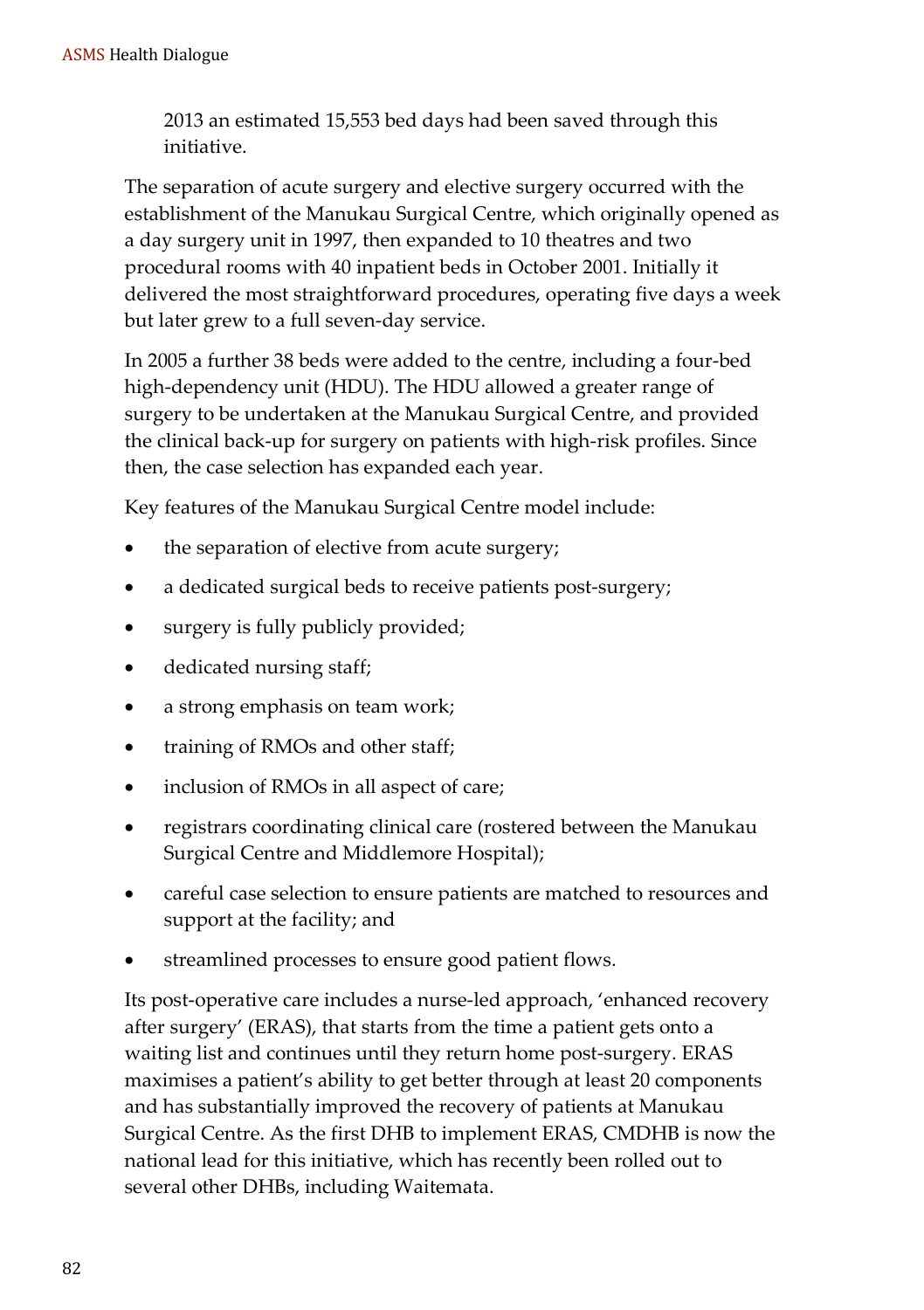Almost all day surgery for CMDHB and over 90% of other electives are carried out at the Manukau Surgery Centre , including orthopaedic surgery (including joint replacement), general surgery, colorectal surgery, breast surgery (including breast reconstruction), gynaecological procedures, plastic surgery, ORL/ENT, and ophthalmology.

Today, the only real limitation is in not being able to take on planned cases that would require admission to intensive care. A further consideration has been avoidance of duplication of expensive equipment over the two sites (for example, equipment for spinal surgery).

#### **Outcomes**

Following the 2005 additions to the Manukau Surgical Centre, the DHB's elective surgery casemix discharges increased by 60% by 2010/11 (Table 2). Further, acute discharges were held to an annualised growth of just 1%. As a result, the proportion of elective discharges out of total surgical discharges has increased from 32% to 42%.

| Admission<br>type      | 2005/06 | 2006/07 | 2007/08 | 2008/09 | 2009/10 | 2010/11 | Annualised<br>growth<br>2005/06 to<br>2010/11 |
|------------------------|---------|---------|---------|---------|---------|---------|-----------------------------------------------|
| Acute &<br>arranged    | 19,667  | 19,034  | 19,812  | 19,363  | 19,687  | 20,393  | $1\%$                                         |
| Elective               | 9,186   | 10,651  | 12,143  | 13,247  | 13,919  | 14,737  | 10%                                           |
| Total                  | 28,835  | 29,685  | 31,955  | 32,610  | 33,606  | 35,130  |                                               |
| Elective %<br>of total | 32%     | 36%     | 38%     | 41%     | 41%     | 42%     |                                               |

### **TABLE 2: COUNTIES MANUKAU DHB SURGICAL CASEMIX FUNDED DISCHARGES, 2005/06 TO 2010/11**

**Excludes dental, maternity and non-casemix funded services.**

**Data extracted from the National Minimum Dataset on 13 February 2012.**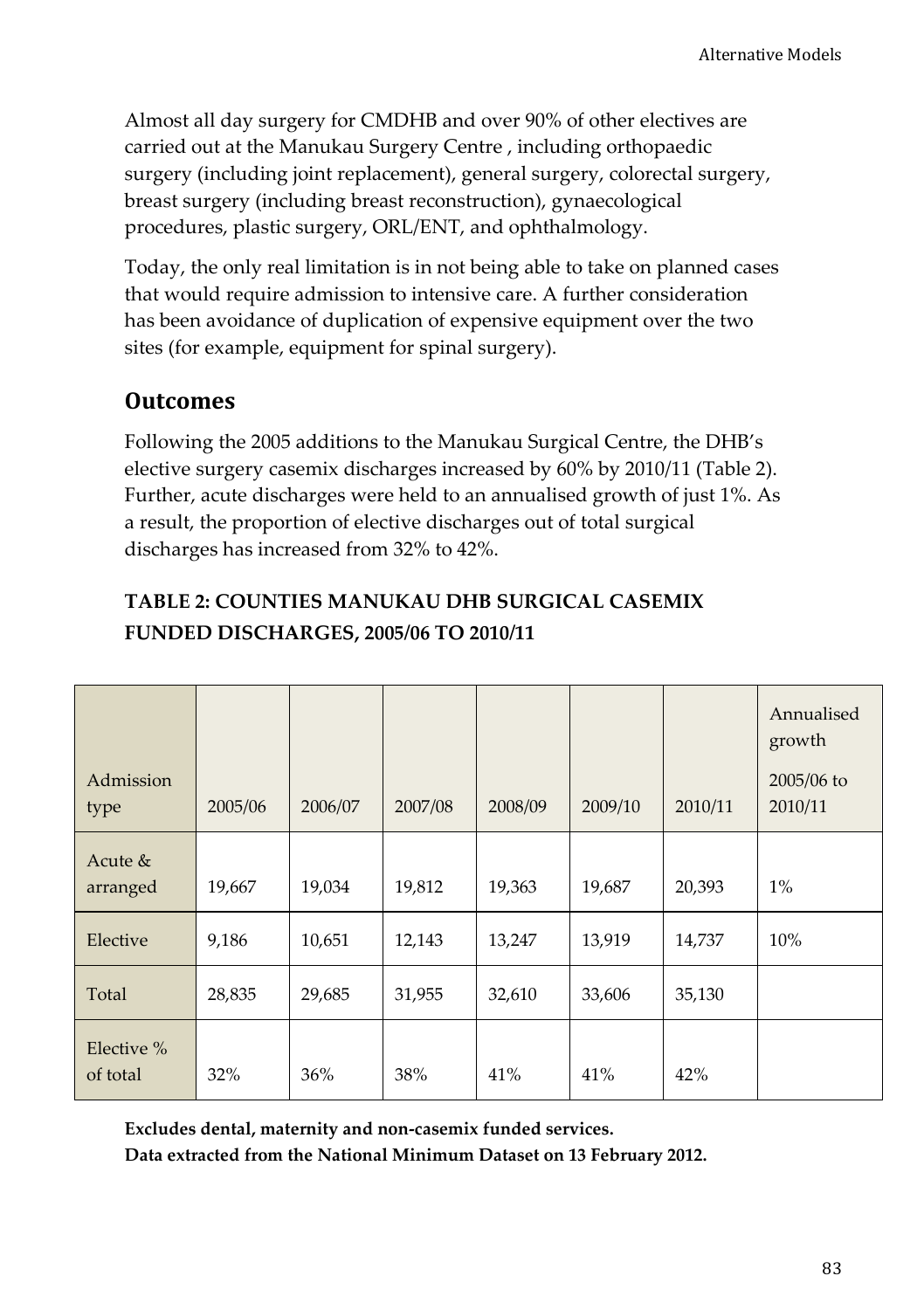### **Manukau Surgical Centre as alternative model**

The Society of Anaesthetists (NZSA) suggested Waitemata's ESC could be run employing surgeons and as public providers.

*We believe that productivity can be improved through improved patient selection and preparation, absence of distracting emergency workload, defined surgical pathways, commonality of surgery, and active discharge planning. With appropriate planning, anaesthetic trainees can assist productivity and patient care while learning important skills. Examples of efficient elective units in the public hospital setting exist in New Zealand.[141](#page-111-24)*

The NZSA mentions in particular Manukau Surgical Centre and Burwood Hospital in Christchurch.

The ASMS has also proposed a similar approach, including specific arrangements where all SMOs working in the ESC could be employed under the national DHB MECA, with a special allowance in recognition of the need to meet the 'deliverables' agreed between the Government and Waitemata DHB as part of the establishment of the ESC. (This was the approach taken in the successful negotiation for anaesthetists working at the ESC to be employed as salaried staff.)

SMOs working outside the ESC but providing regular necessary support (eg, diagnostic, intensive care) would also be eligible for a special allowance.

These suggestions were dismissed by the DHB as not sufficiently developed (despite CMDHB's Manukau Surgical Centre having been operating since 1997), and they claimed that, based on their own assessment using WEIS values (weighted inlier equivalent separations) that productivity at the Manukau Surgical Centre was little better than electives done at North Shore Hospital. The WEIS measurement is not a reliable measurement for comparing between hospitals, however, in part because it is a tool to calculate funding rather than a measurement of actual service provided.

One of the Waitemata DHB's own documents states:

*Theatre productivity is not determined by one single measure but needs to take into account multiple indicators of efficiency. Comparators between hospitals are also difficult and need to take into account multiple factors including casemix within a specialty, services*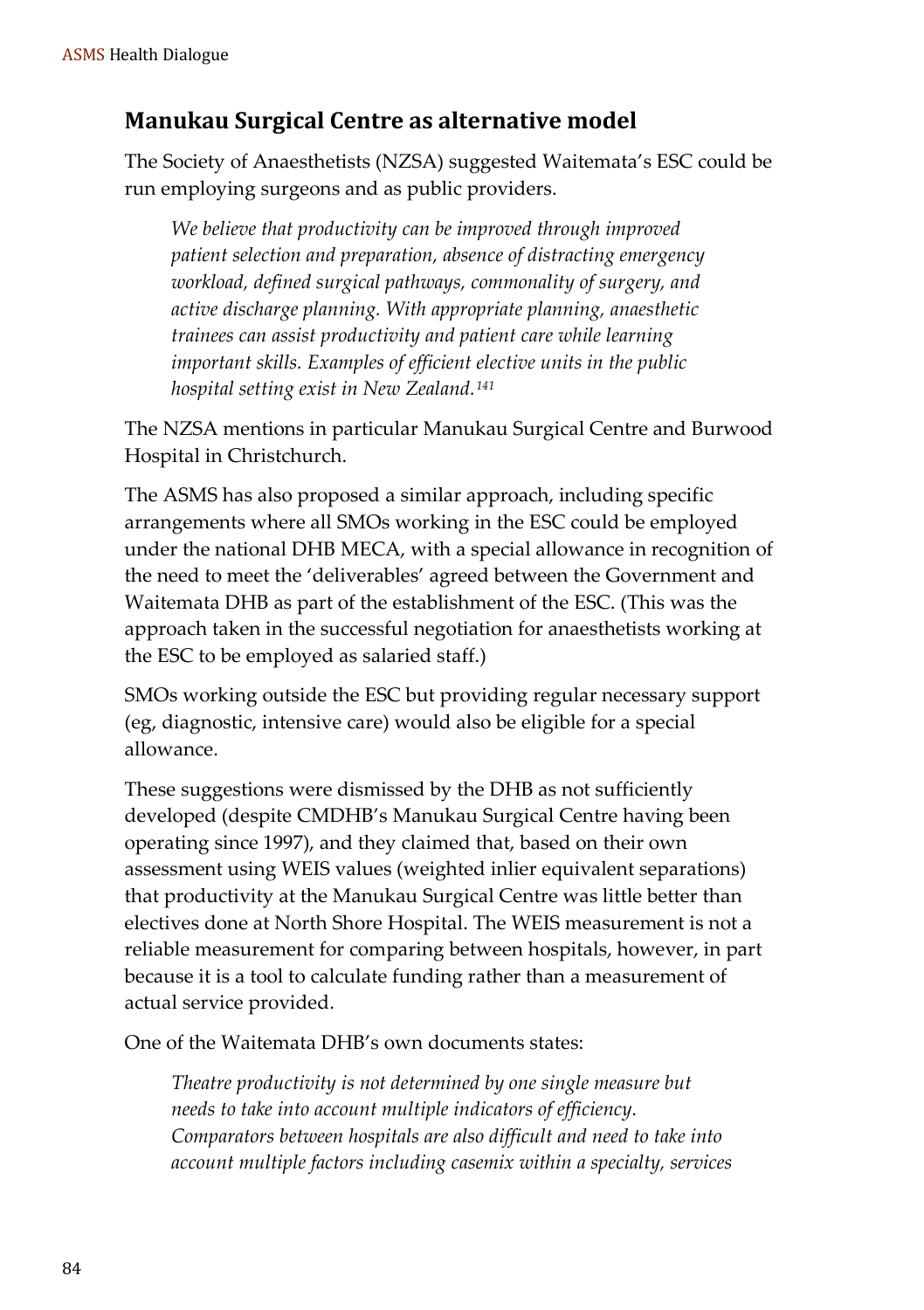*being provided in a facility (cardiac surgery c.f. ophthalmology), acute and elective mix.[142](#page-111-25)*

Notwithstanding, the caution needed in making comparisons, one high level measure used by the Ministry of Health is the Standardised Discharge Ratio (SDR). This shows the level of surgical procedures provided by each DHB compared with a national average indexed as '1'. The ratio is standardised to take into account the particular demographics and social deprivation mix of each DHB's population. Figure 4 indicates Counties Manukau has consistently performed better than Waitemata in terms of elective surgery discharges over the last five years.

### **FIGURE 4: STANDARDISED DISCHARGE RATIOS FOR ELECTIVE SURGERY FUNDED OR PROVIDED BY WAITEMATA AND COUNTIES MANUKAU DHBS, 2007/08 TO 2011/12**



#### **Source: National Minimum Data Set, Ministry of Health, March 2013. Note: Excludes ACC-funded procedures.**

Discussing the challenges faced by DHBs of creating sustainable capacity and productivity generally, the Ministry of Health commissioned review of major joint orthopaedic services and cataract extraction commented: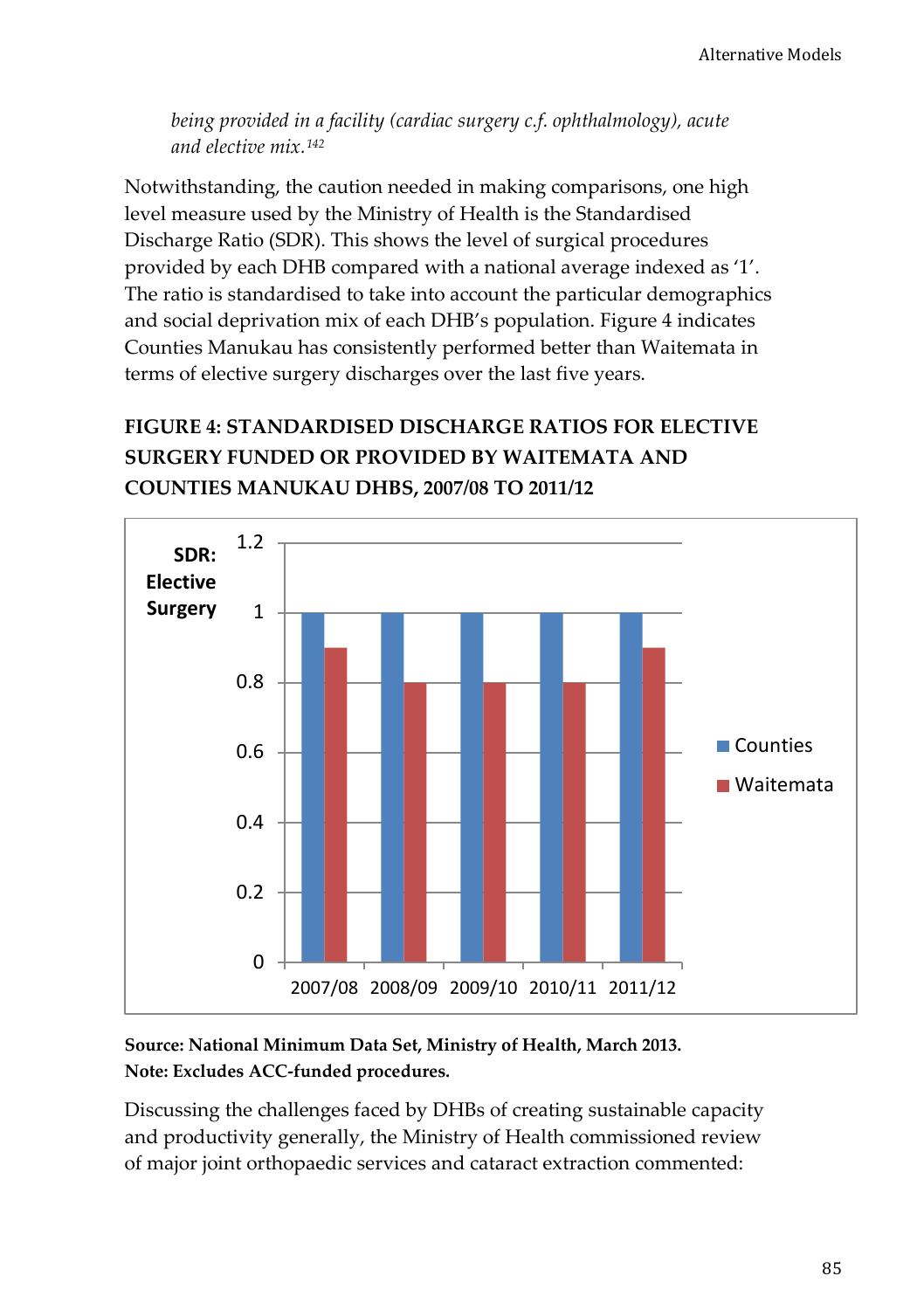*While in aggregate the results, survey and responses in this area are mostly a story of struggle with the complexity and challenges of building real sustainable capacity within the public system, the success stories, although relatively few, stand out as demonstrating the potential and value of the initiative's original intent and design. The most notable successes in creating sustainable capacity have occurred in districts such as Counties Manukau and Canterbury, where the initiative was able to utilise and foster a platform of innovative thinking that already had some momentum.* 

#### The reviews went further:

*A substantial resource of knowledge, experience, systems and practice has been generated by the [orthopaedic and cataract initiatives] and the related efforts of leading DHBs over the last few years. Whether under the umbrella of whole system redesign, models of care, patient journey or lean thinking these have sufficiently demonstrated results so that the question is not 'if they work' but 'why are they not being used everywhere'.*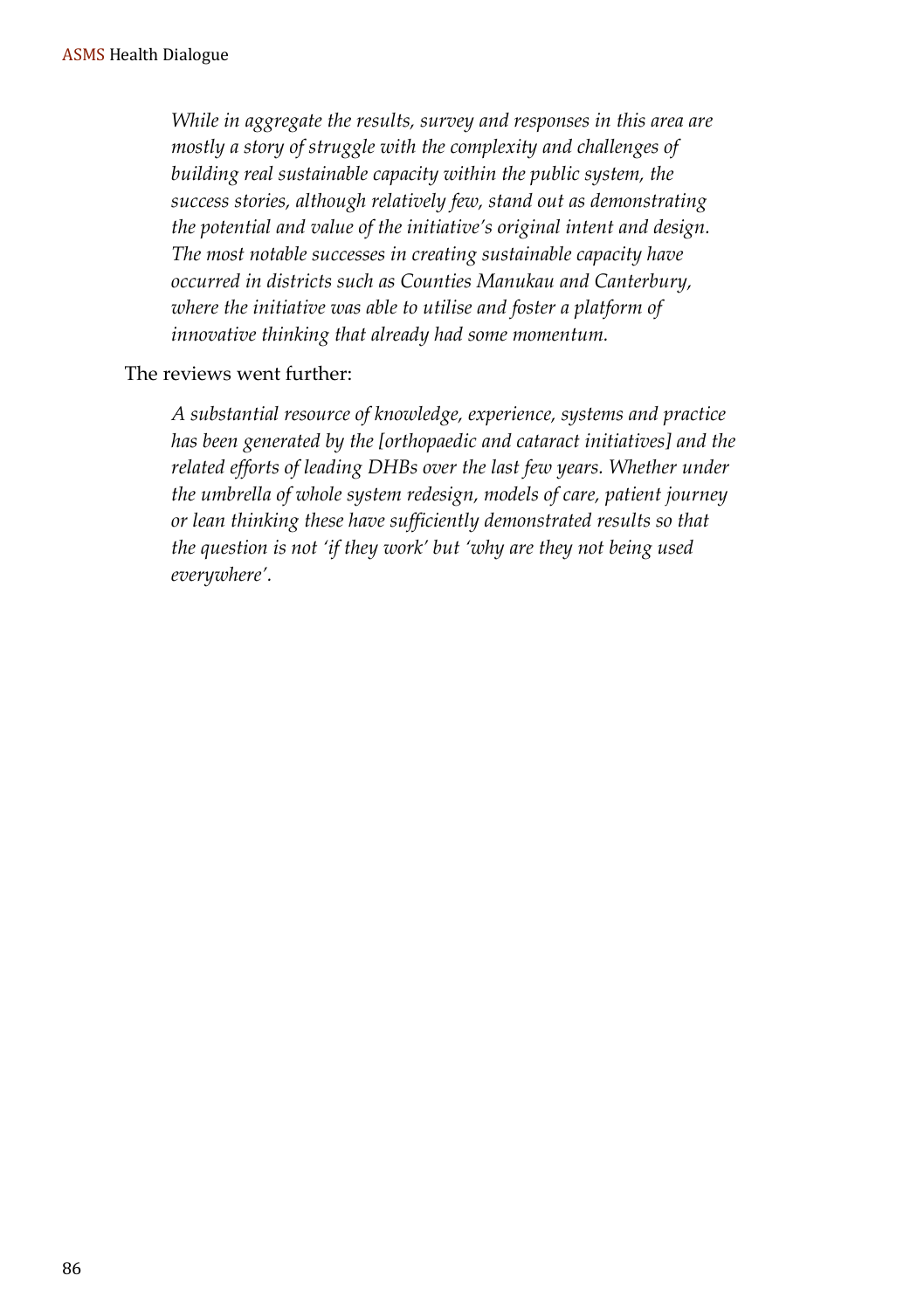## **10. DISCUSSION AND CONCLUSION**

If a DHB decides to pull out a carefully selected group of low-complex surgical cases, confined to certain procedures, sets aside theatres and wards solely for those cases, sets aside time for dedicated, handpicked teams of staff to work solely on those cases, drops the responsibility for training resident medical officers, provides optimum nurse staffing levels, and optimum post-operative access to physiotherapy rehabilitation treatment, and streamlines all patient flow processes guided by proven models, the outcome will be a substantial drop in theatre time and length of stay, which in turn will produce considerable cost savings per case.

The findings of a wealth of studies on the effects of those features make it a virtually foregone conclusion. Hence the 'success' of Waitemata DHB's 'package of care' pilot programme – although the assumptions behind some of the costings raise as many questions as answers and it may be that the extent of the 'success' is overstated.

Aside from those questions, as one study quoted in this Health Dialogue puts it, the critical question is not whether the efficiency in an elective surgery unit may be higher than in ordinary surgical departments but what impact it has on everything else the health service must do. That question is especially pertinent to Waitemata's pilot for several good reasons.

First, another study shows the median operation duration of a supervised trainee in 22 studies was 34% longer than if the surgeon operated without a trainee. The exclusion of medical training responsibilities in the Waitemata pilot, then, is likely to be a significant contributor to its cost 'savings'. The trouble is it is simply not a runner. Surgeons and anaesthetists must be trained. The DHB thankfully acknowledged this but was then faced with the problem of maintaining 'productivity' (patient volumes) and its claimed cost efficiency while fulfilling training needs. Consequently the DHB found it necessary to apply for additional funding to develop an appropriate training programme for the new service model.

The underlying problem is related to the second flaw with the pilot model: that it is contracting surgeons as private providers in a financial incentivebased risk sharing arrangement. As discussed in this Health Dialogue, training requires medical specialists' time, and when it is privately contracted time, it does not come cheaply.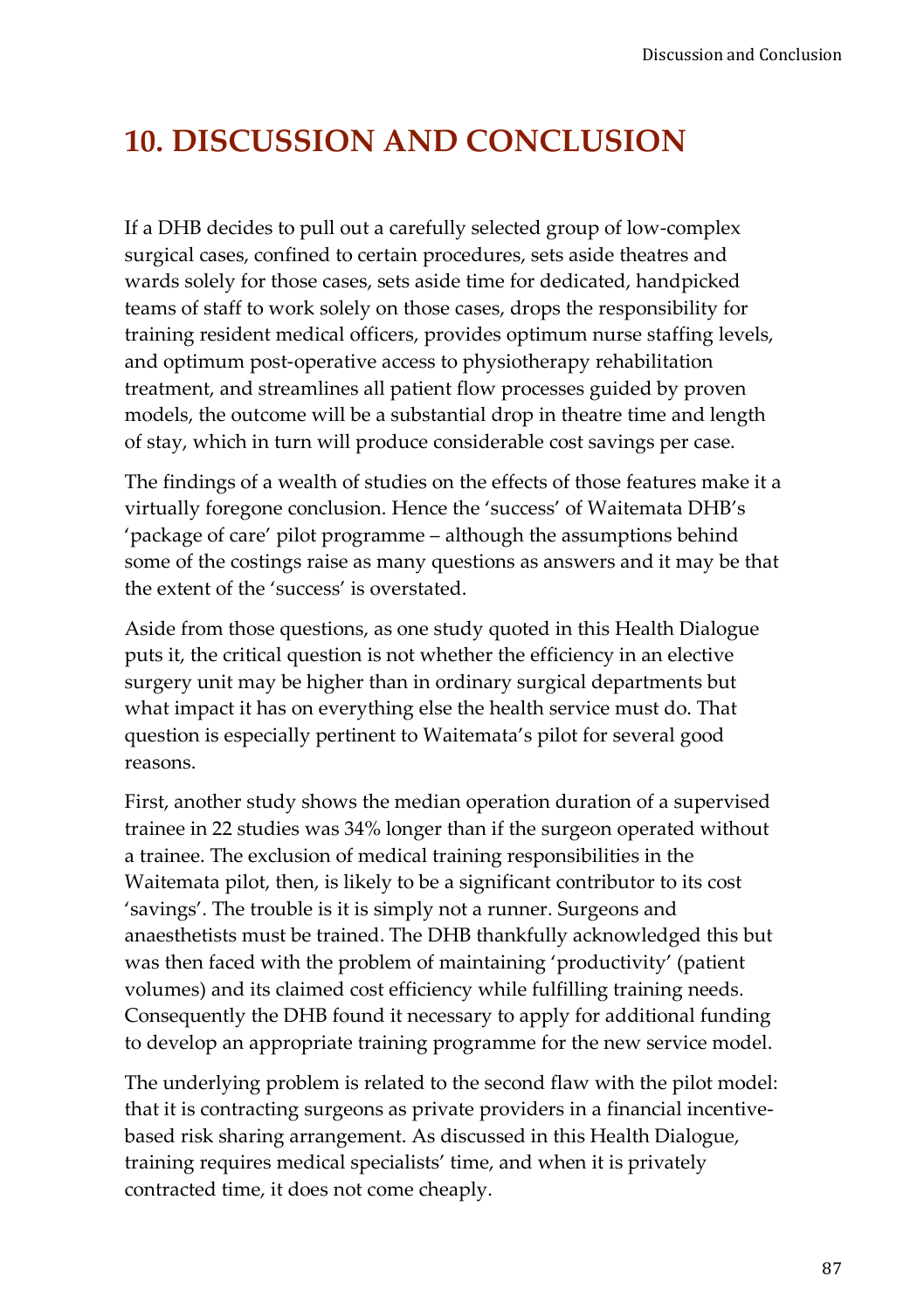**Financial incentives introduce substantial risks, including compromising the quality of care, depleting public sector resources, increasing dependence on private providers, creating a two-tier system – for patients and for staff – and dividing the workforce.**

We have not found any example in the literature that resembles what is being implemented in the pilot model. The use of financial incentives is increasing internationally (mostly in the United States) though, as many studies and reviews have noted, there is surprisingly little evidence they are cost effective. At best they are experimental. The pilot model is a double experiment because it has not

only introduced financial incentives but has done so in a model attempting to mix private and public provision within a public facility. It is also selective about who is eligible for the incentives, despite dependency on strong team work, and is being carried out without sufficient information systems to enable robust monitoring and evaluation.

The initial published paper on the pilot model concedes it is not known what factors of the 'package of care' contributed to the 'efficiency' of the model or what factors might have worked against it, even though the literature provide some obvious clues. The financial incentives are the stand-out feature for which there are serious doubts.

Most importantly, financial incentives introduce substantial risks, including compromising the quality of care, depleting public sector resources, increasing dependence on private providers, creating a two-tier system – for patients and for staff – and dividing the workforce. The consequences of such risks would not only be damaging to public health services in the region but would be difficult to reverse.

The scoping study warns there is uncertainty over long-term efficiency of the 'package of care' or its effect on other staff, or on opportunity costs. That warning could in fact be extended to uncertainty on the impact of the rest of the hospital as a whole – especially the potential effect on acute surgical services, which have seen a caseweighted volume increase of 25% in the five years to 2011/12.[143](#page-111-8)

The question is why take the risk, when there are models such as at Counties Manukau which has successfully taken a whole-of-system approach to addressing its surgical demand while avoiding the risks of financial incentives.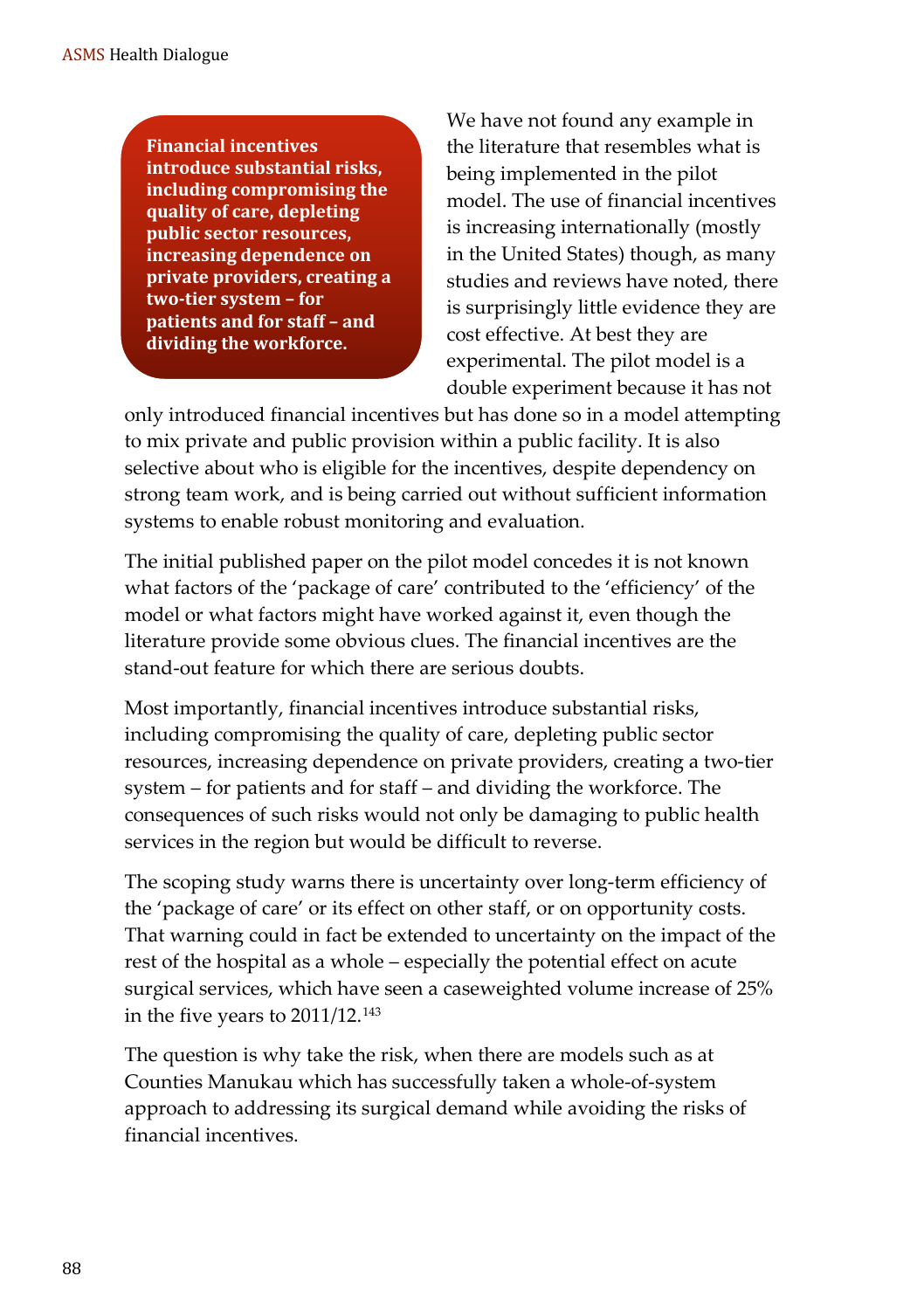There is evidence to support the view that a model involving specialists working privately with a package of financial incentives may have been predetermined from the start.

The Waitakere 'pilot team', which initially developed the model, did not appear to be concerned about investigating the best options available for improving elective service efficiencies at the DHB. They simply chose, by their own admission, to build on their own creation. The process for investigating the best options, belatedly commenced through a contract with Auckland University, appears to have been overtaken by a process to advance the pilot team's model. Concerns about delaying the publication of a paper about the pilot model (its selection for publication was assumed) were, it would seem, more important than Auckland University's request to compile more data.

**Competition for surgeons between the public and private sectors has evidently been growing for some years as demand in both sectors has increased faster than the growth of the surgical workforce.**

While the DHB was in discussions with ASMS concerning our proposed alternative, fully publicly provided model, it was at the same time – as discovered from information that subsequently came to our attention – secretly planning a strategy to publicly attack the ASMS position. A meeting of senior DHB managers, scheduled

for 31 August 2012, included on its agenda discussion on whether to 'proactively' publicise a number of messages against concerns the ASMS had raised about the 'package of care' model. The messages 'would form a broader strategy for action'. Interestingly, the DHB's Human Resources General Manager, who was at the time leading the DHB in discussion with ASMS about our alternative model, had been excluded from the invitation list, and there was a question as to whether he should be asked to be involved.

The DHB has been all too ready to herald the success of the pilot model, despite the many shortcomings of the pilot analysis; it has also been all too ready to dismiss other models (with spurious arguments), including the tried and tested service provided by Counties Manukau DHB.

These are not the actions one would normally associate with the investigation and development of robust, evidence-based practice; they are, in the ASMS's view, more closely associated with a team of people with an agenda. Which comes back to the question: why?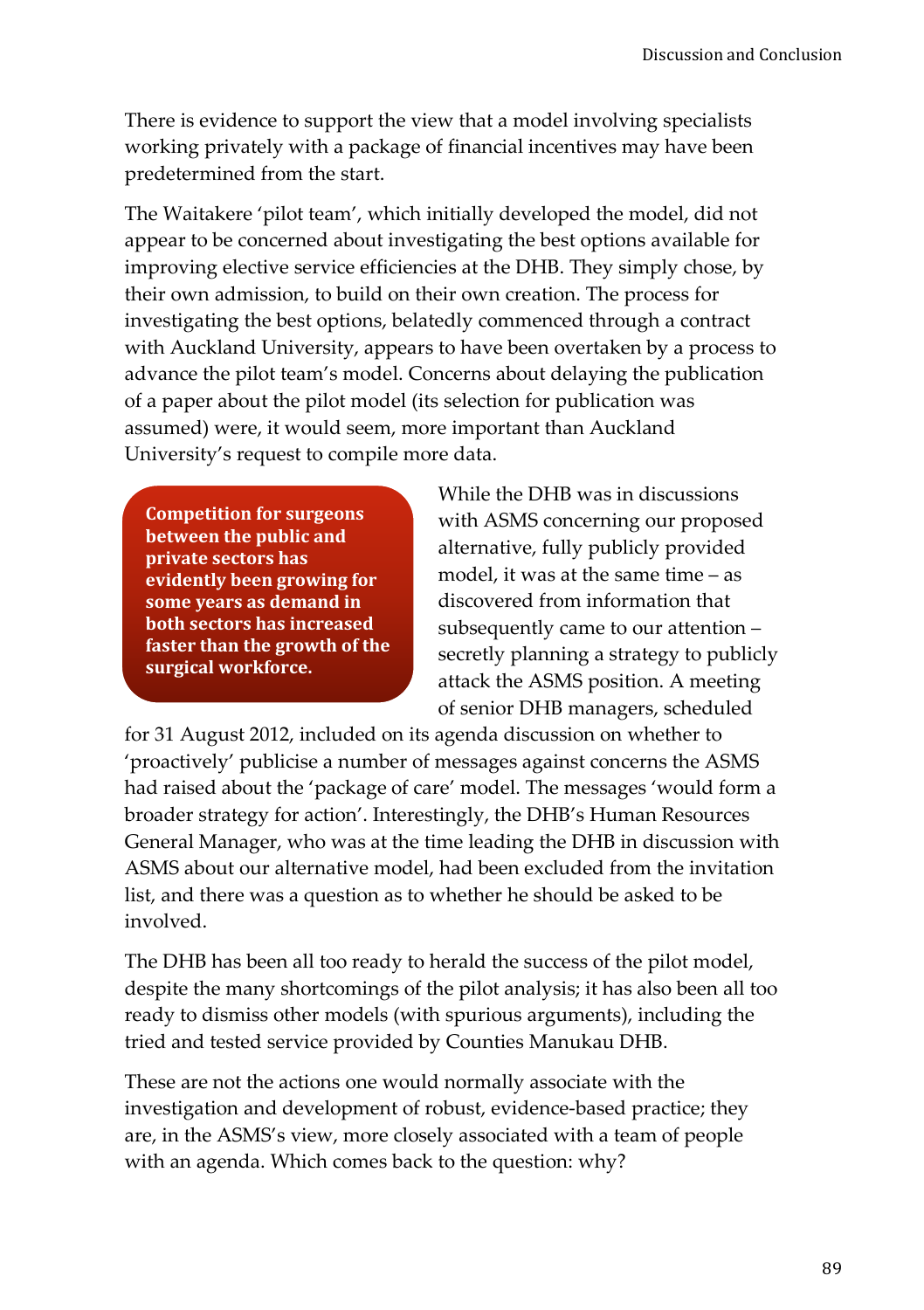ESC director John Cullen was reported to have suggested a main reason the DHB had to pay high incentive payments to specialists involved in the pilot was to be competitive with private sector rates in order to recruit and retain them.[144](#page-111-9) This signals an issue that goes beyond the boundaries of Waitemata DHB.

Competition for surgeons between the public and private sectors has evidently been growing for some years as demand in both sectors has increased faster than the growth of the surgical workforce, assuming surgical discharge trends reflect demand (it is virtually impossible to accurately assess unmet demand). DHB workforce data obtained under the Official Information Act show the number of permanent FTE surgeons employed by DHBs increased by approximately 13% in the four years from December 2008 to December 2012. However, caseweighted publicly funded surgical discharges from 2007/08 to 2011/12, including acute, elective and ACC-funded procedures, increased by 20.4% according to M[i](#page-95-0)nistry of Health data.<sup>i</sup>

Meanwhile New Zealand's biggest private health insurer, Southern Cross, has reported the number of elective orthopaedic procedures funded by the society increased by 26% from April 2007 to March 2012. Up until now, DHBs have been managing by a combination of

**If the real issue facing Waitemata DHB is a problem of recruiting sufficient surgeons into the public sector then that is the issue that needs to be addressed.**

outsourcing to the private sector, using locums (DHB data show the use of temporary surgical staff is increasing), and increasing efficiency. But the fact that the growth in demand (for acute as well as elective surgery) is rapidly outpacing the growth in surgeons points to an obvious need for more surgeons. Nowhere is this more evident than at Waitemata DHB.

For example, despite having one of the fastest growing populations in the country, and one of the highest rates of acute surgery admissions, Waitemata DHB is employing fewer permanent orthopaedic surgeons than five years ago and currently has the lowest number of full-time equivalent (FTE) orthopaedic surgeons per population in the country, yet there are currently no vacancies for orthopaedic surgeons at the DHB. The 'package of care' model could actually exacerbate the staffing shortfall if surgeons are required to reduce their public service hours to perform an increasing

<span id="page-95-0"></span>i Extracted from the National Minimum Data Set.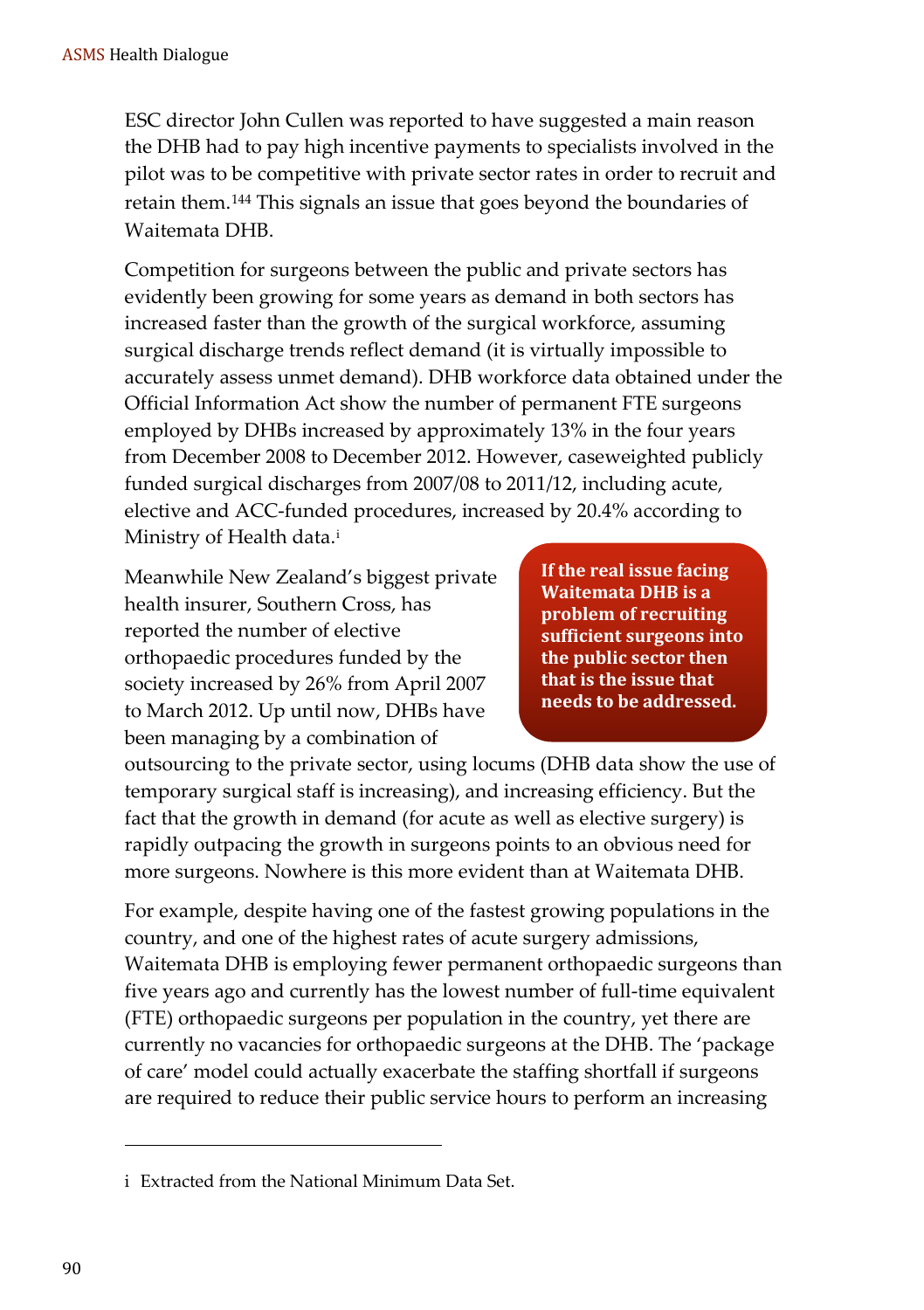proportion of the DHB's elective surgery at the ESC as private contractors. Such a development could have dire consequences for the provision of acute services.

If the real issue facing Waitemata DHB is a problem of recruiting sufficient surgeons into the public sector then that is the issue that needs to be addressed.

Finally, the 'package of care' paper published in the *Internal Medicine Journal* claims in its title that the model has achieved increased productivity, reduced cost and improved quality. This Health Dialogue challenges the accuracy of those claims. It has also attempted to shed more light on the mounting damage and potential damage that is being caused by what is essentially an experiment in providing for tax-payer funded easy private practice without overheads in a public health facility.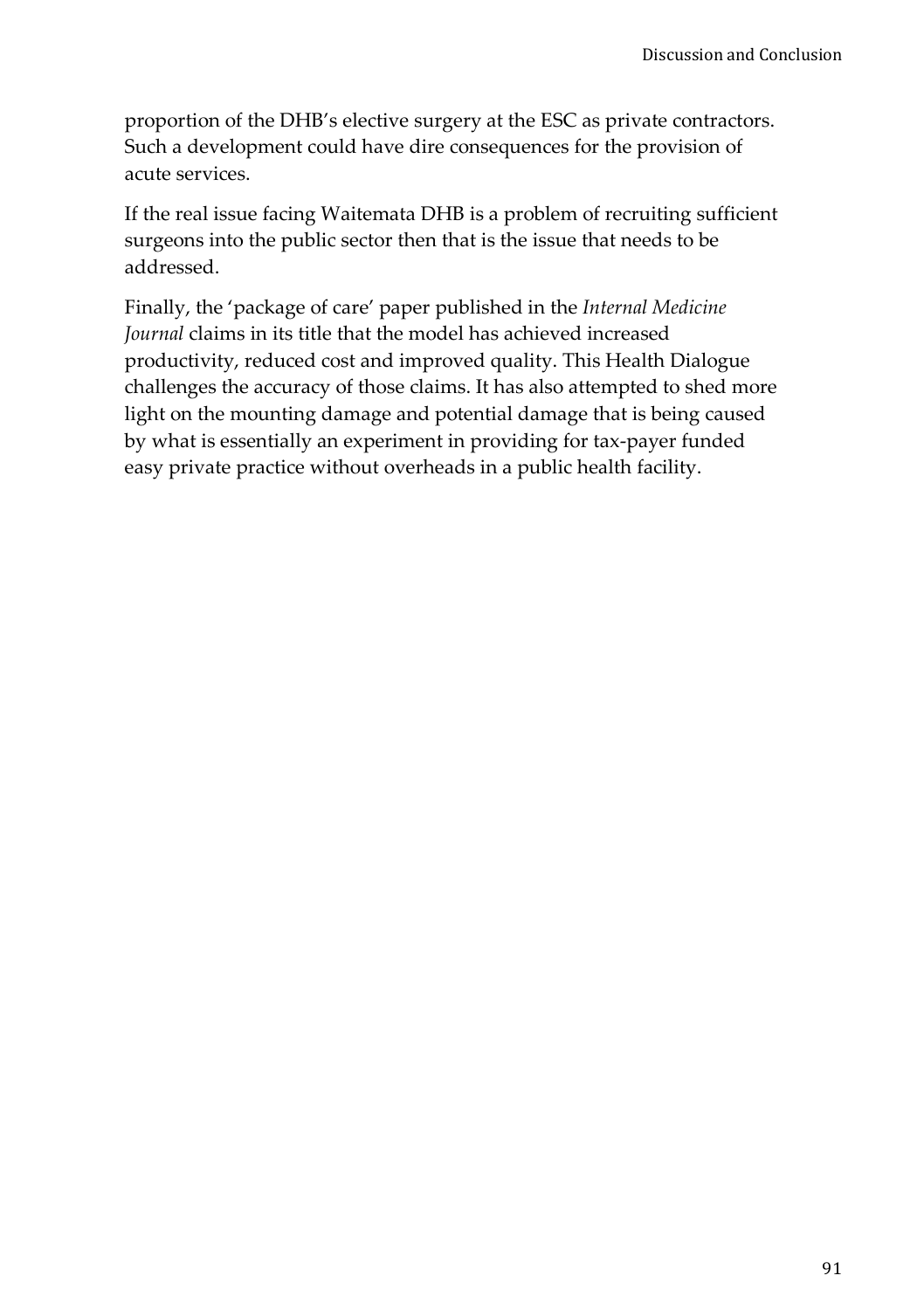ASMS Health Dialogue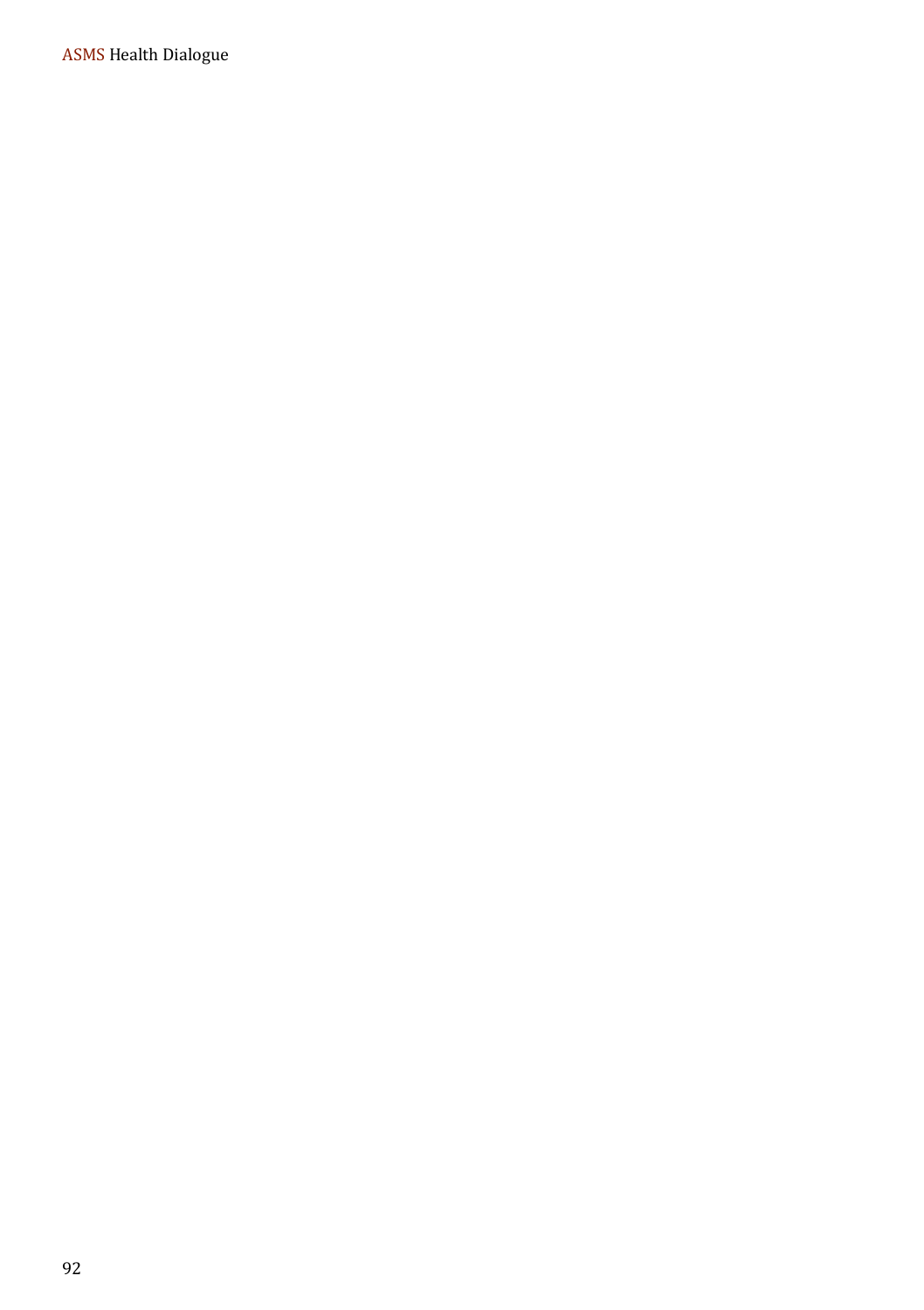## **11. REFERENCES**

- 1 NZ Herald, "More surgeons quitting public practice to go private: survey", NZ Herald 23 October 2007.
- 2 MCNZ Annual Reports, 2008 to 2012.
- 3 A Raymont, J Simpson. "Projections of surgical need in New Zealand: estimates of the need for surgery and surgeons to 2026". *NZMJ*, 6 June 2008. Vol 121 No 1275.
- 4 Waitemata DHB. Final Report to the National Health Board: Shoulder Pilot, May 2012.
- 5 Chief Operating Officer *Provider Report*, Waitemata DHB Hospital Advisory Committee, April 2010.
- 6 J Cullen et al. "Increasing productivity, reducing cost and improving quality in elective surgery in New Zealand: the Waitemata District Health Board joint arthroplasty pilot." *Internal Medicine Journal*, 42 (2012)
- 7 P Sandiford. "Is our acute hospitalisation rate too high?" A report prepared for the Board of Waitemata DHB, 25 May 2011.
- 8 Chief Operating Officer *Provider Report*, Waitemata DHB Hospital Advisory Committee, September 2010.
- 9 Southern Cross Healthcare Group. "Use of private health sector increasing". Media release, 20 June 2010.
- 10 Southern Cross Healthcare Group. "Southern Cross results show demand for private healthcare at record levels". Media release, 14 September 2012.
- 11 Ministry of Health. National Minimum Data Set, March 2013.
- 12 Southern Cross Healthcare Group. "Record surgery levels a concern for New Zealand," Southern Cross media release, 16 February 2011.
- 13 Morning Report, Item: "Concerns the elective surgical centre at North Shore Hospital could become a private monopoly," Radio New Zealand, 20 December 2012.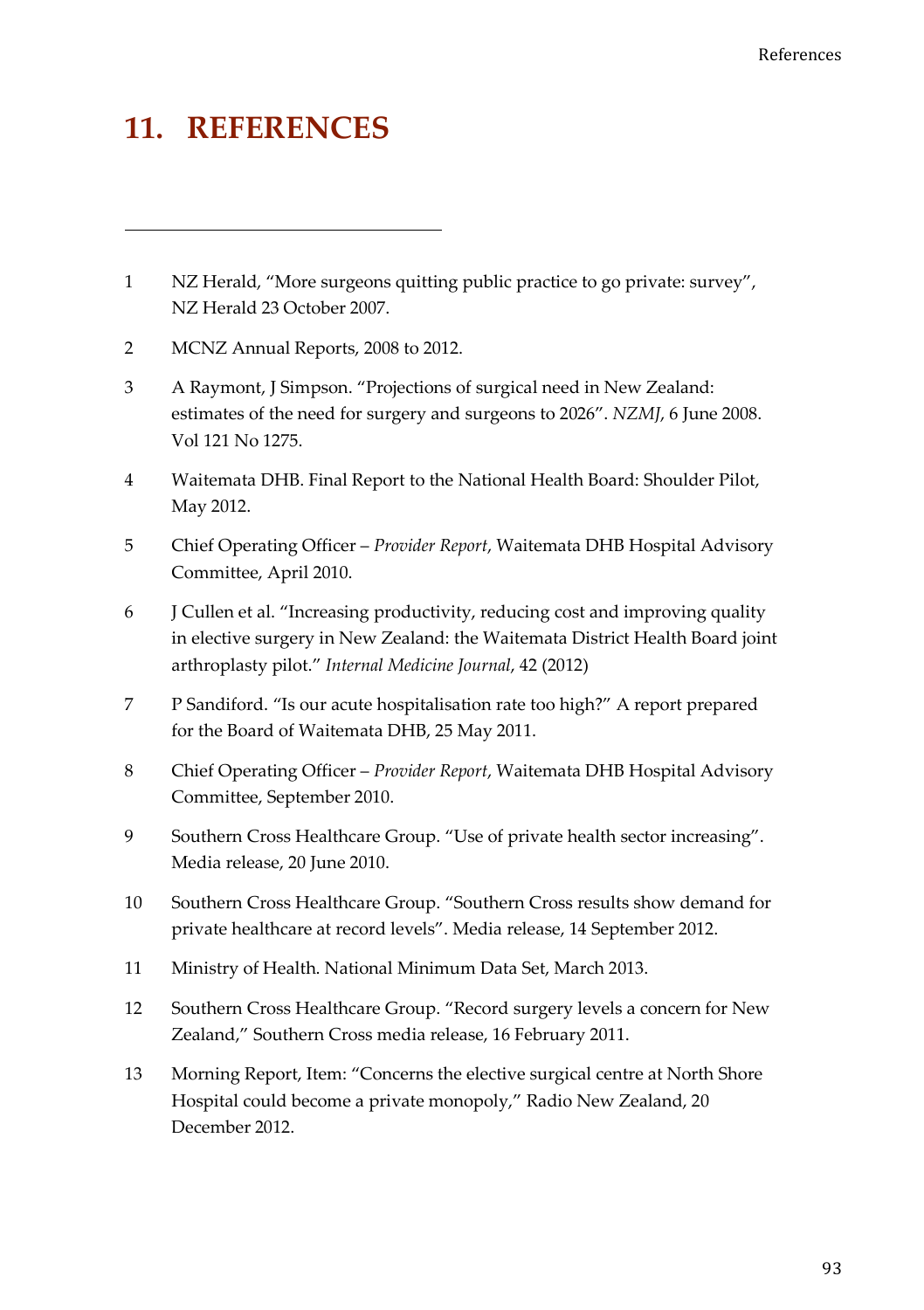- 14 Waitemata DHB. *Elective Surgery Centre Latest*. Newsletter. February/March 2013.
- 15 Waitemata DHB. Final Report to the National Health Board: Shoulder Pilot. April 2012.
- 16 T Ashton et al. Productivity of Models of Elective Surgery. Report for Phase One: Scoping Study. Uniservices Ltd, University of Auckland, July 2011.
- 17 Waitakere Orthopaedic Pilot Team, "Waitakere Hip and Knee Joint Replacement Pilot": A review of the current Waitakere Hospital Arthroplasy Pilot for the period 1 July 2010 through 31 March 2011. DHB internal document, undated (circa Aug/Sept 2011).
- 18 T Ashton et al. Productivity of Models of Elective Surgery. Report for Phase One: Scoping Study. Uniservices Ltd, University of Auckland, July 2011.
- 19 J Cullen et al. "Increasing productivity, reducing cost and improving quality in elective surgery in New Zealand: the Waitemata District Health Board joint arthroplasty pilot." *Internal Medicine Journal*, 42 (2012)
- 20 JJ Pandit et al. "The concept of surgical operating list 'efficiency': a formula to describe the term," *Anaesthesia*, 2007, 62, pages 895–903
- 21 T Ashton et al. Productivity of Models of Elective Surgery. Report for Phase One: Scoping Study. Uniservices Ltd, University of Auckland, July 2011.
- 22 J Cullen et al. "Increasing productivity, reducing cost and improving quality in elective surgery in New Zealand: the Waitemata District Health Board joint arthroplasty pilot." *Internal Medicine Journal*, 42 (2012)
- 23 D Gorman, M Horn. "Productivity gain a triumph for clinician leadership," *Internal Medicine Journal*, 42, 2012.
- 24 J Cullen et al. "Increasing productivity, reducing cost and improving quality in elective surgery in New Zealand: the Waitemata District Health Board joint arthroplasty pilot." *Internal Medicine Journal*, 42 (2012)
- 25 Ministry of Health. Standard Operating Procedures for Health and Disability Ethics Committees, May 2012.
- 26 National Ethics Advisory Committee. 2012. Ethical Guidelines for Observational Studies: Observational research, audits and related activities. Revised edition. Wellington: Ministry of Health.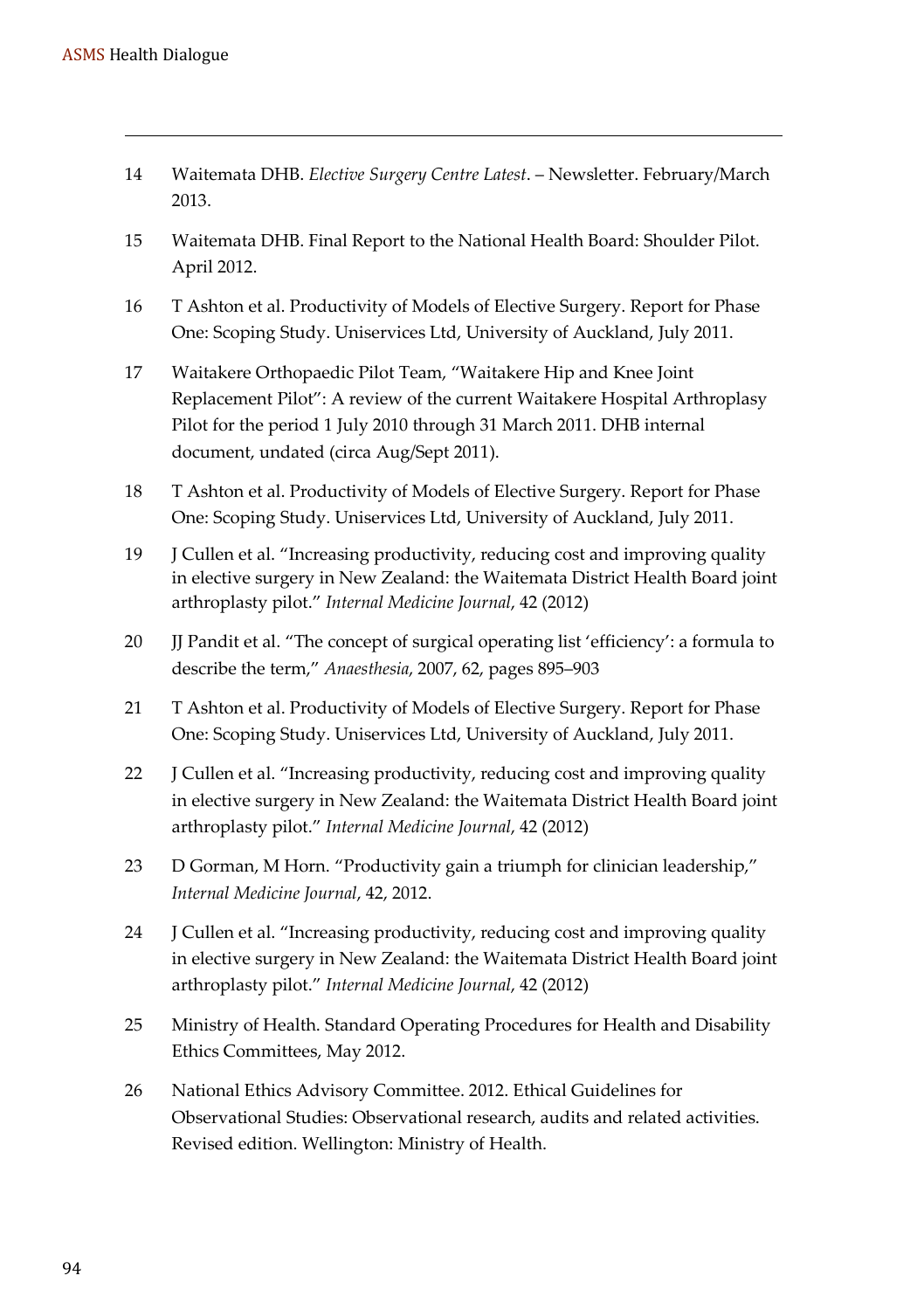27 New Zealand Society of Anaesthetists. *Submission from the NZSA to the Waitemata DHB*: Elective Surgical Centre, Waitemata DHB, 31 July 2012.

- 28 D Berwick. "The toxicity of pay for performance," *Qual Manag Health Care*. 1995 Fall;4(1):27-33.
- 29 T Ashton, D Bramley, D Armstrong. "Improving the productivity of elective surgery through a new 'package of care'," *Health Policy* (2012). http://dx.doi.org/10.1016/j.healthpol.2012.08.007
- 30 T Ashton et al. Productivity of Models of Elective Surgery. Report for Phase One: Scoping Study. Uniservices Ltd, University of Auckland, July 2011.
- 31 J Shafrin. "Operating on commission: analysing how physician financial incentives affect surgery rates," *Health Economics*, 19(5), 562-580, 2010.
- 32 PJ St Jacques, N Patel, MS Higgins. "Improving anaesthesiologist performance through profiling and incentives," *Journal of Clinical Anaesthesia*, 16(7), 523-528, 2004.
- 33 J Grytten, D Holst, I Skau. "Incentives and remuneration systems in dental services," *International Journal of Health Care Finance and Economics*, 9(3), 259- 278, 2008.
- 34 Synergia Limited. 2008. A Review of the Elective Services Orthopaedic Major Joint and Ophthalmology Cataract Initiatives: A report prepared for the Ministry of Health. Wellington: Ministry of Health, p 58.
- 35 A Khon. "Why incentive plans cannot work". *Harvard Business Review*, Reprint 93506, September-October 1993.
- 36 D Berwick. "The toxicity of pay for performance," *Qual Manag Health Care*. 1995 Fall;4(1):27-33.
- 37 C Chaix-Couturier, I Durand-Zaleski et al. "Effects of financial incentives on medical practice: results from a systematic review of the literature and methodological issues," *International Journal of Quality in Health Care*, 2000. Vol 12 No 2, pp 133-142.
- 38 MA Rodwin. "Financial incentives for doctors," *BMJ* 2004;328:1328, 3 June 2004.
- 39 C Yan, J Kingston-Reichers, A Chuck. "Financial Incentives to Physician Practices: A literature review of evaluations of physician remuneration models," Institute of Health Economics, Alberta, Canada, March 2009.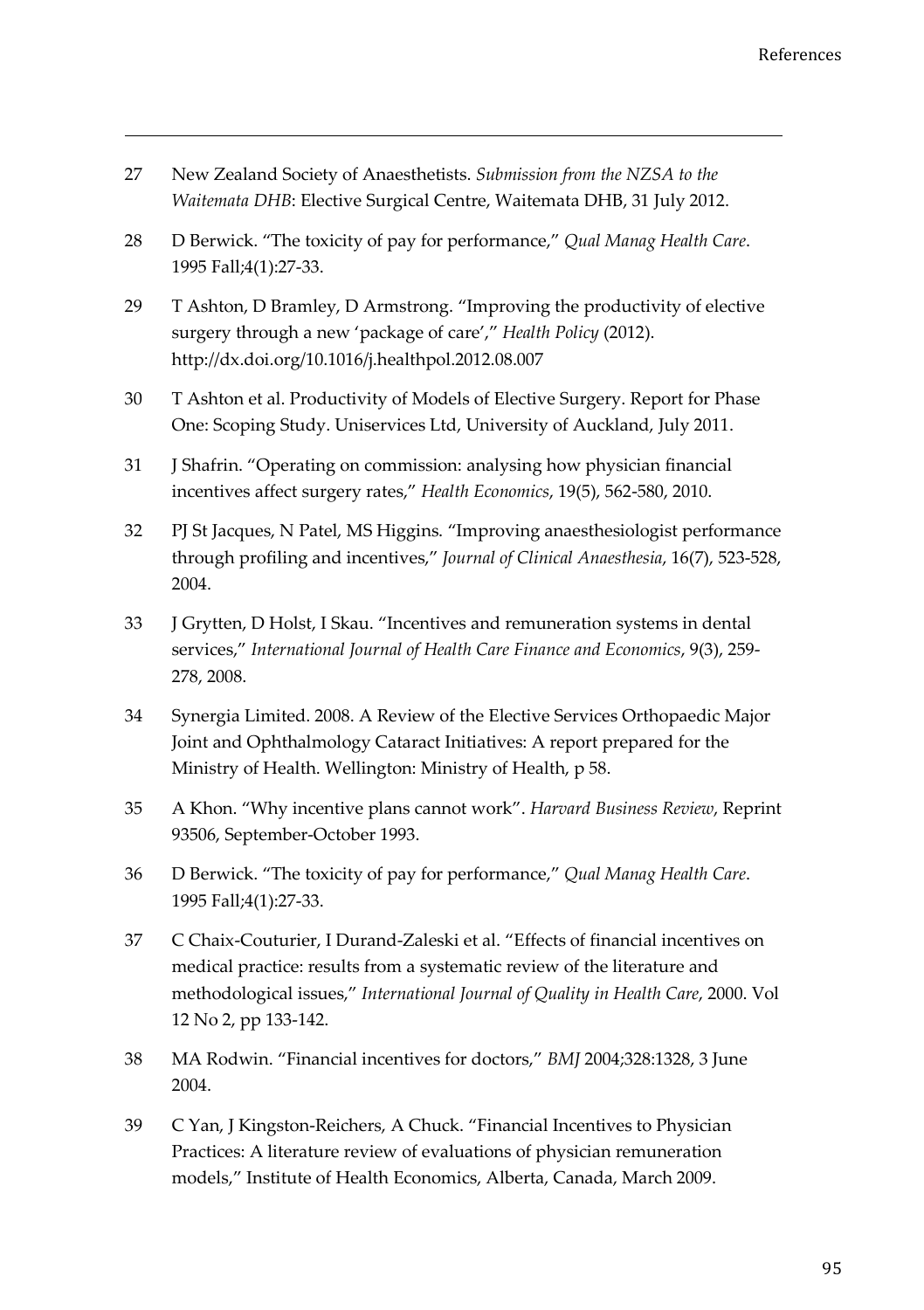- 40 G Meyer. "Financial incentives for physicians lead to increased adoption of health information technologies and other quality/safety improvements," Agency for Healthcare Research and Quality, US Department for Health and Human Services, 5 August 2009.
- 41 E Kntopantelis, D Reves et al. "Recorded quality of primary care for patients with diabetes in England before and after the introduction of a financial incentive scheme; a longitudinal observational study," *BMJ Qual Saf*  doi:10.1136/bmjqs-2012-001033.
- 42 M Sutton et al. "Reduced mortality with hospital pay for performance in England," *N Engl J Med*; 367:1821-1828, 8 November 2012.
- 43 K Kelland, "Doctor incentives don't improve patient care: study", Reuters. London 26 January 2011.
- 44 K Kelland, "Doctor incentives don't improve patient care: study", Reuters. London 26 January 2011.
- 45 TF Gavagan, H Du, et al. "Effect of Financial Incentives on Improvement in Medical Quality Indicators for Primary Care," *Journal of the American Board of Family Medicine*, September-October 2010 vol. 23 no. 5 622-631.
- 46 K Mullen et al. "Can You Get What You Pay For? Pay-For-Performance and the Quality of Health Care Providers," *The Rand Journal of Economics*, v. 41, no. 1, Spring 2010, p. 64–91.
- 47 P Hussey, ME Sorbero et al. "Episode-based Performance Measurement and Payment: Making It a Reality," *Health Affairs*, v. 28, no. 5, Sept. 2009, p. 1406- 1417.
- 48 A Mehrotra et al. "Pay for performance in the hospital setting," *American Journal of Medical Quality*, Jan./Feb. 2009, p. 19-28.
- 49 A Scott, P Sivey et al. "The effect of financial incentives on the quality of health care provided by primary care physicians," Cochrane Effective Practice and Organisation of Care Group, The Cochrane Library. Published online: 7 September 2011.
- 50 A Maynard & K Bloor. Will financial incentives and penalties improve hospital care?" *BMJ* 2010:340:c88, 22 January 2010.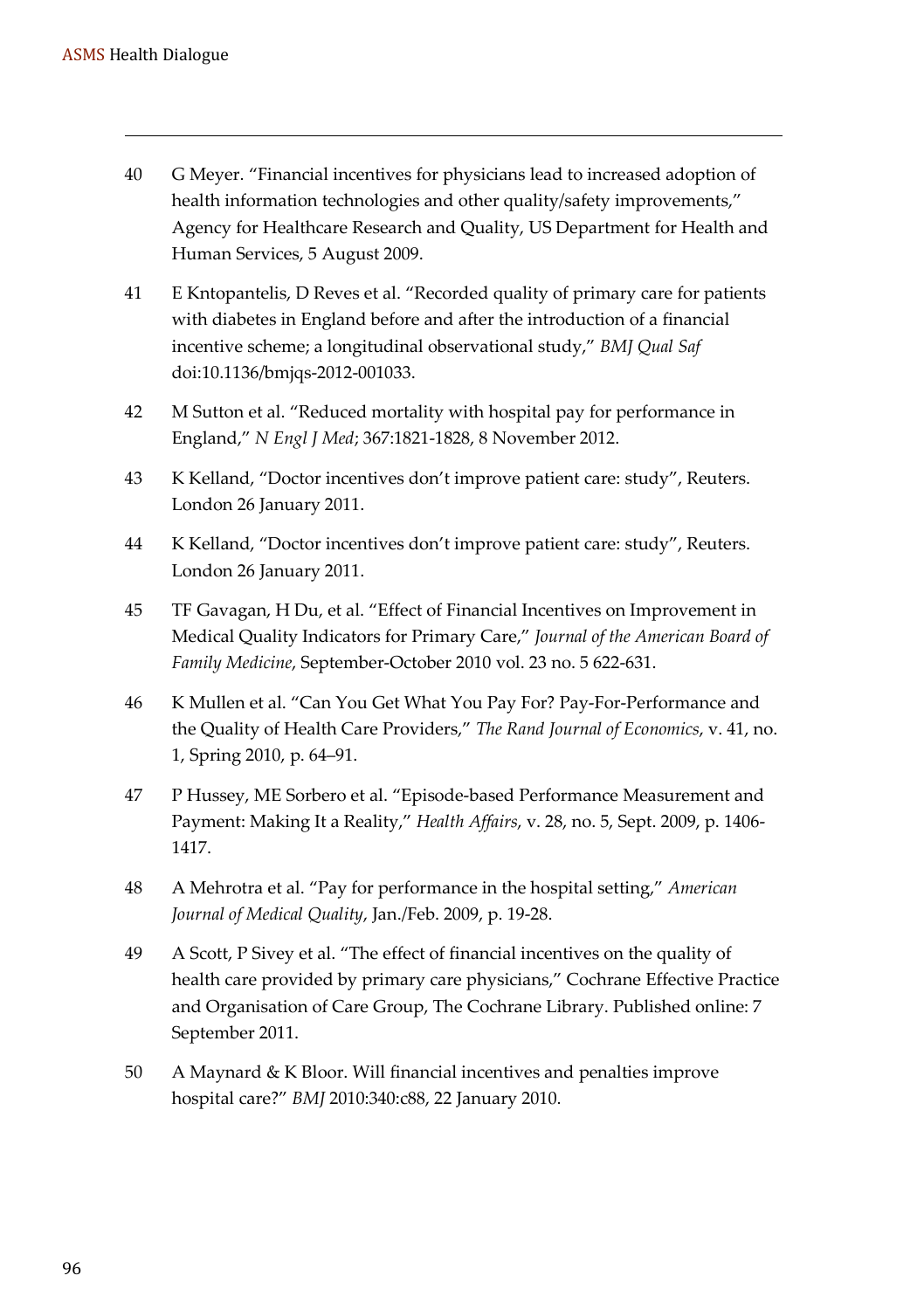51 PV Herck et al. "Systematic review: Effects, design choices, and context of pay-for-performance in health care," *BMC Health Services Research*, Vol 10, 23 August 2010. Available at:<http://www.biomedcentral.com/1472-6963/10/247>

- 52 J Cullen et al. "Increasing productivity, reducing cost and improving quality in elective surgery in New Zealand: the Waitemata District Health Board joint arthroplasty pilot." *Internal Medicine Journal*, 42 (2012).
- 53 G Flodgren, M Eccles et al. "An overview of reviews evaluating the effectiveness of financial incentives in changing healthcare professional behaviours and patient outcomes," The Cochrane Collaboration. Published online 6 July 211.
- 54 M Marshall, S Harrison. "It's about more than money: financial incentives and internal motivation," (ed), *BMJ Qual Saf Health Care* 2005;14:4-5.
- 55 BS Armour, M Melinda Pitts et al. "The Effect of Explicit Financial Incentives on Physician Behavior," *Archives of Internal Medicine*, May 28, 2001, Vol 161, No. 10.
- 56 C Chaix-Couturier, I Durand-Zaleski et al. "Effects of financial incentives on medical practice: results from a systematic review of the literature and methodological issues," *International Journal of Quality in Health Care*, 2000. Vol 12 No 2, pp 133-142.
- 57 K Mullen et al. "Can you get what you pay for? Pay-for-Performance and the quality of healthcare providers," *The Rand Journal of Economics*, Vol 41, Issue 1; 64-91, Spring 2010.
- 58 Willey-Blackwell. "Pay for performance in health care," Press Release. 8 February 2010.
- 59 Synergia Limited. 2008. A Review of the Elective Services Orthopaedic Major Joint and Ophthalmology Cataract Initiatives: A report prepared for the Ministry of Health. Wellington: Ministry of Health.
- 60 Waitemata DHB Annual Report 2010/11.
- 61 Waitemata DHB Annual Report 2011/12.
- 62 J Cullen. Letter to NZSA, 17 September 2012.
- 63 Waitemata DHB Newsletter: *Elective Surgery Centre: Latest*, September/October 2012.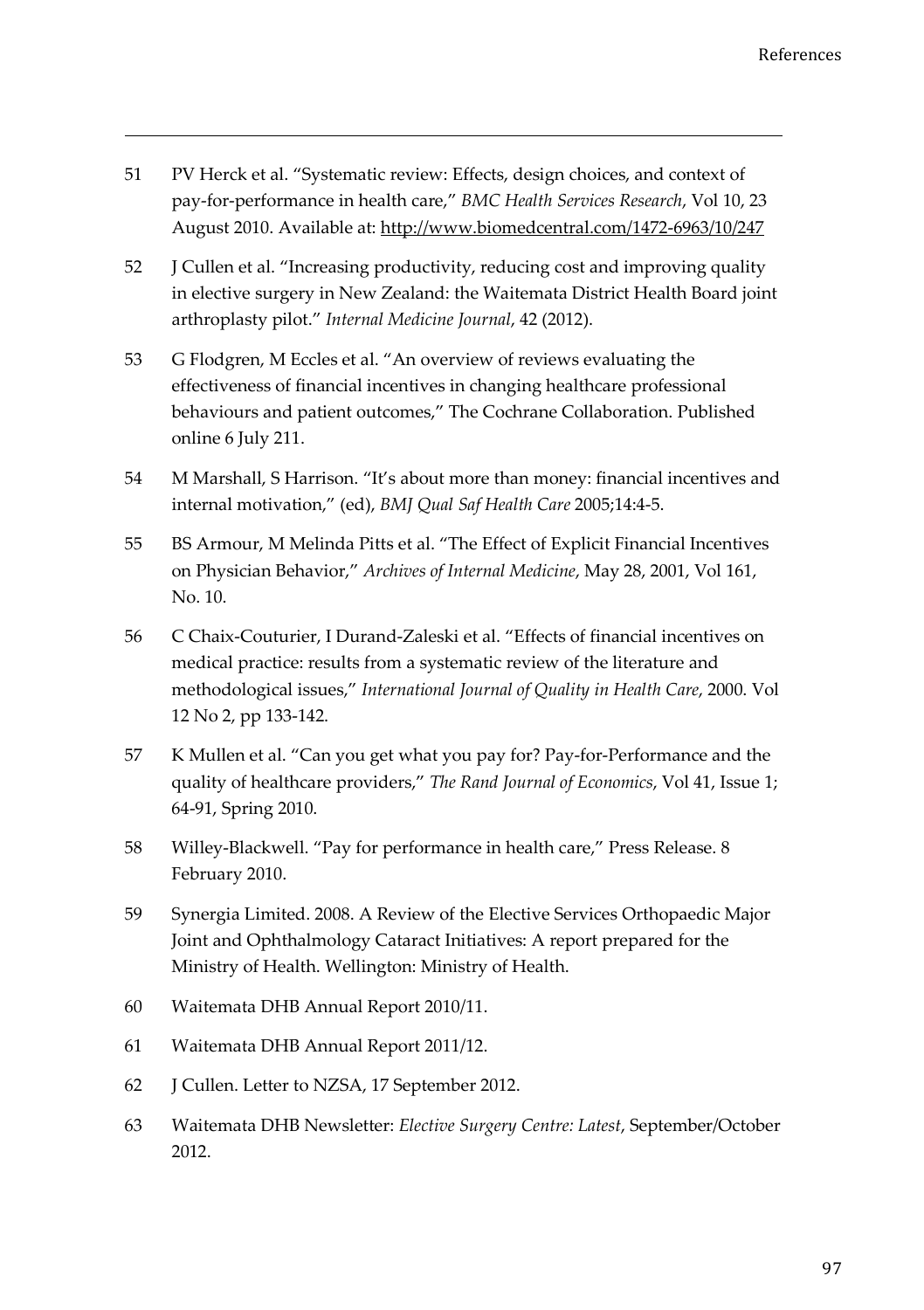- 64 S Woolhandler et el. "Why pay for performance may be incompatible with quality improvement," (Editorial), *BMJ*, Vol 345, 18 August 2012.
- 65 L Casalino et al. "Will pay-for-performance and quality reporting affect healthcare disparities?" *Health Affairs*, Vol 26 No. 3, May 2007.
- 66 MK Sayana. C Wynn-Jones. "Effect of cherry picking of elective NHS hospital's waiting list," *J Bone Joint Surg* Br 2008 vol. 90-B no. SUPP II 296.
- 67 J Fagg et al. "Cherry picking: If, why and how much? Audit of co-morbidities in patients undergoing primary total hip and total knee replacements at Independent Sector Treatment Centres compared with District General Hospitals," *J Bone Joint Surg* Br 2012 vol. 94-B no. SUPP IV 158.
- 68 MK Sayana. C Wynn-Jones. "Effect of cherry picking of elective NHS hospital's waiting list," *J Bone Joint Surg* Br 2008 vol. 90-B no. SUPP II 296.
- 69 T Ashton, D Bramley, D Armstrong. "Improving the productivity of elective surgery through a new 'package of care'," *Health Policy* (2012). http://dx.doi.org/10.1016/j.healthpol.2012.08.007.
- 70 T Ashton et al. Productivity of Models of Elective Surgery. Report for Phase One: Scoping Study. Uniservices Ltd, University of Auckland, July 2011. p27.
- 71 B Johannsson, "Avoid complications while training new surgeons," *Cataract and Refractive Surgery Today*, July 2008.
- 72 RJ Aitken." The lost opportunity cost of surgical training in the Australian private sector," *ANZ Journal of Surgery*, 2012 Mar;82(3):145-50.
- 73 J Cullen, D Bramley et al. "Increasing productivity, reducing cost and improving quality in elective surgery in New Zealand: the Waitemata District Health Board joint arthroplasty pilot," *Internal Medicine Journal*, 2012 Jun;42(6):620-6.
- 74 T Ashton, D Bramley, D Armstrong. "Improving the productivity of elective surgery through a new 'package of care'", *Health Policy*, 2012 Nov;108(1):45-8.
- 75 T Ashton et al. Productivity of Models of Elective Surgery. Report for Phase One: Scoping Study. Uniservices Ltd, University of Auckland, July 2011. p38.
- 76 New Zealand Society of Anaesthetists. Submission from the New Zealand Society of Anaesthetists to Waitemata District Health Board; Elective Surgical Centre, Waitemata District Health Board, 31 July 2012.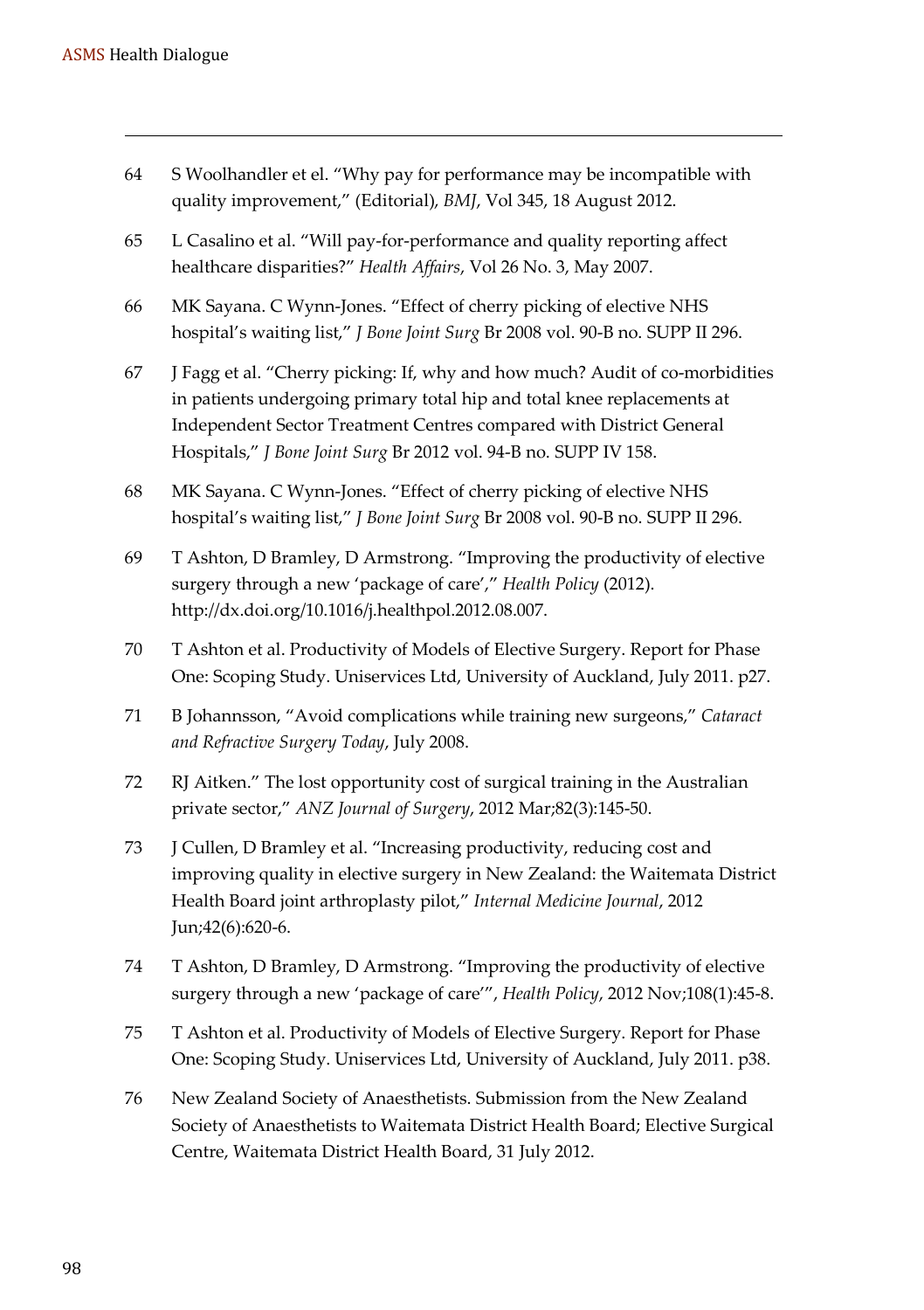- 77 RACS. Submission to the Council of Australian Governments Expert Panel. The Case for the Separation of Elective and Emergency Surgery, May 2011.
- 78 RACS. Submission to the Council of Australian Governments Expert Panel. The Case for the Separation of Elective and Emergency Surgery, May 2011.
- 79 T Ashton et al. Productivity of Models of Elective Surgery. Report for Phase One: Scoping Study. Uniservices Ltd, University of Auckland, July 2011.
- 80 T Ashton. "The benefits and risks of DHBs contracting out elective procedures to private providers," *NZMJ Digest*, August 2010, Issue 21.
- 81 T Ashton, D Bramley, D Armstrong. "Improving the productivity of elective surgery through a new 'package of care'," *Health Policy* (2012). http://dx.doi.org/10.1016/j.healthpol.2012.08.007.
- 82 T Ashton, D Bramley, D Armstrong. "Improving the productivity of elective surgery through a new 'package of care'," *Health Policy* (2012). http://dx.doi.org/10.1016/j.healthpol.2012.08.007.
- 83 J Cullen, D Bramley et al. "Increasing productivity, reducing cost and improving quality in elective surgery in New Zealand: the Waitemata District Health Board joint arthroplasty pilot," *Internal Medicine Journal*, 2012 Jun;42(6):620-6.
- 84 D Gorman, M Horn. "Productivity gain a triumph for clinician leadership," *Internal Medicine Journal*, 42, 2012.
- 85 A Raymont, J Simpson. "Projections of surgical need in New Zealand: estimates of the need for surgery and surgeons to 2026". *NZMJ*, 6 June 2008. Vol 121 No 1275.
- 86 MCNZ Annual Reports 2008 to 2012.

- 87 Workforce Taskforce. 2007. Reshaping Medical Education and Training to Meet the Challenges of the 21st Century: A Report to the Ministers of Health and for Tertiary Education from the Workforce Taskforce. Wellington: Ministry of Health.
- 88 J Cullen, D Bramley et al. "Increasing productivity, reducing cost and improving quality in elective surgery in New Zealand: the Waitemata District Health Board joint arthroplasty pilot," *Internal Medicine Journal*, 2012 Jun;42(6):620-6.
- 89 P Alley. Correspondence with ASMS, 22 April 2013.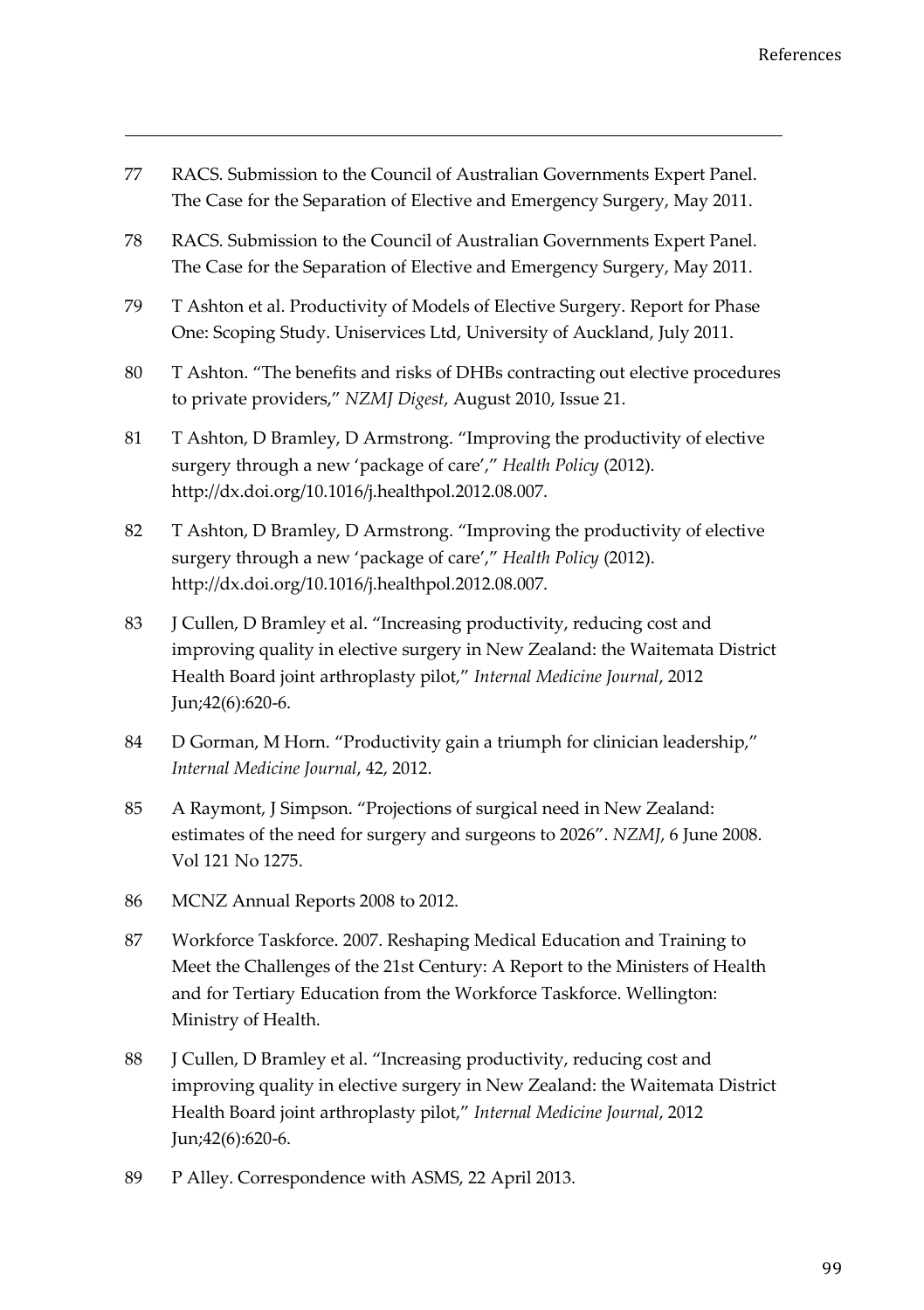- 90 Waitemata DHB. *Elective Surgery Centre Latest*. March/April 2013.
- 91 T Ashton, D Bramley, D Armstrong. "Improving the productivity of elective surgery through a new 'package of care'," *Health Policy* (2012). http://dx.doi.org/10.1016/j.healthpol.2012.08.007
- 92 A Caramenico. "Don't count on financial incentives to improve care quality," *Fierce HealthCare*, 7 September 2011.
- 93 A Mehrotra et al. "Pay for performance in the hospital setting," *American Journal of Medical Quality*, Jan./Feb. 2009, p. 19-28.
- 94 A Scott, P Sivey et al. "The effect of financial incentives on the quality of health care provided by primary care physicians," Cochrane Effective Practice and Organisation of Care Group, The Cochrane Library. Published online: 7 September 2011.
- 95 A Maynard & K Bloor. "Will financial incentives and penalties improve hospital care?" *BMJ* 2010:340:c88, 22 January 2010.
- 96 T Ashton. "The benefits and risks of DHBs contracting out elective procedures to private providers," *NZMJ Digest*, August 2010, Issue 21.
- 97 P Abel & A Esmail. "Performance pay remuneration for consultants in the NHS: is the current system fair and fit for purpose?" *Journal of the Royal Society for Medicine*, vol. 99 no. 10 487-493, October 2006.
- 98 M Gaynor et al. "Physician Incentives in HMOs." *Journal of Political Economy*, August 2004.
- 99 Waitemata DHB, *Annual Report 2011/12*.
- 100 Waitemata DHB, *Elective Surgery Centre: FAQ Update*, October 2012.
- 101 Ministry of Health. National Minimum Data Set. March 2013.
- 102 T Ashton. "The benefits and risks of DHBs contracting out elective procedures to private providers," *NZMJ Digest*, August 2010, Issue 21.
- 103 Ministry of Health. Extracted from the National Minimum Dataset, March 2013. Statistics are based on caseweighted discharges from Waitemata DHB facilities, including those funded by ACC.
- 104 Workforce Taskforce. 2007. Reshaping Medical Education and Training to Meet the Challenges of the 21st Century: A Report to the Ministers of Health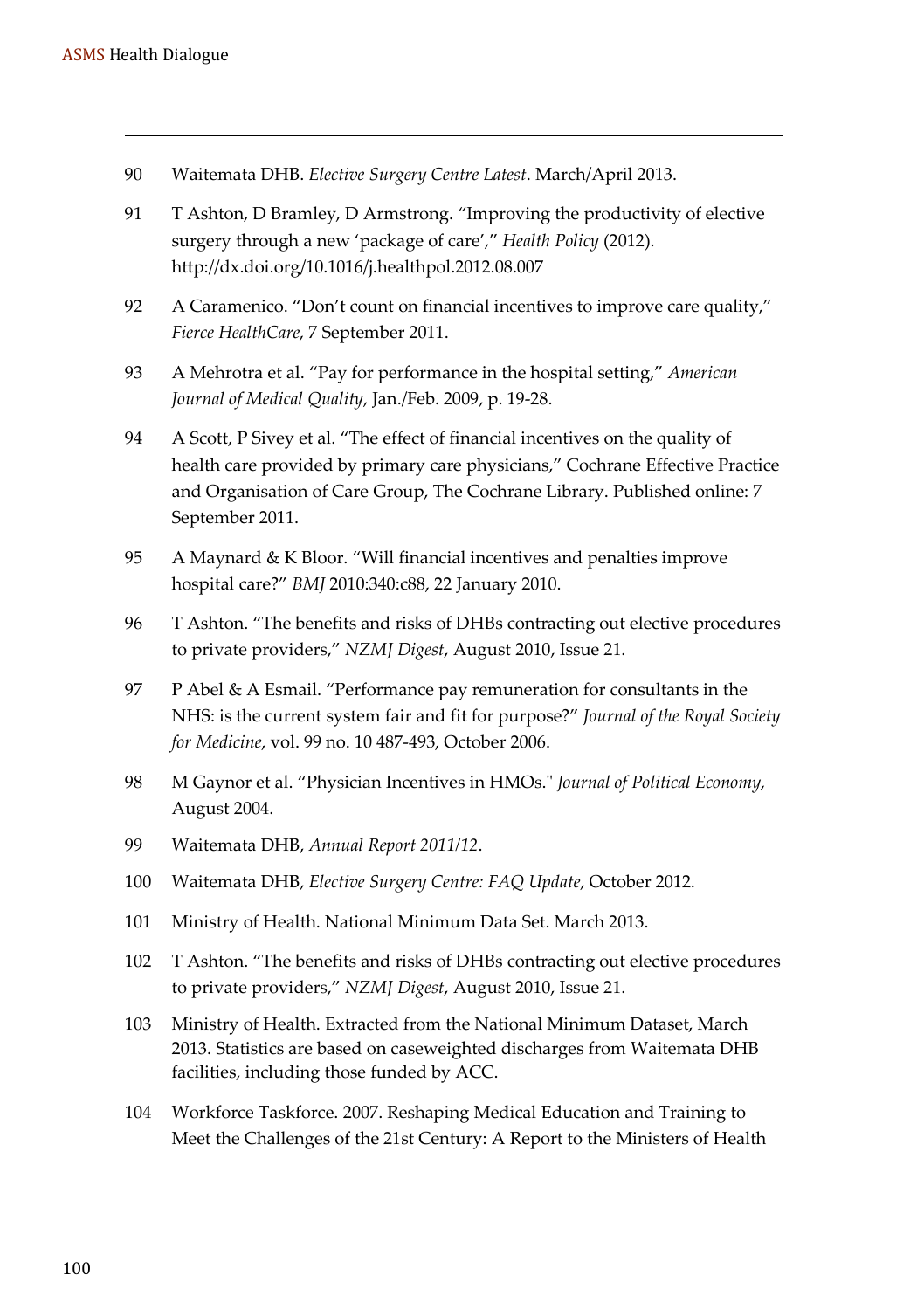and for Tertiary Education from the Workforce Taskforce. Wellington: Ministry of Health.

- 105 T Ashton. "The benefits and risks of DHBs contracting out elective procedures to private providers," *NZMJ Digest*, August 2010, Issue 21.
- 106 Ministry of Health. National Minimum Data Set, March 2013.

- 107 A Khon. "Why incentive plans cannot work". *Harvard Business Review*, Reprint 93506, September-October 1993.
- 108 P Abel & A Esmail. "Performance pay remuneration for consultants in the NHS: is the current system fair and fit for purpose?" *Journal of the Royal Society for Medicine*, vol. 99 no. 10 487-493, October 2006.
- 109 T Ashton et al. Productivity of Models of Elective Surgery. Report for Phase One: Scoping Study. Uniservices Ltd, University of Auckland, July 2011. P44
- 110 T Ashton, D Bramley, D Armstrong. "Improving the productivity of elective surgery through a new 'package of care'," *Health Policy* (2012). http://dx.doi.org/10.1016/j.healthpol.2012.08.007
- 111 Waitakere Orthopaedic Pilot Team, "Waitakere Hip and Knee Joint Replacement Pilot": A review of the current Waitakere Hospital Arthroplasy Pilot for the period 1 July 2010 through 31 March 2011. DHB internal document, undated.
- 112 J Cullen. Letter to Rob Carpenter, President, NZ Society of Anaesthetists, 17 September 2012.
- 113 *ASMS Direct*: Waitemata. N0. 2013-1, 13 February 2013.
- 114 P Abel & A Esmail. "Performance pay remuneration for consultants in the NHS: is the current system fair and fit for purpose?" *Journal of the Royal Society for Medicine*, vol. 99 no. 10 487-493, October 2006.
- 115 J Boyce, T Morris. "Performance related pay for hospital doctors—So much for sticks, what about some carrots?" *BMJ*, 1992;18:131 -2.
- 116 P Abel & A Esmail. "Performance pay remuneration for consultants in the NHS: is the current system fair and fit for purpose?" *Journal of the Royal Society for Medicine*, vol. 99 no. 10 487-493, October 2006.
- 117 WE Demming. *The New Economics for Industry, Government, Education*. MIT Center for Advanced Engineering Study,1994.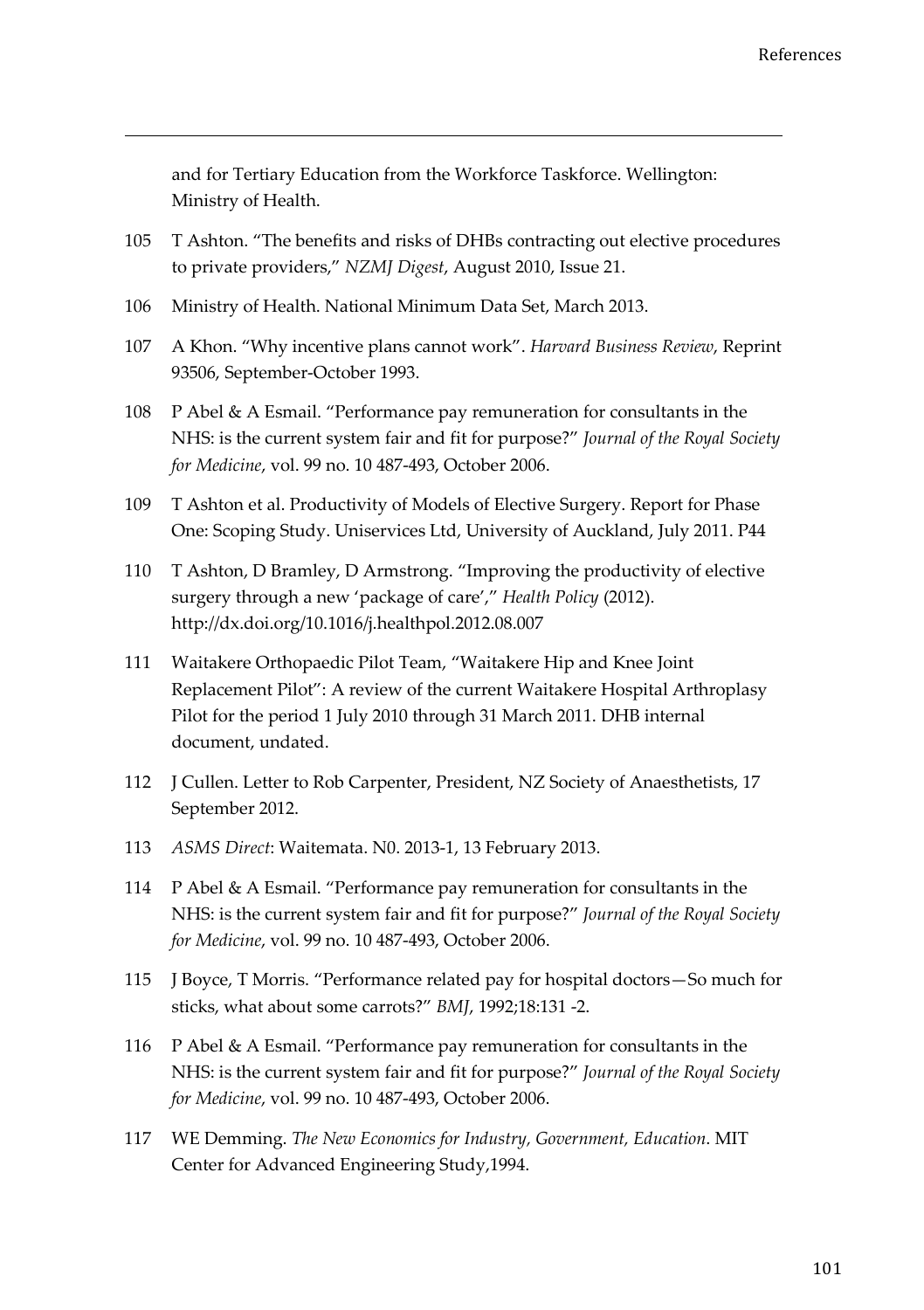- 118 ML Waite, S Stites-Doe. "Removing performance appraisal and merit pay in the name of quality. An empirical study of employees' reactions,". *J Qual Manag* 2000;5:187 -206.
- 119 EE Lawler. Rewarding Excellence. Pay strategies for the New Economy. Jossey-Bass Publishers, 2000:37.
- 120 P Abel & A Esmail. Performance pay remuneration for consultants in the NHS: is the current system fair and fit for purpose? Journal of the Royal Society for Medicine, vol. 99 no. 10 487-493, October 2006.
- 121 P Reilly, J Phillipson, P Smith. Team-based pay in the United Kingdom. Compensation & Benefits Review2005; July/August:54 -60.
- 122 P Abel & A Esmail. "Performance pay remuneration for consultants in the NHS: is the current system fair and fit for purpose?" *Journal of the Royal Society for Medicine*, vol. 99 no. 10 487-493, October 2006.
- 123 Ministry of Health. Elective Service Productivity and Workforce Development Programme - Literature Review, September 2010.
- 124 The Royal College of Surgeons of England. *Separating Emergency and Elective Surgical Care*, RCSE, September 2007.
- 125 Royal Australasian College of Surgeons. 2011. *The case for the separation of elective and emergency surgery*. Submission to the Council of Australian Governments Expert Panel.
- 126 A Nasr, K Reichardt, K Fitzgerald, et al. 2004. "Impact of emergency admissions on elective surgical workload". *Irish Journal of Medical Science* 173(3): 133–5.
- 127 Health Improvement and Innovations resource Centre. *Improving Patient Flow Toolkit: Strategy 10*. Available at: <http://www.hiirc.org.nz/section/22105/improving-patient-flow-toolkit/>
- 128 LE Kjekshus & TP Hagen (2005). "Ring-fencing of elective surgery: does it affect hospital efficiency?" *Health Services Management Research*, 18(3), 186-197, Health Services Management Centre, August 2005.
- 129 LE Kjekshus & TP Hagen (2005). "Ring-fencing of elective surgery: does it affect hospital efficiency?" *Health Services Management Research*, 18(3), 186-197, Health Services Management Centre, August 2005.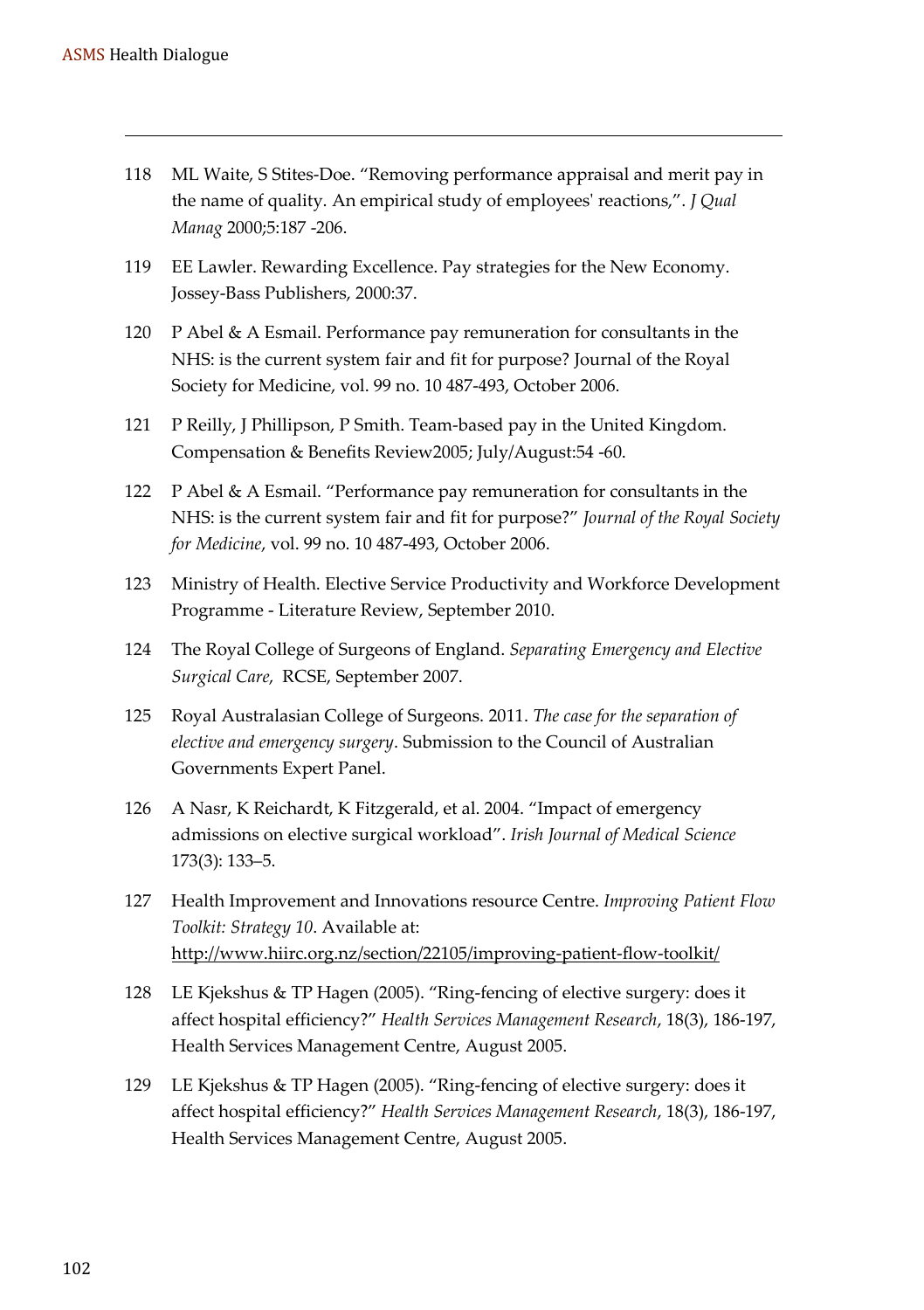130 LE Kjekshus & TP Hagen (2005). "Ring-fencing of elective surgery: does it affect hospital efficiency?" *Health Services Management Research*, 18(3), 186-197, Health Services Management Centre, August 2005.

- 131 Synergia Limited. 2008. A Review of the Elective Services Orthopaedic Major Joint and Ophthalmology Cataract Initiatives: A report prepared for the Ministry of Health. Wellington: Ministry of Health.
- 132 Synergia Limited. 2008. A Review of the Elective Services Orthopaedic Major Joint and Ophthalmology Cataract Initiatives: A report prepared for the Ministry of Health. Wellington: Ministry of Health.
- 133 Ministry of Health. Elective Service Productivity and Workforce Development Programme - Literature Review, September 2010.
- 134 T Ashton et al. Productivity of Models of Elective Surgery. Report for Phase One: Scoping Study. Uniservices Ltd, University of Auckland, July 2011.
- 135 JJ Pandit et al. "The concept of surgical operating list 'efficiency': a formula to describe the term," *Anaesthesia*, 2007, 62, pages 895–903.
- 136 Ministry of Health. Improving the System: Meeting the Challenge. Improving patient flow for electives: A toolkit for DHBs, Ministry of Health, April 2012.
- 137 Health Information for Action Team. *Waitemata Health Needs Assessment 2009: Health and health care of Waitemata Residents*, 2009, North Shore City, Waitemata District Health Board.
- 138 Ministry of Health. *Population of Counties Manukau DHB*. Available at [http://www.health.govt.nz/new-zealand-health-system/my-dhb/counties](http://www.health.govt.nz/new-zealand-health-system/my-dhb/counties-manukau-dhb/population-counties-manukau-dhb)[manukau-dhb/population-counties-manukau-dhb](http://www.health.govt.nz/new-zealand-health-system/my-dhb/counties-manukau-dhb/population-counties-manukau-dhb)
- 139 CMDHB. Improving access to elective surgery 1996/97-2005/06. May 2007.
- 140 Health Committee, NZ House of Representatives. *2001/02 Financial Review of Counties Manukau District Health Board*. Report of the Health Committee, January 2003.
- 141 New Zealand Society of Anaesthetists. Submission from the NZSA to the Waitemata DHB: Elective Surgical Centre, Waitemata DHB, 31 July 2012.
- 142 A Potts, A Wilson. "7.2 Theatre Productivity Measurement", from a Report to the Waitemata DHB Hospital Advisory Committee, 27 July 2011.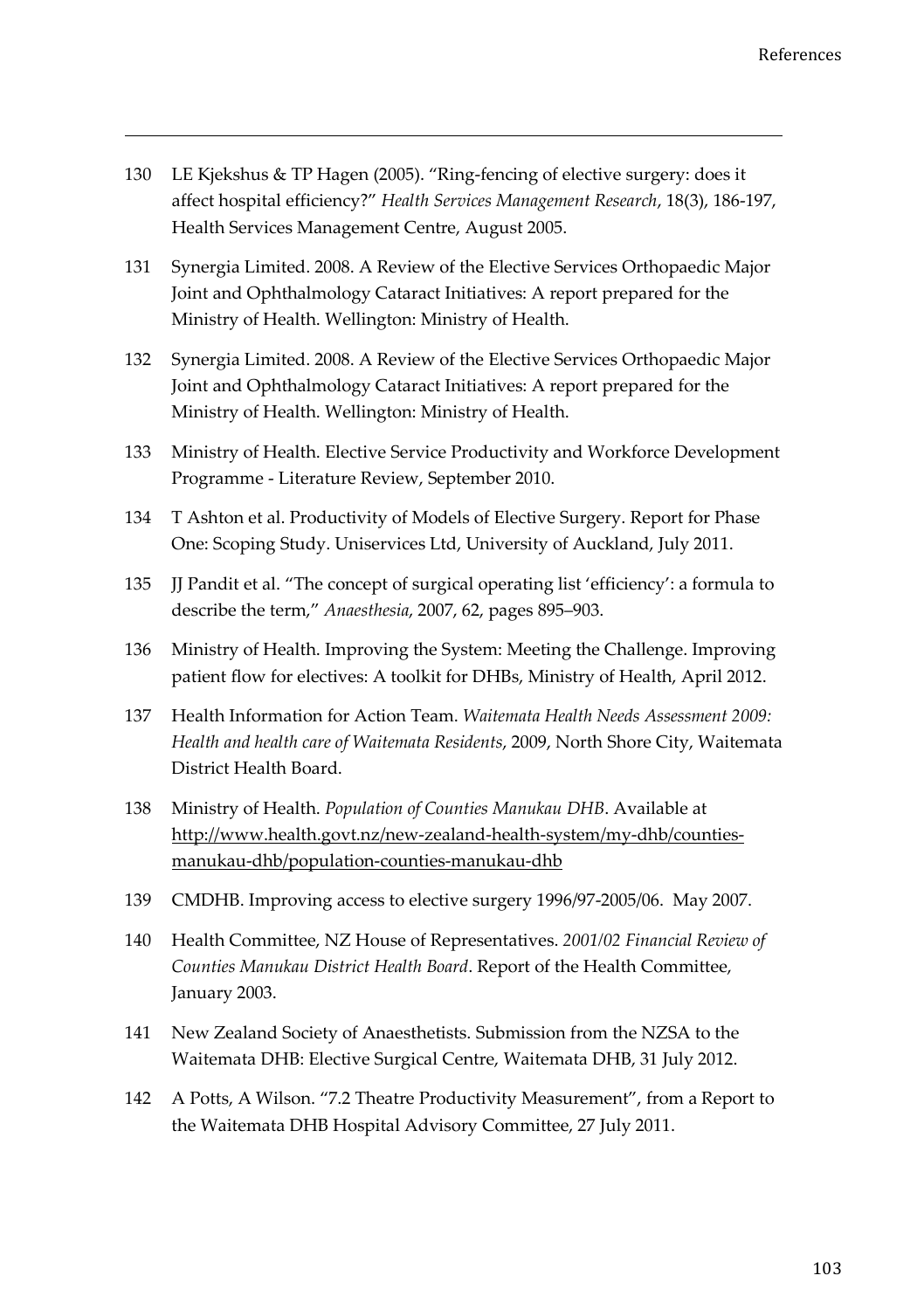- 143 Ministry of Health. National Minimum Data Set, including all publicly funded acute surgical discharges in the Waitemata region, including those funded by ACC. March 2013.
- 144 Morning Report, Item: "Concerns the elective surgical centre at North Shore Hospital could become a private monopoly," Radio New Zealand, 20 December 2012.